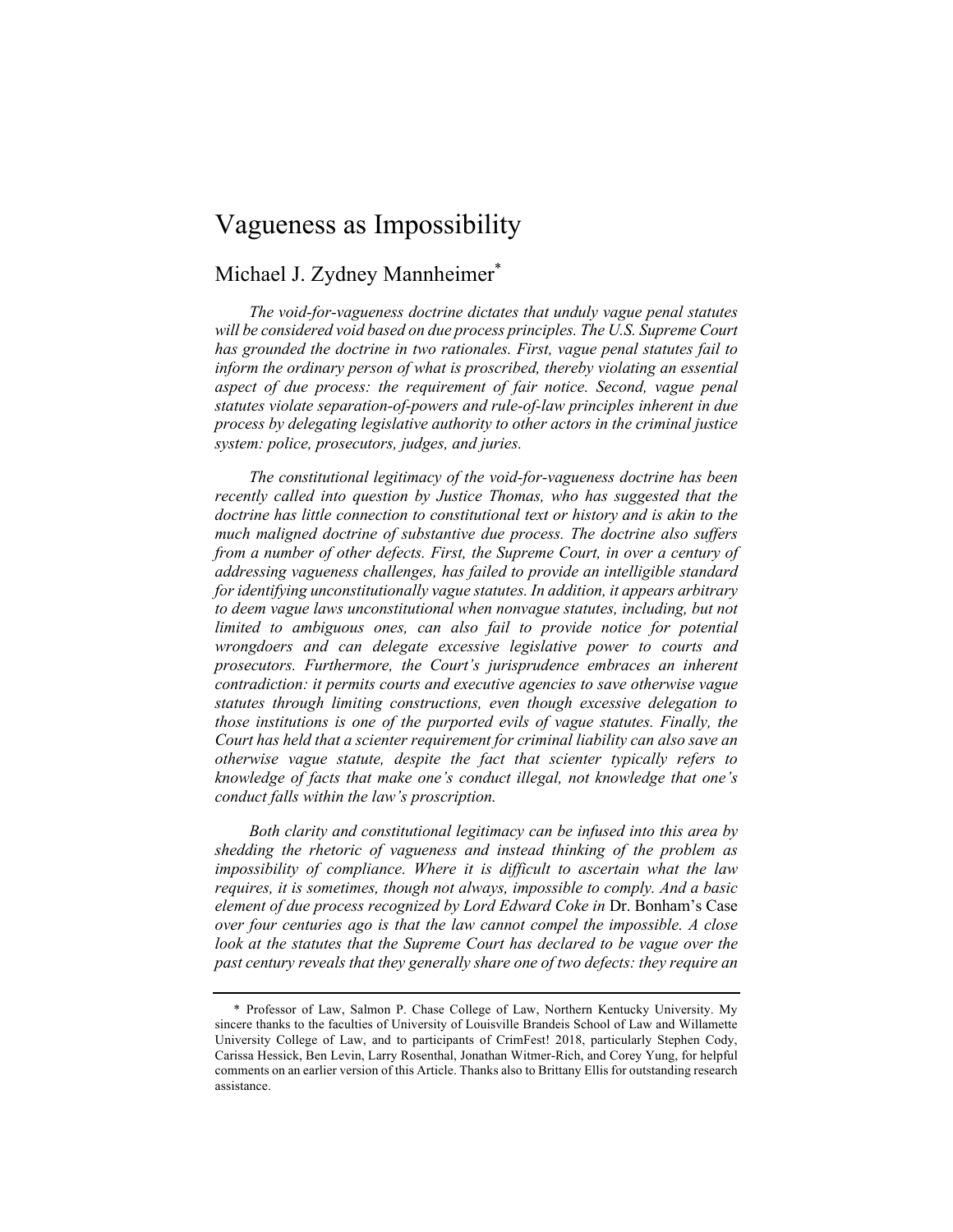*actor to conform his conduct either to unknowable objective facts or to unascertainable normative standards. Such statutes violate Lord Coke's ancient dictum by requiring that persons perform the impossible.*

*This way of reframing vagueness as impossibility not only provides a firmer constitutional footing for some of the Court's precedents but also provides a guide for future cases. While close cases will still arise, recasting vagueness as impossibility in many cases will help both litigants and courts by reframing the question as whether the statute at issue essentially requires that the actor perform the impossible.*

| П. |             | PROBLEMS WITH THE VOID-FOR-VAGUENESS DOCTRINE 1059         |  |
|----|-------------|------------------------------------------------------------|--|
|    |             |                                                            |  |
|    | <b>B.</b>   |                                                            |  |
|    | $C_{\cdot}$ |                                                            |  |
|    |             | D. The Essential Contradiction of Delegation as a Cure for |  |
|    |             |                                                            |  |
|    |             |                                                            |  |
|    |             |                                                            |  |
|    | E.          | Problematic Reliance on a Scienter Requirement to Save an  |  |
|    |             |                                                            |  |
|    | F.          |                                                            |  |
|    |             |                                                            |  |
|    | А.          | The Legitimacy of a Constitutional Constraint on Requiring |  |
|    |             |                                                            |  |
|    |             |                                                            |  |
|    | C.          | Scienter as a Way of Making the Impossible Possible  1102  |  |
|    | D.          | Viewing the Supreme Court's Vagueness Cases Through        |  |
|    |             |                                                            |  |
|    |             | 1. Statutes Requiring Actors to Conform Their Conduct to   |  |
|    |             |                                                            |  |
|    |             | 2. Statutes Requiring Actors to Conform Their Conduct to   |  |
|    |             |                                                            |  |
|    | Е.          | Papachristou and Statutes Criminalizing Status 1108        |  |
|    | F.          |                                                            |  |
|    |             |                                                            |  |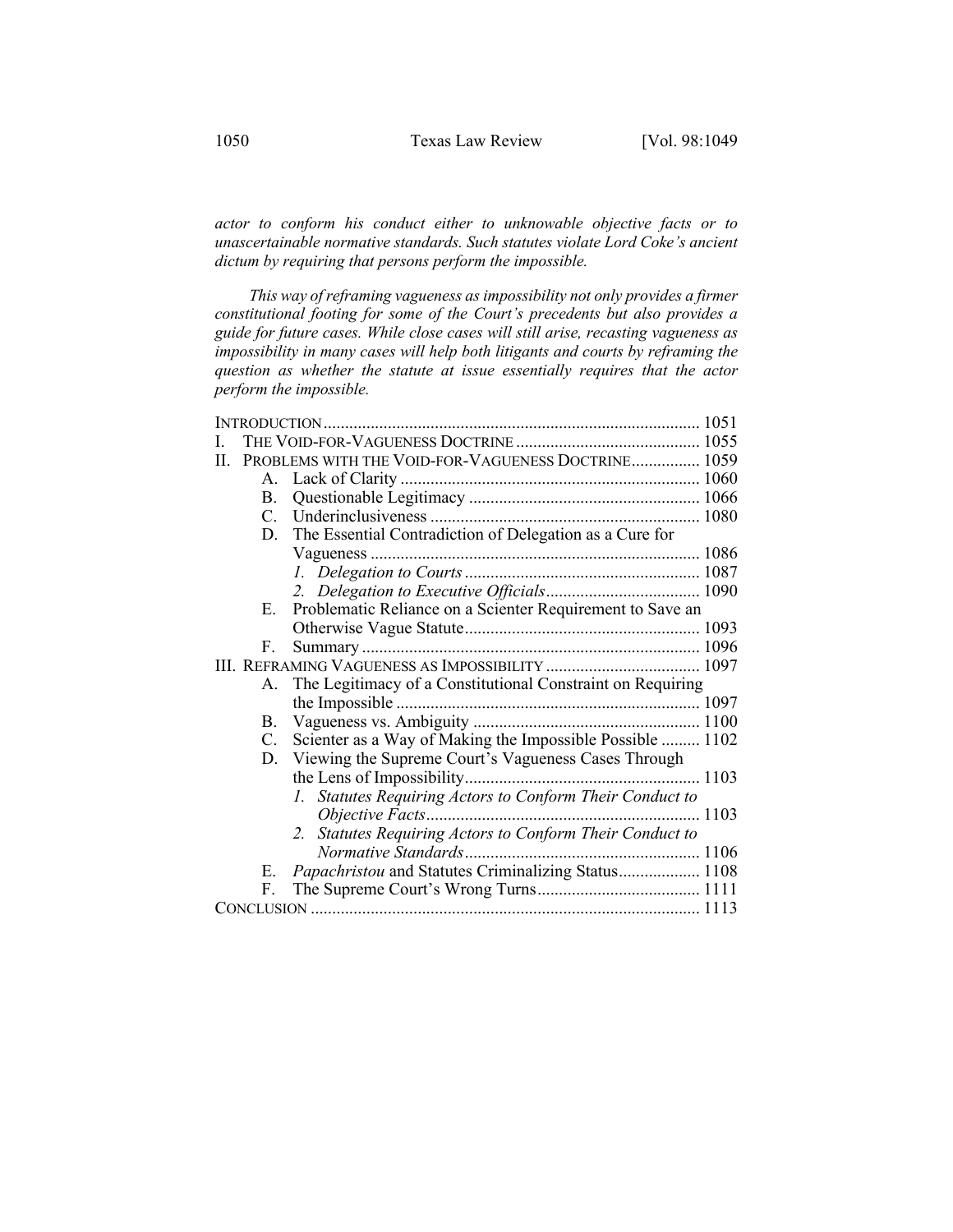### Introduction

Pursuant to longstanding precedent, penal statutes that are unduly vague violate due process.<sup>1</sup> This "void-for-vagueness" doctrine is based on two rationales. First, vague statutes violate a basic requirement of due process in that they do not give fair notice to the average person of what behavior will incur a penal sanction. Second, vague statutes violate separation-of-powers and rule-of-law principles by delegating too much authority to police, prosecutors, judges, and juries to make law, a core legislative function.<sup>2</sup> The Court has in the past few decades stated that this second rationale is the more important, but the Court continues to cite lack of notice as a constitutional defect of vague statutes.<sup>3</sup>

Judges and commentators have, with no shortage of irony, decried the lack of clarity of the void-for-vagueness doctrine itself. An analysis of the Court's cases in this area leaves one wondering how lower courts and litigants are to tell the difference between statutes that are sufficiently definite and those that are not. At best, one can say that vagueness is a matter of degree, with the Court placing the line between the vague and the certain based on an "I know it when I see it" standard. At worst, the cases appear to haphazardly place that line in random places.

Separately, the void-for-vagueness doctrine has come under attack recently as having no grounding in the Constitution. In two cases in the last five years, Justice Thomas has asserted that the void-for-vagueness doctrine derives wholly from early cases presenting statutory ambiguity, not vagueness.<sup>4</sup> While no definition can perfectly capture the distinction, vague

<sup>1.</sup> The Supreme Court has "expressed greater tolerance of enactments with civil rather than criminal penalties because the consequences of imprecision are qualitatively less severe" in the civil as opposed to the criminal context. Village of Hoffman Estates v. Flipside, Hoffman Estates, Inc., 455 U.S. 489, 498–99 (1982); *see also* Mila Sohoni, *Notice and the New Deal*, 62 DUKE L.J. 1169, 1176 (2013) ("[E]nactments with civil penalties are subject to a less exacting test for precision than enactments carrying criminal penalties."). For this reason, this Article focuses on penal statutes, leaving to one side any dispute over whether and to what extent the void-for-vagueness doctrine applies to nonpenal statutes.

<sup>2.</sup> A third rationale, providing actors with breathing room to engage in constitutionally protected conduct, has typically been cited where First Amendment freedoms or reproductive rights are at stake. *See, e.g.*, City of Akron v. Akron Ctr. for Reprod. Health, Inc., 462 U.S. 416, 419 (1983) (statute limiting access to abortion); Smith v. Goguen, 415 U.S. 566, 567 (1974) (flag desecration statute); *see also* Note, *The Void-for-Vagueness Doctrine in the Supreme Court*, 109 U. PA. L. REV. 67, 75 (1960) (asserting that "the doctrine of unconstitutional indefiniteness has been used by the Supreme Court almost invariably for the creation of an insulating buffer zone of added protection at the peripheries of several of the Bill of Rights freedoms"). This Article puts such cases to one side and considers only the void-for-vagueness doctrine in contexts where constitutionally protected conduct is not at issue.

<sup>3.</sup> *See, e.g.*, Sessions v. Dimaya, 138 S. Ct. 1204, 1212 (2018) (plurality opinion) (stating that the void-for-vagueness doctrine guarantees "fair notice" and guards against "arbitrary or discriminatory law enforcement"); Johnson v. United States, 135 S. Ct. 2551, 2567 (2015) (noting that fair notice continues to be relevant to an analysis of statutory vagueness).

<sup>4.</sup> *See Dimaya*, 138 S. Ct. at 1243 (Thomas, J., dissenting) (positing that early American courts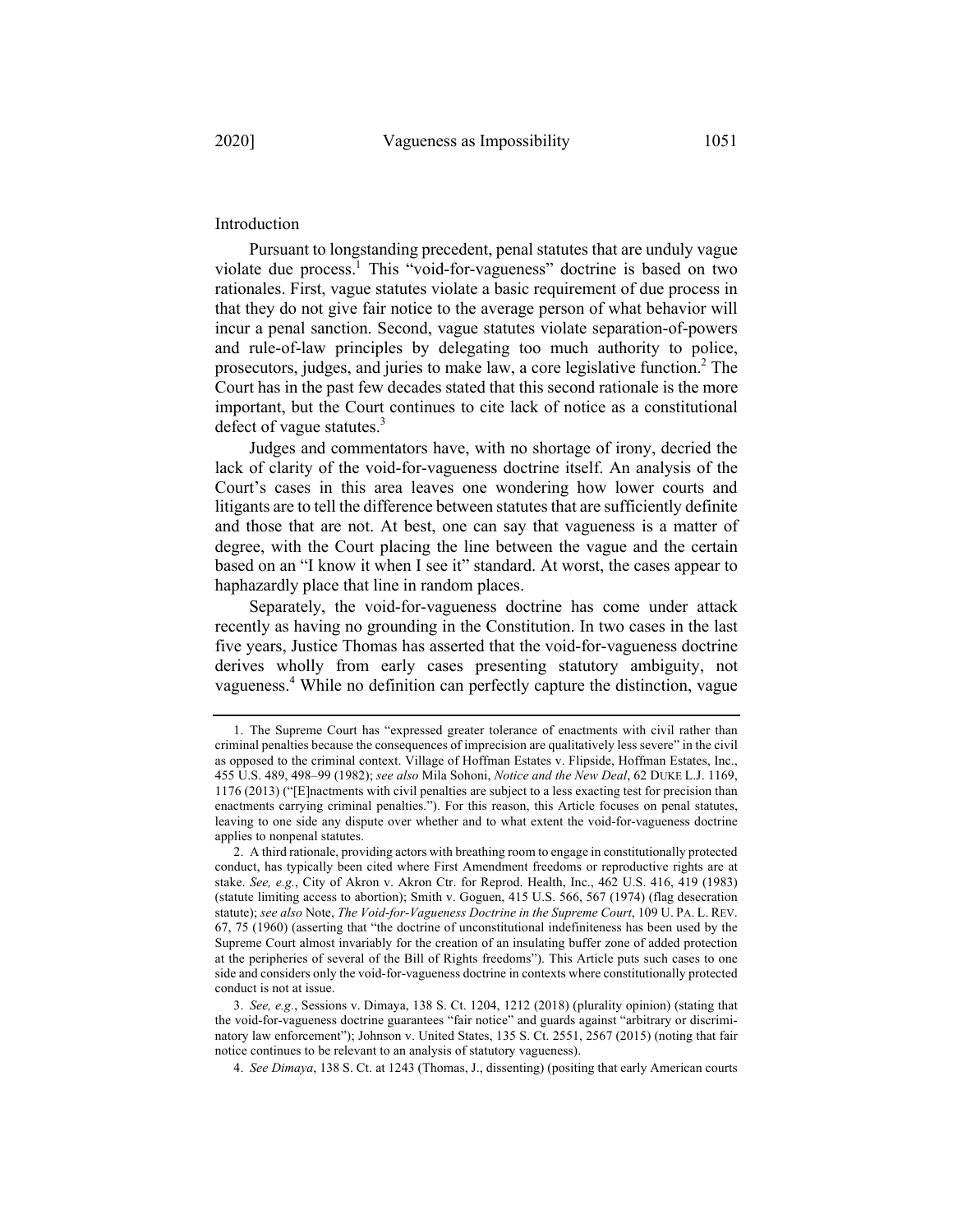statutes can be thought of as those with no set, discernible meaning, while ambiguous statutes are those with a finite number—often two but sometimes more—of possible meanings.<sup>5</sup> The difference is critical, because no one has contended that ambiguous statutes violate due process principles. The early cases, Justice Thomas has argued, present applications of the rule of lenity, that penal statutes should be strictly construed.<sup>6</sup> But the rule of lenity applies only to penal statutes and, more importantly, is simply a rule of construction, not of constitutional law, and can be dispensed with by legislation. According to Justice Thomas, the void-for-vagueness doctrine has as little constitutional legitimacy as the idea of "substantive due process," and implicates the same danger of unelected judges deciding on an ad hoc basis which legislative acts go too far and must be struck down.<sup>7</sup> Justice Gorsuch recently took up the task of defending the void-for-vagueness doctrine as good constitutional law on originalist grounds.<sup>8</sup> However, he erred in asserting that the due process concept of notice, historically understood as requiring clarity in charging instruments, also requires clarity in statutes.

The void-for-vagueness doctrine is also underinclusive. Take, for instance, statutes that are not vague but ambiguous. A statute that has a finite number of possible meanings, and is therefore ambiguous, creates notice problems just as vague ones do. Potential criminal actors faced with an ambiguous statute may have no idea whether a narrower or broader reading

6. *Dimaya*, 138 S. Ct. at 1243 (Thomas, J., dissenting); *Johnson*, 135 S. Ct. at 2567 (Thomas, J., concurring in the judgment).

7. *Dimaya*, 138 S. Ct. at 1244 (Thomas, J., dissenting); *Johnson*, 135 S. Ct. at 2564 (Thomas, J., concurring in the judgment).

addressed vague laws through statutory construction, not the Due Process Clause); *Johnson*, 135 S. Ct. at 2567 (Thomas, J., concurring in the judgment) (noting that vague statutes have historically been addressed through strict construction rules, not constitutional due process).

<sup>5.</sup> *See* LAWRENCE M. SOLAN, THE LANGUAGE OF STATUTES: LAWS AND THEIR INTERPRETATION 38–39 (2010) (positing that language is ambiguous when "there are a discrete number of possible meanings," while language is vague when "there are innumerable possible meanings"); Shon Hopwood, *Clarity in Criminal Law*, 54 AM. CRIM. L. REV. 695, 696 n.2 (2017) ("Statutory ambiguity occurs when terms have more than one meaning, and statutory vagueness occurs when a statute's terms create borderline cases that are 'undecidable except by arbitrary stipulation.'" (quoting Jeremy Waldron, *Vagueness in Law and Language: Some Philosophical Issues*, 82 CALIF. L. REV. 509, 512–13 (1994))); Dru Stevenson, *Toward a New Theory of Notice and Deterrence*, 26 CARDOZO L. REV. 1535, 1585 n.205 (2005) (observing that vagueness occurs when "the terms [of a statute] could describe an almost infinite range of activities (no clear lines at all), while [ambiguity] describes (typically a single term or phrase) that could have two meanings, and a court must decide which to use"); *The Supreme Court, 2007 Term—Leading Cases*, 122 HARV. L. REV. 276, 484 n.79 (2008) [hereinafter *Rule of Lenity*] (defining ambiguity as occurring when "a single phrase [has] multiple, but finite, definitions" and vagueness as occurring where "a statute . . . can apply to any of a vast number of situations"); *see also* John F. Decker, *Addressing Vagueness, Ambiguity, and Other Uncertainty in American Criminal Laws*, 80 DENV. U. L. REV. 241, 260–61 (2002) ("[W]hile a vague statute does not satisfactorily define the proscribed conduct, one that does define prohibited conduct with some precision, but is subject to two or more different interpretations, is ambiguous.").

<sup>8.</sup> *Dimaya*, 138 S. Ct. at 1224–25 (Gorsuch, J., concurring in part and concurring in the judgment).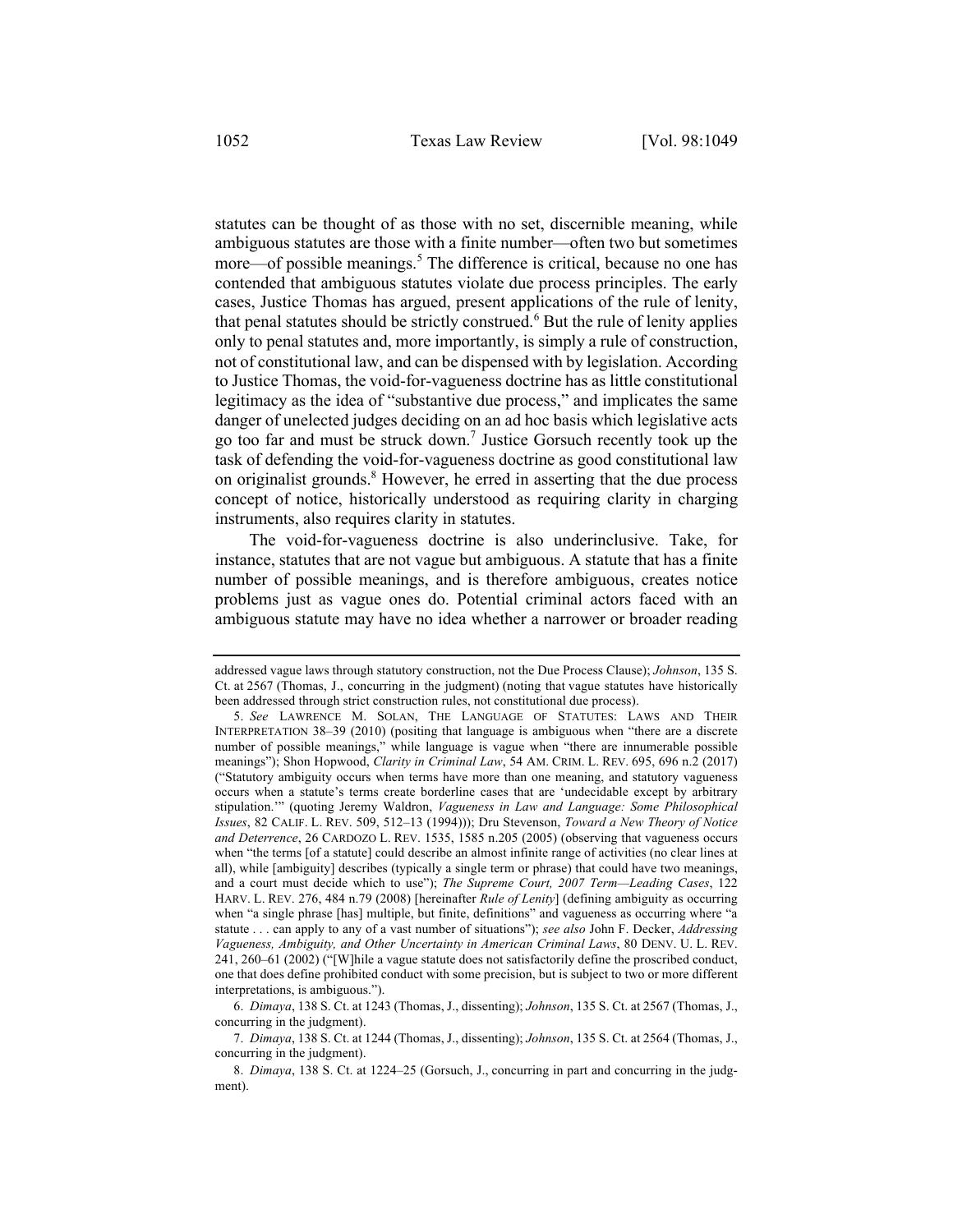of the statute will eventually be adopted by a court. Ambiguous statutes also result in a delegation of legislative authority to prosecutors by permitting them to apply the broadest possible meaning of ambiguous statutory terms, (at least until they are definitively construed by a court of last resort), and to courts, by permitting them to interpret those terms narrowly or broadly. But, again, no one suggests that statutory ambiguity violates due process or that the rule of lenity is constitutionally compelled.

Even beyond the problem of lack of clarity in statutes, statutes that are clear yet which criminalize broad swaths of ordinary conduct also implicate similar delegation concerns. Prosecutors can and must pick and choose among the many lawbreakers who will be the few to be prosecuted. And the web of overlapping and redundant criminal proscriptions allows prosecutors to determine not only who is to be punished but also precisely how much they should be punished. In this way, broadly worded, overlapping statutes shift authority over basic matters of criminal justice policy from legislatures to prosecutors. Thus, the delegation problem is hardly unique to statutory vagueness, and yet it is only when a statute is vague is this delegation deemed constitutionally problematic.

The void-for-vagueness doctrine also houses an essential contradiction. Again, excessive delegation of legislative power has been deemed the chief evil that the doctrine seeks to cure. Yet the Court has held that a narrowing judicial construction of a statute can save it from being declared vague.<sup>9</sup> The Court has also embraced the notion that clarifying regulations from executive officials can save an otherwise vague statute from unconstitutionality.10 But if excessive delegations of lawmaking power to these institutions is what makes vague statutes unconstitutional, then permitting vagueness to be cured through judicial and executive policymaking makes the cure at least as bad as the disease.

Finally, another fix the Court has used for otherwise vague statutes has also been problematic. It has held that a scienter element in a penal statute can prevent the statute from being deemed vague.<sup>11</sup> However, there is a good argument that this supposed cure fixes nothing because one can satisfy a scienter requirement by knowing the nature of one's conduct and the facts that make one's conduct illegal and still not understand that one's conduct falls within the law's proscription because of indefinite statutory language.

A closer look at the void-for-vagueness doctrine reveals a sounder due process basis for the doctrine that avoids these problems: the proscription against requiring the impossible. Most of the statutes that the Court has addressed in its vagueness cases can be divided into two main categories: those that require an actor to conform his conduct to certain objective facts

<sup>9.</sup> *See* discussion *infra* section II(D)(1).

<sup>10.</sup> *See* discussion *infra* section II(D)(2).

<sup>11.</sup> *See* discussion *infra* subpart II(E).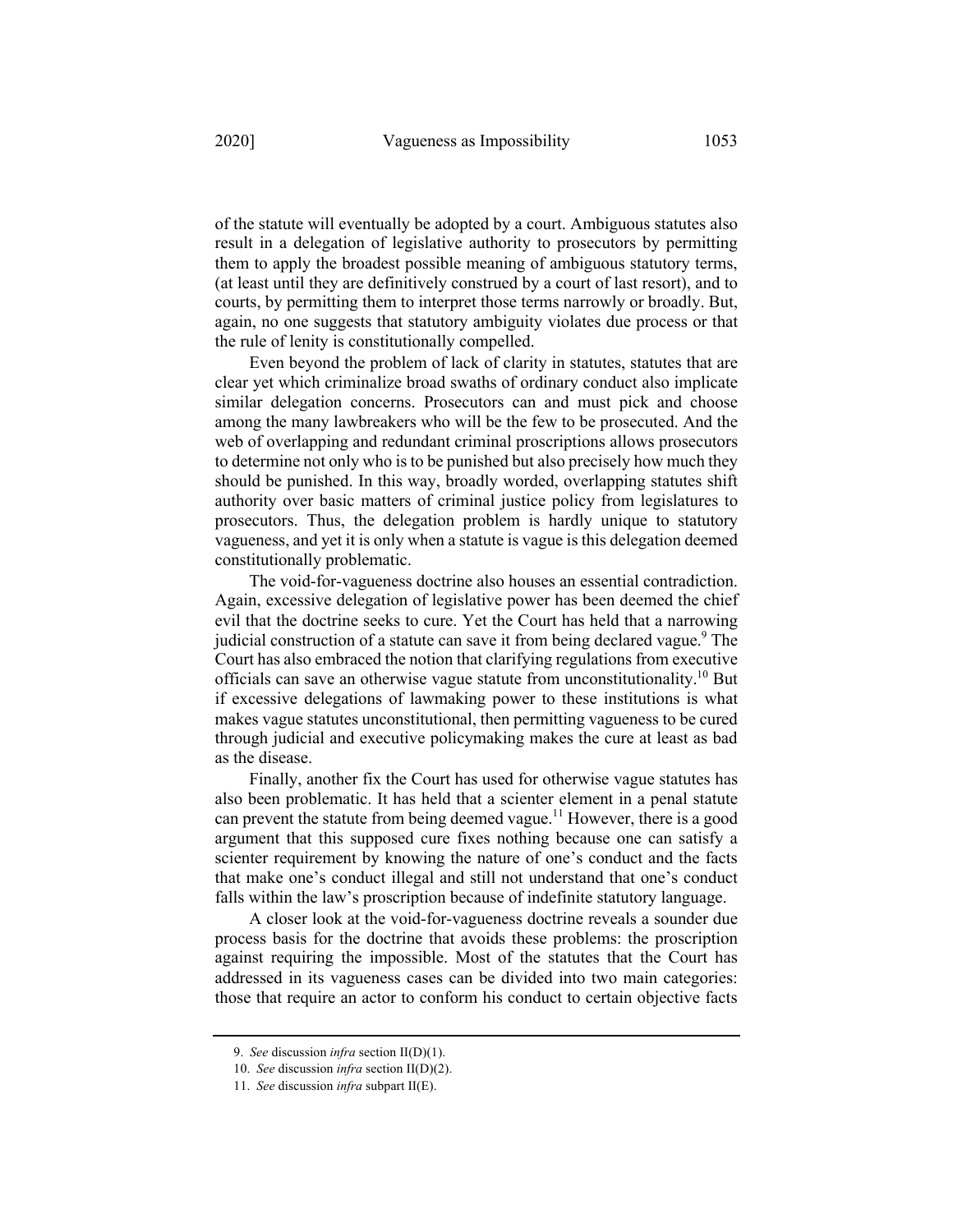and those that require an actor to conform his conduct to certain normative standards. Each category includes two subcategories of statutes, one set that has generally been considered vague and one that has generally been considered not vague. Statutes that require conformity with objective but unknowable facts have generally been deemed unconstitutional, while those that require conformity with known or knowable facts have generally been upheld. And statutes that require conformity with the entirely subjective impressions of others have generally been deemed unconstitutional, while those that require conformity with the standards of some community have generally been upheld. $12$ 

These categories of so-called vague statutes—those that require conformity with either unknowable facts or the entirely subjective impressions of third parties—do not simply make it impossible to know what the law requires. They also, as a consequence, make it impossible to comply. As such, they violate the dictum from *Dr. Bonham's Case*<sup>13</sup> in 1610, where Lord Coke famously wrote that "when an Act of Parliament is . . . impossible to be performed, the common law will controul it, and adjudge such Act to be void."14 Assuming that Coke is best read as advocating judicial review as practiced today—a point on which there is a fair amount of controversy this ancient dictum nicely dovetails with what has evolved into the void-forvagueness doctrine. Where a legislature has compelled compliance with unknowable facts or entirely subjective impressions of third parties, it has, in effect, commanded the impossible. That is something that, in our day as in Coke's, due process will not tolerate.

This Article argues that the void-for-vagueness doctrine is best understood as an instantiation of Lord Coke's ancient dictum that a statute cannot compel that the "impossible . . . be performed."15 This refocusing of the doctrine on impossibility rather than on vagueness helps explain much of the Supreme Court's jurisprudence in this area, places it on a firmer constitutional footing, and will aid courts in future cases to apply the doctrine. Part I discusses the void-for-vagueness doctrine and its notice and nondelegation rationales. Part II highlights the problems of the void-forvagueness doctrine: its lack of clarity, its questionable constitutional provenance, its underinclusiveness, its inconsistent attitude toward delegations to judicial and executive actors, and its problematic reliance on a scienter requirement as a fix. Part III suggests that the void-for-vagueness doctrine be largely recast as a constraint on statutes that are impossible to comply with and then undertakes a fresh look at the Court's vagueness cases within a framework of impossibility. Part III then briefly discusses some

<sup>12.</sup> There are other categories of cases that do not fall neatly into any of these four categories but that also, on closer inspection, are not really about vagueness at all.

<sup>13.</sup> (1610) 77 Eng. Rep. 646; 8 Co. Rep. 113 b.

<sup>14.</sup> *Id.* at 652; 8 Co. Rep. at 118 a.

<sup>15.</sup> (1610) 77 Eng. Rep. 646; 8 Co. Rep. 113 b.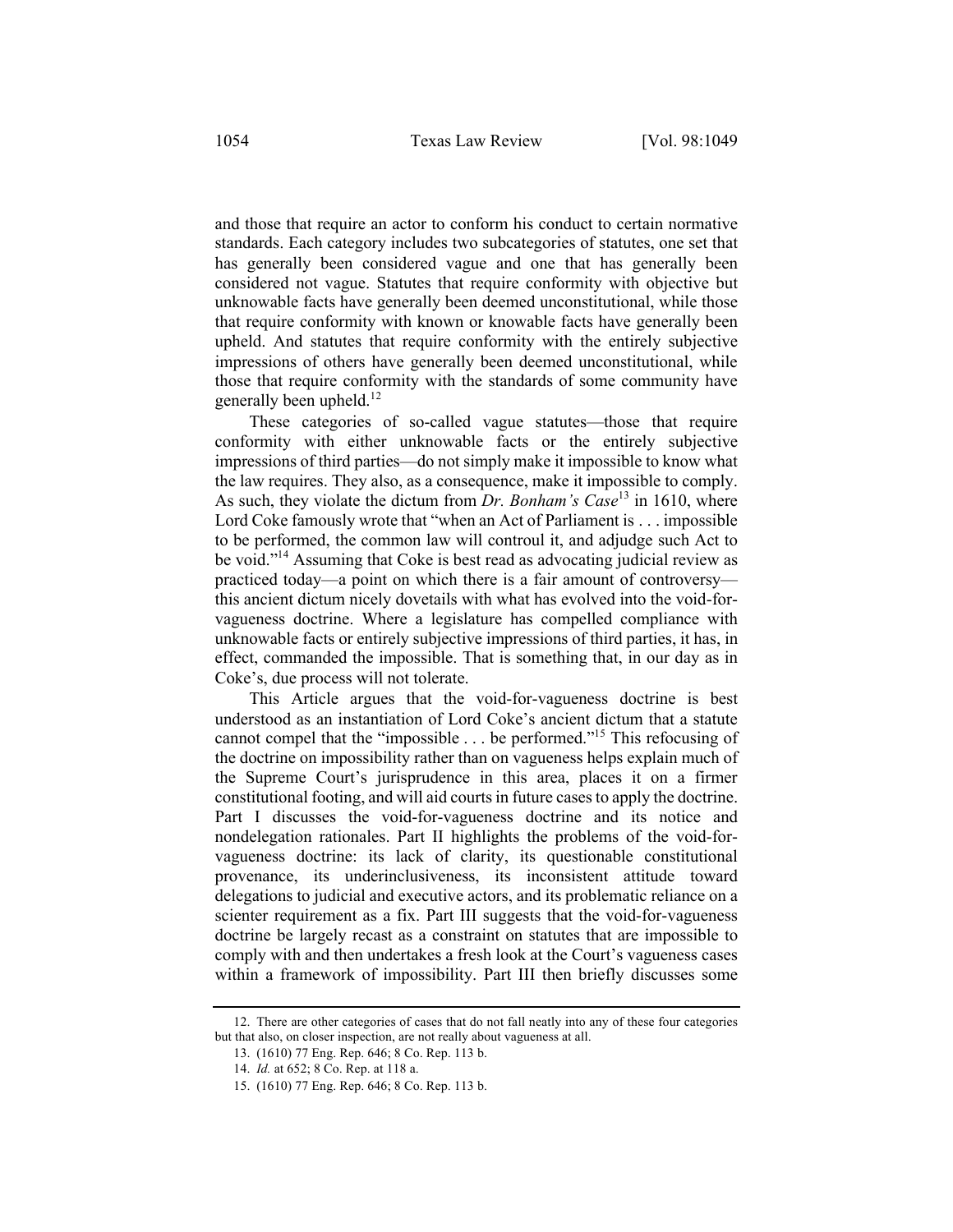Supreme Court cases that do not fit this framework, including its two most recent vagueness cases, and suggests that they be reconsidered.

### I. The Void-for-Vagueness Doctrine

The void-for-vagueness doctrine dictates that unduly uncertain laws, whether criminal or civil, violate due process and cannot be enforced. The doctrine has two main rationales, one based on individual rights and one based on constitutional structure, that guide its application. Unduly indefinite statutes, the Supreme Court has instructed, violate due process by failing to provide potential criminal actors fair notice of what is unlawful, and they violate nondelegation and rule-of-law constraints by, in effect, handing over lawmaking responsibility to nonlegislative actors, notably police, prosecutors, judges, and juries.

According to the Court, a statute that does not "give ordinary people fair notice of the conduct it punishes" violates an essential requirement of due process.16 As the Court has written: "No one may be required at peril of life, liberty or property to speculate as to the meaning of penal statutes. All are entitled to be informed as to what the State commands or forbids."17 Because both retributivist and utilitarian rationales for punishment assume that people can ordinarily choose whether to obey the law, the Court has "insist[ed] that laws give the person of ordinary intelligence a reasonable opportunity to" do so.18 Thus, if people "of common intelligence must necessarily guess at [a statute's] meaning," it will be deemed vague.<sup>19</sup>

The Court has also justified the void-for-vagueness doctrine by adding a structural rationale on top of the fair-notice justification. Just as an unduly vague statute cannot tell potential criminal actors what they cannot do, it cannot provide this information to others in the criminal justice system either.<sup>20</sup> To avoid a vagueness problem, then, "a legislature [must] establish minimal guidelines to govern law enforcement."<sup>21</sup> This structural rationale demonstrates that the void-for-vagueness doctrine operates as a type of nondelegation doctrine, bolstering the separation of powers by requiring that the lawmaking power be housed in the legislative branch.<sup>22</sup> A statute that falls

<sup>16.</sup> Johnson v. United States, 135 S. Ct. 2551, 2556 (2015).

<sup>17.</sup> Lanzetta v. New Jersey, 306 U.S. 451, 453 (1939).

<sup>18.</sup> Grayned v. City of Rockford, 408 U.S. 104, 108 (1972).

<sup>19.</sup> Connally v. Gen. Constr. Co., 269 U.S. 385, 391 (1926).

<sup>20.</sup> Boyce Motor Lines, Inc. v. United States, 342 U.S. 337, 340 (1952) ("A criminal statute must be sufficiently definite to give notice of the required conduct to one who would avoid its penalties, and to guide the judge in its application . . . .").

<sup>21.</sup> Kolender v. Lawson, 461 U.S. 352, 358 (1983) (quoting Smith v. Goguen, 415 U.S. 566, 574 (1974)).

<sup>22.</sup> *See* Sessions v. Dimaya, 138 S. Ct. 1204, 1212 (2018) (plurality opinion) (characterizing the void-for-vagueness doctrine as "a corollary of the separation of powers"); United States v. L. Cohen Grocery Co., 255 U.S. 81, 92 (1921) (asserting that to uphold the statute would be to hold "that it was competent to delegate legislative power, in the very teeth of the settled significance of . . . plainly applicable provisions of the Constitution").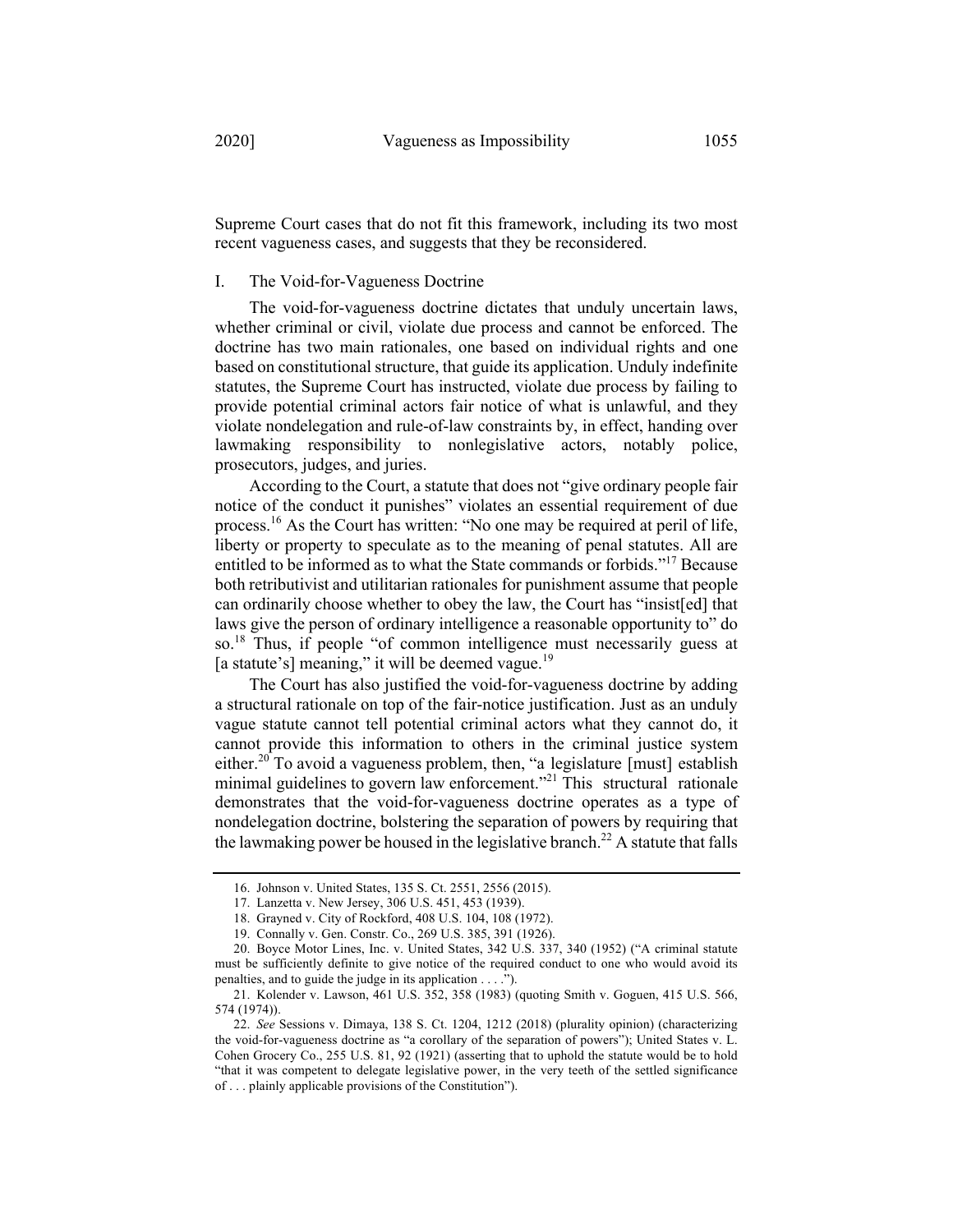below some minimal level of clarity is in essence an abdication of lawmaking power. It is tantamount to a statute that says, "do not do unto others as you would not have them do unto you," requiring other actors in the criminal justice system to fill in the details. $^{23}$ 

At first blush, it might seem odd to couch such a structural, nondelegation concern as a due process right. Yet, as Chapman and McConnell have argued, due process is largely about separation-of-powers concerns.24 This is because the core, irreducible requirement of due process is that state agents follow the law. They may not simply make up the law on an ad hoc basis, for this implicates the danger of arbitrary deprivations of life, liberty, and property. Moreover, statutes vesting too much discretion in executive officials are, in Justice Douglas's evocative phrase from a different context, "pregnant with discrimination."<sup>25</sup> They permit law enforcers to act not just arbitrarily but also discriminatorily.<sup>26</sup> Vagueness doctrine thus links up with the core equality concerns of the Fourteenth Amendment. Basic questions of policy are for democratically elected legislatures to decide and cannot be left to those charged with enforcing the laws.<sup>27</sup>

This separation-of-powers-infused view of due process dovetails nicely with what the Supreme Court has said about vague statutes. Where a statute does not contain sufficient guidance, it "may permit 'a standardless sweep [that] allows policemen, prosecutors, and juries to pursue their personal predilections.'"<sup>28</sup> That opens the door to both arbitrary and discriminatory enforcement. Thus, in striking down a Cincinnati ordinance that made it a criminal offense for more than two people to assemble on a sidewalk and act in an "annoying" manner, the Court wrote that it "contain[ed] an obvious invitation to discriminatory enforcement against those whose association

<sup>23.</sup> *Cf.* Musser v. Utah, 333 U.S. 95, 96 (1948) (addressing vagueness challenge to statute forbidding "any act injurious to the public health, to public morals, or to trade or commerce, or for the perversion or obstruction of justice or the due administration of the laws").

<sup>24.</sup> *See generally* Nathan S. Chapman & Michael W. McConnell, *Due Process as Separation of Powers*, 121 YALE L.J. 1672 (2012).

<sup>25.</sup> Furman v. Georgia, 408 U.S. 238, 257 (1972) (Douglas, J., concurring).

<sup>26.</sup> Guyora Binder & Brenner Fissell, *A Political Interpretation of Vagueness Doctrine*, 2019 U. ILL. L. REV. (forthcoming 2019) (manuscript at 111) (on file with author) ("[T]he Court has tied arbitrary enforcement concerns to discrimination against minority groups."); Tammy W. Sun, *Equality by Other Means: The Substantive Foundations of the Vagueness Doctrine*, 46 HARV. C.R.- C.L. L. REV. 149, 154 (2011) ("Discrimination is a manifestation of the arbitrary exercise of power.").

<sup>27.</sup> *See* Carissa Byrne Hessick, *Vagueness Principles*, 48 ARIZ. ST. L.J. 1137, 1145 (2016) ("[I]t seems fair to conclude that the non-delegation principle underlying the vagueness doctrine is a concern that vague laws allow law enforcement and fact finders to pursue their own policy agenda.").

<sup>28.</sup> Kolender v. Lawson, 461 U.S. 352, 358 (1983) (quoting Smith v. Goguen, 415 U.S. 566, 575 (1974)).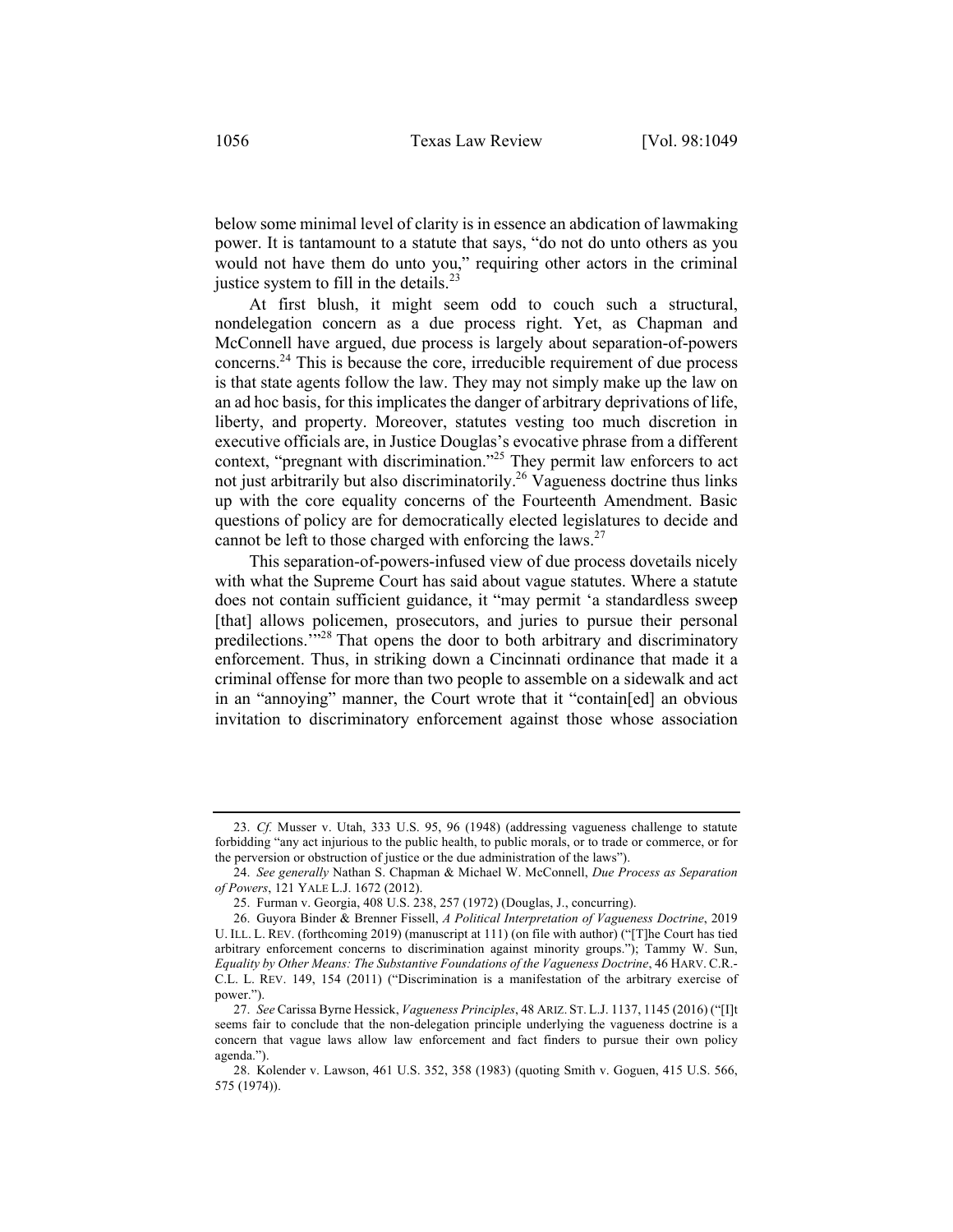together is 'annoying' because their ideas, their lifestyle, or their physical appearance is resented by the majority of their fellow citizens."<sup>29</sup>

The Court has called the structural rationale "the more important aspect of the vagueness doctrine."<sup>30</sup> That idea has more or less stuck. For example, in *City of Chicago v. Morales*, <sup>31</sup> the Court addressed a vagueness challenge to a Chicago antiloitering ordinance that contained as an element "remain[ing] in any one place with no apparent purpose."<sup>32</sup> By a vote of six to three, the Court held that the statute was void for vagueness based on the structural rationale.<sup>33</sup> It found that the ordinance vested "absolute discretion to police officers to decide what activities constitute[d] loitering."<sup>34</sup> This was because the "no apparent purpose" language was "inherently subjective" in that it was satisfied only if "some purpose [was] 'apparent' to the officer on the scene."<sup>35</sup> In this way, the ordinance "necessarily entrust[ed] lawmaking to the moment-to-moment judgment of the policeman on his beat."<sup>36</sup> However, only three Justices would have held it unconstitutional based on the notice rationale alone.<sup>37</sup> Perhaps this was because one could be guilty of violating the ordinance only if one disobeyed a police order to disperse<sup>38</sup> and, as the dissenters pointed out, the dispersal order itself arguably provided adequate notice that the putative offender was on the cusp of criminal activity.39 In any event, *Morales* signifies that the nondelegation rationale has achieved predominance over the notice rationale.<sup>40</sup>

Early in the twentieth century, the Court often used the void-forvagueness doctrine to strike down legislation designed to rein in business interests. Thus, it struck down statutes that forbade firms from making an

35. *Id.* at 62.

36. *Id.* at 60 (quoting Kolender v. Lawson, 461 U.S. 352, 360 (1983)).

<sup>29.</sup> Coates v. City of Cincinnati, 402 U.S. 611, 616 (1971); *see also* United States v. Williams, 553 U.S. 285, 304 (2008) (stating that a vague statute is one "so standardless that it authorizes or encourages seriously discriminatory enforcement").

<sup>30.</sup> *Kolender*, 461 U.S. at 358.

<sup>31.</sup> 527 U.S. 41 (1999).

<sup>32.</sup> *Id.* at 47 (quoting GANG CONGREGATION ORDINANCE, CHICAGO MUNICIPAL CODE § 8-4- 015 (1992)).

<sup>33.</sup> *Id.* at 60–64.

<sup>34.</sup> *Id.* at 61 (quoting City of Chicago v. Morales, 687 N.E.2d 53, 63 (Ill. 1997)).

<sup>37.</sup> *Id.* at 56–57 (plurality opinion) ("It is difficult to imagine how any citizen of the city of Chicago standing in a public place with a group of people would know if he or she had an 'apparent purpose.'").

<sup>38.</sup> *Id.* at 47.

<sup>39.</sup> *Id.* at 90 (Scalia, J., dissenting) (observing that, because of the requirement of "refusal to obey a dispersal order . . . there is no doubt of adequate notice of the prohibited conduct"); *id.* at 112 (Thomas, J., dissenting) ("There is nothing 'vague' about an order to disperse."); *cf. id.* at 69 (Kennedy, J., concurring in part and concurring in the judgment) (declining to join portion of the plurality opinion on lack of notice but opining that "[t]he predicate of an order to disperse is not . . . sufficient to eliminate doubts regarding the adequacy of notice under this ordinance").

<sup>40.</sup> Andrew E. Goldsmith, *The Void-for-Vagueness Doctrine in the Supreme Court, Revisited*, 30 AM. J. CRIM. L. 279, 289 (2003) (observing that *Morales* demonstrates that the Court has "elevated" the nondelegation rationale "to greater importance than" the notice rationale).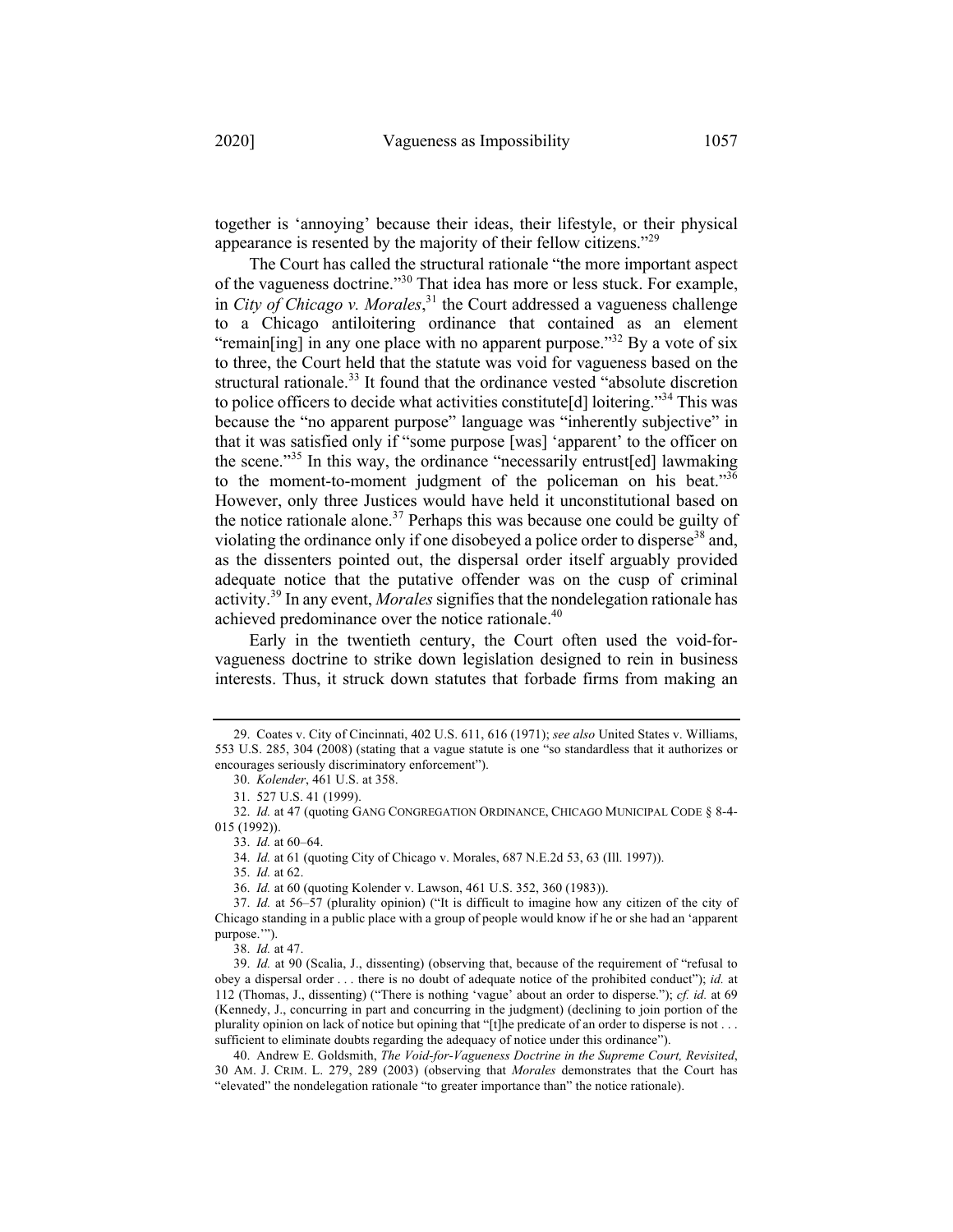"unjust or unreasonable rate or charge,"<sup>41</sup> that hinged criminal liability on whether a firm's anticompetitive conduct was motivated by a desire for "reasonable profit,"<sup>42</sup> that required firms to pay its workers "the current rate" of per diem wages in the locality,"<sup>43</sup> and that prohibited "waste" in the production of petroleum.44

Beginning in 1939, the Court began to use the void-for-vagueness doctrine to strike down statutes aimed at ordinary criminal behavior by individuals.45 So, in *Lanzetta v. New Jersey*, <sup>46</sup> the Court voided a statute that declared it a crime for a person with at least three prior criminal convictions who was "not engaged in any lawful occupation" to be a member of a "gang consisting of two or more persons."47 The Court later struck down provisions making it a crime, as previously noted, to conduct oneself in a manner "annoying" to passersby,<sup>48</sup> to be in public "without [any] visible or lawful business,"49 or to fail to provide "credible and reliable" identification upon demand by a police officer. $50$ 

More recently, in *Johnson v. United States*, <sup>51</sup> the Court struck down a sentence enhancement provision in the Armed Career Criminal Act of 1984.<sup>52</sup> The Act provides that certain persons convicted of federal crimes face a more severe penalty if they have previously been convicted three or more times in state or federal court of a "violent felony."<sup>53</sup> It defines "violent felony," in a part of the statute known as the "residual clause," as a felony that "involves conduct that presents a serious potential risk of physical injury to another."<sup>54</sup> The Court held that, in this context, that language was unconstitutionally vague because of the coalescence of two features of that clause.<sup>55</sup> First, as the Court had previously held, the sentencing judge must look only to the elements of the crime, not to the actual facts of the prior felony conviction,

<sup>41.</sup> *See, e.g.*, United States v. L. Cohen Grocery Co., 255 U.S. 81, 89 (1921) (striking down § 4 of the Food Control Act of 1917, 40 Stat. 276, *amended by* 41 Stat. 297 (1919)); Tedrow v. A.T. Lewis & Son Dry Goods Co., 255 U.S. 98, 99 (1921) (same); Oglesby Grocery Co. v. United States, 255 U.S. 108, 108–09 (1921) (same); Weeds, Inc. v. United States, 255 U.S. 109, 111 (1921) (same); Kinnane v. Detroit Creamery Co., 255 U.S. 102, 104 (1921) (same).

<sup>42.</sup> Cline v. Frink Dairy Co., 274 U.S. 445, 456–58 (1927).

<sup>43.</sup> Connally v. Gen. Constr. Co., 269 U.S. 385, 393–94 (1926).

<sup>44.</sup> Champlin Ref. Co. v. Corp. Comm'n, 286 U.S. 210, 243 (1932).

<sup>45.</sup> *See* Johnson v. United States, 135 S. Ct. 2551, 2570–71 (2015) (Thomas, J., concurring in the judgment) (observing this shift).

<sup>46.</sup> 306 U.S. 451 (1939).

<sup>47.</sup> *Id.* at 452, 458 (quoting 1934 N.J. LAWS 394).

<sup>48.</sup> Coates v. City of Cincinnati, 402 U.S. 611, 616 (1971).

<sup>49.</sup> Palmer v. City of Euclid, 402 U.S. 544, 545–46 (1971).

<sup>50.</sup> Kolender v. Lawson, 461 U.S. 352, 357–61 (1983).

<sup>51.</sup> 135 S. Ct. 2551 (2015).

<sup>52.</sup> *Id.* at 2563; *see* Armed Career Criminal Act of 1984, 18 U.S.C. § 924(e)(1) (2018).

<sup>53.</sup> 18 U.S.C. § 924(e)(1).

<sup>54.</sup> 18 U.S.C. § 924(e)(2)(B).

<sup>55.</sup> *Johnson*, 135 S. Ct. at 2557–58.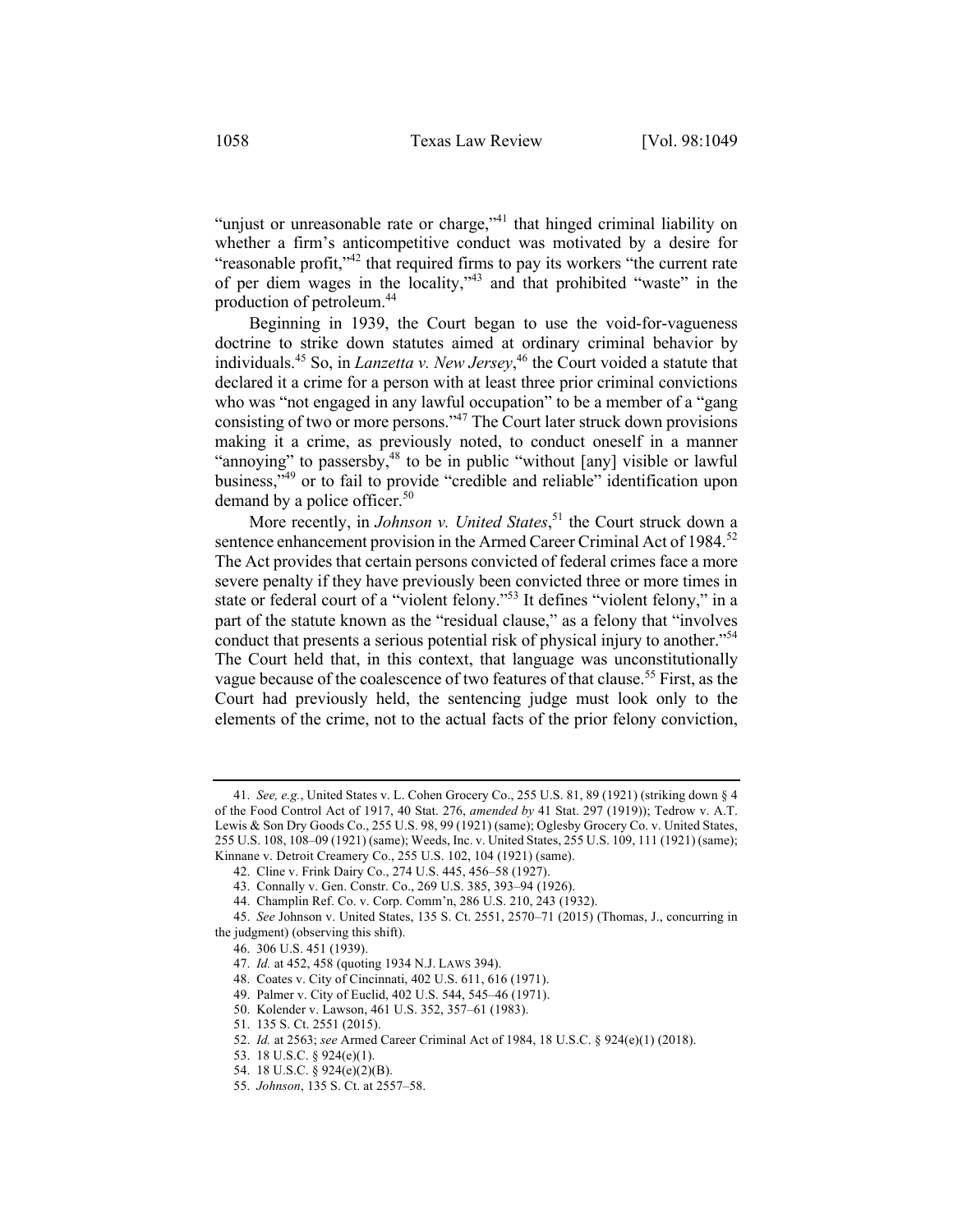and must postulate how the crime is ordinarily committed.56 Second, the court must then "apply [the] imprecise 'serious potential risk' standard" to this "judge-imagined abstraction."<sup>57</sup> The Court concluded: "By combining indeterminacy about how to measure the risk posed by a crime with indeterminacy about how much risk it takes for the crime to qualify as a violent felony, the residual clause produces more unpredictability and arbitrariness than the Due Process Clause tolerates."58

And in *Sessions v. Dimaya*, <sup>59</sup> the Court addressed a vagueness challenge to a provision of the Immigration and Nationality Act that made deportation virtually automatic for any alien convicted of an "aggravated felony," a term that included "a crime of violence."60 That phrase, in turn, was defined in relevant part, as "a felony . . . that, by its nature, involves a substantial risk that physical force against the person or property of another may be used in the course of committing the offense."61 Because of the similarity between this language and that in *Johnson*, the Court held the provision void for vagueness.<sup>62</sup>

#### II. Problems with the Void-for-Vagueness Doctrine

Courts and commentators have observed problems with the void-forvagueness doctrine almost since it began showing up in Supreme Court cases early in the twentieth century. Most notably, the doctrine has been criticized for its lack of a clear distinction between vague and nonvague statutes. More recently, Justice Thomas has seriously questioned the constitutional underpinnings of the doctrine. Commentators have also noted the underinclusiveness of the void-for-vagueness doctrine in rooting out statutes that provide inadequate notice of wrongdoing and, especially, delegate too much legislative power to other branches of government. The doctrine also encompasses an essential contradiction, relying on narrowing constructions by the judicial and executive branches to save an otherwise vague statute, when excessive delegations to those branches is the main evil produced by vague statutory language. Finally, some commentators have taken issue with

<sup>56.</sup> *Id.*

<sup>57.</sup> *Id.* at 2558.

<sup>58.</sup> *Id.*

<sup>59.</sup> 138 S. Ct. 1204 (2018).

<sup>60.</sup> *Id.* at 1210–11 (quoting 18 U.S.C. § 16).

<sup>61.</sup> *Id.* (quoting 18 U.S.C. § 16(b)).

<sup>62.</sup> *Id.* at 1223. The Court last Term invalidated 18 U.S.C. § 924(c)(1)(A), which forbade "using or carrying a firearm 'during and in relation to,' or possessing a firearm 'in furtherance of,' any federal 'crime of violence,'" and which defined "crime of violence" in the same way as the relevant statute in *Dimaya*. United States v. Davis, 139 S. Ct. 2319, 2323–24 (2019). Because the language of the statute at issue in *Davis* was identical to the statutory language at issue in *Dimaya*, the bulk of the Court's opinion was dedicated to a question of statutory interpretation: whether  $§$  924(c)(3)(B) should be read as requiring the same "ordinary case" determination as the statutes at issue in *Johnson* and *Dimaya*. *See id.* at 2326–36.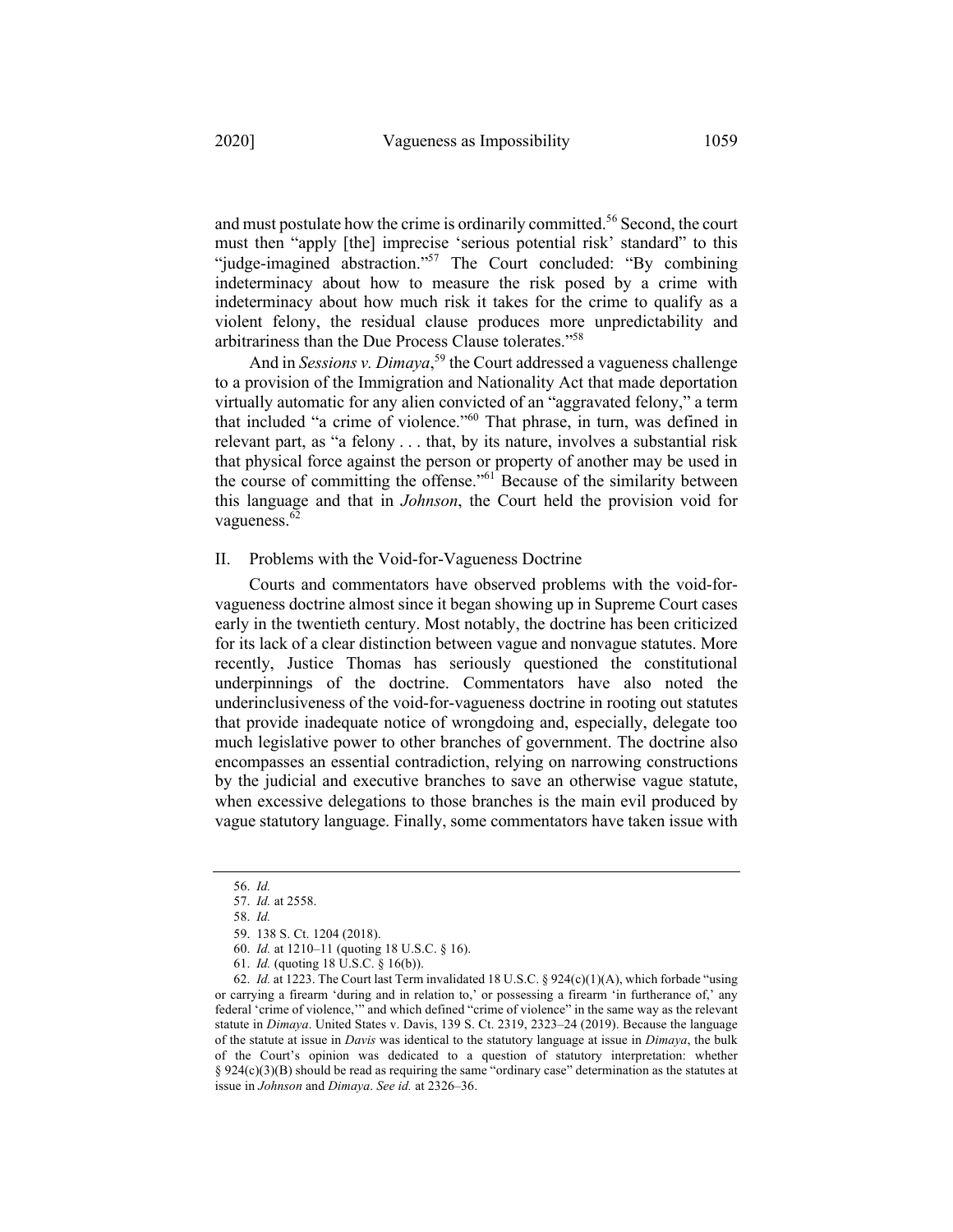the Court's reliance on the presence of a scienter element in an otherwise vague penal statute as a way to save the statute from being deemed vague.

## *A. Lack of Clarity*

Much has been written about the lack of clarity of the void-forvagueness doctrine. Generations of courts and commentators have bemoaned the nebulousness of the doctrine, and consequently how difficult it is to apply.<sup>63</sup> As Justice Frankfurter famously put it: "'[I]ndefiniteness' is not a quantitative concept. It is not even a technical concept of definite components. It is itself an indefinite concept."<sup>64</sup> This problem is virtually inherent in a doctrine that must account for the need to draw statutes in sufficiently general terms to proscribe all the behavior the legislature deems injurious, yet be specific enough to provide notice for citizens and minimal guidance for police, prosecutors, courts, and juries.<sup>65</sup>

Take, for example, some of the Court's early cases in this area. In one line of cases, beginning in 1921, the Court struck down as vague § 4 of the Lever Act, which made it a crime "to make any unjust or unreasonable rate or charge in handling or dealing in or with any necessaries."66 The Court held that the words "unjust or unreasonable rate or charge" constituted no "ascertainable standard of guilt" and forbade "no specific or definite act." $67$ 

<sup>63.</sup> The classic treatment, though nearly six decades old, is still Professor Anthony Amsterdam's student note, *Void-for-Vagueness Doctrine in the Supreme Court*, which he begins this way: "There are places in the law through which a pair of mutually oblivious doctrines run in infinitely parallel contrariety, like a pair of poolhall scoring racks on one or the other of which, seemingly at random, cases get hung up." Note, *supra* note 2, at 67; *see also* Ralph W. Aigler, *Legislation in Vague or General Terms*, 21 MICH. L. REV. 831, 836 (1923) ("[I]t is next to impossible with any degree of certainty or satisfaction to classify the cases except within the very broadest limits."); Robert Batey, *Vagueness and the Construction of Criminal Statutes—Balancing Acts*, 5 VA.J. SOC. POL'Y & L. 1, 3 (1997) (observing that the void-for-vagueness doctrine is "quite murky"); Decker, *supra* note 5, at 243 ("Vagueness is a concept that appears heavily dependent on the 'I know it when I see it' test." (footnote omitted)); Ryan McCarl, *Incoherent and Indefensible: An Interdisciplinary Critique of the Supreme Court's "Void-for-Vagueness" Doctrine*, 42 HASTINGS CONST. L.Q. 73, 73 (2014) ("The void-for-vagueness doctrine is a confusing conceptual thicket."); Note, *Indefinite Criteria of Definiteness in Statutes*, 45 HARV. L. REV. 160, 161 (1931) [hereinafter Note, *Indefinite Criteria*] ("Itself as indefinite as the statutes its [sic] condemns, the doctrine has been applied with little consistency by different courts."); Note, *Void for Vagueness: An Escape from Statutory Interpretation*, 23 IND. L.J. 272, 283 (1948) [hereinafter Note, *Escape*] ("One's foremost impression is of the capriciousness with which the doctrine of 'void for vagueness' has been . . . used by courts.").

<sup>64.</sup> Winters v. New York, 333 U.S. 507, 524 (1948) (Frankfurter, J., dissenting).

<sup>65.</sup> *See* Colten v. Kentucky, 407 U.S. 104, 110 (1972) ("The . . . vagueness doctrine . . . is not a principle designed to convert into a constitutional dilemma the practical difficulties in drawing criminal statutes both general enough to take into account a variety of human conduct and sufficiently specific to provide fair warning that certain kinds of conduct are prohibited.").

<sup>66.</sup> Food Control and the District of Columbia Rent (Lever) Act, ch. 80 § 2, 41 Stat. 297, 298 (1919).

<sup>67.</sup> United States v. L. Cohen Grocery Co., 255 U.S. 81, 89 (1921). The result in *L. Cohen Grocery* was reaffirmed in *Tedrow v. A.T. Lewis & Son Dry Goods Co.*, 255 U.S. 98, 99 (1921),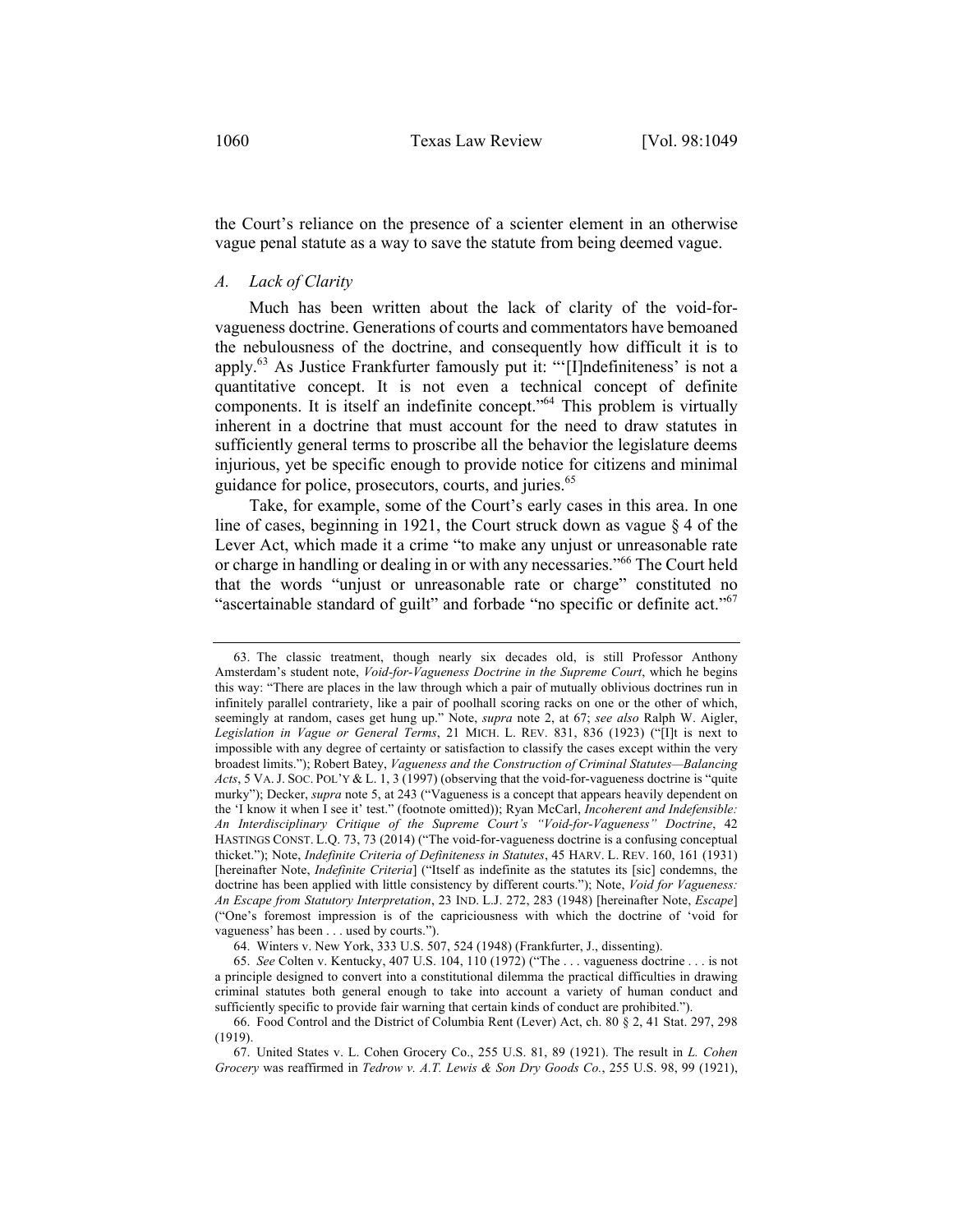The result was both a complete lack of notice<sup>68</sup> and an improper delegation of power to judges and juries.<sup>69</sup> Likewise, the Court in 1927 struck down antitrust statutes that forbade restraints on trade except those formed in order to obtain "reasonable profit[s]" on goods or services that could not otherwise be profitably marketed.<sup>70</sup> As the Court wrote in 1925, the defect was that such rules and standards were "so vague and indefinite as really to be no rule or standard at all."71

Yet in another series of cases, decided around the same time, the Court upheld statutes that made guilt or innocence hinge, in essence, on whether the actor's conduct was reasonable. For example, in *Nash v. United States*, 72 decided in 1913, the Court upheld the Sherman  $Act<sub>1</sub><sup>73</sup>$  which had been interpreted to forbid restraints of trade that "unduly restrict[ed] competition or unduly obstruct[ed] the course of trade."<sup>74</sup> The defendants claimed that this language was constitutionally indefinite because it "contains in its definition an element of degree as to which estimates may differ."75 The Court, through Justice Holmes, rejected this challenge, famously opining that "the law is full of instances where a man's fate depends on his estimating rightly, that is, as the jury subsequently estimates it, some matter of degree. $176$ Likewise, two years later, the Court upheld a state statute requiring hotel owners "to do all in their power" to keep their guests safe from certain hazards.<sup>77</sup> Echoing *Nash*, the Court wrote that "[r]ules of conduct must necessarily be expressed in general terms and depend for their application upon circumstances, and circumstances vary."<sup>78</sup> And the Court in 1922 rejected a vagueness challenge to a New York rent control statute that forbade "unjust and unreasonable" rent and "oppressive" rental agreements.<sup>79</sup>

The tension between these two lines of cases is obvious. If legislatures can generally require people to act reasonably in conduct that could harm competition, in caring for their hotel guests, or in charging rents, why can they not require people not to charge unreasonably high prices or take

*Oglesby Grocery Co. v. United States*, 255 U.S. 108, 108–09 (1921), *Weeds, Inc. v. United States*, 255 U.S. 109, 111 (1921), and *Kinnane v. Detroit Creamery Co.*, 255 U.S. 102, 104 (1921).

<sup>68.</sup> *L. Cohen Grocery*, 255 U.S. at 89 (opining that "no one can foresee" the scope of the act and that "no one can foreshadow or adequately guard against" the imposition of criminal liability).

<sup>69.</sup> *Id.* (observing that criminal liability under the act was left entirely up to "the estimation of the court and jury"); *see also* Cline v. Frink Dairy Co., 274 U.S. 445, 457 (1927) ("The real issue which the [statute] would submit to the jury would be legislative, not judicial.").

<sup>70.</sup> *Frink Dairy Co.*, 274 U.S. at 456–58.

<sup>71.</sup> A.B. Small Co. v. Am. Sugar Ref. Co., 267 U.S. 233, 239 (1925).

<sup>72.</sup> 229 U.S. 373 (1913).

<sup>73.</sup> Sherman Antitrust Act of 1890, ch. 647, 26 Stat. 209 (1890).

<sup>74.</sup> *Nash*, 229 U.S. at 376.

<sup>75.</sup> *Id.*

<sup>76.</sup> *Id.* at 377.

<sup>77.</sup> Miller v. Strahl, 239 U.S. 426, 430–31, 434 (1915).

<sup>78.</sup> *Id.* at 434.

<sup>79.</sup> Edgar A. Levy Leasing Co. v. Siegel, 258 U.S. 242, 249–50 (1922).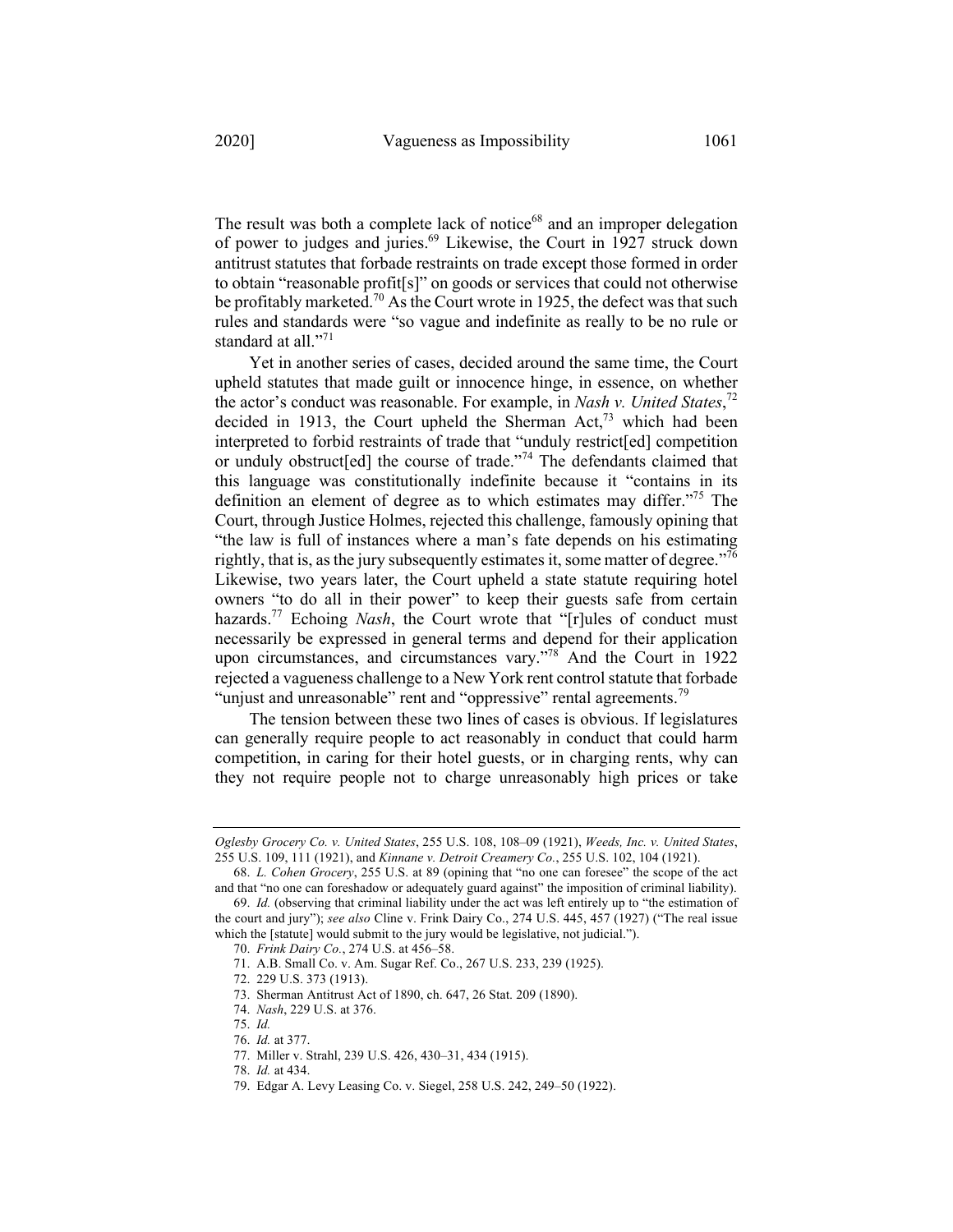unreasonably high profits for certain commodities? $80$  The Court attempted to explain that "on an issue like negligence . . . every one may be held to observe . . . a standard of human conduct which all are reasonably charged with knowing," while the criminal law could not punish "unwise exercise of . . . economic or business knowledge involving so many factors of varying effect that [the actor cannot] safely and certainly judge the result.<sup> $381$ </sup> Yet this fails to recognize that many types of human conduct that risk crossing the line into negligence can entail complex and multifarious factors.<sup>82</sup>

What is equally perplexing is that the Court later, in *United States v. National Dairy Products Corp.*, <sup>83</sup> upheld a provision of the Robinson-Patman Act that made it "a crime to sell goods at 'unreasonably low prices for the purpose of destroying competition or eliminating a competitor.'"84 The oddity of striking down a statute that forbade charging *higher* than a "reasonable rate," as it had done in *L. Cohen Grocery*, while upholding a statute that forbade charging *lower* than a "[]reasonabl[e] . . . price[]," was not lost on the dissent in *National Dairy Products*. <sup>85</sup> Yet *National Dairy Products* did not overrule *L. Cohen Grocery* but attempted to distinguish that case by pointing to specific conduct alleged in the indictment that purported to provide the notice that the statute might have lacked.<sup>86</sup> However, a clear indictment cannot cure a vague statute for the obvious reason that notice is provided by an indictment only after the actor has engaged in the challenged conduct. The Court itself had recognized this in *Lanzetta*, when it wrote: "If on its face the challenged provision is repugnant to the due process clause, specification of details of the offense intended to be charged would not serve to validate it."<sup>87</sup>

<sup>80.</sup> *See* Weeds, Inc. v. United States, 255 U.S. 109, 112 (1921) (Pitney, J., concurring) ("I regard this provision as clearly constitutional, and need only refer to [*Nash*]."); Note, *Statutory Standards of Personal Conduct: Indefiniteness and Uncertainty as Violations of Due Process*, 38 HARV. L. REV. 963, 967 (1925) (characterizing as "highly doubtful from an economic standpoint" the notion that "what was a reasonable return on a real estate investment [is] commercially more certain than what was a reasonable price of commodities").

<sup>81.</sup> Cline v. Frink Dairy Co., 274 U.S. 445, 464–65 (1927).

<sup>82.</sup> *See* Note, *Indefinite Criteria*, *supra* note 63, at 161–62 (observing that "certainty to the average man" could not be the real criterion based on these decisions, but rather "certainty to the judge trained in the common law").

<sup>83.</sup> 372 U.S. 29 (1963).

<sup>84.</sup> *Id.* at 29 (quoting Robinson-Patman Act, Pub. L. No. 74-692, 49 Stat. 1526 (1936) (codified at 15 U.S.C. § 13(a) (2012)).

<sup>85.</sup> *See id.* at 37 (Black, J., dissenting) (observing that the case ought to be governed by *L. Cohen Grocery*); *see also* Robert C. Post, *Reconceptualizing Vagueness: Legal Rules and Social Orders*, 82 CALIF. L. REV. 491, 502 & n.49 (1994) (observing tension between *National Dairy Products* and *Cline*).

<sup>86.</sup> *Nat'l Dairy Prods.*, 372 U.S. at 36 (distinguishing *L. Cohen Grocery* based on "the specificity of the violations charged in the indictment here").

<sup>87.</sup> Lanzetta v. New Jersey, 306 U.S. 451, 453 (1939). *National Dairy Products* is also distinguishable from *Cline* based on "the additional element of predatory intent . . . required" in the statute at issue in the former. *Nat'l Dairy Prods.*, 372 U.S. at 35. Yet this reasoning has been attacked by commentators. *See infra* subpart II(E).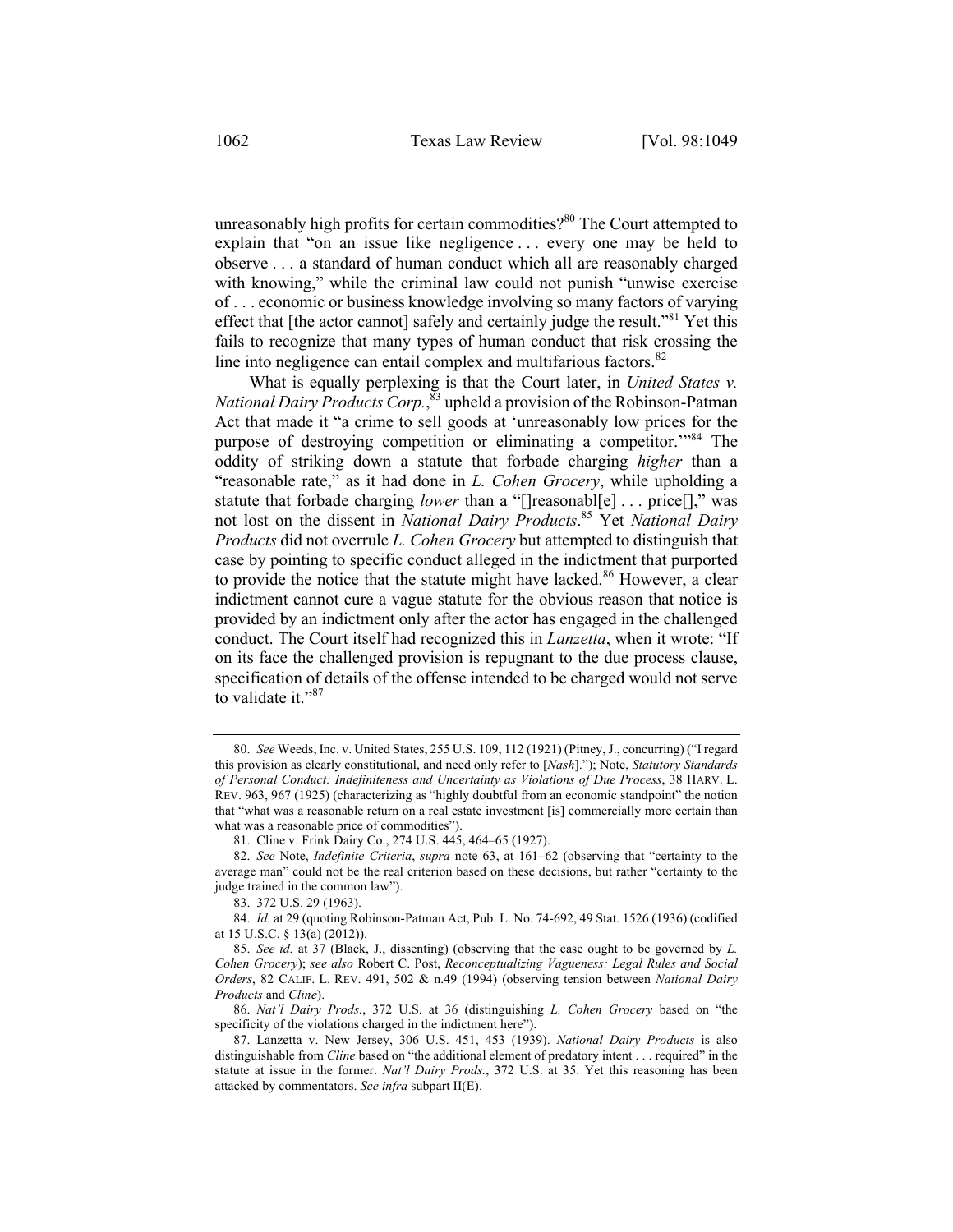*Coates v. City of Cincinnati*<sup>88</sup> and *Colten v. Kentucky*<sup>89</sup> are also at odds with one another. As noted earlier, in *Coates*, the Court struck down a city ordinance that made it a criminal offense for "three or more persons to assemble" on a city sidewalk "and there conduct themselves in a manner annoying to persons passing by."<sup>90</sup> The Court noted that the word "annoying" was inherently subjective: "Conduct that annoys some people does not annoy others."<sup>91</sup> This inherent subjectivity of the term set an "unascertainable standard," and thus the ordinance was deemed vague. $92$ 

*Colten* upheld a Kentucky statute that made it a crime to "congregate[] ... in a public place and refuse<sup>[]</sup> to comply with a lawful order of the police to disperse" when done "with intent to cause public inconvenience, annoyance or alarm."<sup>93</sup> Colten's offense was to attempt to engage in conversation with a police officer who was in the process of issuing a traffic summons to Colten's friend by the side of a public highway, and to refuse to leave when ordered.<sup>94</sup> The state courts had found, and the Supreme Court did not question the conclusion, that Colten had acted only "to cause inconvenience and annoyance."<sup>95</sup> The Court held that, as applied to Colten, the statute was not unconstitutionally vague because it should have been obvious to him that one engaging in the conduct in which he engaged would be deemed to have had the intent to cause inconvenience and annoyance.<sup>96</sup>

But if the word "annoy" in the Cincinnati ordinance established "no standard of conduct . . . at all," $97$  then how could Colten have been on notice that the terms "inconvenience" and "annoyance" would apply to his conduct?98 Regrettably, the *Colten* Court did not tell us, for it failed to cite *Coates* at all, despite the fact that it had been decided only a year earlier.<sup>99</sup> More strangely, the dissenters did not cite *Coates* either, for Justice Douglas attacked the statute solely on First Amendment grounds<sup>100</sup> and Justice Marshall dissented on different grounds altogether.<sup>101</sup>

<sup>88.</sup> 402 U.S. 611 (1971).

<sup>89.</sup> 407 U.S. 104 (1972).

<sup>90.</sup> *Coates*, 402 U.S. at 611 (quoting CINCINNATI, OHIO, CODE OF ORDINANCES § 901-L6 (1956)).

<sup>91.</sup> *Id.* at 614.

<sup>92.</sup> *Id.*

<sup>93.</sup> *Colten*, 407 U.S. at 108 (quoting KY. REV. STAT. § 437.016(1)(f)).

<sup>94.</sup> *Id.* at 106–07.

<sup>95.</sup> *Id.* at 109 (quoting Colten v. Commonwealth, 467 S.W.2d 374, 378 (Ky. 1971)).

<sup>96.</sup> *See id.* at 108–10 (explaining that a person acting like Colten "should understand that he could be convicted under" the Kentucky statute, which requires "intent to cause public inconvenience, annoyance or alarm . . . ." (quoting KY. REV. STAT.  $\S$  437.016(1)(f))).

<sup>97.</sup> *Coates*, 402 U.S. at 614.

<sup>98.</sup> *See* Jeffrey I. Tilden, Note, Big Mama Rag*: An Inquiry Into Vagueness*, 67 VA. L. REV. 1543, 1555 n.65 (1981) (observing that *Coates* and *Colten* are "difficult to reconcile"). 99. *Id.* at 1552 n.57.

<sup>100.</sup> Colten v. Kentucky, 407 U.S. 104, 120–22 (1972) (Douglas, J., dissenting).

<sup>101.</sup> *Id.* at 122–27 (Marshall, J., dissenting).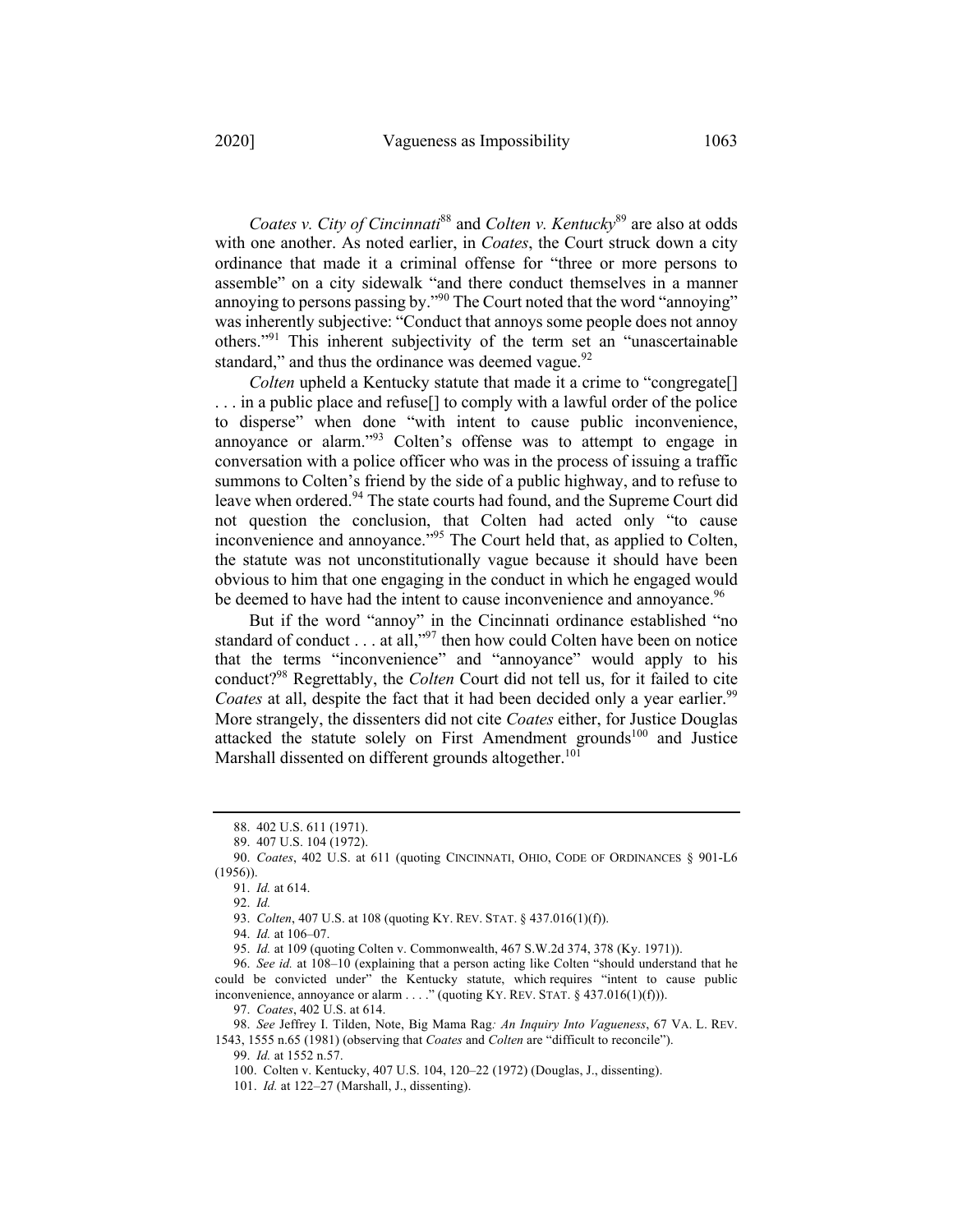One possible distinction is that *Coates* was a facial challenge while *Colten* was an as-applied challenge. But such a distinction also makes little sense, given that the burden of succeeding on a facial challenge typically is much higher than the burden of succeeding on an as-applied challenge. Specifically, a litigant need only show that a statute is vague as to her in challenging the statute as applied, but normally must show that the statute is vague in all possible applications when making a facial challenge. Certainly, the *Coates* challengers could not really make such a showing: spitting in someone's face, for example, would certainly be deemed "annoying." It may be that all challenges to purportedly vague statutes can and should be treated as facial challenges.102 If so, then the *Colten* Court was wrong to uphold the statute on the grounds that Colten's conduct supposedly fell within the core meaning of "annoyance" or "inconvenience." If not, then the *Coates* Court was wrong to strike down the statute completely because it failed to determine whether it was vague as to Coates. But the distinction between facial and as-applied challenges cannot make the two decisions consistent with one another. $103$ 

A final dyad of cases demonstrates the inconsistencies in the Court's jurisprudence. In *Champlin Refining Co. v. Corporation Commission*, <sup>104</sup> the Court addressed an Oklahoma statute prohibiting "the production of crude oil or petroleum . . . in such a manner and under such conditions as to constitute waste."<sup>105</sup> The act defined waste to "include economic waste, underground waste, surface waste, and waste incident to the production of crude oil or petroleum in excess of transportation or marketing facilities or reasonable market demands."<sup>106</sup> The Court held that, even as so defined, the term "waste" was uncertain because its meaning "depends upon many factors subject to frequent changes" such that no "court could . . . foresee or prescribe the scope of the inquiry that reasonably might have a bearing or be necessary in determining whether in fact there had been waste."107 The Court voided the statute for vagueness.<sup>108</sup>

<sup>102.</sup> There has been much disagreement over this view on the Supreme Court in recent years. *Compare* City of Chicago v. Morales, 527 U.S. 41, 71 (1999) (Breyer, J., concurring in part and concurring in the judgment) (opining that facial challenges can generally be brought against purportedly vague statutes because "if every application of the ordinance represents an exercise of unlimited discretion, then the ordinance is invalid in all its applications"), *with* Johnson v. United States, 135 S. Ct. 2551, 2580 (2015) (Alito, J., dissenting) ("'[V]agueness challenges to statutes which do not involve First Amendment freedoms must be examined' on an as-applied basis." (quoting United States v. Mazurie, 419 U.S. 544, 550 (1975))). This Article need not and does not take sides in this dispute.

<sup>103.</sup> In fact, there is a valid way of distinguishing the two statutes, but it was not one mentioned by the Court. *See infra* text accompanying notes 363–64.

<sup>104.</sup> 286 U.S. 210 (1932).

<sup>105.</sup> *Id.* at 223 n.1 (quoting COMP. STAT. OKLA. ANN. Ch. 68, art. 4 § 7954 (1921)).

<sup>106.</sup> *Id.* (quoting COMP. STAT. OKLA. ANN. Ch. 68, art. 4 § 7956 (1921)).

<sup>107.</sup> *Id.* at 243.

<sup>108.</sup> *Id.* ("[T]hese general words and phrases are so vague and indefinite that any penalty prescribed for their violation constitutes a denial of due process of law.").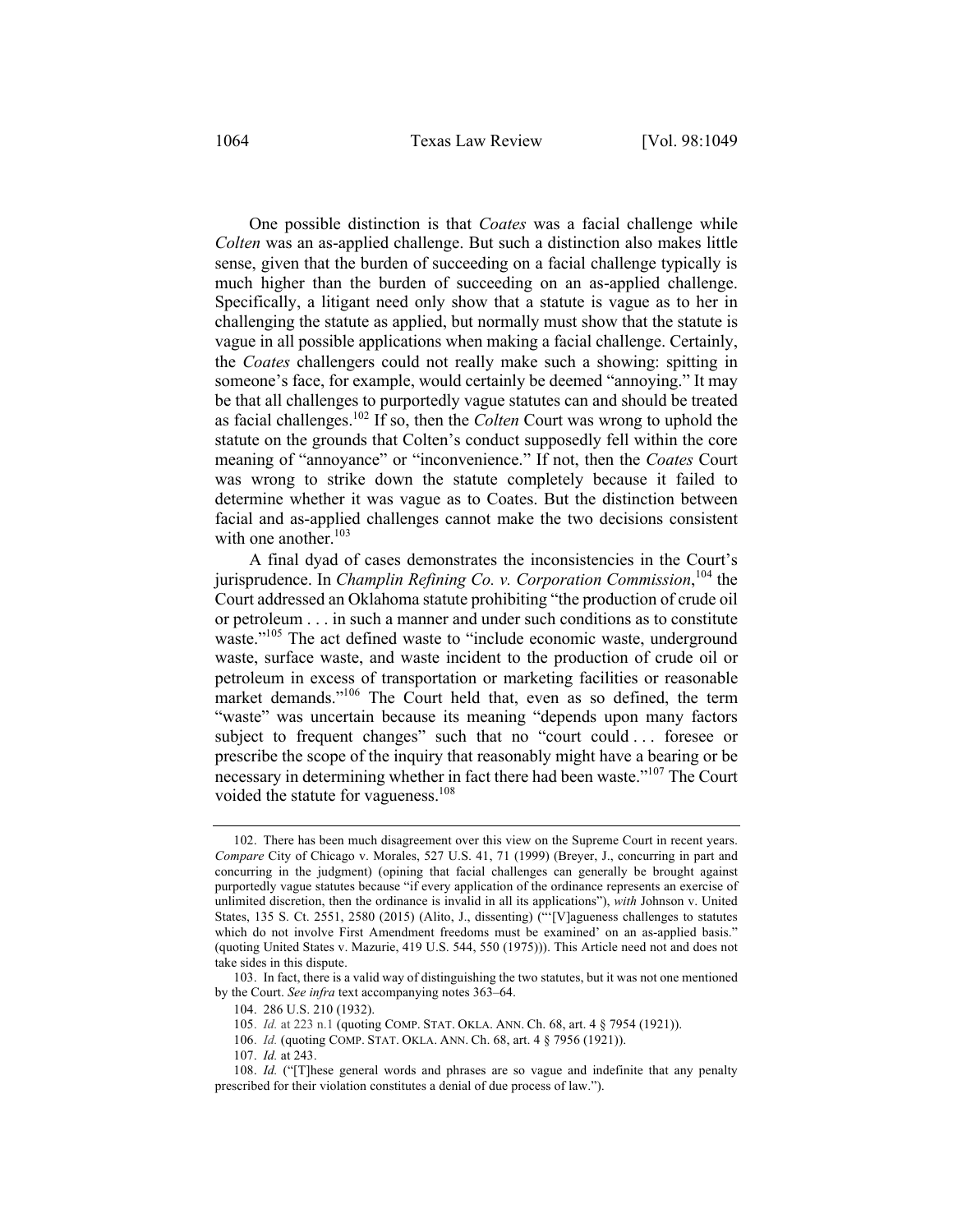Yet, only the year previously, the Court upheld a similar statute against a vagueness challenge. In *Bandini Petroleum Co. v. Superior Court*, <sup>109</sup> the Court addressed a California statute forbidding "[t]he unreasonable waste of natural gas by" anyone extracting oil or gas from the land.<sup>110</sup> Aside from the addition of the word "unreasonable" in the statute, the distinction between the two cases appears to be the fact that the California Supreme Court had previously opined "that there was an 'unreasonable waste' of gas where it 'has been allowed to come to the surface without its lifting power having been utilized to produce the greatest quantity of oil in proportion.<sup>""111</sup> That court had determined that the legislature intended to bar production of gas "where the production thereof so greatly exceeds the market demand therefor, in quantities exceeding a reasonable proportion to the amount of oil produced."<sup>112</sup> With that construction, the statute was not vague. $113$ 

Yet that construction does nothing to make the statute any less vague in operation than the one in *Champlin*. An actor trying to comply with the California statute, or a court trying to apply it, would still need to somehow discern whether the production of gas concomitant with the extraction of oil in a particular case had "greatly exceed[ed] the market demand" for the gas, and whether the excess was "[un]reasonable [in] proportion to the amount of oil produced." Thus, the words "greatly exceeds" and "reasonable proportion" simply replicate rather than clarify the vagueness of the term "unreasonable waste." As the Court would later write in *Champlin*, such a determination "depends upon [so] many factors subject to frequent changes" that it would be impossible to "foresee or prescribe the scope of the inquiry that reasonably might have a bearing" on that question.114 Indeed, the *Bandini* Court premised its conclusion in part on the fact that it would have been impossible for the legislature to have been more exact, and that what is reasonable waste could be determined only on a case-by-case basis.<sup>115</sup> Of course, the same was true in *Champlin*. Yet the Court upheld the statute in one case and voided it in the other.<sup>116</sup>

113. *Id.*

114. Champlin Ref. Co. v. Corp. Comm'n, 286 U.S*.* 210, 243 (1932).

<sup>109.</sup> 284 U.S. 8 (1931).

<sup>110.</sup> *Id.* at 10 n.1 (quoting Oil and Gas Conservation Act of California, 1929 Cal. Stat. 923, 927).

<sup>111.</sup> *Id.* at 17 (quoting People *ex rel.* Stevenot v. Associated Oil Co., 294 P. 717, 724 (Cal. 1930)).

<sup>112.</sup> *Id.* at 18 (quoting *Associated Oil Co.*, 294 P. at 724).

<sup>115.</sup> *Bandini*, 284 U.S. at 18 ("[I]t would be impossible for the legislature to frame a measure based on ratios or percentages or definite proportions . . . and . . . what is a reasonable proportion of gas to the amount of oil produced from each well or reservoir is a matter which may be ascertained to a fair degree of certainty in each individual case." (quoting *Associated Oil Co.*, 294 P. at 724 (alteration added))).

<sup>116.</sup> One possible distinction between the two cases is that the statute in *Champlin*, 286 U.S. at 223 n.1, was penal, while the statute in *Bandini*, 284 U.S. at 10 n.1, was not. However, *Champlin*  does not distinguish *Bandini* on that ground. Indeed, *Champlin* cites *Bandini* only once, and only for certain basic principles of oil and gas law. *Champlin*, 286 U.S. at 233–34.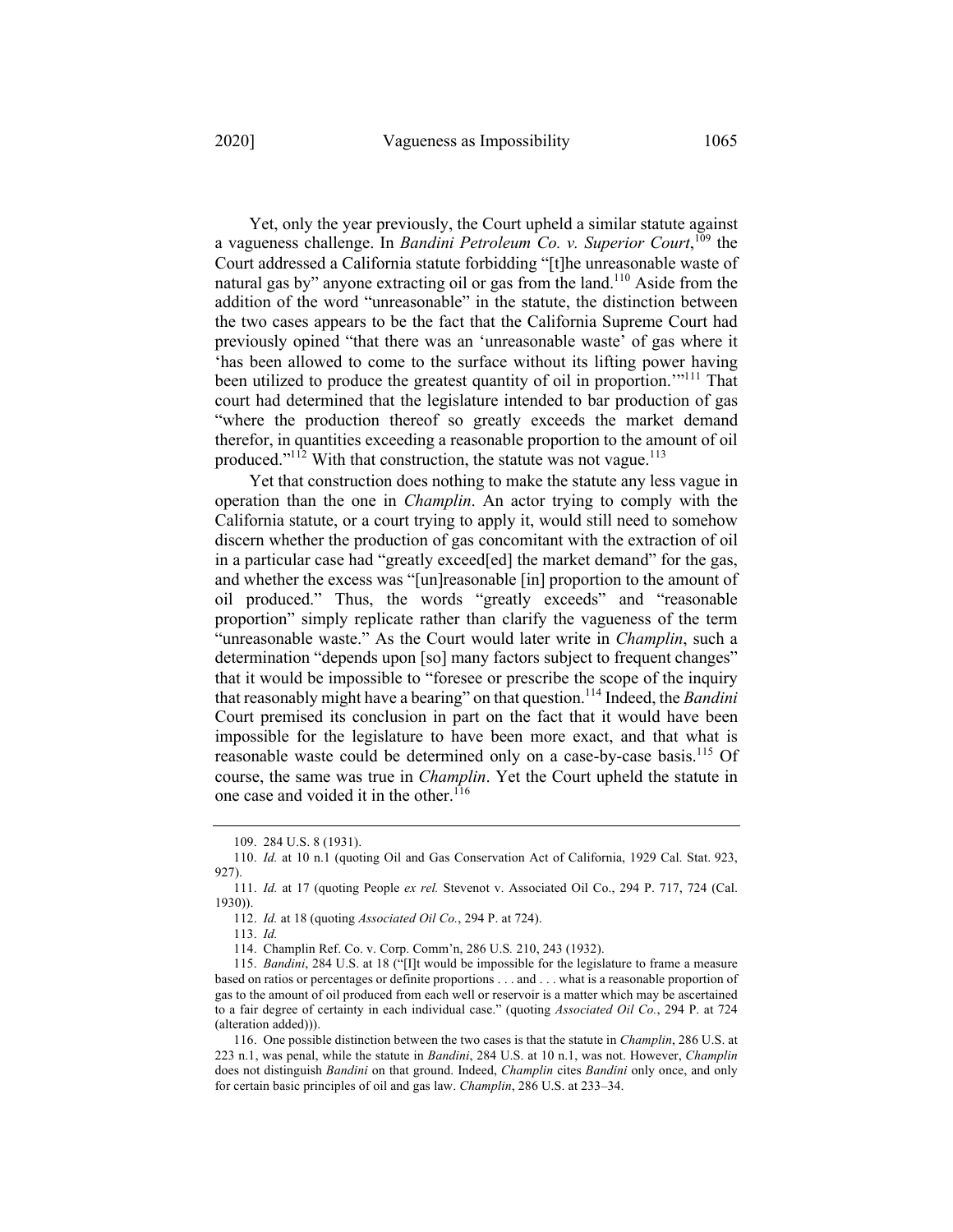## *B. Questionable Legitimacy*

The Court had been voiding statutes on vagueness grounds for over a century before the legitimacy of doing so was first questioned by a sitting Justice. But Justice Thomas has twice in recent years raised such an objection. According to Justice Thomas, the void-for-vagueness doctrine is relatively new. He argues that while courts have always dealt with lack of clarity in statutes, they traditionally did so via the rule of lenity, which dictates that ambiguous statutes be interpreted narrowly, in favor of criminal defendants.<sup>117</sup> Vagueness challenges as we know them today became popular only after ratification of the Fourteenth Amendment, in the age of an aggressive understanding of substantive due process.<sup>118</sup> The first successful vagueness challenges were made by corporations fighting economic regulations in parallel to the rise of Lochnerism as a way to invalidate economic regulation on due process grounds.<sup>119</sup> This, Justice Thomas wrote, "does not seem like a coincidence."<sup>120</sup> As Lochnerism waned, the Court maintained the void-for-vagueness doctrine in service of allowing individual criminal defendants to challenge uncertain penal statutes.<sup>121</sup> But like Lochnerism, the void-for-vagueness doctrine appeared to Justice Thomas to be a way of "invoking the Due Process Clause to constitutionalize rules that

<sup>117.</sup> *See* Sessions v. Dimaya, 138 S. Ct. 1204, 1243 (2018) (Thomas, J., dissenting) ("[E]arly American courts, like their English predecessors, addressed vague laws through statutory construction instead of constitutional law"); Johnson v. United States, 135 S. Ct. 2551, 2567 (2015) (Thomas, J., concurring in the judgment) ("Before the end of the 19th century, courts addressed vagueness through a rule of strict construction of penal statutes, not a rule of constitutional law."); *see also* Hopwood, *supra* note 5, at 720 ("There is no indication that courts in the early nineteenth century struck down vague laws on constitutional-due-process grounds. If a court confronted a vague criminal law, a court . . . could just construe it narrowly until the statute was no longer vague."); Sohoni, *supra* note 1, at 1181 ("The years between 1914 and 1932 saw . . . the transformation of vagueness doctrine from a canon of statutory construction into a substantive doctrine for invalidating statutes."); Note, *supra* note 80, at 964 ("The requirement of definiteness may be traced to the principle of strict construction of criminal statutes.").

<sup>118.</sup> *Johnson*, 135 S. Ct. at 2569 (Thomas, J., concurring in the judgment); *see also* Note, *Escape*, *supra* note 63, at 274 ("Prior to the nineteenth century 'void for vagueness' was probably never used."); *cf.* McCarl, *supra* note 63, at 75–76 ("[T]he doctrine contains no unique element that separates it from other substantive due process principles . . . .").

<sup>119.</sup> *Johnson*, 135 S. Ct. at 2570 (Thomas, J., concurring in the judgment).

<sup>120.</sup> *Dimaya*, 138 S. Ct. at 1244 (Thomas, J., dissenting). The mere mention of the void-forvagueness doctrine in the same breath as substantive due process was obviously designed to cast doubt on the constitutional legitimacy of the former. *See* Binder & Fissell, *supra* note 26, at 116 ("Justice Thomas could cast a negative light on vagueness merely by associating it with substantive due process."); Carissa Byrne Hessick, Johnson v. United States *and the Future of the Void-for-Vagueness Doctrine*, 10 N.Y.U. J.L. & LIBERTY 152, 162 (2016) ("Given the controversial status of substantive due process, drawing parallels between the two doctrines is obviously meant to question the legitimacy of the vagueness doctrine."); *see also* Note, *Indefinite Criteria*, *supra* note 63, at 162 ("[K]nowable criteria in 'common experience' have been found wanting in interpreting only those statutes which sought to limit the free play of economic forces.").

<sup>121.</sup> *Johnson*, 135 S. Ct. at 2571 (Thomas, J., concurring in the judgment).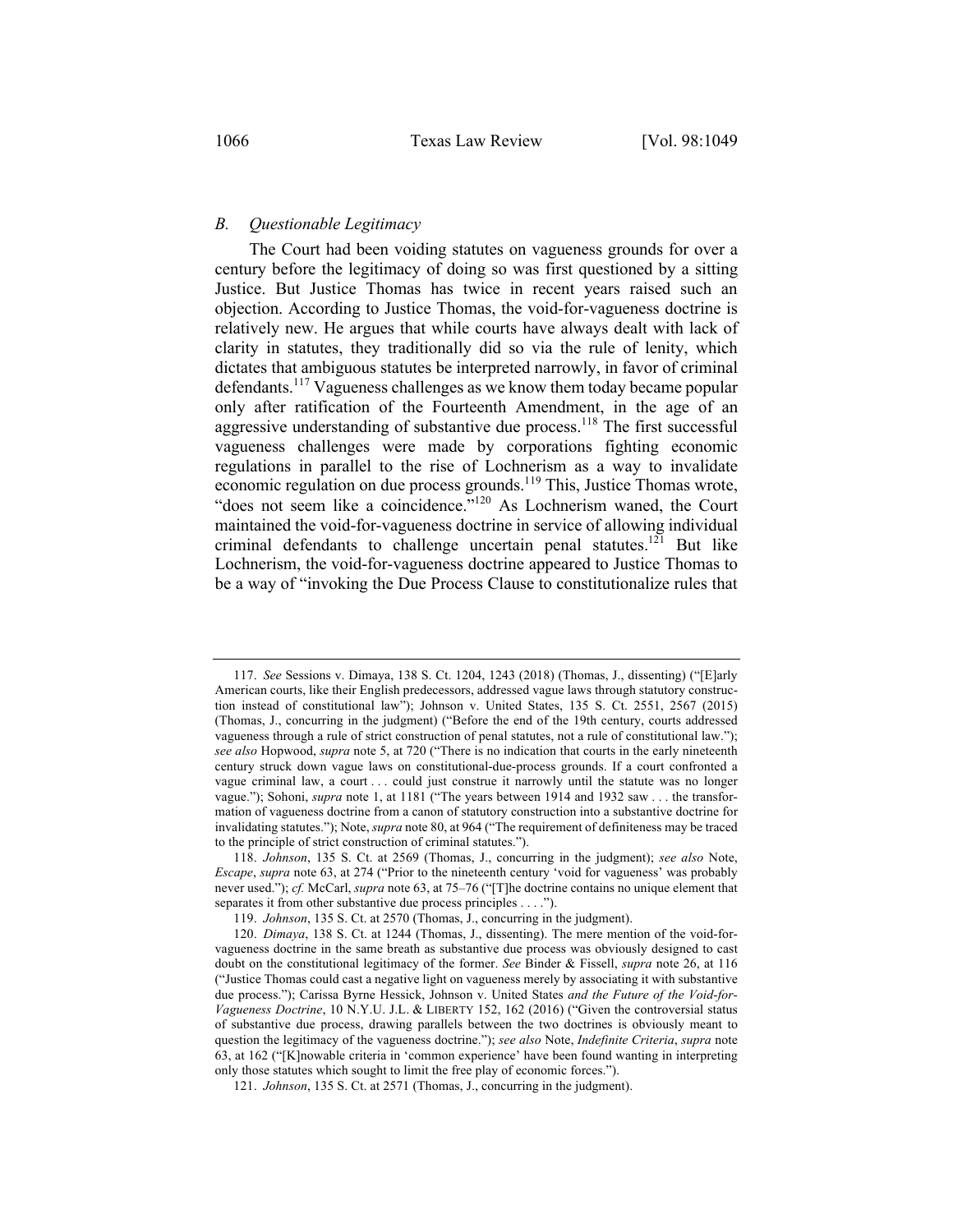were traditionally left to the democratic process," undermining its

constitutional legitimacy.<sup>122</sup> The Court has not undertaken any real efforts to justify the void-forvagueness doctrine as an instantiation of due process principles.<sup>123</sup> However, Justice Gorsuch did take the opportunity to attempt such a justification in his separate opinion in *Sessions v. Dimaya*. Justice Gorsuch first defended the idea that the notion of due process encompasses the requirement that government afford persons the "customary procedures to which freemen were entitled by the old law of England."<sup>124</sup> Among "the most basic of [those] customary protections is the demand of fair notice."125 This requirement took the form of sufficiently detailed specifications in an indictment in a criminal case or a writ in a civil suit.<sup>126</sup>

According to Justice Gorsuch, this "requirement of fair notice applied to statutes too."<sup>127</sup> He gave as an example Blackstone's reference to a statute that made "stealing sheep, or other cattle" a capital offense.<sup>128</sup> Because "cattle" meant far more than it does today, courts apparently refused to apply it to anything other than sheep.<sup>129</sup> Justice Gorsuch then claimed that this understanding, that an unduly vague statute was void, carried over to the United States, as demonstrated by a number of federal and state cases in the first century of the Republic.<sup>130</sup> Finally, Justice Gorsuch tied the void-for-

<sup>122.</sup> *Dimaya*, 138 S. Ct. at 1244–45 (Thomas, J., dissenting). Justice Thomas did concede two points. First, he "assume[d] that, at some point, a statute could be so devoid of content that a court tasked with interpreting it 'would simply be making up a law—that is, exercising legislative power.'" *Id.* at 1249 (quoting Gary Lawson, *Delegation and Original Meaning*, 88 VA. L. REV. 327, 339 (2002)). But he was skeptical that the Court's vagueness doctrine "accurately demarcates the line between legislative and judicial power." *Id.* And he allowed that the nondelegation concern was a real one, but he located the constitutional home for that concern in the Vesting Clauses, not the Due Process Clause. *Id.* at 1248.

<sup>123.</sup> *See id.* at 1224 (Gorsuch, J., concurring in part and concurring in the judgment) (noting that "the Court has yet to offer a reply" to Justice Thomas's critique).

<sup>124.</sup> *Id.* (quoting Pacific Mut. Life Ins. Co. v. Haslip, 499 U.S. 1, 28 (1991) (Scalia, J., concurring in the judgment)). This contrasts with a more limited view of due process as merely a constraint upon the government to follow the law. *See id.* (mentioning that some believe that the Clause only serves to ensure that the government respects whatever procedure it has put into place).

<sup>125.</sup> *Id.* at 1225.

<sup>126.</sup> *Id.*

<sup>127.</sup> *Id.*

<sup>128.</sup> *Id.* (quoting 1 WILLIAM BLACKSTONE, COMMENTARIES \*88).

<sup>129.</sup> *Id.*; *see* 1 WILLIAM BLACKSTONE, COMMENTARIES \*88 ("[T]hese general words, 'or other cattle,' being looked upon as much too loose to create a capital offence, the act was held to extend to nothing but mere sheep.").

<sup>130.</sup> *Dimaya*, 138 S. Ct. at 1225–26 (Gorsuch, J., concurring in part and concurring in the judgment) (citing The Enterprise, 8 F. Cas. 732 (C.C.D.N.Y. 1810) (No. 4,499); United States v. Sharp, 27 F. Cas. 1041 (C.C.Pa. 1815) (No. 16,264); McJunkins v. State, 10 Ind. 140, 145 (1858); Drake v. Drake, 15 N.C. 110, 115 (1833); Commonwealth v. Bank of Pa., 3 Watts & Serg. 173, 177 (1842); McConvill v. Mayor of Jersey City, 39 N.J.L. 38, 42 (1876)); *id.* at 1226 n.1 (citing State v. Mann, 2 Or. 238, 240–41 (1867); Drake v. Drake, 15 N.C. 110, 115 (1833); McConvill v. Mayor of Jersey City, 39 N.J.L. 38, 44 (1876); State v. Boon, 1 N.C. 191, 192 (1801); *Ex parte* Jackson, 45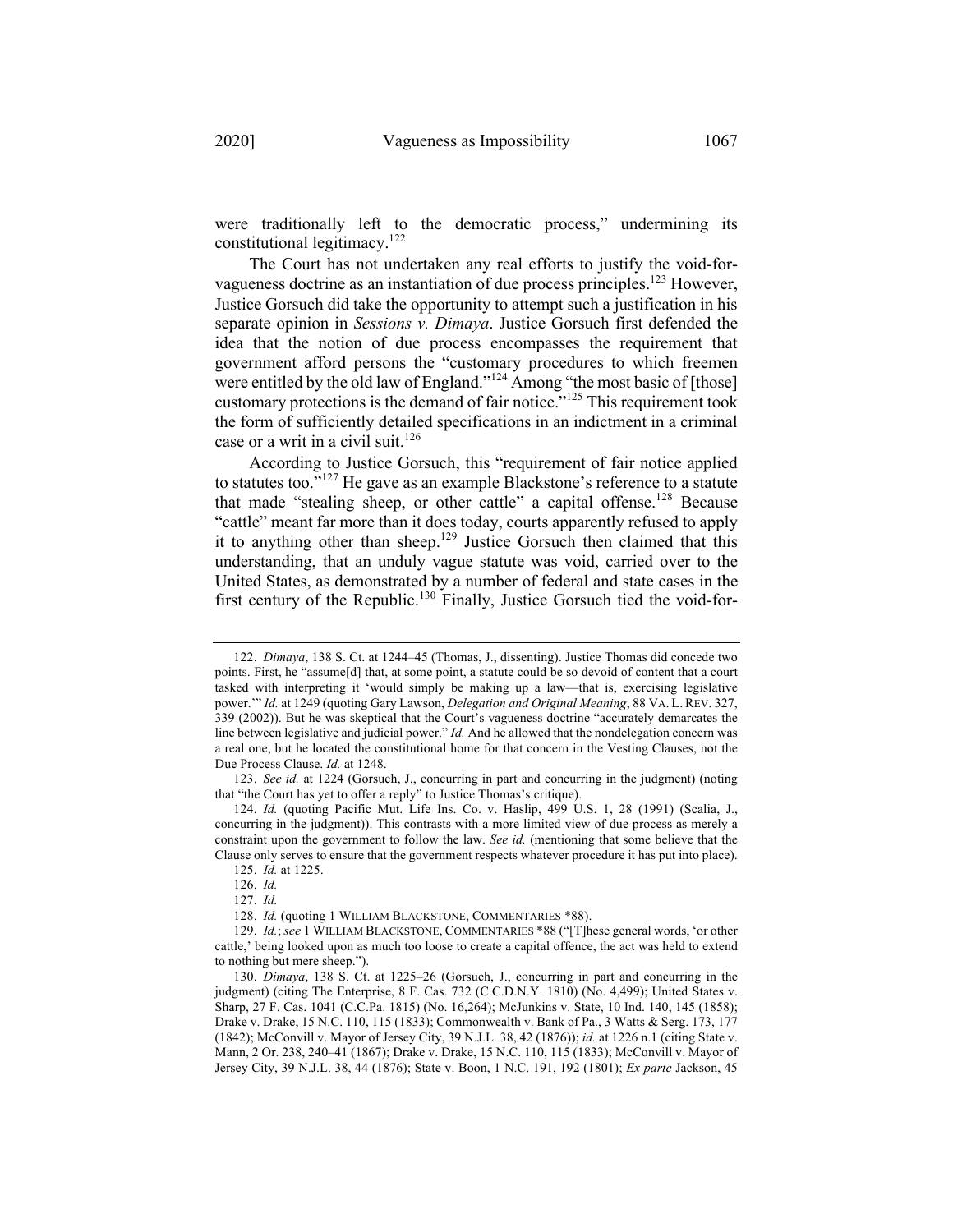vagueness doctrine to the Constitution by invoking the structural guarantee of separation of powers, which dovetails with the doctrine's concern that legislative power not be unduly delegated to judges, executive officials, and jurors.<sup>131</sup>

However, Justice Gorsuch stumbled when he attempted to make the leap from a due process right to notice *in an indictment* to a due process right to notice *in a statute*. It appears that the sources he cited did not support the existence of the latter. Begin with Blackstone. The "cattle" example that Blackstone provided fell within a section on the construction of statutes,  $132$ and that particular example was used by Blackstone to illustrate his third rule that "[p]enal statutes must be construed strictly."133 Indeed, the cattle example was the second one Blackstone provided. The first involved a statute that made theft of "horses" a capital offense.<sup>134</sup> According to Blackstone, courts had construed it narrowly so as to apply only to theft of multiple horses and not to theft of a single horse.<sup>135</sup> Framed thusly, this was clearly an instance of statutory ambiguity, not vagueness, which implicates the canon of strict construction of penal statutes that Blackstone had cited. Thus, Blackstone did not distinguish between a case of ambiguity (whether "horses" meant any number of horses or only more than one horse) and a case of vagueness (the many possible meanings of the word "cattle"). Both, to him, were subject to the rule of strict construction. This rule was merely a rule of construction and not a limitation upon the power of the legislature to enact laws.

For Blackstone to have claimed that vague laws were a nullity would have made little sense given Blackstone's views on judicial review. Blackstone took the position that judges had virtually no power to nullify legislation for any reason.<sup>136</sup> Legislatures had the power to alter even the most fundamental requirements of the common law. Instead, Blackstone's jurisprudence revolved around what we today call the constitutional avoidance canon: when possible, in interpreting statutes, judges ought to impute to the legislature an unwillingness to contradict the common law's

Ark. 158, 164 (1885); McJunkins v. State, 10 Ind. 140, 145 (1858); Jennings v. State, 16 Ind. 335, 336 (1861); Commonwealth v. Bank of Pa., 3 Watts & Serg. 173, 177 (1842); Cheezem v. State, 2 Ind. 149, 150 (1850)).

<sup>131.</sup> *See Dimaya*, 138 S. Ct. at 1227–28 (arguing that vague statutes effectively constitute an abdication of duty by the legislature).

<sup>132.</sup> *See* BLACKSTONE,*supra* note 129, at \*87–92 (elaborating on different methods of statutory interpretation).

<sup>133.</sup> *Id.* at 88.

<sup>134.</sup> *Id.*

<sup>135.</sup> *Id.*

<sup>136.</sup> *See* Morton J. Horwitz, *A Historiography of the People Themselves and Popular Constitutionalism*, 81 CHI.-KENT L. REV. 813, 815 (2006) (distinguishing Coke, who has been read as having advocated "judicial review based on fundamental law," from Blackstone, who believed in the "uncontested constitutional principle of parliamentary supremacy").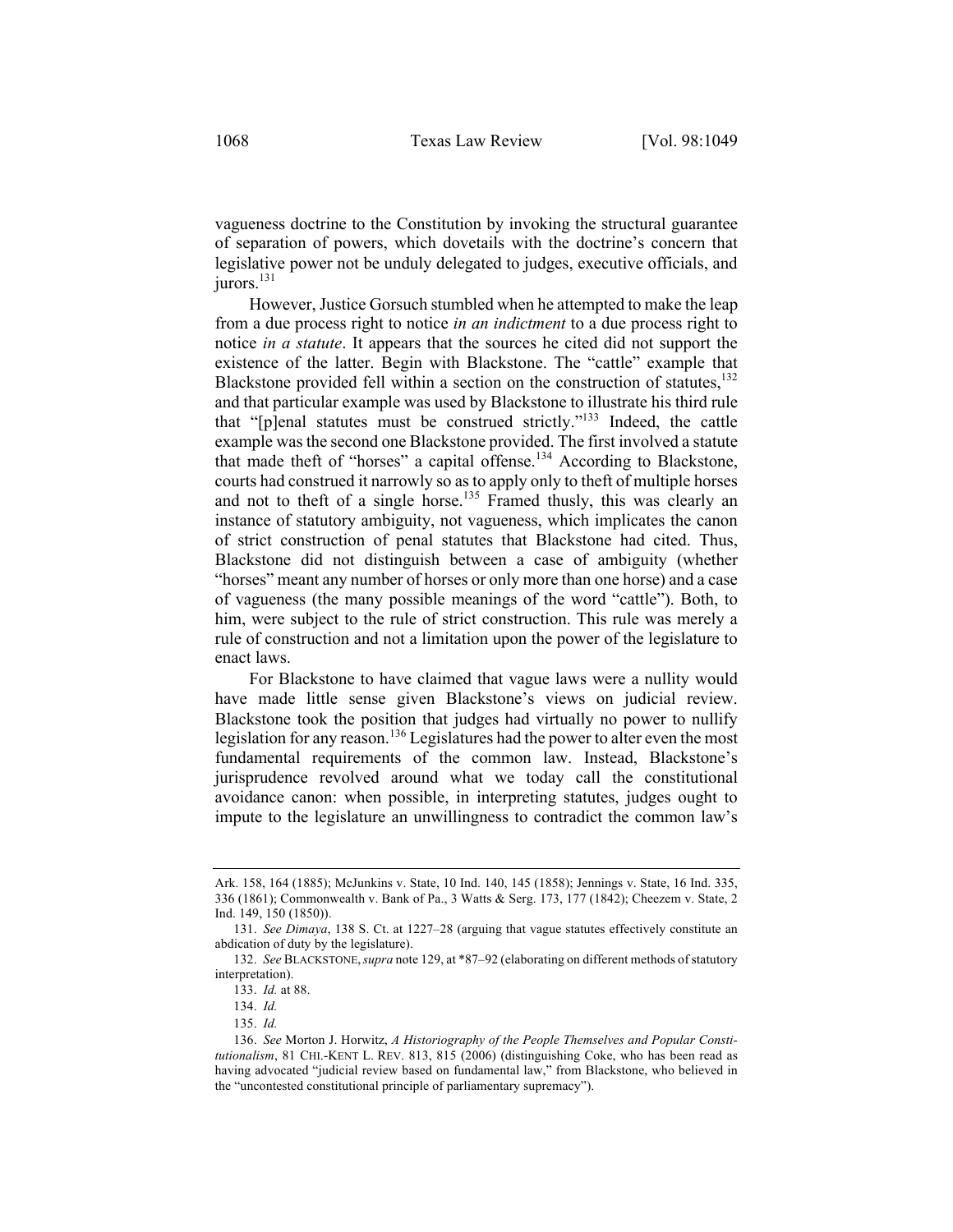fundamental tenets. $137$  But this unwillingness was not to be deemed an incapacity, and the presumption that the legislature was adhering to the fundamental requirements of the common law was almost always a rebuttable one. In his examples involving "horses" and "cattle," Blackstone was expressing these canons of statutory construction, not a common law

On this side of the Atlantic, given the acceptability of judicial crimecreation through much of the nineteenth century,<sup> $138$ </sup> it would be odd to think that vague statutes were proscribed by either the 1791 Due Process Clause or its 1868 counterpart. Accordingly, most of the early American cases Justice Gorsuch cited in *Dimaya* are also about ambiguity, not vagueness, and therefore seem to be applying the conventional canon of strict construction, not a special constitutional rule that vague statutes are void. The oldest, *The Enterprise*, <sup>139</sup> was a forfeiture case concerning the clandestine loading of a ship "without a license or permit from the collector and naval officer, and without the inspection of any officer of the revenue."<sup>140</sup> This was supposedly in violation of § 2 of the Embargo Act of 1807, which provided that no such ship:

shall receive a clearance, unless the lading shall be made under the inspection of the proper revenue officers, subject to the same restrictions, regulations, penalties, and forfeitures, as are provided by law for the inspection of merchandise imported into the United States, upon which duties are imposed, any law to the contrary notwithstanding.<sup>141</sup>

The Government argued that the "restrictions, regulations, penalties, and forfeitures" referred to were those contained in  $\S$  50 of the Collection Act of 1799, which provided penalties, including forfeiture, for anyone who unloaded "goods brought from a foreign port . . . but in open day, between the rising and setting of the sun, except by special license from the collector and naval officer of the port, nor at any time without their permit."<sup>142</sup>

*The Enterprise* is a case about statutory ambiguity, not vagueness, and it employs the canon of strict construction of penal statutes, not any special due process authority to void vague statutes.<sup>143</sup> There was nothing vague

proscription against vague statutes.

<sup>137.</sup> *See* William N. Eskridge, Jr., *Public Values in Statutory Interpretation*, 137 U. PA. L. REV. 1007, 1011 (1989) ("[F]or Blackstone . . . the central precepts for statutory interpretation were the narrow construction of statutes in derogation of common law and the broad construction of remedial statutes.").

<sup>138.</sup> John Calvin Jeffries, Jr., *Legality, Vagueness, and the Construction of Penal Statutes*, 71 VA. L. REV. 189, 192–93 & n.10 (1985).

<sup>139.</sup> 8 F. Cas. 732 (C.C.D.N.Y. 1810) (No. 4,499).

<sup>140.</sup> *Id.* at 734.

<sup>141.</sup> *Id.* (quoting Act of Apr. 25, 1808, ch. 66, § 2, 2 Stat. 449, 449).

<sup>142.</sup> *Id.* (quoting Act of Mar. 2, 1799, ch. 22, § 50, 1 Stat. 627, 665).

<sup>143.</sup> *See* Note, *Indefinite Criteria*, *supra* note 63, at 160 n.2 (observing that the *Enterprise* case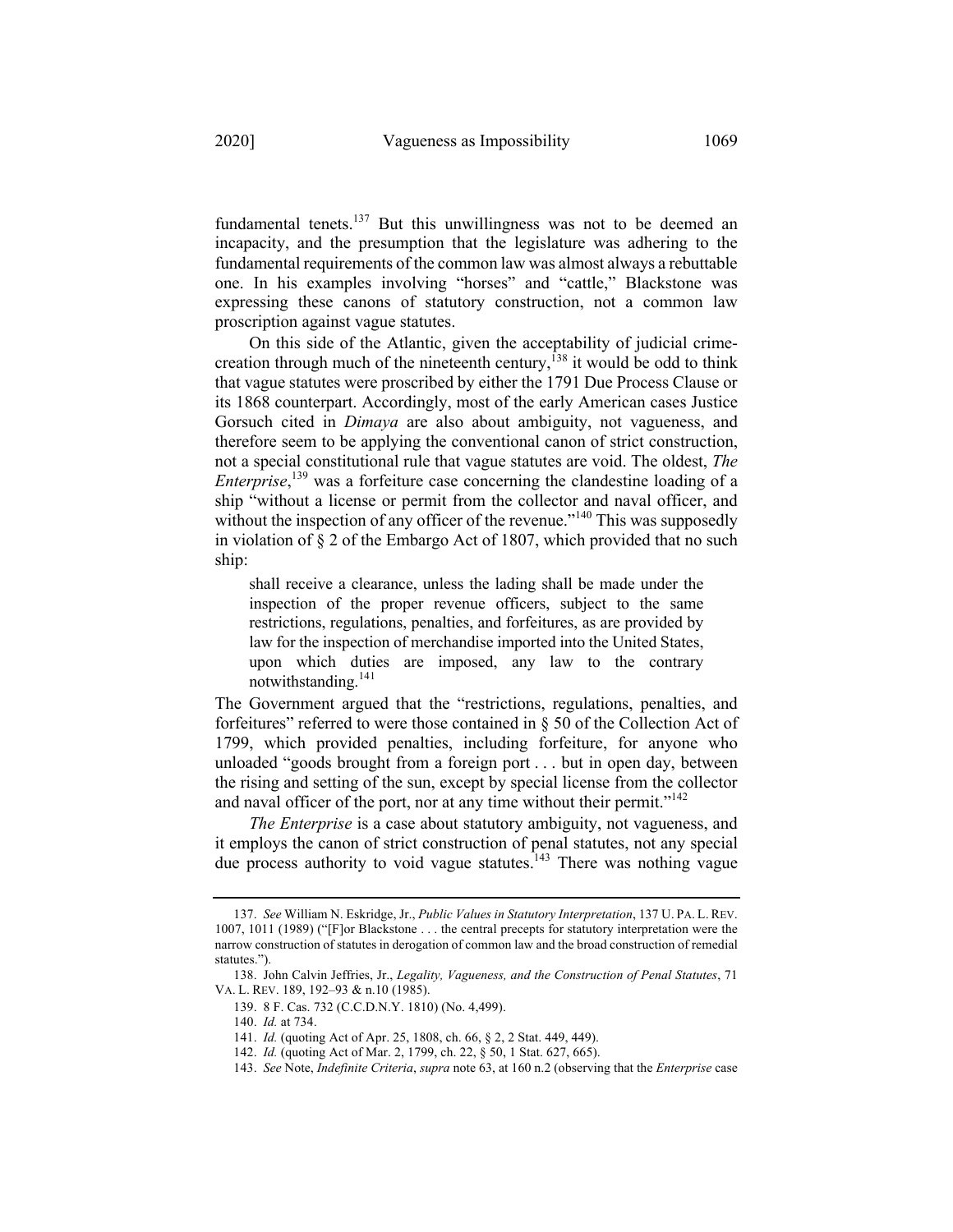about any of the language used in the Embargo Act. Instead, the parties posited two potential interpretations of it. The Government argued that it meant that the loading of a ship without inspection or special permission was prohibited, and that such an offense should be punished in the same manner as nighttime unloading of a ship from a foreign port, which might be done to avoid customs duties.<sup>144</sup> The claimant argued that, by the plain language of the act, the only consequence of a clandestine loading without proper authorization was a denial of clearance to leave the port.<sup>145</sup>

Justice Livingston, sitting as circuit justice, adopted the narrower reading. He reasoned first "that no words of prohibition are to be found" in the language at issue, which would be highly unusual for a penal statute.<sup>146</sup> Justice Livingston acknowledged the Government's argument that the "subject to ... regulations, penalties, and forfeitures" language might transform the preceding verbiage into a prohibition.<sup>147</sup> But Justice Livingston found the statute ambiguous even with this language because it was unclear whether it imposed potential forfeiture if no inspection occurred or merely provided regulations and penalties for those responsible for performing a proper inspection.<sup>148</sup> While the latter seems like a strained reading of the statute, the court doubted whether the Act "was meant to punish the mere act of loading secretly, in any other way than by the denial of a clearance."149 Given the harshness of the punishment otherwise prescribed, the court concluded that the better view was that the statute "contain[ed] nothing more than a direction to the custom-house officers not to grant clearances in particular cases."<sup>150</sup>

*The Enterprise* is a case of a court choosing the narrower of two potential readings of a penal statute. Indeed, much of the court's initial analysis contains a paean to the rule of strict construction of penal statutes. It began by noting: "The act . . . is highly penal, and must therefore be construed as such laws always have been and ever should be," that is, with a "strict construction."<sup>151</sup> It continued to write that "no person [should] be adjudged guilty of an offence unless it be created and promulgated in terms

was cited in an 1874 treatise as a case about strict construction of ambiguous penal statutes (citing SEDGWICK, STATUTORY AND CONSTITUTIONAL LAW 286 (2d ed. 1874))). *But see* Note, *Escape*, *supra* note 63, at 275 n.18 ("There seems to be some disagreement as to whether [*The Enterprise*] rests upon the doctrine of strict construction or whether it illustrates the doctrine of 'void for vagueness.'").

<sup>144.</sup> *See The Enterprise*, 8 F. Cas. at 732 (argument of counsel for the Government).

<sup>145.</sup> *See id.* at 733 (argument of counsel for the claimant).

<sup>146.</sup> *Id.* at 735.

<sup>147.</sup> *See id.* ("The word 'subject,' it is presumed, supplies this deficiency . . . .").

<sup>148.</sup> *See id.* ("Is the inspection to be made subject to certain regulations, penalties, and forfeitures, to entitle the vessel to a clearance? Or are vessel and cargo rendered liable to confiscation if these ceremonies be omitted?").

<sup>149.</sup> *Id.*

<sup>150.</sup> *Id.*

<sup>151.</sup> *Id.* at 734.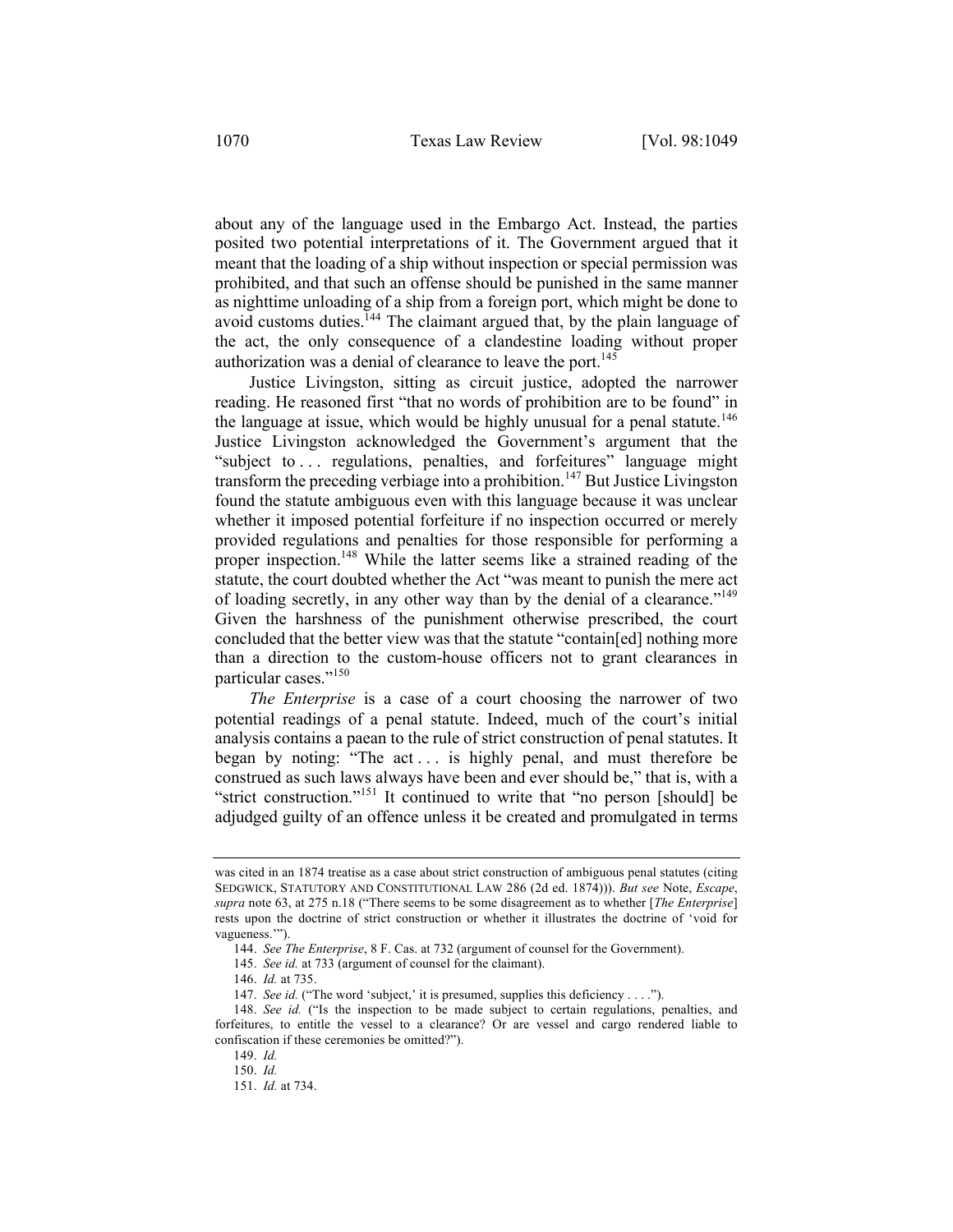which leave no reasonable doubt of their meaning."<sup>152</sup> It then repeated: "[N]o man should be stripped of a very valuable property, . . . be disfranchised, and consigned to public ignominy and reproach, unless it be very clear that such

high penalties have been annexed by law to the act which he has committed."<sup>153</sup> And then, as if to leave no doubt that the rule of strict construction was driving the case, the Court wrote that "[s]ome of these principles . . . will govern the court in deciding on the present appeal."<sup>154</sup>

It is true that, as Justice Gorsuch noted, Justice Livingston at one point called some of "the statutory terms . . . 'unintelligible and useless.'"<sup>155</sup> However, this is isolated language plucked from the court's application of the canon of strict construction to the statute at issue, after it had already made clear that that canon "govern[ed]" the outcome. More importantly, Justice Livingston was not referring to any supposedly vague statutory language but was instead specifically referring to the terms "penalties" and "forfeitures." His point was not that these terms were vague. To the contrary, his point was that if one adopted the Government's reading of the statute, the words "penalties" and "forfeitures" would become mere "surplusage," and one should choose to "pass them by as unintelligible and useless," rather "than to put on them, at great uncertainty, a very harsh signification, and one which the legislature may never have designed."<sup>156</sup> While this reasoning is somewhat obscure, and seems questionable, it does seem relatively certain that Justice Livingston was not positing any constitutional constraint on vague statutes. He was, it seems, nesting one canon of construction (that statutes should be interpreted to avoid surplusage) inside another (that penal statutes should be construed strictly). At the end of the day, *The Enterprise*  is best read as an exercise in statutory interpretation, not statutory nullification on vagueness grounds.

A bit harder to interpret is the other early federal case cited by Justice Gorsuch, *United States v. Sharp*. <sup>157</sup> Yet it, too, is best read as an application of the strict construction canon. There, the defendants, four seamen, were charged with "mak[ing] a revolt" onboard a ship, made a capital crime by § 8 of the Crimes Act of 1790.<sup>158</sup> They argued, as the court put it, that "the offence of making a revolt[] is not sufficiently defined . . . to warrant the court in passing a sentence upon the prisoners, in case of conviction."<sup>159</sup> Justice Washington, sitting as circuit justice, pondered the matter this way:

<sup>152.</sup> *Id.*

<sup>153.</sup> *Id.* at 734–35.

<sup>154.</sup> *Id.* at 735.

<sup>155.</sup> Sessions v. Dimaya, 138 S. Ct. 1204, 1226 (2018) (Gorsuch, J., concurring in part and concurring in the judgment) (quoting *The Enterprise*, 8 F. Cas. at 735).

<sup>156.</sup> *The Enterprise*, 8 F. Cas. at 735.

<sup>157.</sup> 27 F. Cas. 1041 (C.C.D. Pa. 1815) (No. 16,264).

<sup>158.</sup> *Id.* at 1042–43; *see* Act of Apr. 30, 1790, ch. 9, § 8, 1 Stat. 112, 113–14.

<sup>159.</sup> *Sharp*, 27 F. Cas. at 1043.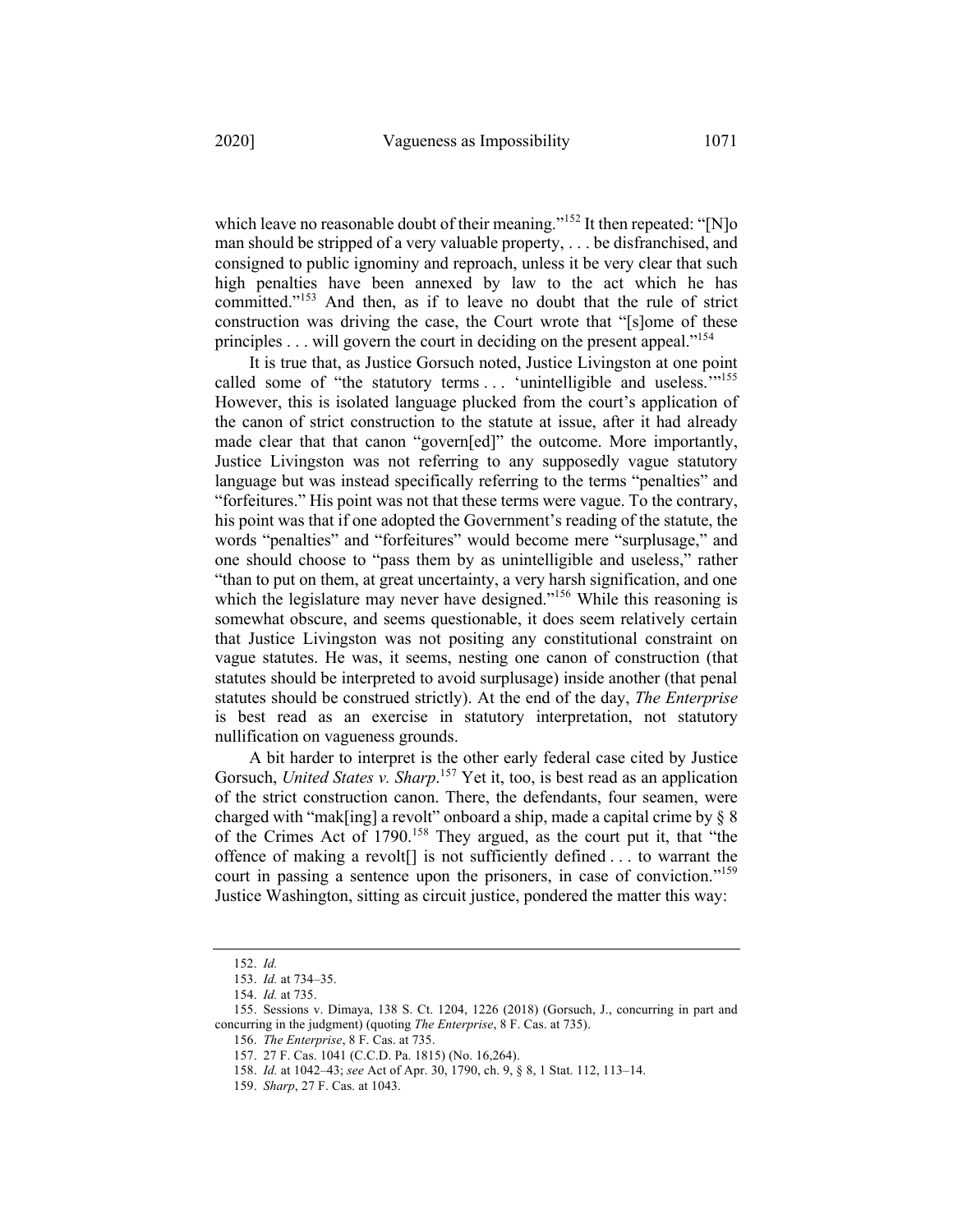I confess I have always considered . . . to make a revolt, was to throw off all obedience to the master; to take possession by force of the vessel by the crew; to navigate her themselves, or to transfer the command to some other person on board. . . . But although this is still my opinion, yet I am not able to support it, by any authority to be met with, either in the common, admiralty, or civil law. If we resort to definitions given by philologists, they are so multifarious, and so different, that I cannot avoid feeling a natural repugnance, to selecting from this mass of definitions, one, which may fix a crime upon these men, and that too of a capital nature  $\dots$ .<sup>160</sup>

Justice Washington then used language that concededly could be interpreted as employing the rule of strict construction of an ambiguous penal statute, on the one hand, or a finding that the statute was inoperative because it was void, on the other. He wrote: "Laws which create crimes, ought to be so explicit in themselves, or by reference to some other standard, that all men, subject to their penalties, may know what acts it is their duty to avoid."<sup>161</sup> He concluded that he would, in essence, dismiss that count of the indictment: "For these reasons, the court will not recommend to the jury, to find the prisoners guilty of making, or endeavouring to make a revolt, however strong the evidence may be."<sup>162</sup>

Granted, this could be read as a determination that the statute was vague and therefore inoperative. However, a close reading of the case suggests otherwise. In a part of the opinion typically ignored, but which sheds light on the foregoing, Justice Washington reviewed the facts of the case and determined that the jury could find the defendants guilty of the lesser charge of "confin[ing] the master of any ship," punishable by up to three years in prison by  $\S$  12 of the same Act.<sup>163</sup> He concluded that there was sufficient evidence to find the defendants guilty of "confining the captain, by intimidation."<sup>164</sup> Viewing the evidence in the light most favorable to the Government, it appears that the captain was intimidated by threats of force "to resign the command [of the ship] in favour of Sharp" and to confine himself to his cabin for at least some portion of the two weeks during which he was divested of control of the ship.<sup>165</sup> Importantly, however, there was no allegation that any physical force was used against him either in obtaining control of the ship or in confining him.<sup>166</sup> Based on the definition of "making"

<sup>160.</sup> *Id.*

<sup>161.</sup> *Id.*

<sup>162.</sup> *Id.*

<sup>163.</sup> Act of Apr. 30, 1790, ch. 9, § 12, 1 Stat. 112, 115; *see Sharp*, 27 F. Cas. at 1043–45.

<sup>164.</sup> *Sharp*, 27 F. Cas. at 1044.

<sup>165.</sup> *See id.* at 1043–44.

<sup>166.</sup> Only one instance of any physical force is mentioned in the opinion: after an initial angry encounter with some portion of the crew, and after the captain was advised by a friend to return to his cabin, he began to ascend to the deck "when he was seized by one or more of the crew, and with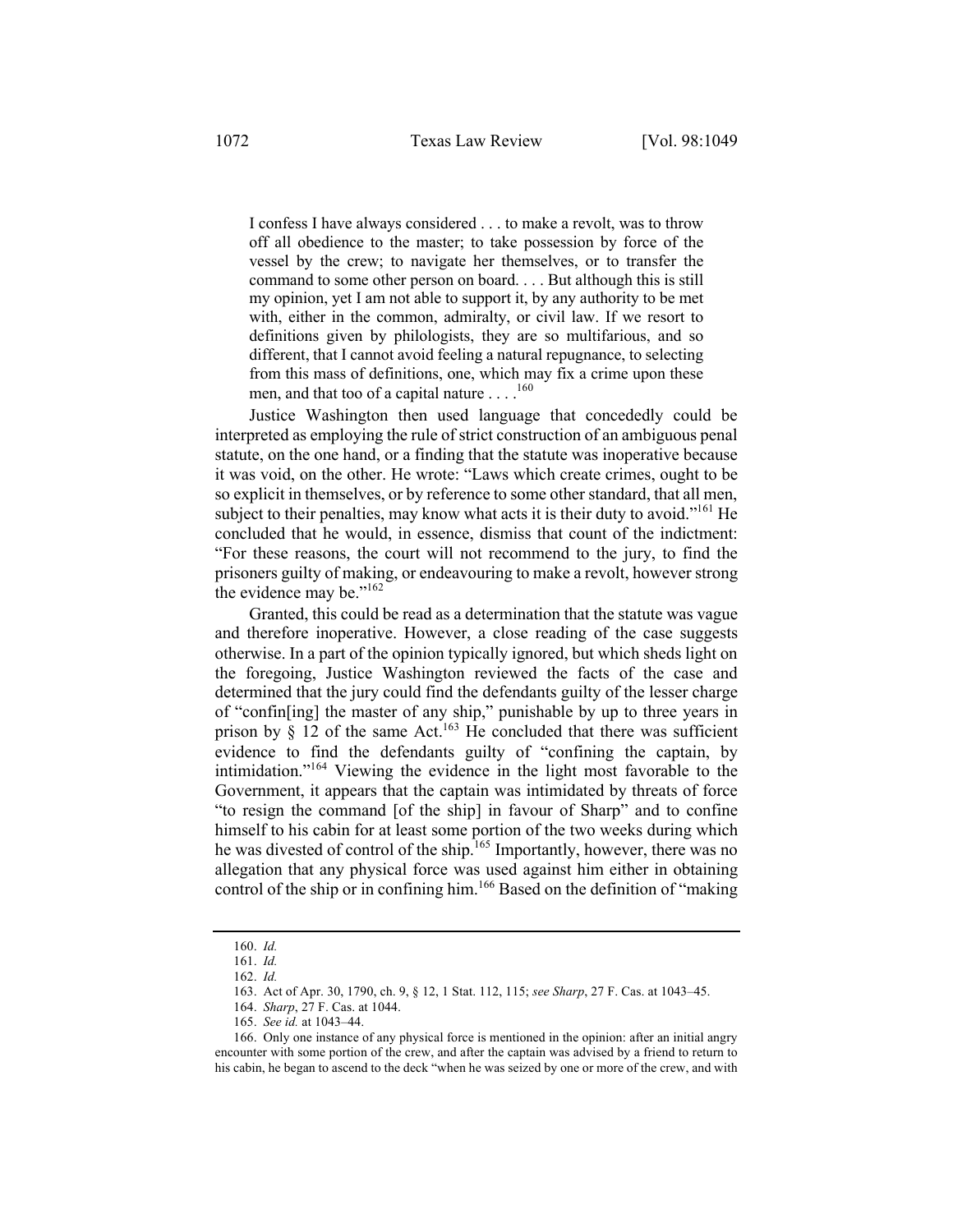a revolt" initially suggested by Justice Washington, then, the defendants were not guilty as a matter of law. That definition included the requirement that the crew, or some portion thereof, "take possession *by force* of the vessel."167

Reading a bit into what Justice Washington wrote about the indefiniteness of "making a revolt," it appears that it could essentially be defined in two ways: as being satisfied through intimidation, or as requiring actual force. But if the court were to adopt the former, broader reading, it would overlap too much with the lesser offense of confining the captain, which could be accomplished either by force or by intimidation. For it is difficult to imagine a scenario in which a crew confined a captain but did not also, at the same time, either take over the ship or transfer control over it to someone else. That is to say, if making a revolt could be accomplished through intimidation, virtually every instance of the misdemeanor of confining a captain would also be an instance of the capital felony of making a revolt. Justice Washington refused to read the capital statute so broadly that it essentially eviscerated the difference between the greater and the lesser offense. A holistic reading of the opinion suggests that Justice Washington viewed the statute as ambiguous rather than vague, and that he engaged in statutory interpretation and read the statute narrowly, rather than declaring it inoperative for vagueness.

As Justice Thomas has pointed out,168 *Sharp* was essentially overruled by *United States v. Kelly*, <sup>169</sup> which involved another prosecution under § 8 of the 1790 Act.<sup>170</sup> This time, the Court, speaking through Justice Washington, author of *Sharp* eleven years earlier, wrote that the term "endeavouring to make a revolt," though somewhat uncertain, could be defined by the Court.<sup>171</sup> The Court wrote:

We think, that the offence consists in the endeavour of the crew of a vessel, or any one or more of them, to overthrow the legitimate authority of her commander, with intent to remove him from his command, or against his will to take possession of the vessel by assuming the government and navigation of her, or by transferring their obedience from the lawful commander to some other person.<sup>172</sup>

The Court thus, in essence, affirmed the convictions.<sup>173</sup>

169. 24 U.S. (1 Wheat.) 417 (1826).

great difficulty he was able to extricate himself." *Id.* at 1044. However, this was disconnected temporally from the taking control of the ship by the mutinous crew, which occurred later through a written demand. *See id.* (stating that Sharp was presented with a paper "signed by twenty-one of them, the purport of which, so far as we can ascertain it from the witnesses, was to require the captain to resign").

<sup>167.</sup> *Id.* at 1043 (emphasis added).

<sup>168.</sup> *See* Johnson v. United States, 135 S. Ct. 2551, 2568 (2015) (Thomas, J., concurring in the judgment).

<sup>170.</sup> *Id.* at 417–18.

<sup>171.</sup> *Id.*

<sup>172.</sup> *Id.* at 418–19.

<sup>173.</sup> *Id.* at 419.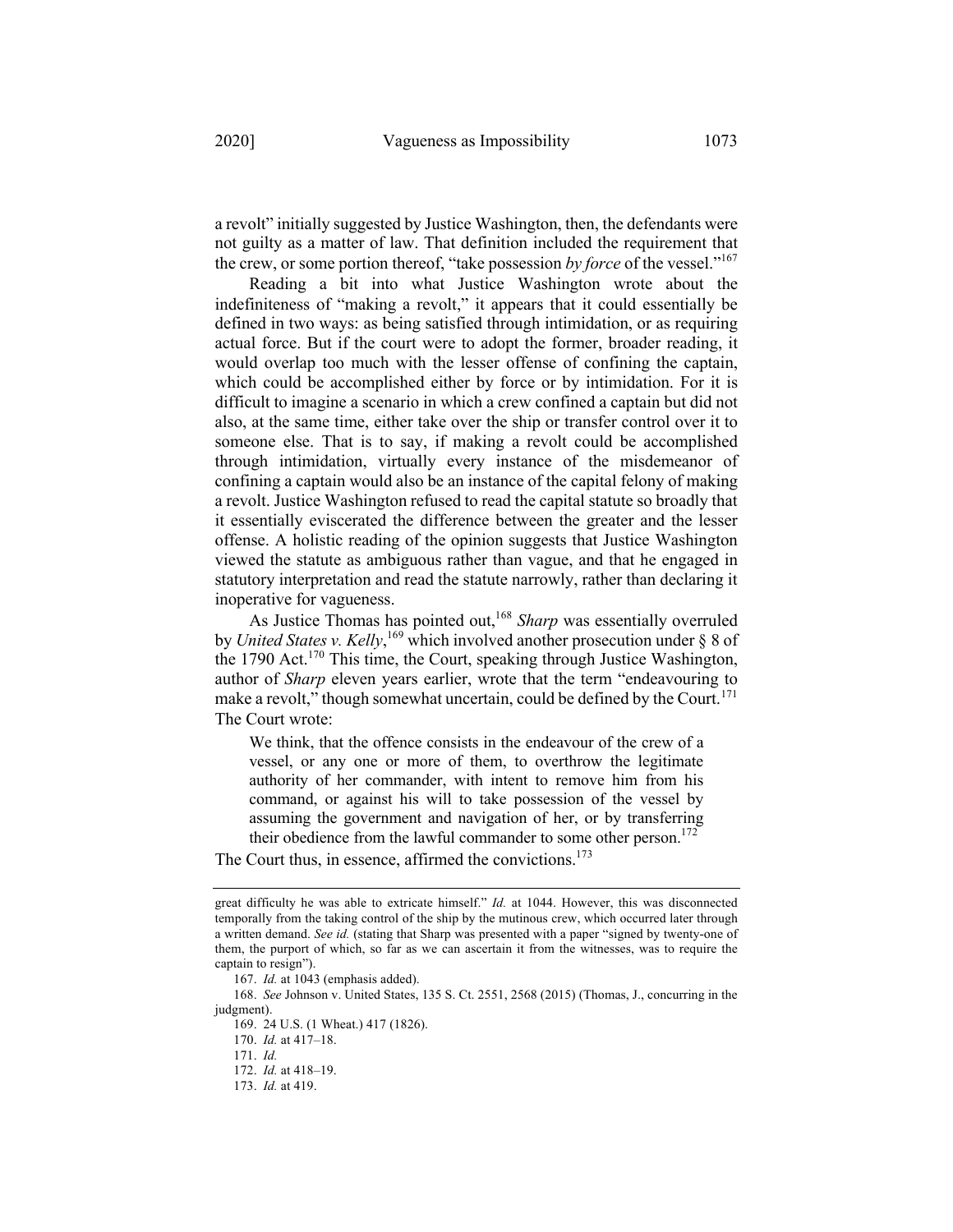Notice that *Kelly*'s definition of "endeavouring to make a revolt" renders the meaning of "making a revolt" broader than that suggested by Justice Washington in *Sharp*. Rather than requiring force, it required only that control of the ship be taken from its master "against his will," which could come about via threats or intimidation. However one interprets *Sharp*, Justice Washington must have changed his mind between 1815 and 1826. That is to say, either he believed the statute too vague to be given any effect in *Sharp* and believed it sufficiently clear in *Kelly*, or he interpreted the statute narrowly in the former case and broadly in the latter. But the better understanding is the second one. However phrased, the dispute in *Sharp* was not really over whether "making a revolt" is too vague to be discernible by people of common intelligence. It was, rather, whether it included a physical force element or could be satisfied through mere coercion. That is to say, like *The Enterprise*, *Sharp* was fundamentally a case about ambiguity, not vagueness.

*McJunkins v. State*<sup>174</sup> is another example of a court applying the strict construction canon, not a special rule for vague statutes. The Indiana statute at issue there criminalized "notorious lewdness, or other public indecency."<sup>175</sup> The charge was that the defendants, in the presence of others, had sung "indecent and vulgar songs, and us[ed] vulgar and indecent language."<sup>176</sup> The court began its analysis by treating this as a case of vagueness, stating that "the term *public indecency* has no fixed legal meaning—is vague and indefinite, and cannot in itself imply a definite offense."<sup>177</sup> But the court then turned to an attempt to discern the intent of the legislature. It posed the issue as whether it was "the intention of the lawmakers to declare the use of such improper language a punishable offense."<sup>178</sup> That is to say, should the statute be interpreted broadly to include "improprieties of language" or narrowly to encompass only "improprieties of conduct?"<sup>179</sup> The court thus treated the case as one of ambiguity, not vagueness. Ultimately, based in part upon the canon of strict construction, it adopted the narrower interpretation.<sup>180</sup> It did not void the statute, as courts do today when they find a statute vague.

*State v. Mann*<sup>181</sup> similarly was a case about ambiguity, not vagueness. The question there was whether a poker game was a "gambling device[]" within the meaning of an Oregon penal statute.<sup>182</sup> The court held that a poker game could not "be considered a gambling device in the sense of the words

<sup>174.</sup> 10 Ind. 140 (Ind. 1858).

<sup>175.</sup> *Id.* at 144 (quoting 8 IND. R. 494).

<sup>176.</sup> *Id.* at 140–41 (citations omitted).

<sup>177.</sup> *Id.* at 145. 178. *Id.*

<sup>179.</sup> *Id.* at 146.

<sup>180.</sup> *Id.*

<sup>181.</sup> 2 Or. 238 (1867).

<sup>182.</sup> *Id.* at 240 (quoting OR. STAT. ch. 50 § 666 (1864)).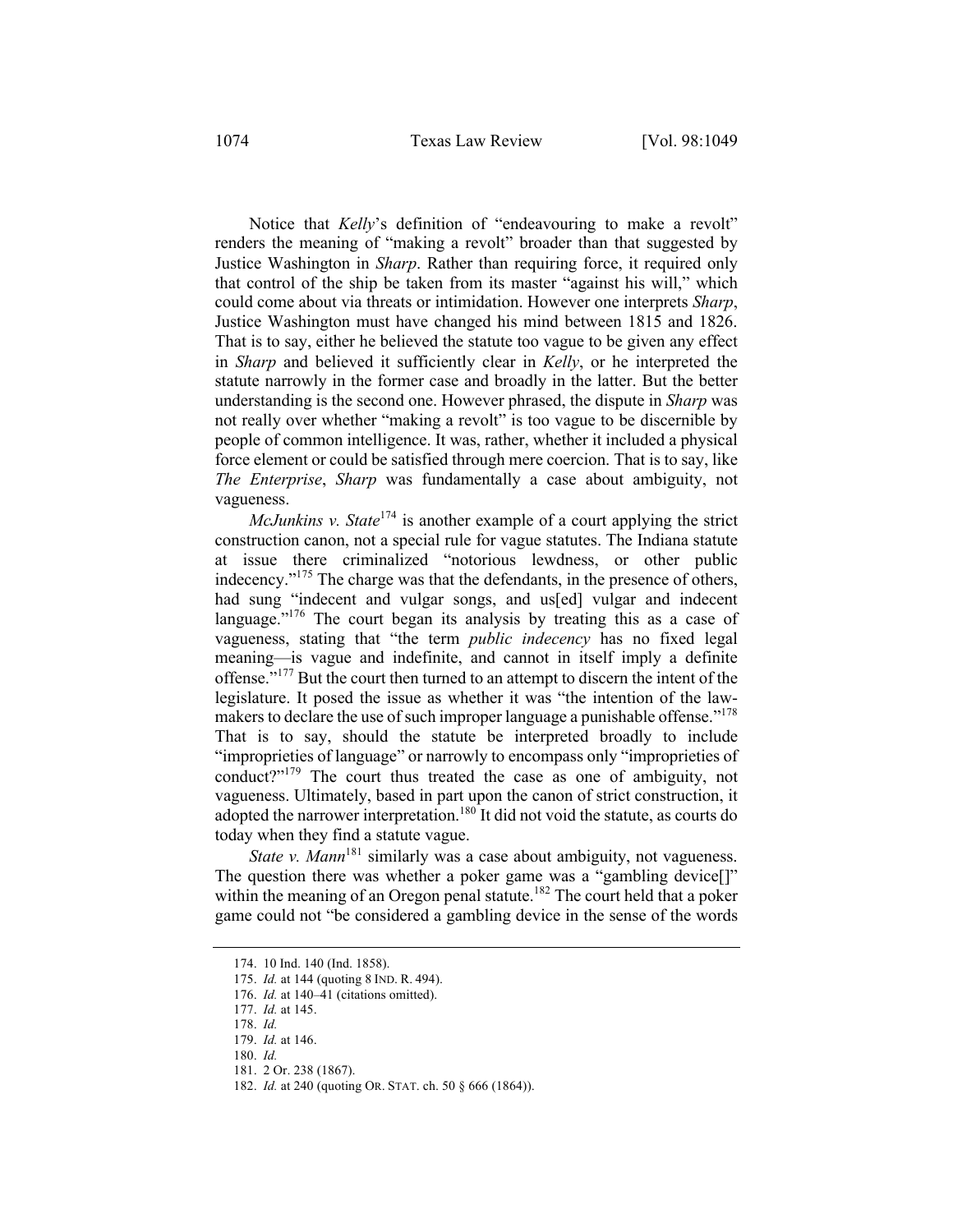used in" the statute "because, to be such, it must be something *tangible* and adapted, devised or designed for the purpose of playing a game of chance for money."<sup>183</sup> The court explained: "The game is the result produced by the use of the device; and the prohibition of the section is evidently against the use of the device instead of the result of it."<sup>184</sup> The court might have stopped there and *Mann* would have been an unremarkable case about statutory construction. Unfortunately, the court muddied the waters by agreeing with the appellant "that the statute . . . is void, for uncertainty."<sup>185</sup> Nevertheless, this was dictum, as the court had just explained, in essence, that the statute could and should be read narrowly to exclude a poker game from the universe of "gambling devices."

State v. Partlow,<sup>186</sup> too, is a classic case of ambiguity. The North Carolina statute in that case forbade "the sale of spirituous liquors . . . within three miles of  $***$  Mount Zion church in Gaston County.<sup> $n\bar{1}87$ </sup> It turned out that there were two churches bearing that name in that county.188 The court determined that the statute was void because it was not "capable of construction and interpretation."189 However, the statute was ambiguous, not vague: the Mt. Zion church mentioned in the statute was either one or the other, and the court twice characterized the statute as ambiguous.<sup>190</sup> Indeed, *Partlow* has a more famous döppelganger from the law of contracts, *Raffles v. Wichelhaus*, <sup>191</sup> which famously involved a contract referring to the ship "Peerless," where each party had a different "Peerless" in mind.<sup>192</sup> And *Raffles* is uniformly recognized as a case about contract ambiguity, not vagueness.<sup>193</sup>

What distinguishes *Partlow*, and justifies the court's voiding of the statute, was that it involved a distinctive sort of ambiguity: one where no interpretation was narrower or broader. Typically, a statute is ambiguous when one possible meaning entirely encompasses the other, so that the latter is a subset of the former. Had *Partlow* been an ordinary case of statutory ambiguity, the court could have invoked the rule of lenity and interpreted it

192. *Id.* at 375.

<sup>183.</sup> *Id.* at 240–41.

<sup>184.</sup> *Id.* at 241.

<sup>185.</sup> *Id.*

<sup>186.</sup> 91 N.C. 550 (1884).

<sup>187.</sup> *Id.* at 551 (quoting Act of 1881, ch. 234, 1881 N.C. Sess. Laws 444–45) (first alteration added).

<sup>188.</sup> *Id.* at 552.

<sup>189.</sup> *Id.* at 553–54.

<sup>190.</sup> *Id.* at 552 ("It is plainly the duty of the court to so construe a statute, ambiguous in its meaning, as to give effect to the legislative intent, if this be practicable."); *id.* at 554 ("We are constrained to declare that the clause of the statute under consideration is, because of its ambiguity, inoperative and void.").

<sup>191.</sup> (1864) 159 Eng. Rep. 375; 2 H. & C. 906.

<sup>193.</sup> *See, e.g.*, United States v. Rand Motors, 305 F.3d 770, 774 (7th Cir. 2002); Charter Oil Co. v. Am. Emp'rs' Ins. Co., 69 F.3d 1160, 1167 (D.C. Cir. 1995).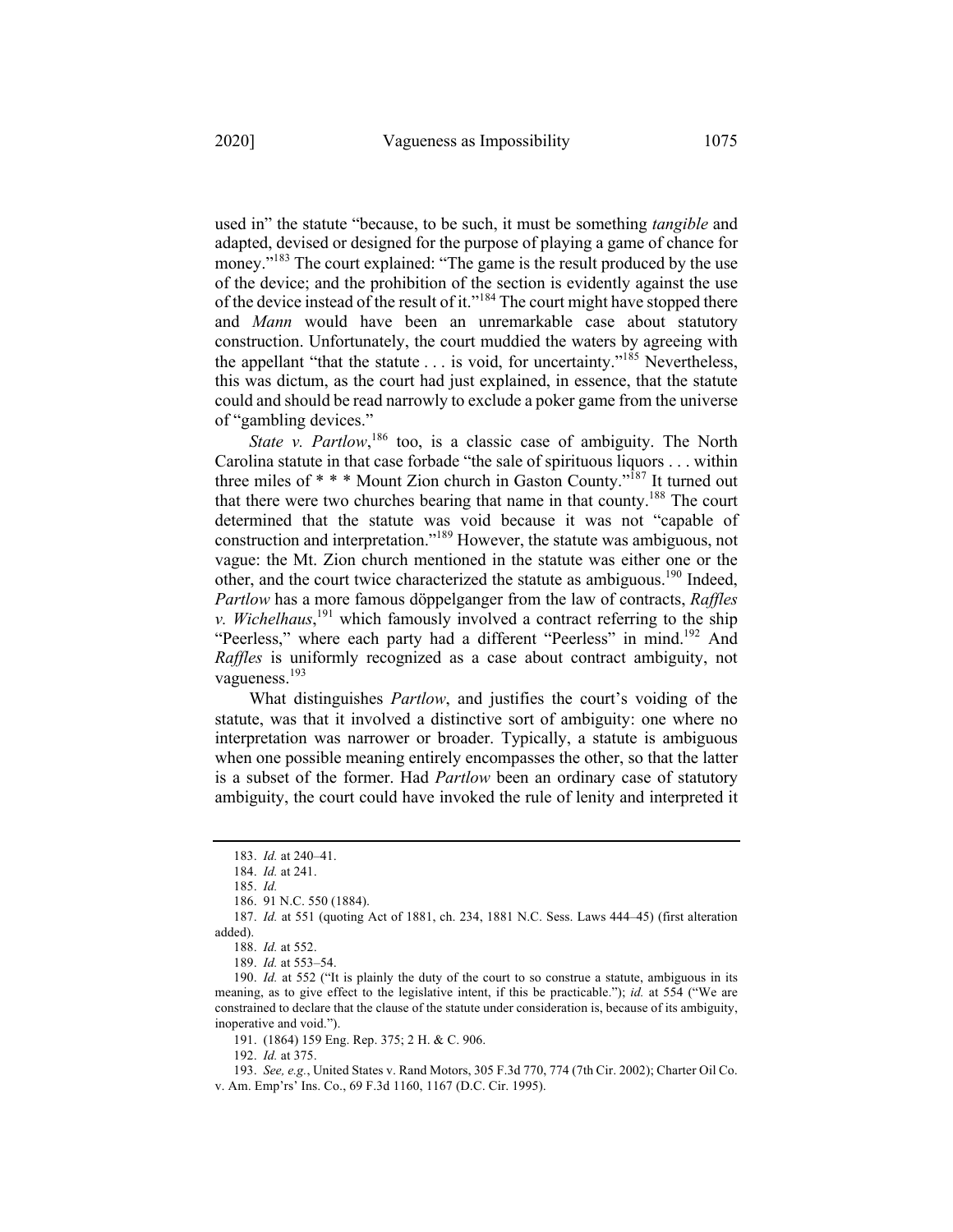in a narrow fashion. Instead, the two possible meanings were mutually exclusive; neither one was narrower.<sup>194</sup> To choose one or the other would have been entirely arbitrary, and so the court had little choice but to void the statute.

Another North Carolina case, *State v. Boon*, <sup>195</sup> similarly involved an ambiguous statute, this time with three rather than two possible meanings. What is more, though claiming to void the statute, the court in effect chose the narrowest of the three meanings, consistent with the rule of lenity. The defendant there was accused of killing a slave.<sup>196</sup> The pertinent statute provided "that if any person shall hereafter be guilty of wilfully and maliciously killing a slave, such offender shall, upon the first conviction thereof, be adjudged guilty of murder, and shall suffer the same punishment as if he had killed a free man."<sup>197</sup> The court found the statute ambiguous because three different consequences could flow from the "kill[ing] [of] a free man": it could be murder, punishable by death; it could be manslaughter, also punishable by death but with benefit of clergy (meaning that the offender would be spared and would instead serve a prison sentence); or it could be justifiable or excusable homicide, which was not punishable at all.<sup>198</sup> Because, according to the court, the statute could have meant any of these three, it determined that "no judgment can be pronounced."199 However, the court did not void the statute on vagueness grounds. To the contrary, the court read the statute as narrowly as possible—that is, as prescribing the same punishment for "willfully and maliciously killing a slave" as for justifiably or excusably killing a free man, which is to say no punishment at all.<sup>200</sup>

<sup>194.</sup> The court could have interpreted the statute to refer to whichever Mt. Zion church Ms. Partlow was not within three miles of when she sold liquor. But imagine that another person had sold liquor within three miles of that Mt. Zion church. As to this hypothetical second person, reading the statute that way would not be a narrow interpretation.

<sup>195.</sup> 1 N.C. 191 (Tay.) (N.C. 1801).

<sup>196.</sup> *Id.* at 191.

<sup>197.</sup> *Id.* at 192 (opinion of Hall, J.) (quoting An Act to Prevent the Wilful and Malicious Killing of Slaves, 1791 ch. 4 § 3, 1791 N.C. LAWS 4). Boon consists of four separate opinions written seriatim, in the style of courts prior to the popularization of the practice of writing a single opinion of the court.

<sup>198.</sup> *Id.* at 201–02 (opinion of Macay, J.); *accord id.* at 192–93 (opinion of Hall, J.) (noting that the circumstances of aggravation or mitigation would inform whether capital punishment should be inflicted); *id.* at 198–99 (opinion of Johnston, J.) (stating that the killing of a free man is punishable in different ways and that under certain circumstances, it is not punishable at all).

<sup>199.</sup> *Id.* at 201 (opinion of Taylor, J.); *accord id.* at 194 (opinion of Hall, J.) ("I do not feel myself authorized by the act of Assembly to say that any punishment should be inflicted on the prisoner.").

<sup>200.</sup> Of course, this result is absurd. The statute obviously meant that one who killed a slave "willfully and maliciously" should suffer the same punishment as someone who "willfully and maliciously" killed a free man: as a murderer. *See id.* at 193 (opinion of Hall, J.) (positing but rejecting that interpretation); *see also id.* at 199 (opinion of Johnston, J.) (expressing "no doubt" regarding the legislative intent but choosing to read the statute as narrowly as possible). As if there were any doubt from the wording of the operative provision, the preamble of the act, in observing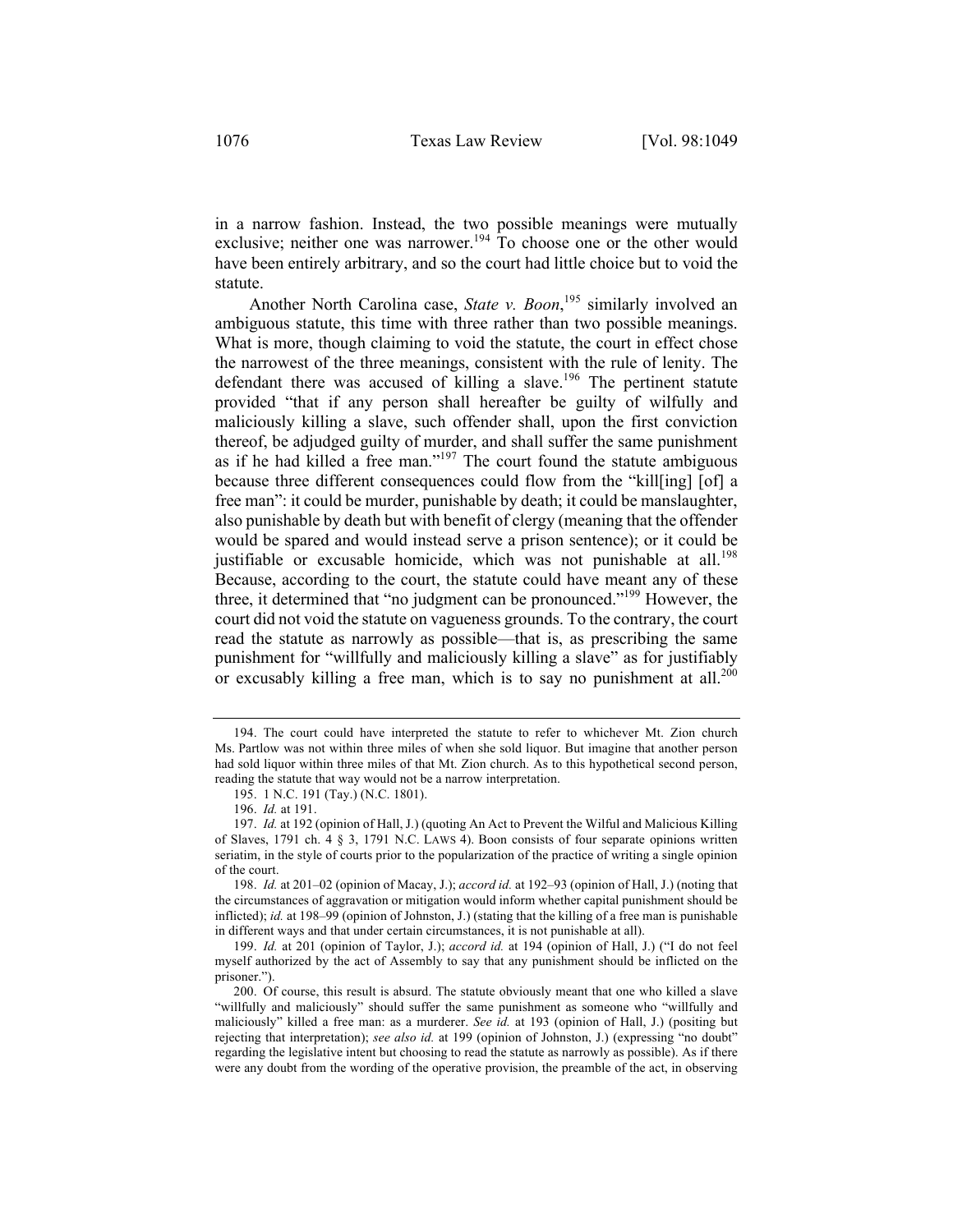Indeed, three of the four judges authoring opinions in the case explicitly cited the rule of lenity as an excuse for reading the statute as narrowly as possible.<sup>201</sup>

One of the cases Justice Gorsuch cited, *McConvill v. Mayor of Jersey City*, <sup>202</sup> did involve a court voiding a statute. But that case was an unusual one involving a combination of ambiguity and vagueness: had the statute been interpreted in the most natural way, it would have been invalid for reasons unrelated to lack of clarity; and interpreted another way, it was vague. In that case, a city ordinance provided: "[N]o person or persons shall drive, or cause to be driven, any *drove or droves* of horned cattle, (except milch cows), through any of the streets, avenues, lanes, alleys or public places in Jersey City."<sup>203</sup> The ordinance was challenged on the ground that it was unclear precisely how many cattle were in a "drove." The court began its analysis with the uncontroversial bromide that penal laws should be written clearly.<sup>204</sup> But the court immediately followed up with language that suggests that it was striking the ordinance down as void for vagueness, much as modern courts do: "[T]he ordinance in question must, as it seems to me, be pronounced bad for vagueness and uncertainty in respect to the thing prohibited."205

However, the root of the problem with the ordinance was not vagueness but ambiguity: did it prohibit even the driving of a single head of cattle through the streets, or must "drove" be some number greater than one? Indeed, it appears that the parties agreed that the best interpretation of the

202. 39 N.J.L. 38 (1876).

that it was repealing a prior statute that punished the willful and malicious killing of a slave with one year in prison, characterized the "distinction of criminality between the murder of a white person and one who is equally a human creature" as "disgraceful to humanity." *Id.* at 192 (opinion of Hall, J.). *Boon* appears to be an instance of a reactionary court seeking to maintain a system where whites were privileged to kill blacks with virtual impunity, at least as a first offense, in the face of even modest legislative reforms.

<sup>201.</sup> *See id.* at 193 (opinion of Hall, J.) (rejecting the most natural interpretation of the statute "because it is a rule that penal statutes should be construed strictly"); *id.* at 199 (opinion of Johnston, J.) (opting to ignore the legislature's intention, despite having "no doubt . . . respecting the intention of the Legislature," because of the "very strict rules in the construction of penal statutes in favor of life . . . where they are doubtful, or will admit of various constructions"); *id.* at 201 (opinion of Taylor, J.) ("[I]f it admits of two constructions, that must be adopted which is favorable to the prisoner.").

<sup>203.</sup> *Id.* at 39 (citing JERSEY CITY, N.J., City Ordinance Passed Apr. 4 (1876)) (emphasis added).

<sup>204.</sup> The court wrote:

It has been well said that a by-law ought to be expressed in such a manner as that its meaning may be unambiguous, and in such language as may be readily understood by those upon whom it is to operate. . . . [T]he remark has a special significance as applied to such as are penal in their character. \* \* \* "It is impossible," says Mr. Dwarris, "to dissent from the doctrine of Lord Coke, that acts of parliament ought to be plainly and clearly, and not cunningly and darkly penned, especially in penal matters."

*Id.* at 42–43 (quoting *Dwar. on Stat.* \*652) (citations omitted).

<sup>205.</sup> *Id.* at 43.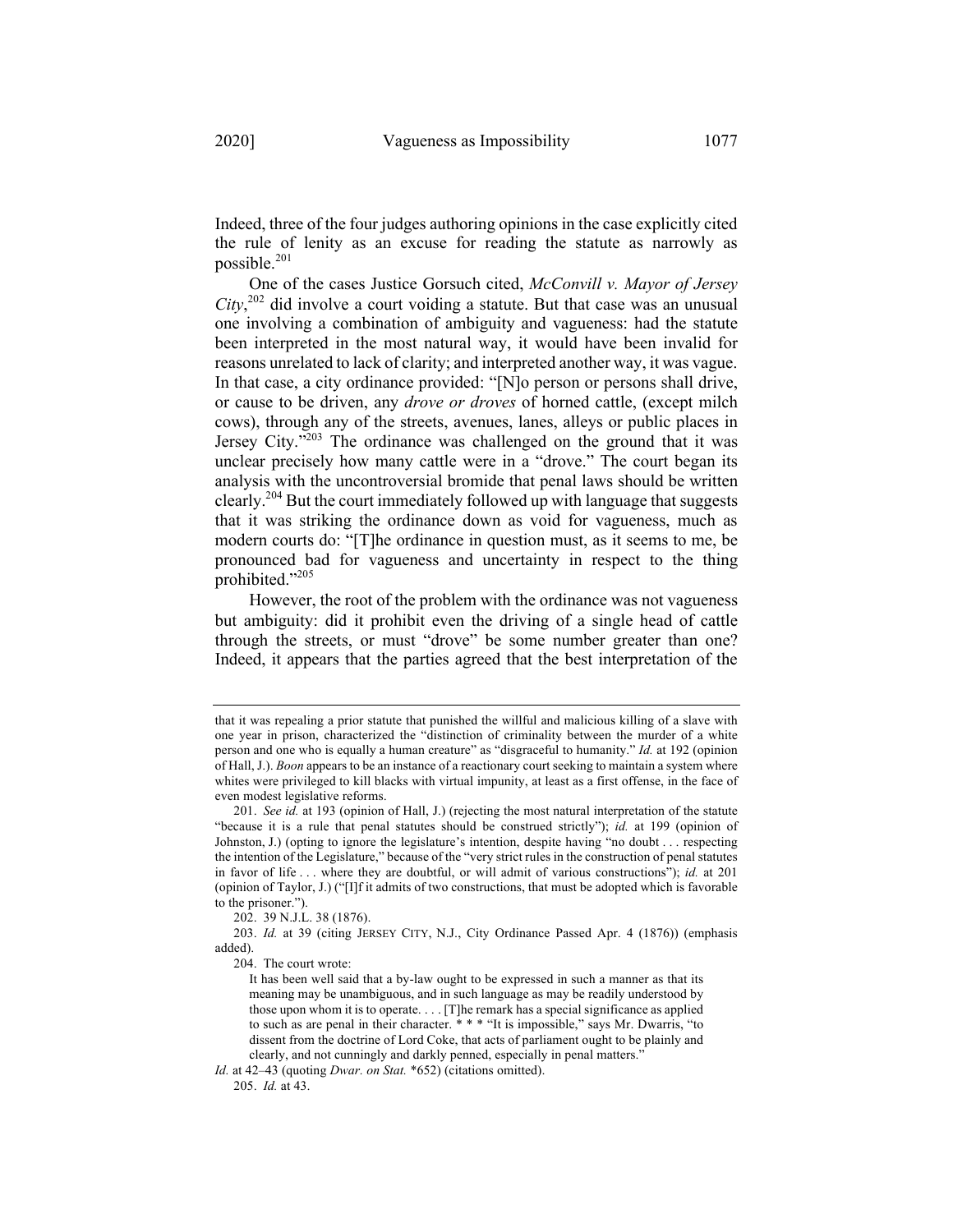ordinance was that it entirely prohibited the driving of any cattle, for the court wrote: "The same view as to the effect of this ordinance having been taken by the counsel on both sides on the argument, it is safe to conclude that while it does not, in terms, entirely prohibit the driving, &c., it does in fact amount to that."206 However, as so interpreted, the ordinance would be beyond the power of the city to enact, for the city charter did not give the city the power to prohibit entirely the driving of cattle through the streets.<sup>207</sup> The court concluded that the ordinance was void for both reasons: "[I]t is bad for vagueness and uncertainty in the thing forbidden; and . . . if the effect of it is virtually to prohibit, &c., it is void, for the additional reason that the board had by their charter, no authority to make such an ordinance."<sup>208</sup> Thus, *McConvill* is an unusual case where the best reading of a statute rendered it an act *ultra vires*, while the second-best reading of a statute rendered it vague. *McConvill* is therefore weak evidence of a general due process rule against vague statutes.

Two other cases cited by Justice Gorsuch are also inapposite for more straightforward reasons. *Drake v. Drake*<sup>209</sup> involved an indefinite private statute, and the court made clear that private acts must be treated differently from public acts.<sup>210</sup> *Commonwealth v. Bank of Pennsylvania*<sup>211</sup> addressed the interpretation of a statute dictating how many votes the State of Pennsylvania should receive based on its shares of stock of the bank.<sup>212</sup> The court there did void the statute based on its inability to apply it, given that it could have been interpreted in numerous ways. $^{213}$  However, the statute did not regulate the primary conduct of private parties, backed up by either a criminal or a civil sanction. Rather, it was addressed to how a corporation must conduct the election of its officers. Thus, it would be difficult to describe the decision to void the statute as dictated by due process principles. $^{214}$ 

In only two cases cited by Justice Gorsuch in his separate opinion in *Dimaya* was there even arguably a legitimate issue of vagueness as a due

<sup>206.</sup> *Id.* at 44.

<sup>207.</sup> *See id.* (interpreting the power to control and regulate as excluding the power to prohibit). 208. *Id.*

<sup>209.</sup> 15 N.C. (4 Dev.) 110 (N.C. 1833).

<sup>210.</sup> *Id.* at 115 (observing that private acts are "entirely different"). The court did observe that "[w]hether a statute be a public or a private one, if the terms in which it is couched be so vague as to convey no definite meaning to those whose duty it is to execute it, either ministerially or judicially, it is necessarily inoperative." *Id.* But this, of course, was dictum.

<sup>211.</sup> 3 Watts & Serg. 173 (Pa. 1842).

<sup>212.</sup> *Id.* at 176–77.

<sup>213.</sup> *See id.* at 177 ("[N]o valid election . . . can be held without further legislation.").

<sup>214.</sup> Another case cited by Justice Gorsuch, *Cheezem v. State*, 2 Ind. 149 (1850), involved an instance in which the court declared that a section of the law "contains no prohibition of any kind whatever, and is a nullity." *Id.* at 150. However, this statute had nothing whatsoever to do with defendant's conviction, which was obtained under a different statute and which the court affirmed. *Id.* Accordingly, whatever the court had to say about the first statute was, at best, dicta.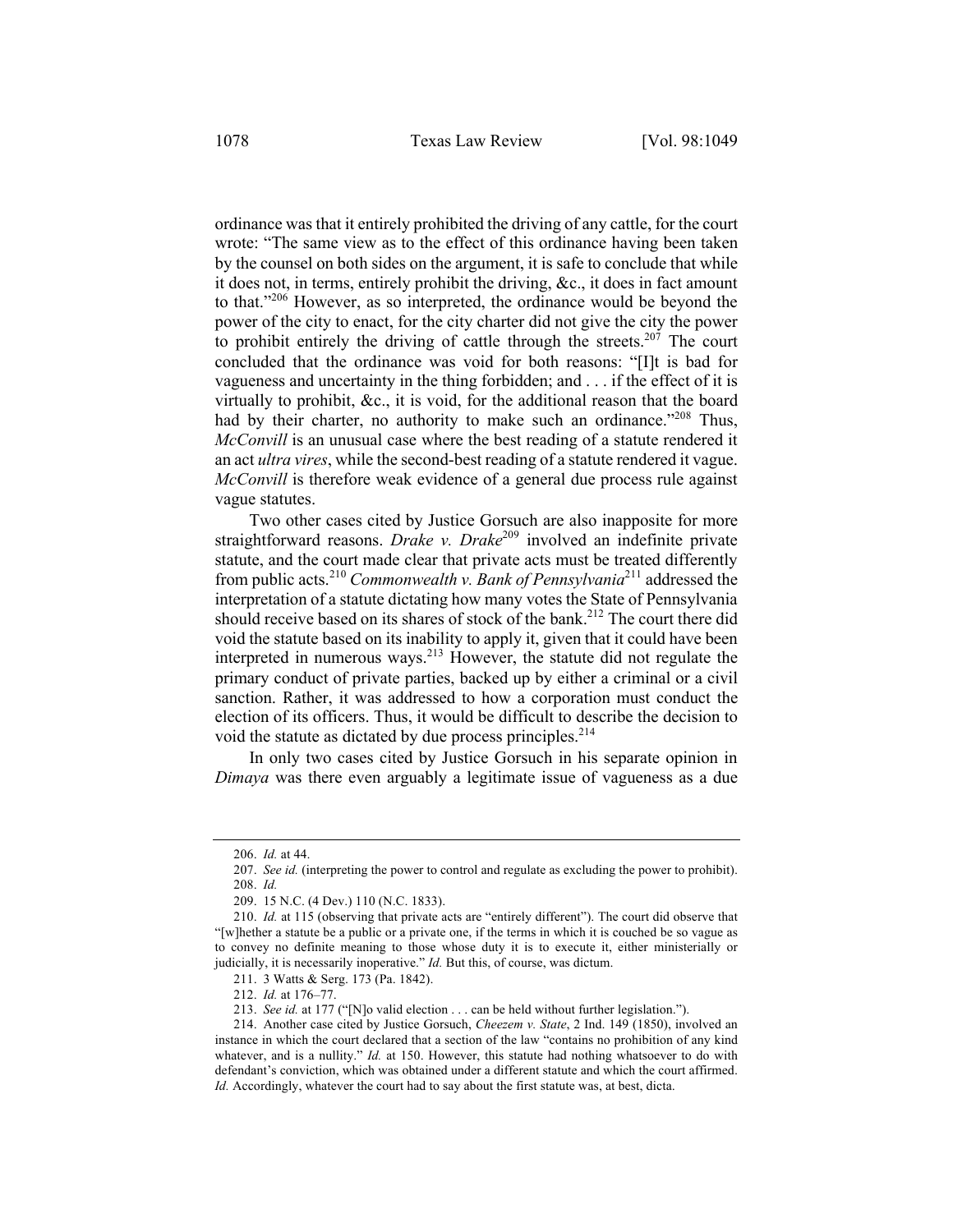process concern. In *Jennings v. State*, <sup>215</sup> the Indiana Supreme Court held that the same statute at issue in *McJunkins*, forbidding "public indecency,"<sup>216</sup> was void for being "vague and indefinite."<sup>217</sup> However, the case does not supply the nature of the allegations against the defendant, so we have no way of knowing whether the court was simply relying on the reasoning of *McJunkins* to interpret the statute so as not to cover verbal indiscretions or whether it was going further. Moreover, the court mistakenly relied on *McJunkins* as having concluded that the statute was vague when, as already noted, *McJunkins* actually treated the statute as ambiguous and read it narrowly, consistent with the rule of lenity.

That leaves *Ex parte Jackson*. <sup>218</sup> Jackson was convicted under a statute making it a crime, in pertinent part, "to 'commit any act injurious to the . . . public morals."<sup>219</sup> It was alleged that Jackson harmed the public morals "by leaving his wife and child without the means of support, and living openly and publicly with one Dolly Hare."<sup>220</sup> The court declared the statute "simply" null" on the ground that it was so vague that no one could predict beforehand what a particular judge or jury would think violates it: "Criminality depends, under it, upon the moral idiosyncrasies of the individuals who compose the court and jury. The standard of crime would be ever varying, and the courts would constantly be appealed to as the instruments of moral reform, changing with all fluctuations of moral sentiment."<sup>221</sup> The court analogized the statute to an ex post facto law in the sense that criminality depended upon whatever "moral sentiment . . . might happen to prevail . . . after the act had been committed."<sup>222</sup> Thus, as a true vagueness case in the more modern sense of the term, *Jackson* stands virtually alone.

In sum, only one real attempt has been made to anchor in sound constitutional principles the courts' ability to void statutes as vague on due process grounds. Though he tried valiantly, Justice Gorsuch's efforts in his separate opinion in *Dimaya* fell short. Most of the sources he cited, as Justice Thomas argued, demonstrate little more than application of the rule of lenity, and others involve unusual circumstances distinguishable from true vagueness cases. At best, these sources do not provide a sturdy constitutional foundation for the void-for-vagueness doctrine. To justify the doctrine, one must look elsewhere.

<sup>215.</sup> 16 Ind. 335 (Ind. 1861).

<sup>216.</sup> McJunkins v. State, 10 Ind. 140, 145 (Ind. 1858); *see supra* text accompanying note 175.

<sup>217.</sup> *Jennings*, 16 Ind. at 336 (quoting *McJunkins*, 10 Ind. at 140).

<sup>218.</sup> 45 Ark. 158 (Ark. 1885).

<sup>219.</sup> *Id.* at 164 (quoting Ark. Revised Statutes, chap. 44, § 7 (alteration added)).

<sup>220.</sup> *Id.* at 162 (quoting warrant).

<sup>221.</sup> *Id.* at 164.

<sup>222.</sup> *Id.*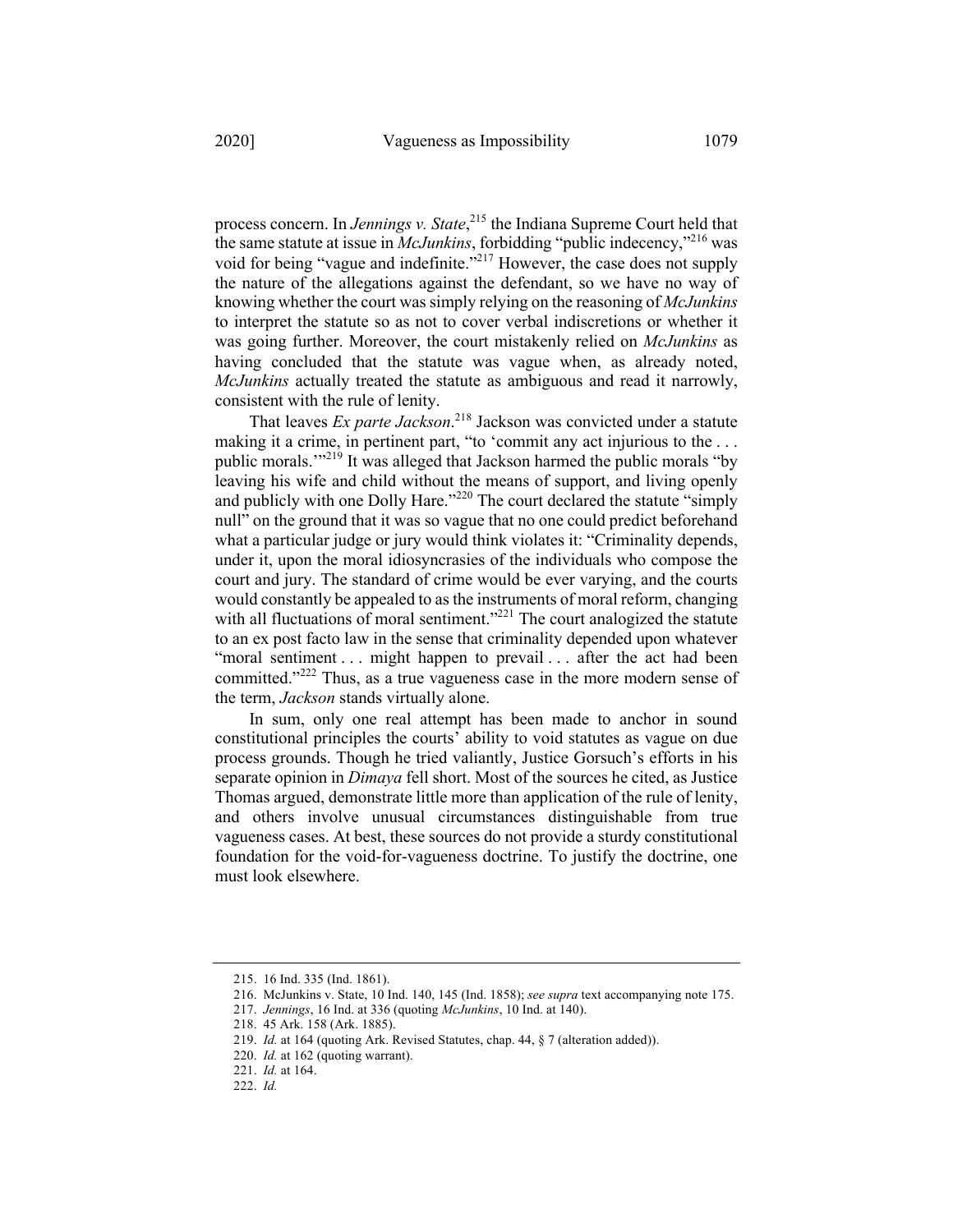#### *C. Underinclusiveness*

Another problem with the void-for-vagueness doctrine is its underinclusiveness. Again, the doctrine is grounded in the twin rationales of requiring fair notice for potential actors and minimizing the discretion and, therefore, the opportunity for arbitrariness and discrimination of police, prosecutors, judges, and juries. But other characteristics of statutes can implicate the same problems of lack of notice and, particularly, undue delegation as those that are vague, and yet such statutes have not been considered constitutionally problematic. Of course, constitutional doctrine need not take on all problems at once. On one view, if lack of notice or undue delegation can result in a denial of due process, better that such evils resulting from vague statutes be voided even if other constitutional doctrines have not developed to address other instances of such evils. The problem here is that if the evil is lack of notice or undue delegation, the vagueness *vel non* of a statute is almost beside the point. Because these problems can result from a variety of statutory defects, singling out those that are worded vaguely appears to be arbitrary.

Take, for instance, statutes that are ambiguous rather than vague. For example, a statute that made it a crime to knowingly "carry" a firearm is ambiguous because it might apply narrowly only to someone with a firearm on his person, or it might apply more broadly to someone who has a firearm anywhere in his immediate possession, such as in his car with him, while he is traveling.<sup>223</sup> But a statute that made it a crime to knowingly be anywhere "near" a firearm would arguably be vague, because "near" could mean almost anything depending on the context. If the remote for the television is inches from my spouse, I could justifiably say that it is "near" her but not "near" me, even if it is only six feet away from me. On the other hand, when speaking on a cosmic scale, we would have no difficulty saying that Mercury is near the sun, or even that the Milky Way is near Andromeda.

Again, the traditional rule, the rule of lenity, is that ambiguous penal statutes should be construed narrowly. The rationales for the rule of lenity mirror the notice and nondelegation rationales that undergird the void-forvagueness doctrine. As the Supreme Court wrote nearly two centuries ago:

The rule that penal laws are to be construed strictly . . . is founded on the tenderness of the law for the rights of individuals; and on the plain principle that the power of punishment is vested in the legislative, not in the judicial department. It is the legislature, not the Court, which is to define a crime, and ordain its punishment. $224$ 

<sup>223.</sup> *See* Muscarello v. United States, 524 U.S. 125, 126–27 (1998) (interpreting 18 U.S.C.  $§ 924(c)(1)).$ 

<sup>224.</sup> United States v. Wiltberger, 18 U.S. (5 Wheat.) 76, 95 (1820); *see* William N. Eskridge, Jr. & Philip P. Frickey, *Quasi-Constitutional Law: Clear Statement Rules as Constitutional Lawmaking*, 45 VAND. L. REV. 593, 600 (1992) (observing that the rule of lenity "[r]est[s] upon such due process values as providing fair notice and constraining prosecutorial discretion").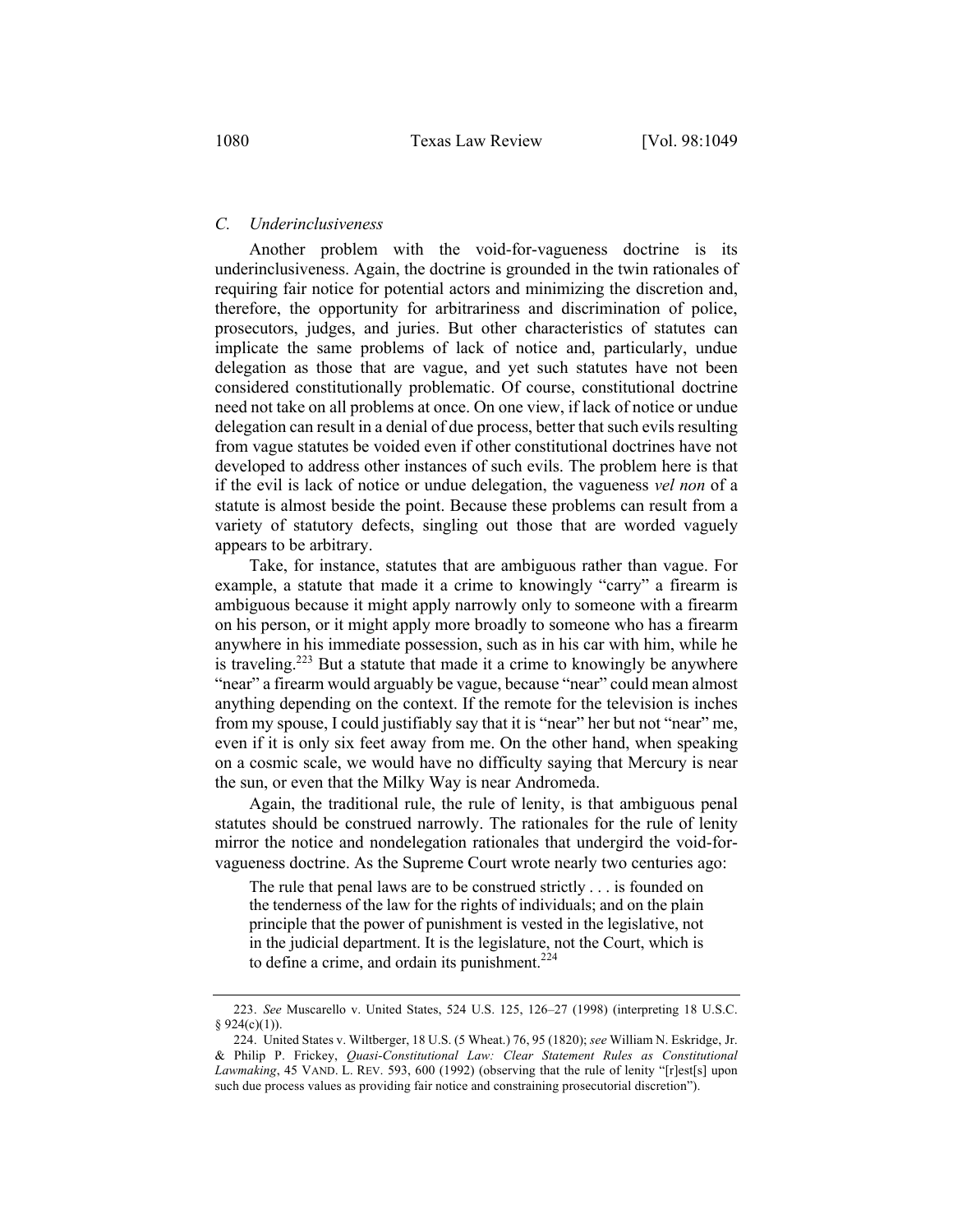Thus, the rule is justified partly on notice principles: given the ambiguous nature of a statute, a potential criminal actor has insufficient notice that it will be interpreted broadly, and so it should be interpreted strictly.<sup>225</sup> And it is partly justified on nondelegation principles: "It prevents legislatures from passing off the details of criminal lawmaking to courts."<sup>226</sup>

Indeed, both the void-for-vagueness doctrine and the rule of lenity are instantiations of the principle of legality, which dictates that no one can be punished criminally except according to a clear rule that governed the actor's conduct at the time she acted.<sup>227</sup> The two "have an intimate connection" and can "be thought of as contiguous segments of the same spectrum."<sup>228</sup>

Accordingly, the ambiguous statute discussed above presents similar notice problems as the vague one.<sup>229</sup> A potential criminal actor deciding whether she can safely put her firearm in the trunk of her car for a trip would have no idea whether a statute forbidding one from "carrying" a weapon makes her planned conduct a crime. Of course, a potential criminal actor faced with such an ambiguous statute can play it safe by assuming that the broadest possible reading of the statute is the proper one. That broadest possible reading, were it to be adopted by a court, results in a clear rule: no guns in the car while you are driving it. But this does nothing to improve the notice provided by the ambiguous statute. It improves only the actor's ability

<sup>225.</sup> Sohoni, *supra* note 1, at 1203 ("[T]he principle of notice continues to be accepted as a chief reason for construing criminal statutes narrowly."); Jeffrey A. Love, Comment, *Fair Notice About Fair Notice*, 121 YALE L.J. 2395, 2395 (2012) ("The rule of lenity . . . is intended, among other things, to guarantee that no criminal defendant will be caught off guard by a broader reading of a statute than he anticipated . . . ."); Sarah Newland, Note, *The Mercy of Scalia: Statutory Construction and the Rule of Lenity*, 29 HARV. C.R.-C.L. L. REV. 197, 201 (1994) ("[T]he rule focuse[s] on the need to provide notice to the defendant."); *Rule of Lenity*, *supra* note 5, at 480 ("Lenity has played an important role in . . . preventing convictions under statutes that did not adequately provide fair notice . . . ."); Note, *The New Rule of Lenity*, 119 HARV. L. REV. 2420, 2421 (2006) [hereinafter *The New Rule of Lenity*] ("[O]ne of lenity's primary justifications [is] providing notice of the scope of criminal conduct.").

<sup>226.</sup> Zachary Price, *The Rule of Lenity as a Rule of Structure*, 72 FORDHAM L. REV. 885, 909 (2004); *see also* Livingston Hall, *Strict or Liberal Construction of Penal Statutes*, 48 HARV. L. REV. 748, 757 (1935) ("Potentially the most serious argument is that the rule is founded 'on the plain principle that the power of punishment is vested in the legislative, not in the judicial department.'" (quoting *Wiltberger*, 18 U.S. (5 Wheat.) at 95)); *The New Rule of Lenity*, *supra* note 225, at 2425 ("[T]he rule of lenity enforces [separation of powers] by ensuring that Congress does not delegate crime-defining power to the courts by passing ambiguous statutes.").

<sup>227.</sup> *See* Decker, *supra* note 5, at 244 (stating that criminal liability and punishment can only be based on a clear and precise legislative enactment); Jeffries, *supra* note 138, at 196, 200 (noting that legislative definitions of crime need to be meaningfully precise and that there is a generally perceived relation between strict construction and legality).

<sup>228.</sup> HERBERT L. PACKER, THE LIMITS OF THE CRIMINAL SANCTION 93 (1968); *see also id.* at 95 (observing that the rule of lenity is "something of a junior version of the vagueness doctrine"); Sohoni, *supra* note 1, at 1179 (observing that the two are "deeply interconnected").

<sup>229.</sup> *See* SOLAN, *supra* note 5, at 122 (observing that the void-for-vagueness doctrine and the rule of lenity both fit "under the broader conceptualization of fair warning"); Jeffries, *supra* note 138, at 206 (observing that vagueness and the rule of lenity are united "in a common front against unfair surprise").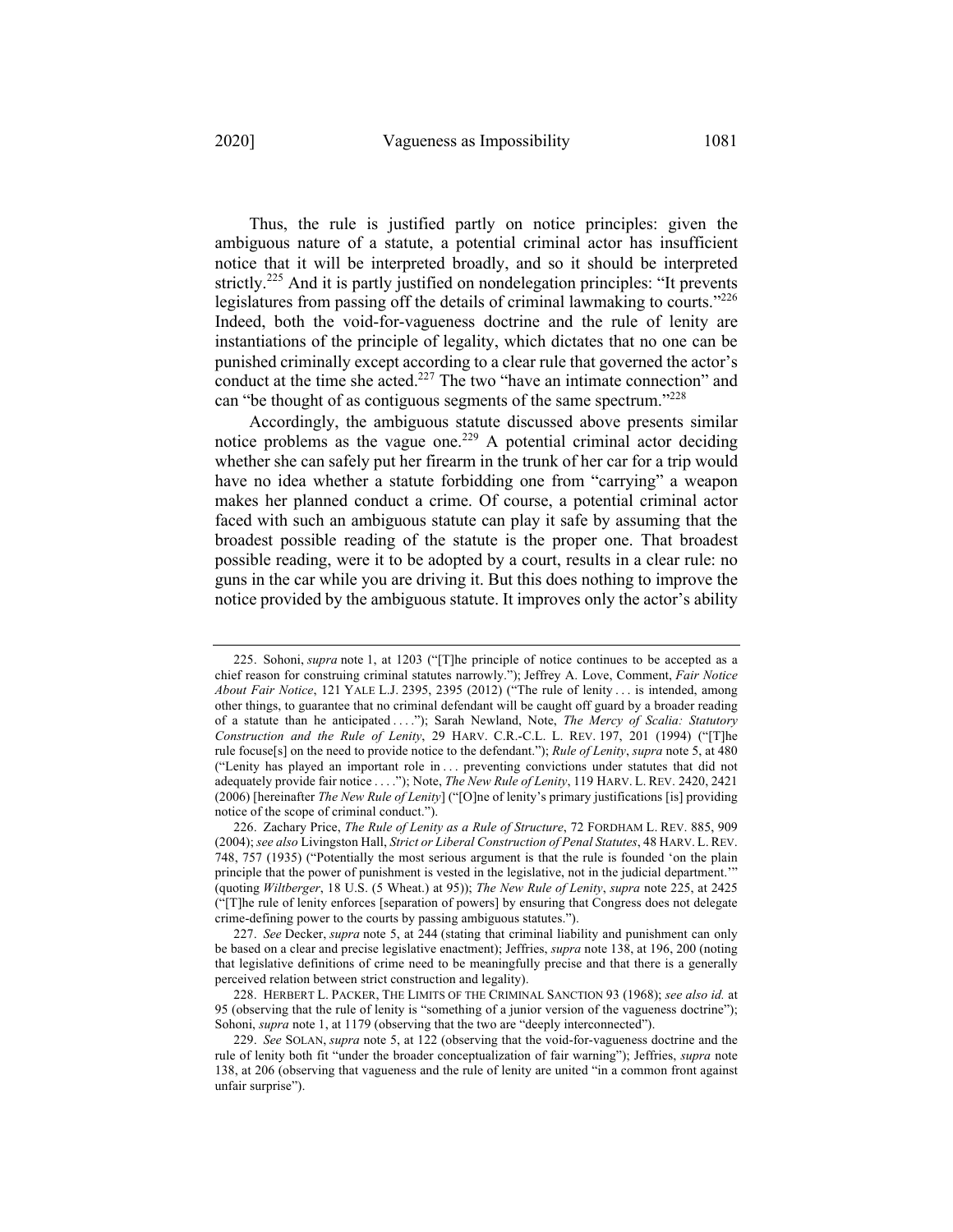to comply with it.<sup>230</sup> One giving wide berth to potentially criminal activity in the face of a statute criminalizing the "carrying" of a firearm has no greater notice of the prohibited activity than one faced with a statute criminalizing being "near" a firearm. That is to say, she still has no idea whether her restrained behavior is compelled by the statute or is simply overly cautious.

Ambiguous statutes also present delegation problems. Prosecutors faced with an ambiguous statute will naturally be inclined to give it the broadest possible interpretation in order to broaden the pool of potential criminal defendants whom the prosecutor can charge.<sup>231</sup> Given the wide discretion of prosecutors, such broadening of the pool can effectively give prosecutors tremendous power to, in effect, decide between those deserving of criminal punishment and those not so deserving.<sup>232</sup> While this power does not formally include the power to "make law," the difference is almost purely semantic: the prosecutor decides which of a large group of lawbreakers will be condemned by the community and which ones will not.<sup>233</sup> Although the statute may eventually be construed more narrowly by an appellate court, this means only that the prosecutor's power to, in essence, make law is limited temporally.<sup>234</sup> Given the prevalence of guilty pleas in our systems of criminal justice, the time period during which prosecutors essentially have the power to interpret ambiguous laws can be quite lengthy.<sup>235</sup> And when such an authoritative judicial construction occurs, the lawmaking power has simply shifted from the executive to the judicial branch, rather than being cabined within the legislative branch. More importantly, when courts address ambiguous statutes not as presenting a binary choice but as a continuing exercise in "fact-specific, case-by-case criminalization," the law remains open-ended in case after case, and, ineluctably, "lawmaking devolves to . . .

<sup>230.</sup> This distinction is further explored, *infra* text accompanying notes 352–60.

<sup>231.</sup> Hopwood, *supra* note 5, at 705 ("[T]here is a temptation for . . . prosecutors to stretch statutes as far as their creative minds can conceive.").

<sup>232.</sup> Price, *supra* note 226, at 919 (observing that broadly worded enactments give prosecutors tremendous discretion to "vindicate their own notions of appropriate social control by criminal arrest and prosecution" (quoting Jeffries, *supra* note 138, at 226)); *Rule of Lenity*, *supra* note 5, at 483 (noting that "broad statutes" give "prosecutors broad powers"); *see also* Hopwood, *supra* note 5, at 696 (observing that ambiguity in federal criminal law "leav[es] to federal prosecutors and the courts the task of defining the contours of the criminal code").

<sup>233.</sup> *See* United States v. Kozminski, 487 U.S. 931, 949 (1988) (observing that broadly worded penal statutes can "delegate to prosecutors and juries the inherently legislative task of determining what type of coercive activities are so morally reprehensible that they should be punished as crimes"); Binder & Fissell, *supra* note 26, at 112 ("[U]nbounded discretion in enforcement outsources the decision about what is and is not a crime."); Price, *supra* note 226, at 920 (noting that some crimes may be lacking in democratic legitimacy due to the ability of prosecutors to criminalize activity without consulting with the legislature).

<sup>234.</sup> Price, *supra* note 226, at 927 ("Even if defendants prevail in the courts, prosecutors may subject them to prolonged prosecutions based on theories ultimately deemed illegal.").

<sup>235.</sup> *Cf.* Sohoni, *supra* note 1, at 1219 (observing that prosecutors based hundreds of prosecutions over several decades on the "honest services" provision of federal law before the Supreme Court narrowed it in *Skilling v. United States*, 561 U.S. 358 (2010)).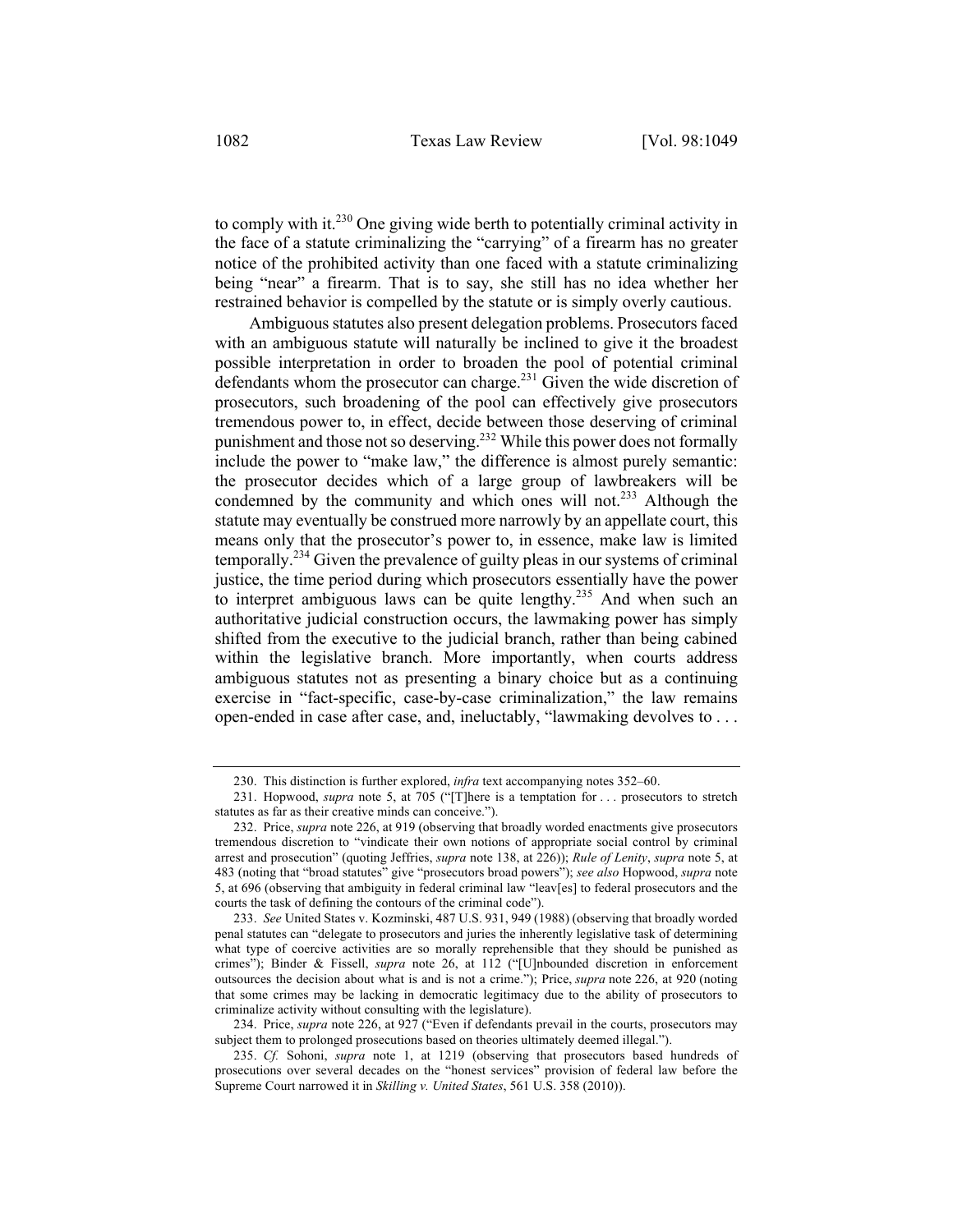police and prosecutors."<sup>236</sup> This is true even if—and this point is critical the rule of lenity is employed in case after case to absolve innocent defendant after innocent defendant. $^{237}$ 

Yet no one has argued that ambiguous statutes violate due process or that the rule of lenity is constitutionally compelled. At most, Professor Nicholas Rosenkranz has suggested that lenity may be either a constitutional starting-point rule, changeable only by the legislature and only within certain constitutionally dictated parameters, or a constitutional default rule, applicable unless the legislature provides a clear statement to the contrary on a statute-by-statute basis.<sup>238</sup> Professor Rosenkranz allows for the possibility that a legislature might not be constitutionally permitted to implement the obverse of the rule of lenity, requiring that ambiguous criminal statutes always be interpreted in the Government's favor.<sup>239</sup> But he has no constitutional qualms with simple legislative abrogation of the rule of lenity.<sup>240</sup> Similarly, Professors William Eskridge and Philip Frickey postulate the rule of lenity as a rule of "quasi-constitutional law" that forces legislatures to be attentive to the constitutional norm of separation of powers, and its attendant constraint on delegation, because of the difficulties courts have in  $\frac{d}{dt}$  directly enforcing such a norm.<sup>241</sup> But they recognize that even canons driven by constitutional concerns, such as the rule of lenity, can be legislatively overridden.<sup>242</sup> And from an originalist standpoint, it would be extremely difficult to make the case that the Fourteenth Amendment compels the rule of lenity, given the number of States that had legislatively abrogated it before and immediately after that Amendment was adopted.<sup>243</sup>

<sup>236.</sup> Jeffries, *supra* note 138, at 223.

<sup>237.</sup> *See id.* at 221–22 (describing how fact-specific statutory interpretation undermines the need to interpret criminal statutes in a "categorical" and "impersonal" way that minimizes deference for the "personality, identity, background, or allegiance of each defendant").

<sup>238.</sup> Nicholas Quinn Rosenkranz, *Federal Rules of Statutory Interpretation*, 115 HARV. L.REV. 2085, 2097–98 (2002).

<sup>239.</sup> *Id.* at 2097.

<sup>240.</sup> *Id.*

<sup>241.</sup> Eskridge & Frickey, *supra* note 224, at 597, 600–01; *see also The New Rule of Lenity*, *supra* note 225, at 2439 (justifying the rule of lenity as "quasi-constitutional," not itself "mandated by the Constitution but '. . . designed to promote some goal with a constitutional foundation'" (quoting Cass Sunstein, *Nondelegation Canons*, 67 U. CHI. L. REV. 315, 331 (2000))).

<sup>242.</sup> Eskridge & Frickey, *supra* note 224, at 631; *see also* Hall, *supra* note 226, at 757 (rejecting as "clearly unsound" the proposition that statutes abrogating the rule of lenity are unconstitutional); Price, *supra* note 226, at 924 ("[T]he acceptability of the rule of lenity would likely suffer if it were unmoored from principles of interpretation and set adrift on the doubtful waters of substantive due process.").

<sup>243.</sup> Hall, *supra* note 226, at 753 (observing that ten states had legislatively abrogated the rule of lenity by 1880, including one as early as 1838). *But see* People v. Avery, 38 P.3d 1, 5–6 (Cal. 2002) (citing the rule of lenity's "constitutional underpinnings" in declining to give effect to its abrogation by the legislature).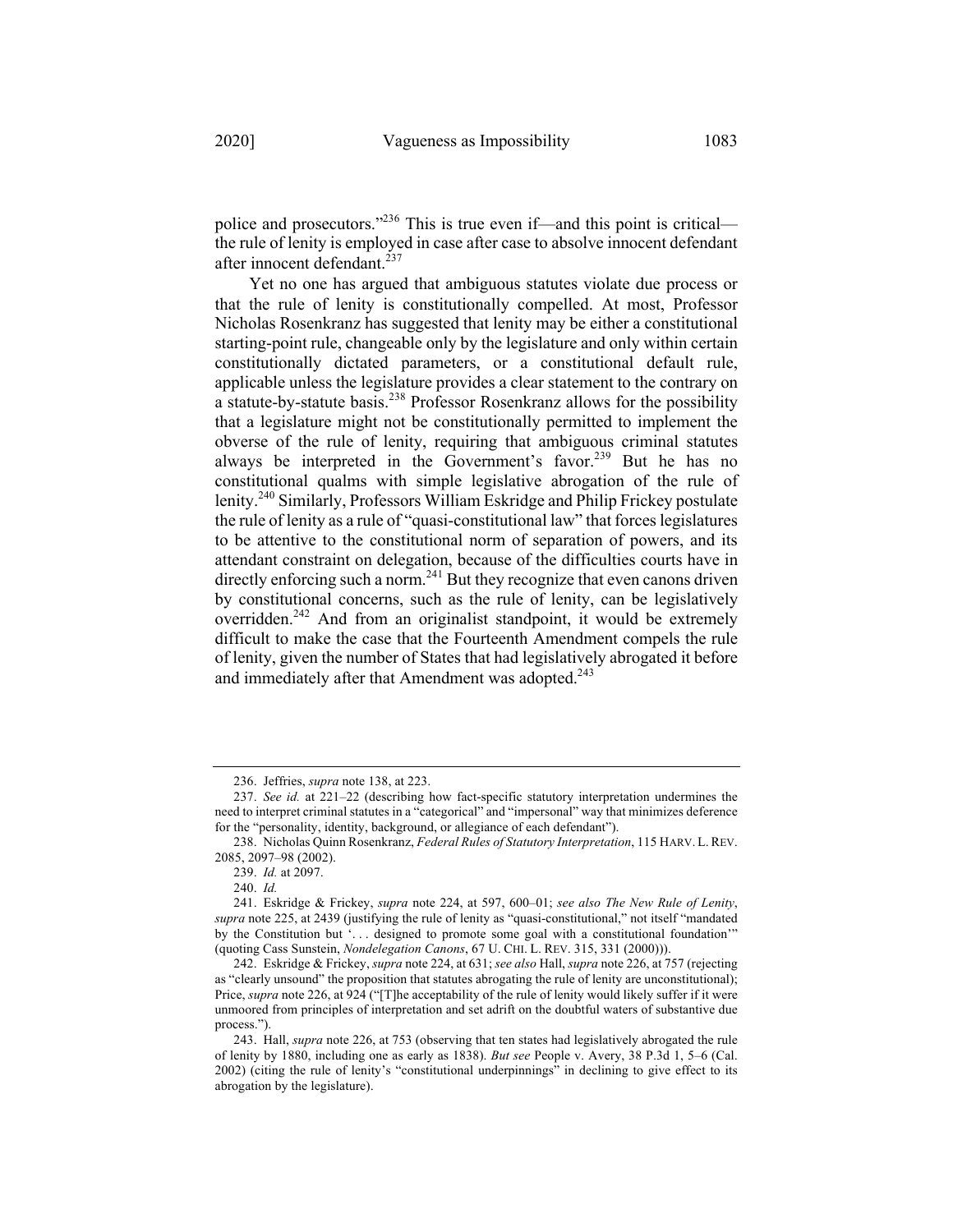Undue-delegation problems can also arise where a statute is not lacking in clarity.<sup>244</sup> A statute that is clear yet broad could present the same problem just discussed: enhanced prosecutorial power to determine who deserves punishment, a core legislative function.<sup>245</sup> This is particularly true of statutes that both punish otherwise innocent conduct and are widely violated.<sup>246</sup> Take, for example, the plethora of traffic offenses. Because there are so many, and because no one could possibly abide by all of them all of the time, violations are legion, and all such violations cannot possibly be prosecuted.<sup>247</sup> That means that police and prosecutors "must decide how to use th[eir] limited resources" in determining whom to prosecute and punish.<sup>248</sup> In turn, this means that basic policy matters concerning who should be punished for violations of criminal law are vested in the police and prosecutors, not in the legislature. $249$ 

This accretion of prosecutorial power to, in essence, make policy is exacerbated by the vast, overlapping network of criminal laws with draconian

246. Livingston, *supra* note 245, at 166 ("[T]he prevalence in certain domains of numerous narrow and specific, but commonly violated, low-level statutes and ordinances . . . creates opportunities for abusive police enforcement.").

247. *See* Binder & Fissell, *supra* note 26, at 131 ("[T]raffic law is a regime of overcriminalization and under-enforcement, permitting discretionary—and notoriously discriminatory—police enforcement." (footnotes omitted)); Hessick, *supra* note 27, at 1157 ("[T]he proliferation of traffic violations, combined with the fact that most drivers will commit an infraction if observed for any appreciable amount of time, gives police at least as much discretion as they possessed in *Kolender*."); Livingston, *supra* note 245, at 173 ("Low-level traffic offenses (like most laws regulating minor misconduct) are not invariably enforced, even when the evidence of their violation is clear. Because almost everyone violates traffic rules sometimes, moreover, the police, if they are patient, can eventually pull over anyone they are interested in questioning . . . .") (quoting David A. Sklansky, *Traffic Stops, Minority Motorists, and the Future of the Fourth Amendment*, 1997 SUP. CT. REV. 271, 298–99).

248. *See* Hessick, *supra* note 27, at 1147 (describing how sweeping—and frequently overlapping—laws criminalizing broad ranges of behavior illegalize more conduct than can be prosecuted, requiring law enforcement officials to choose for themselves whom to prosecute).

249. *See id.* at 1162 ("[P]rosecutors could be said to be creating their own code within a code emphasizing drug, immigration, and fraud cases—and nullifying congressional penal choices in [other areas] through non-enforcement." (quoting Julie R. O'Sullivan, *The Federal Criminal "Code" Is a Disgrace: Obstruction Statutes as a Case Study*, 96 J. CRIM. L. & CRIMINOLOGY 643, 654–55 (2006)) (alterations added)); *accord* Lockwood, *supra* note 244, at 325 (noting that laws "can never be drafted to eliminate discretion" and that even specific laws "may give police more discretion, rather than reducing it").

<sup>244.</sup> *See* Binder & Fissell, *supra* note 26, at 131 ("[S]pecificity does not prevent discriminatory enforcement . . . ."); Cristina D. Lockwood, *Defining Indefiniteness: Suggested Revisions to the Void for Vagueness Doctrine*, 8 CARDOZO PUB. L., POL'Y, & ETHICS J., 255, 259 (2010) ("[M]ore specific laws do not equate with less law enforcement discretion.").

<sup>245.</sup> WAYNE R. LAFAVE & AUSTIN W. SCOTT, JR., HANDBOOK ON CRIMINAL LAW § 11, at 87 n.44 (1972) ("Some risk of arbitrary enforcement is present . . . even with the most carefully drafted statute."); Debra Livingston, *Gang Loitering, the Court, and Some Realism About Police Patrol*, 1999 SUP. CT. REV. 141, 166 (noting "the significant potential for abusive enforcement that exists pursuant to broad but clear laws"); *The New Rule of Lenity*, *supra* note 225, at 2427 ("Overcriminalization and prosecutorial abuse are caused by broad statutes—laws that encompass a wide range of conduct and therefore allow prosecutors to pick and choose among potential offenders.").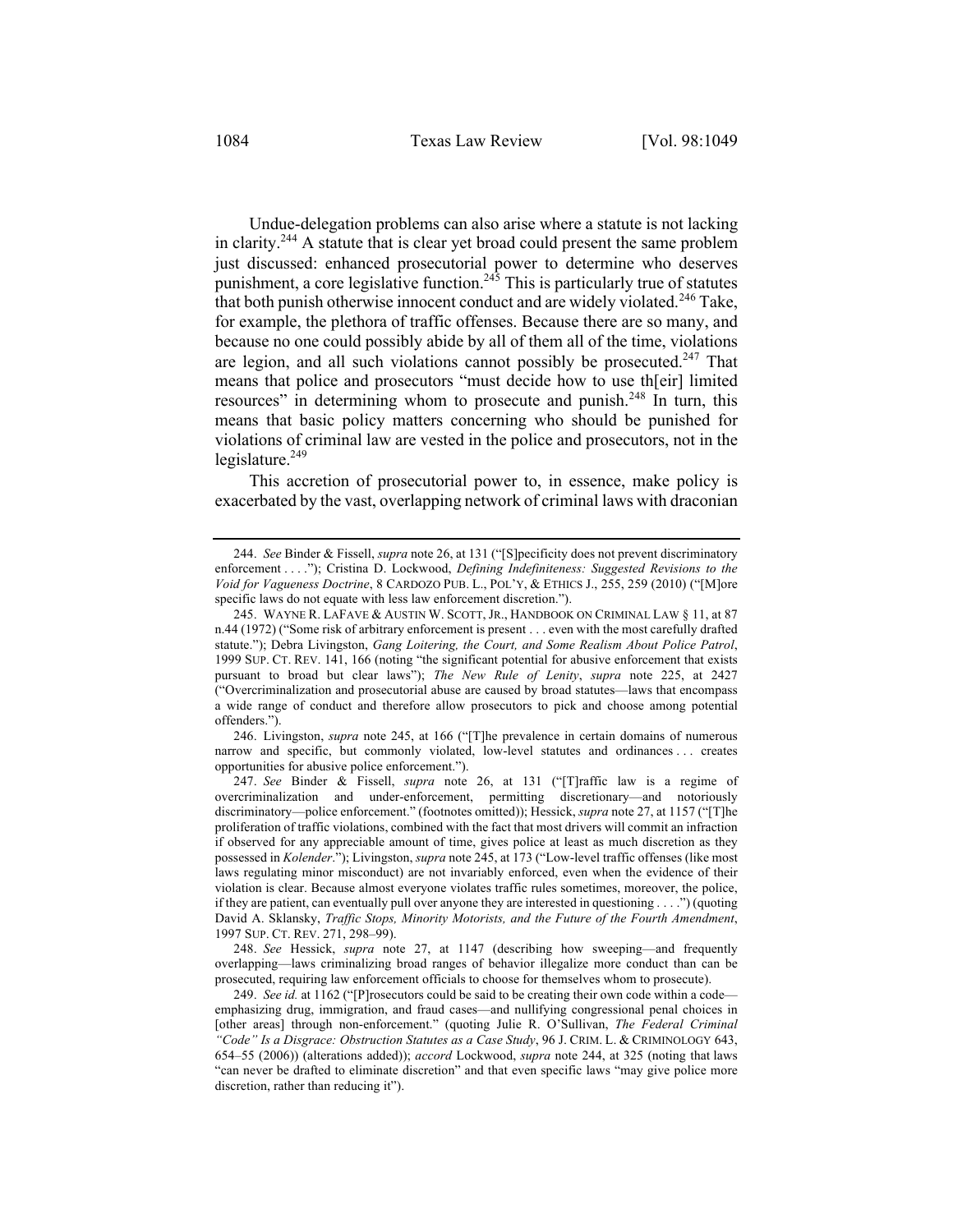penalties attached, which allows prosecutors, if they wish, to "stack" charge upon charge.<sup>250</sup> The same conduct can often be charged as a violation of multiple statutes. Thus, multiple offenders who commit the same conduct can be punished drastically differently: some charged under multiple statutes, some under only one statute, and some not at all. Again, the result is a shift of basic determinations on penal policy from the legislative to the executive branch.251 Yet, when presented with a specific opportunity to hem in the broad prosecutorial discretion that results from overlapping statutes, the Court unanimously found "no constitutional infirmities," $252$  concluding that "the power that Congress has delegated to [prosecutors and judges] is no broader than the authority they routinely exercise in enforcing the criminal  $\text{laws.}$ "253

Finally, some statutes that have been attacked as vague have as their only vice an expansive delegation of legislative power with no accompanying indefiniteness. The statute challenged in *Shuttlesworth v. City of Birmingham*<sup>254</sup> falls into this category. The statute there provided, in relevant part: "It shall . . . be unlawful for any person to stand or loiter upon any street or sidewalk . . . after having been requested by any police officer to move on." <sup>255</sup> Before determining that the statute had been narrowed so as to meet constitutional objections,  $256$  the Court remarked that "[t]he constitutional vice of so broad a provision needs no demonstration" because it means that "a person may stand on a public sidewalk in Birmingham only at the whim of any police officer." $257$  But this "constitutional vice" has nothing to do with indefiniteness: each term (except perhaps "loiter," which could easily be excised) is perfectly clear.<sup>258</sup> Yet the Court invalidated the ordinance using

<sup>250.</sup> *See* Hessick, *supra* note 27, at 1149 ("Overlapping statutes allow prosecutors to bring multiple charges under different statutes for the same conduct."); Hopwood, *supra* note 5, at 706 ("Congress has created so many substantive criminal laws that federal prosecutors have a smorgasbord of statutes with which to charge defendants . . . ."); Sun, *supra* note 26, at 188 ("There remain significant areas of discretion, such as charging decisions . . . that cannot be easily reached by the vagueness doctrine . . . .").

<sup>251.</sup> Professor Hessick has argued that the existence of broad, overlapping criminal statutes also presents notice problems, because potential criminal actors can never know under which statutes they will be prosecuted and, therefore, what their ultimate punishment will be. *See* Hessick, *supra* note 27, at 1152. However, it seems that as long as the actor knows that her conduct is unlawful and knows the maximum exposure in terms of punishment, the requirement of notice has been satisfied.

<sup>252.</sup> United States v. Batchelder, 442 U.S. 114, 123 (1979). *Batchelder* concerned two federal statutes forbidding receipt of firearms by felons, both of which applied to the defendant, but one prescribed a five-year maximum term of imprisonment while the other provided for a maximum prison term of two years. *Id.* at 115–17.

<sup>253.</sup> *Id.* at 126.

<sup>254.</sup> 382 U.S. 87 (1965).

<sup>255.</sup> *Id.* at 88 (quoting BIRMINGHAM, ALA., GEN. CITY CODE § 1142 (1944) (alterations added)).

<sup>256.</sup> *Id.* at 91.

<sup>257.</sup> *Id.* at 90.

<sup>258.</sup> *See* Peter W. Low & Joel S. Johnson, *Changing the Vocabulary of the Vagueness Doctrine*,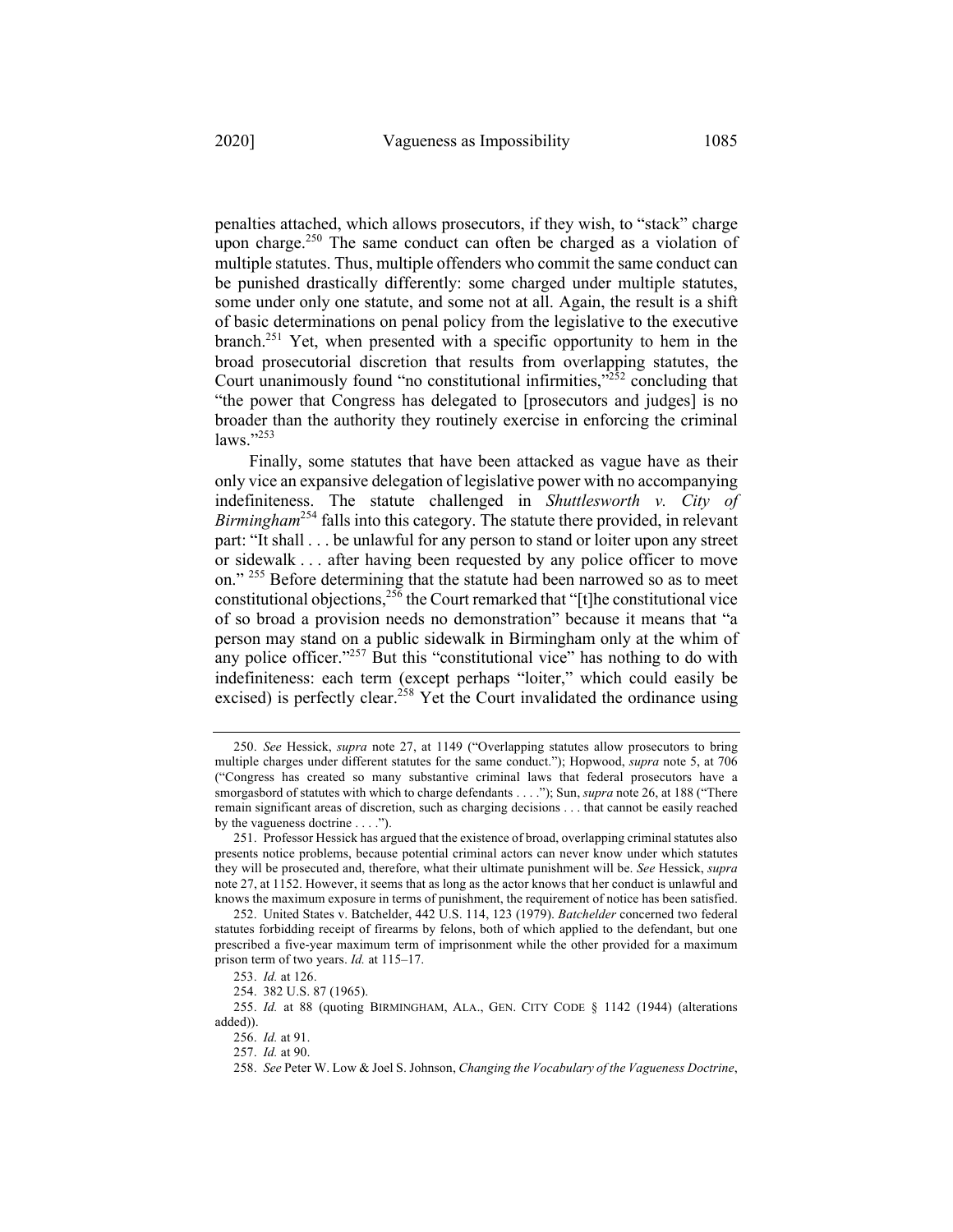reasoning that could have been plucked from any of its modern void-forvagueness cases.<sup>259</sup>

One could argue that the void-for-vagueness doctrine is not itself flawed but rather that its constraints on improper delegation should be more broadly applied. Professor Carissa Hessick makes precisely this argument, contending that "[t]he vagueness doctrine is a necessary but insufficient tool for protecting the due process principles on which it stands."<sup>260</sup> But if improper delegation is the chief evil that the vagueness doctrine takes aim at, vague statutes are just a symptom of the disease.<sup>261</sup> That is, if the root problem in some statutes is improper delegation of basic legislative policy choices, courts should come up with a doctrine that addresses these flaws in all legislation.262 Seen in this way, the void-for-vagueness doctrine does no real work. At best, it is simply a mask for a determination that a statute suffers from these larger flaws. And at worst, it is a placebo that can make the courts feel better by allowing them to strike down isolated instances of excessive statutory delegation while leaving most instances of unbridled executive policymaking entirely intact.263

#### *D. The Essential Contradiction of Delegation as a Cure for Vagueness*

An additional problem with the Court's void-for-vagueness doctrine is that there is an essential contradiction at the heart of the doctrine. On the one hand, the main rationale for the doctrine is that it prevents undue delegation of lawmaking power to other actors in the criminal justice system: police, prosecutors, courts, and juries. At the same time, the Court has long held that a narrowing construction by a court can save an otherwise vague statute and has similarly held that clarification by executive officials can also cure an otherwise vague statute. Yet if delegation of legislative powers to these other institutions is the evil to be avoided, curing otherwise vague statutes through those selfsame delegations seems perverse.

260. Hessick, *supra* note 27, at 1162.

<sup>101</sup> VA. L. REV. 2051, 2076 (2015) (characterizing the ordinance in *Shuttlesworth* as "unambiguously clear").

<sup>259.</sup> *See id.* at 2078 ("Vagueness reasoning was . . . used to strike down an ordinance that was written in crystal clear language. The problem was the authority granted to the police, not the clarity with which the law was expressed." (footnote omitted)).

<sup>261.</sup> *See* Sun, *supra* note 26, at 189 ("[T]he Court's current approach to vagueness overemphasizes textual precision to the exclusion of other considerations that matter in regulating arbitrary power.").

<sup>262.</sup> *See* Lockwood, *supra* note 244, at 327 ("Correcting the false perception that the judiciary is competent to handle this issue through the void for vagueness doctrine would allow the issue to be handled . . . through other established legal doctrines . . . ." (footnote omitted)). *See generally*, Tracey Maclin, *What Can Fourth Amendment Doctrine Learn from Vagueness Doctrine?* 3 U. PA. J. CONST. L. 398 (2001) (positing a view of Fourth Amendment doctrine centered around limiting discretion of police).

<sup>263.</sup> *See* Livingston, *supra* note 245, at 164 (criticizing *City of Chicago v. Morales* for failing "to offer even a facially plausible account of the role that the vagueness doctrine actually plays in constraining the opportunity for arbitrary and discriminatory law enforcement by local police").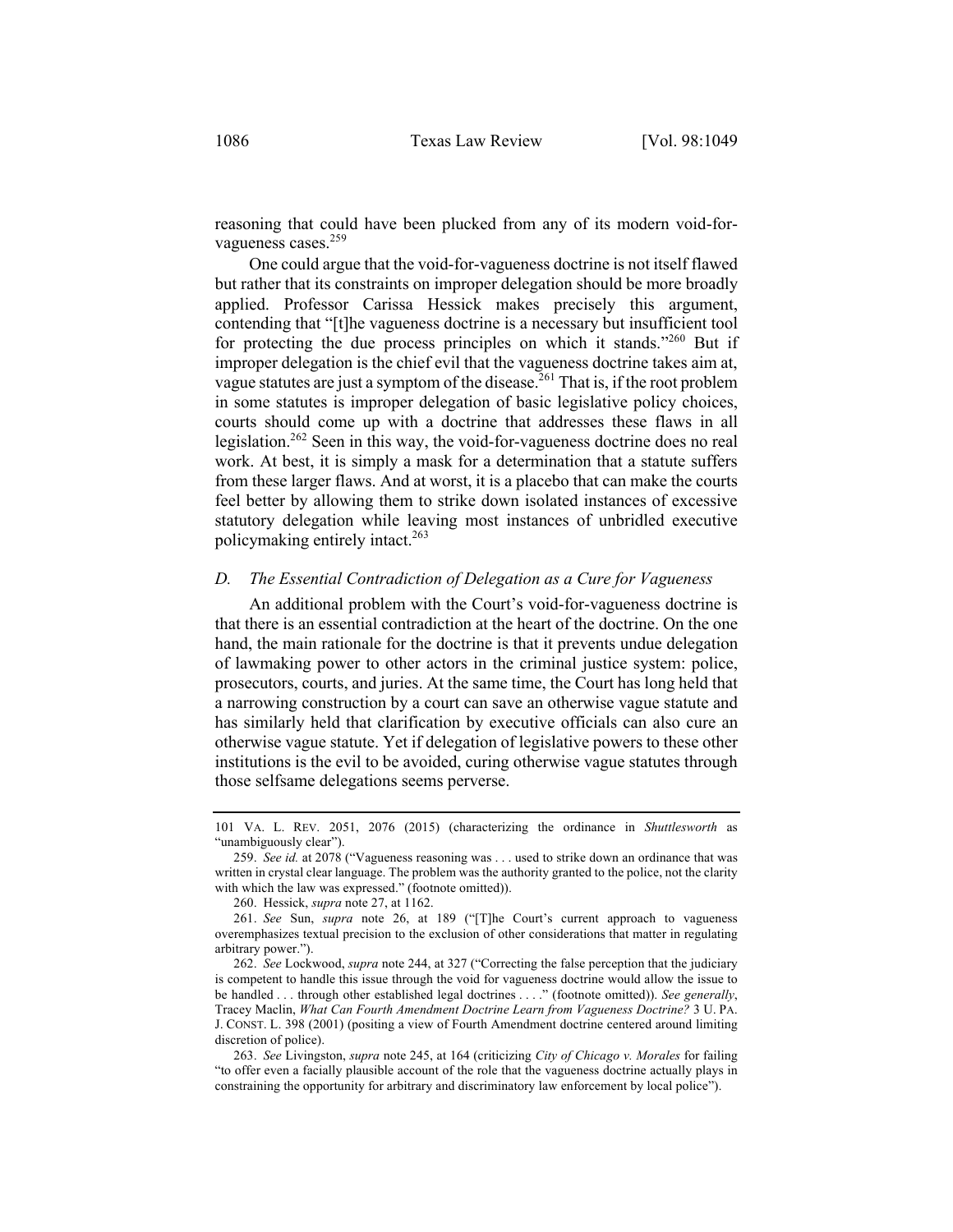*1. Delegation to Courts.—*In articulating the structural rationale for the void-for-vagueness doctrine, the Court has continually included courts as improper delegees of legislative power. In *Sessions v. Dimaya*, for example, the plurality wrote that "the doctrine guards against arbitrary or discriminatory law enforcement by insisting that a statute provide standards to govern the actions of police officers, prosecutors, juries, and judges."<sup>264</sup> Similarly, in *Johnson v. United States*, the Court held that the indeterminacy of the residual clause of the Armed Career Criminal Act "both denies fair notice to defendants and invites arbitrary enforcement by judges."<sup>265</sup> Both *Dimaya* and *Johnson* involved federal statutes, but the Court has said much the same about delegation to state court judges via vague state statutes. In striking down a vagrancy ordinance in *Papachristou v. City of* Jacksonville,<sup>266</sup> for example, the Court wrote: "Those generally implicated by the imprecise terms of the ordinance . . . may be required to comport themselves according to the lifestyle deemed appropriate by the Jacksonville police and the courts."267 And in *Grayned v. City of Rockford*, <sup>268</sup> the Court justified the void-for-vagueness doctrine by writing: "A vague law impermissibly delegates basic policy matters to policemen, judges, and juries for resolution on an ad hoc and subjective basis, with the attendant dangers of arbitrary and discriminatory application."<sup>269</sup>

One might think that these concerns relate only to ad hoc, case-by-case application by judges without articulating any clarifying standards for future cases.270 But the Court has cast doubt even on the propriety of courts shaping formless vague statutes into useable edicts via the tried-and-true common law method. The Court has frequently recited dictum from an 1875 case, *United States v. Reese*, <sup>271</sup> to express the danger of transferring legislative power to the judiciary through vague statutes:

It would certainly be dangerous if the legislature could set a net large enough to catch all possible offenders, and leave it to the courts to step inside and say who could be rightfully detained, and who should be

<sup>264.</sup> Sessions v. Dimaya, 138 S. Ct. 1204, 1212 (2018) (plurality opinion).

<sup>265.</sup> Johnson v. United States, 135 S. Ct. 2551, 2557 (2015).

<sup>266.</sup> 405 U.S. 156 (1972).

<sup>267.</sup> *Id.* at 170.

<sup>268.</sup> 408 U.S. 104 (1972).

<sup>269.</sup> *Id.* at 108–09 (italicization omitted); *see also* United States v. Petrillo, 332 U.S. 1, 7 (1947) (observing that language used in the statute "mark[ed] boundaries sufficiently distinct for judges and juries fairly to administer the law").

<sup>270.</sup> *See* Jeffries, *supra* note 138, at 214 (noting the "risk . . . that judicial particularization . . . will be too 'subjective,' too closely grounded in the facts of the case at hand, [and] insufficiently abstracted from the personal characteristics of the individual defendant").

<sup>271.</sup> 92 U.S. 214 (1875).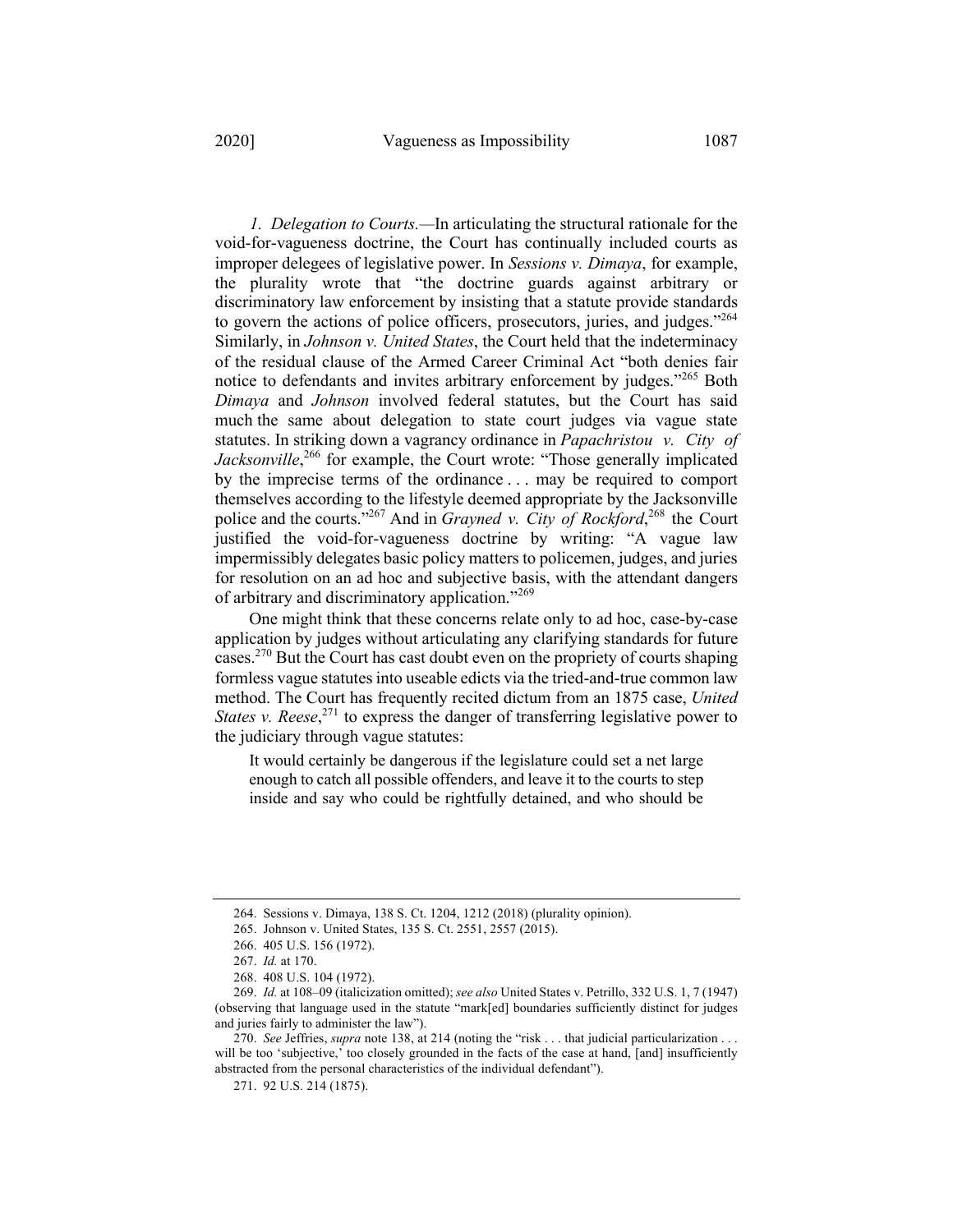set at large. This would, to some extent, substitute the judicial for the legislative department of government. $272$ 

But it is equally well settled that a narrowing judicial construction can save an otherwise vague statute from unconstitutionality.<sup>273</sup> As the Court wrote in *Wainwright v. Stone*: <sup>274</sup> "The judgment of federal courts as to the vagueness or not of a state statute must be made in the light of prior state constructions of the statute."275 The Court went so far as to declare that the federal courts "must take the statute as though it read precisely as the highest court of the State has interpreted it."<sup>276</sup> "Indeed, judicial specification will be accepted as sufficient even where it amounts to a wholesale rewriting of the

274. 414 U.S. 21 (1973).

275. *Id.* at 22.

<sup>272.</sup> *Id.* at 221. For cases quoting this dictum from *Reese*, see, for example, *Sessions v. Dimaya*, 138 S. Ct. 1204, 1212 (2018) (plurality opinion); *Kolender v. Lawson*, 461 U.S. 352, 358 n.7 (1983); *Papachristou v. City of Jacksonville*, 405 U.S. 156, 165 (1972). *Reese* is a downright peculiar source for this persistent dictum. First, *Reese* is not a case about vagueness at all but one about ambiguity. The question in *Reese* was whether a federal act criminalizing interference with an eligible voter's right to vote was properly construed as reaching all such interference, and thus beyond Congress's power to enact, or only impediments to voting based on the voter's race, color, or previous condition of servitude, and thus within Congress's authority under § 2 of the Fifteenth Amendment. *See Reese*, 92 U.S. at 221 ("We are . . . called upon to decide whether a penal statute enacted by Congress, with its limited powers, which is in general language broad enough to cover wrongful acts without as well as within the constitutional jurisdiction, can be limited by judicial construction so as to make it operate only on that which Congress may rightfully prohibit and punish."). Those were the only two possible meanings of the statute, rendering it, if uncertain at all, ambiguous, not vague. *See id.*  at 218 ("The third section does not in express terms limit the offence of an inspector of elections, for which the punishment is provided, to a wrongful discrimination on account of race,  $\&c \dots$  but it is urged, that when this section is construed with those which precede it, and to which, as is claimed, it refers, it is so limited.").

Second, interpreting the statute to reach all interference with voting required straining the statute beyond the breaking point; it fairly obviously reached only interference based on the categories protected by the Fifteenth Amendment. Third, even if the statute had been ambiguous, the Court should have chosen the narrower construction, based both on the rule of lenity and the constitutional avoidance canon, enunciated decades earlier in *Parsons v. Bedford*, 28 U.S. (3 Pet.) 433, 448–49 (1830) (Story, J.) ("No court ought, unless the terms of an act rendered it unavoidable, to give a construction to it which should involve a violation, however unintentional, of the constitution."). Instead, the Court chose the broader construction and held the statute unconstitutional on that basis. *See* Ellen D. Katz, *Reinforcing Representation: Congressional Power to Enforce the Fourteenth and Fifteenth Amendments in the Rehnquist and Waite Courts*, 101 MICH. L. REV. 2341, 2352 (2003) ("*Reese* . . . set free defendants who the Court recognized violated the Constitution [and] did so based on a strained reading of the statute that forced the Court unnecessarily to confront a constitutional question."). *Reese* has justifiably been savaged by many critics as the effort of a reactionary Court to do whatever it could to trim the civil rights statutes enacted by a progressive Congress. *See id.* at 2350–51, 2350 n.54. Finally, the *Reese* dictum did not appear in a vagueness case until it was resurrected in *Papachristou* nearly a century later. Nevertheless, the *Reese* dictum has taken on a life of its own as a justification for the void-for-vagueness doctrine. *See, e.g.*, United States v. Davis, 139 S. Ct. 2319, 2325 (2019) (citing *Reese* in support of the void-for-vagueness doctrine).

<sup>273.</sup> Decker, *supra* note 5, at 247; Goldsmith, *supra* note 40, at 295; Cristina D. Lockwood, *Creating Ambiguity in the Void for Vagueness Doctrine by Avoiding a Vagueness Determination in Review of Federal Laws*, 65 SYRACUSE L. REV. 395, 426 (2015).

<sup>276.</sup> *Id.* at 22–23 (quoting Minnesota *ex rel.* Pearson v. Probate Ct., 309 U.S. 270, 273 (1940)).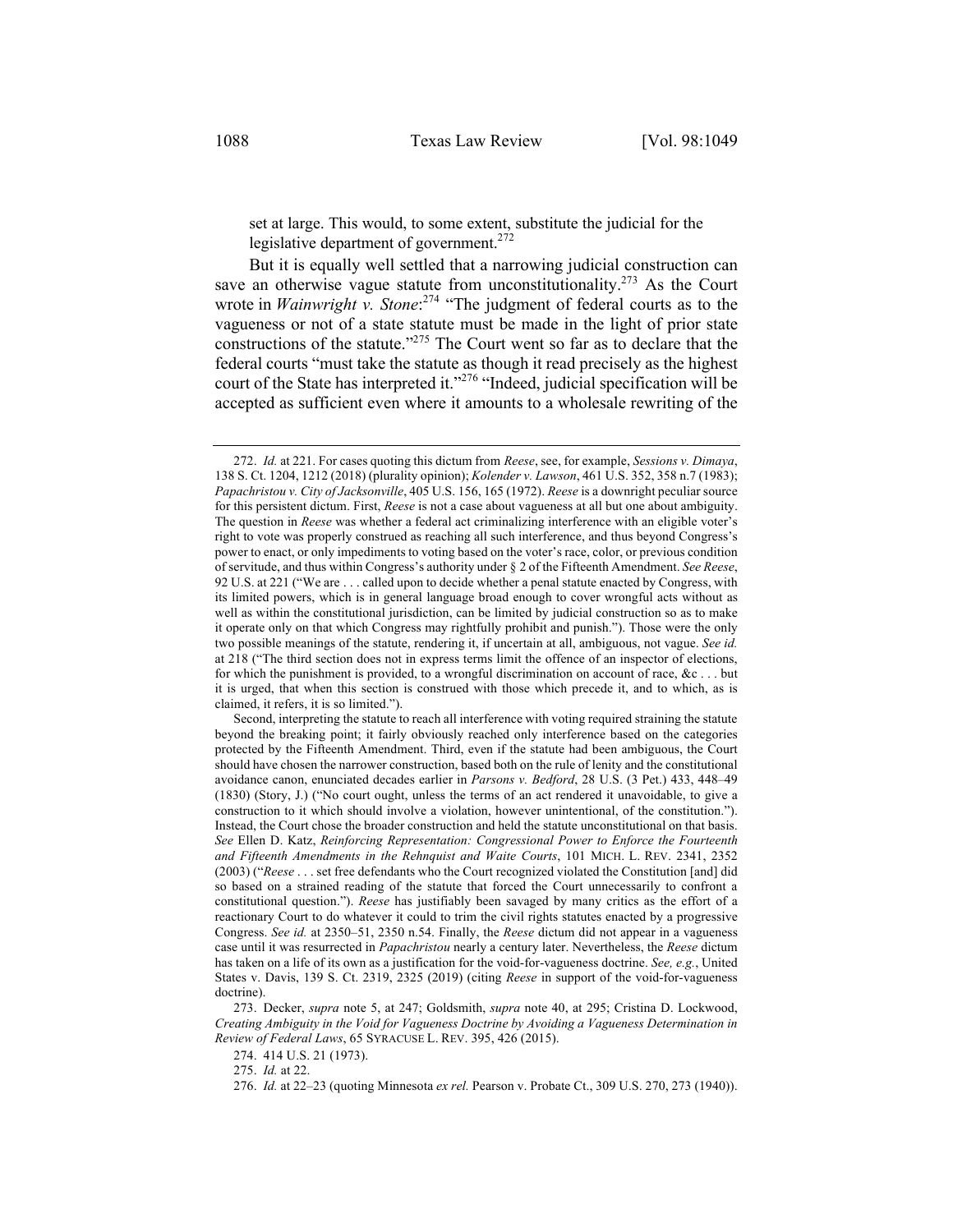statutory text."<sup>277</sup> The Court has put this precept into practice in cases such as *Grayned v. City of Rockford*, where the Court addressed a vagueness challenge to an anti-noise ordinance that forbade the willful making of noise that "tends to disturb the peace or good order of  $[a]$  school session."<sup>278</sup> The Court conceded that the words of the statute were uncertain enough to leave the Court "troubled."279 But the Illinois Supreme Court had interpreted a similar statute in such a way that the Court was satisfied that the state courts applied the anti-noise ordinance only to "actual or imminent interference with the 'peace or good order' of the school."280 As so construed, the ordinance was not vague. $281$ 

The Court has applied this principal to the federal courts as well and has itself engaged in narrowly construing otherwise vague statutes in order to preserve their constitutionality. For example, in *Skilling v. United States*, 282 the Court held that the term "intangible right of honest services" for purposes of federal wire and mail fraud statutes was likely vague unless the Court were to construe it more narrowly.<sup>283</sup> It did so, construing it to encompass only bribery and kickback schemes, and determined that, so construed, it was not vague.<sup>284</sup> In a separate opinion, Justice Scalia sharply disagreed with this practice, citing *Reese*: "A statute that is unconstitutionally vague cannot be saved by . . . judicial construction that writes in specific criteria that its text does not contain."285 He ended his dissent with the passage from *Reese* reproduced above.<sup>286</sup>

Thus, the Court has said that the void-for-vagueness doctrine prevents excessive delegation of legislative power to courts while at the same time and sometimes in the same case, as in *Grayned*—saying that judicial

<sup>277.</sup> Jeffries, *supra* note 138, at 207.

<sup>278.</sup> Grayned v. City of Rockford, 408 U.S. 104, 107–08 (1972) (quoting ROCKFORD, ILL. CODE OF ORDINANCES ch. 28 § 19.2(a)).

<sup>279.</sup> *Id.* at 111.

<sup>280.</sup> *Id.* at 111–12.

<sup>281.</sup> *Id.* at 112–14; *see also* Shuttlesworth v. City of Birmingham, 382 U.S. 87, 90–91 (1965) (state court narrowing construction of statute rendered it not vague, where on its face the statute criminalized remaining on a public sidewalk after having been instructed by a police officer to move on); Fox v. Washington, 236 U.S. 273, 277 (1915) (state court construction of incitement "statute as confined to encouraging an actual breach of law" rendered it sufficiently definite); *cf.* Kolender v. Lawson, 461 U.S. 352, 355–58, 361 (1983) (state court construction of loitering statute as requiring "individual [to] provide 'credible and reliable' identification when requested by a police officer who has reasonable suspicion of criminal activity" held insufficient to save statute from vagueness (quoting People v. Solomon, 33 Cal. App. 3d 429, 108 Cal. Rptr. 867 (1973)).

<sup>282.</sup> 561 U.S. 358 (2010).

<sup>283.</sup> *Id.* at 405 ("Skilling's vagueness challenge has force . . . .").

<sup>284.</sup> *Id.* at 412 ("Interpreted to encompass only bribery and kickback schemes, § 1346 is not unconstitutionally vague."); *see also* Robert Batey, *The Vagueness Doctrine in the Roberts Court: Constitutional Orphan*, 80 UMKC L. REV. 113, 129 (2011) (providing other examples); Lockwood, *supra* note 273, at 426 (discussing *Skilling*).

<sup>285.</sup> *Skilling*, 561 U.S. at 415–16 (Scalia, J., concurring in part and concurring in the judgment) (citing United States v. Reese, 92 U.S. 214, 219–21 (1874)).

<sup>286.</sup> *Id.* at 425.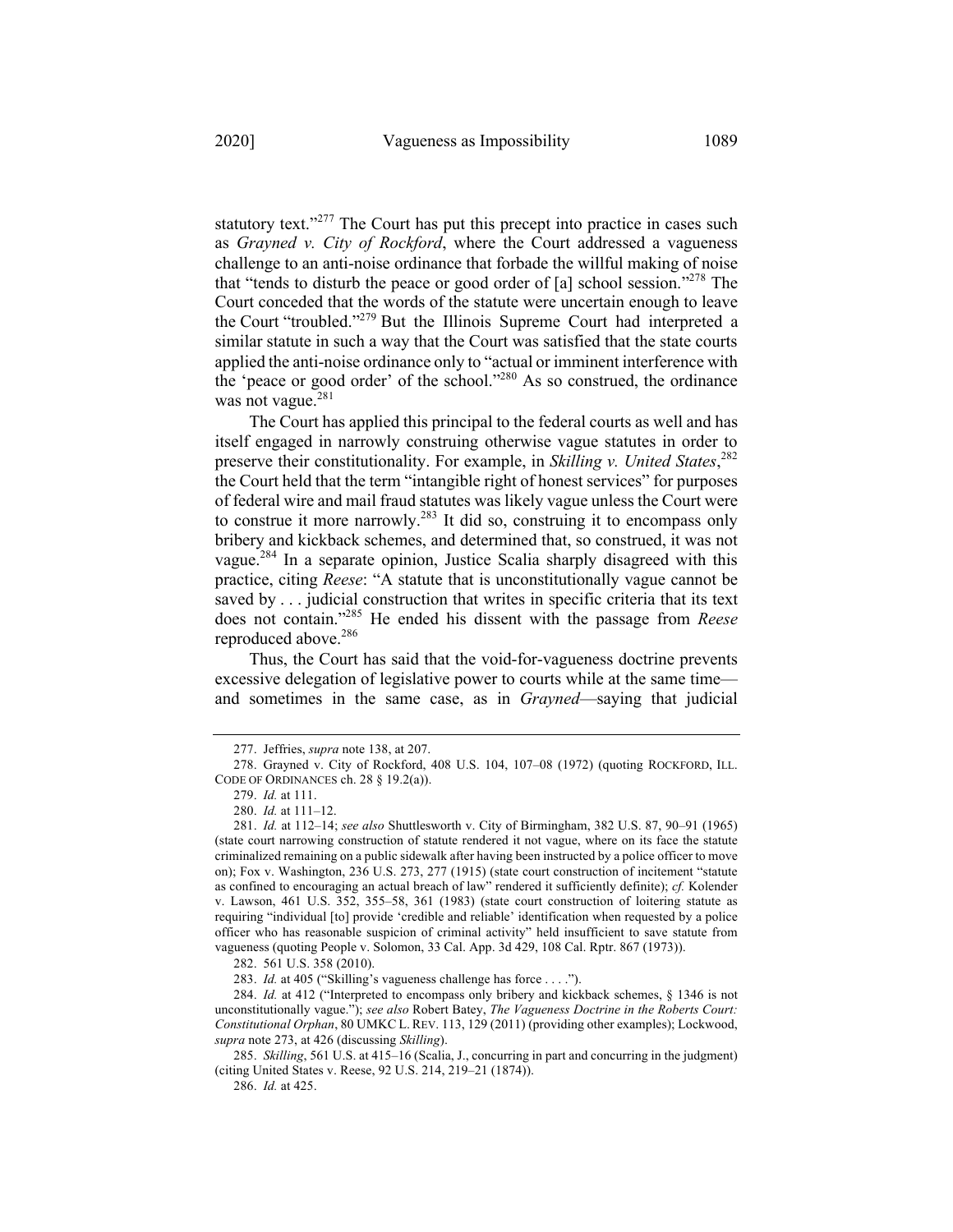construction can save an otherwise vague statute. There is an obvious inconsistency here. Either vague statutes are unconstitutional because they excessively delegate lawmaking powers to courts, or a court can exercise that lawmaking power to narrow an otherwise vague statute, thereby saving it from unconstitutionality.<sup>287</sup> Only one of these propositions can be correct.

*2. Delegation to Executive Officials.—*Even more peculiar, given the core concern of the nondelegation rationale, is the fact that the Court has held that guidelines issued by an administrative or enforcement agency that clarify otherwise vague statutory language can save a statute from being held unconstitutionally vague.<sup>288</sup> The Court made this suggestion early on in its void-for-vagueness jurisprudence. In *Champlin Refining Co. v. Corporation Commission*, the Court addressed a statute prohibiting "the production of crude oil or petroleum . . . in such manner and under such conditions as to constitute waste."<sup>289</sup> The act defined waste to "include economic waste, underground waste, surface waste, and waste incident to the production of crude oil or petroleum in excess of transportation or marketing facilities or reasonable market demands."290 The statute empowered the state corporation commission "to make rules and regulations for the prevention of such wastes. $1291}$  On the way to voiding the statute for vagueness, the Court suggested that sufficiently detailed regulations from the commission might render the statutory scheme sufficiently certain. It rejected the State's contention that the statute was not self-executing but forbade only violations of the commission's implementing regulations.<sup>292</sup> Rather, "[t]he validity of [the statutory] provisions must be tested on the basis of the terms employed."<sup>293</sup> The clear implication from this dictum is that, had the commission issued clarifying regulations and had the statute forbidden only violations of those regulations, then the statutory language would have to be considered in light of those regulations and would be much better positioned to withstand a vagueness challenge. $^{294}$ 

<sup>287.</sup> *See* Note, *supra* note 2, at 74 (observing that the Court's practice of viewing a state statute as it has been clarified by the highest state court is not "quite compatible with" the Court's insistence that one "foundation for the vagueness doctrine" is that it prevents undue delegation from legislatures to courts); *see also* Goldsmith, *supra* note 40, at 296 (noting the inconsistency of the Court's doctrines).

<sup>288.</sup> Goldsmith, *supra* note 40, at 300–01.

<sup>289.</sup> Champlin Ref. Co. v. Corp. Comm'n, 286 U.S. 210, 223 n.1 (1932) (quoting COMP. STAT. OKLA. ANN. ch. 68, art. 4 § 7954 (1921)).

<sup>290.</sup> *Id.* (quoting COMP. STAT. OKLA. ANN. ch. 68, art. 4 § 7956 (1921)).

<sup>291.</sup> *Id.* (quoting COMP. STAT. OKLA. ANN. ch. 68, art. 4 § 7956 (1921)).

<sup>292.</sup> *Id.* at 242 ("There is nothing to support defendants' suggestion that the regulatory provisions of the Act do not become operative until the commission has defined permissible production.").

<sup>293.</sup> *Id.*

<sup>294.</sup> *See* Note, *Due Process Requirements of Definiteness in Statutes*, 62 HARV. L. REV. 77, 84 (1948) (observing that the Court has indicated that where "the legislature . . . empower[s] an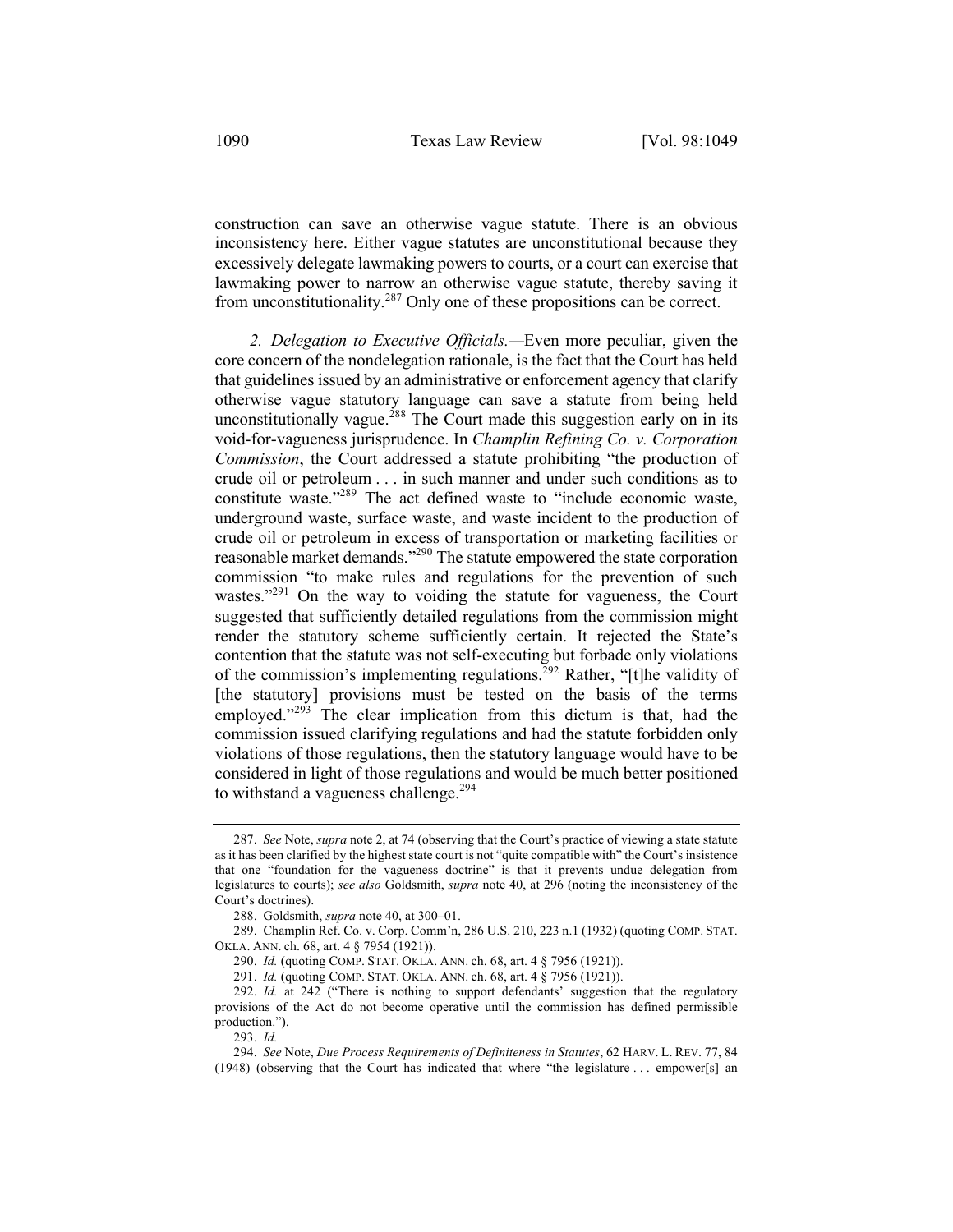The Court operationalized this dictum and elevated it to a holding in *Village of Hoffman Estates v. Flipside, Hoffman Estates, Inc.*<sup>295</sup> There, the Court addressed a vagueness challenge to a local ordinance requiring a special business license to sell items "designed or marketed for use with illegal cannabis or drugs."<sup>296</sup> In addressing the challenge, the Court took into account "[a] series of licensing guidelines prepared by the Village Attorney," which provided a list of items that were comprehended by the ordinance if displayed in various ways.<sup>297</sup> The Court justified this approach by analogizing such administrative guidelines to judicial construction: "In evaluating a facial challenge to a state law, a federal court must, of course, consider any limiting construction that a state court *or enforcement agency* has proffered."<sup>298</sup> And in justifying more deferential treatment of "economic regulation" vis-à-vis penal statutes, the Court observed that "administrative regulation will often suffice to clarify a standard with an otherwise uncertain scope."<sup>299</sup> The Court proceeded to rely heavily upon those administrative guidelines in upholding the ordinance. $300$ 

But if the primary rationale of the void-for-vagueness doctrine is to prevent undue delegation of lawmaking power from legislatures to executive

299. *Hoffman Estates*, 455 U.S. at 504; *see also id.* at 498 (noting that regulated industries "may have the ability to clarify the meaning of the regulation  $\dots$  by resort to an administrative process"); Joseph E. Seagram & Sons, Inc. v. Hostetter, 384 U.S. 35, 49 (1966) (rejecting vagueness challenge to a state alcohol beverage control law in part because regulated firms would "have access to the [State Liquor] Authority for a ruling to clarify the issue").

300. *Hoffman Estates*, 455 U.S. at 500–01 ("The guidelines refer to 'paper of colorful design' and to other specific items as conclusively 'designed' or not 'designed' for illegal use."); *id.* at 501 n.18 ("The guidelines explicitly provide that 'white paper . . . may be displayed,' and that 'Roach Clips' are 'designed for use with illegal cannabis or drugs . . . .'") (alteration in original); *id.* at 502 ("The ordinance, through the guidelines, explicitly regulates 'roach clips.'"); *id.* ("The guidelines refer to the display of paraphernalia, and to the proximity of covered items to otherwise uncovered items."); *see also* Parker v. Levy, 417 U.S. 733, 752 (1974) (addressing a vagueness challenge to military provisions in light of narrow constructions given them "by the United States Court of Military Appeals [and] by other military authorities").

administrative agency to make interpretative regulations," a statute could withstand a vagueness challenge); *see also* Robert B. Krueger, Comment, *Legislation—Requirement of Definiteness in Statutory Standards*, 53 MICH. L. REV. 264, 270 (1954) ("[I]t has been asserted that less definiteness is required of an administratively executed statute . . . ."); Note, *Indefinite Criteria*, *supra* note 63, at 164 ("[U]nless the prohibition against the delegation of powers should be an obstacle, in many instances a satisfactory solution might be found by the establishment of administrative agencies whose duty it would be to warn malefactors of the danger of prosecution.").

<sup>295.</sup> 455 U.S. 489 (1982).

<sup>296.</sup> *Id.* at 491 (quoting Village of Hoffman Estates Ordinance No. 969-1978).

<sup>297.</sup> Id. at 492 & n.3 (providing guidelines for "paper," "roach clips," "pipes," and "paraphernalia").

<sup>298.</sup> *Id.* at 494 n.5 (emphasis added). For this proposition, the Court cited only *Grayned v. City of Rockford*, 408 U.S. 104, 110 (1972). However, in *Grayned*, the Court wrote that it was "'relegated . . . to the words of the ordinance itself,' to the interpretations the court below has given to analogous statutes, and, *perhaps to some degree*, to the interpretation of the statute given by those charged with enforcing it." *Id.* (quoting Coates v. City of Cincinnati, 402 U.S. 611, 614 (1971) (alteration in original) (emphasis added) (footnotes omitted)). Thus, in ten years, the Court went from "perhaps to some degree" to "of course."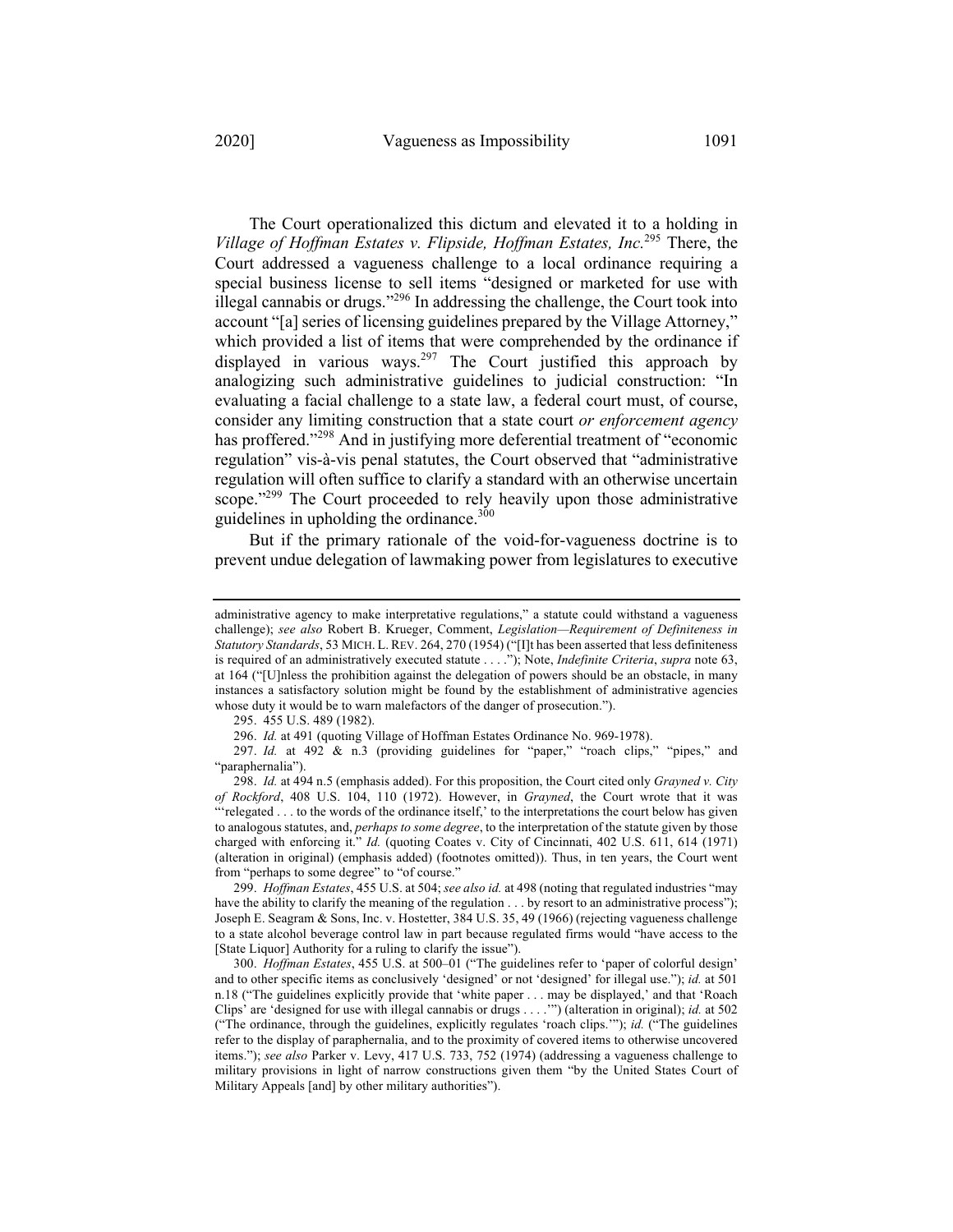officials, this methodology is passing strange. The village attorney in the *Hoffman Estates* case presumably was part of the executive apparatus of the village, with the authority and the obligation to bring charges against those violating the ordinance, or at least to advise those with that authority. For such an executive official to have the power, through the issuance of guidelines, to give form to a shapeless ordinance and save it from vagueness is precisely the type of delegation of legislative power from lawmakers to executives that the void-for-vagueness doctrine is designed to prevent.<sup>301</sup> Indeed, the nondelegation rationale for the void-for-vagueness doctrine makes no sense at all in a case such as *Boyce Motor Lines, Inc. v. United States*, <sup>302</sup> where the challenge was not to a statute but to an administrative regulation issued by the Interstate Commerce Commission.<sup>303</sup> While the power to promulgate guidelines is perhaps not as threatening as would be the power to interpret an ordinance on a case-by-case, ad hoc basis,<sup>304</sup> it still involves a wholesale shift of basic policymaking authority from the legislature to the executive.<sup>305</sup>

In a parallel context, the Court has made exactly this observation. In *Whitman v. American Trucking Ass'ns, Inc.*, <sup>306</sup> the Court addressed whether a provision of the Clean Air  $Act^{307}$  improperly delegated legislative authority to the Administrator of the Environmental Protection Agency.<sup>308</sup> Although the Court ultimately rejected the nondelegation challenge to the statute,  $309$  it flatly rejected the notion that the agency's own narrowing construction of the statute could by itself save the statute from such a challenge:

We have never suggested that an agency can cure an unlawful delegation of legislative power by adopting in its discretion a limiting construction of the statute. . . . The idea that an agency can cure an unconstitutionally standardless delegation of power by declining to exercise some of that power seems to us internally contradictory. The very choice of which portion of the power to exercise—that is to say,

<sup>301.</sup> *See* Goldsmith, *supra* note 40, at 301 ("Complete reliance on policies that . . . executive agencies could revoke at any time would undermine the arbitrary enforcement prong of vagueness analysis.").

<sup>302.</sup> 342 U.S. 337 (1952).

<sup>303.</sup> *Id.* at 338–40; *see* Binder & Fissell, *supra* note 26, at 151 ("If vagueness doctrine prohibits the delegation of criminalization decisions to law enforcement, and if agencies are creatures of the executive branch, how can administrative crimes and vagueness doctrine coexist?").

<sup>304.</sup> *See* Livingston, *supra* note 245, at 187–90 (arguing that administrative guidelines issued by police go a long way in ameliorating excessive police discretion to enforce unclear laws).

<sup>305.</sup> *See* Binder & Fissell, *supra* note 26, at 156 ("Administrative criminalization, under [one] view, is merely a more elaborate form of a legislature punting to the police its responsibility to define what conduct is prohibited and punishable.").

<sup>306.</sup> 531 U.S. 457 (2001).

<sup>307.</sup> 42 U.S.C. § 7409(b)(1).

<sup>308.</sup> *Whitman*, 531 U.S. at 472–76.

<sup>309.</sup> *Id.* at 474 ("The scope of discretion § 109(b)(1) allows is . . . well within the outer limits of our nondelegation precedents.").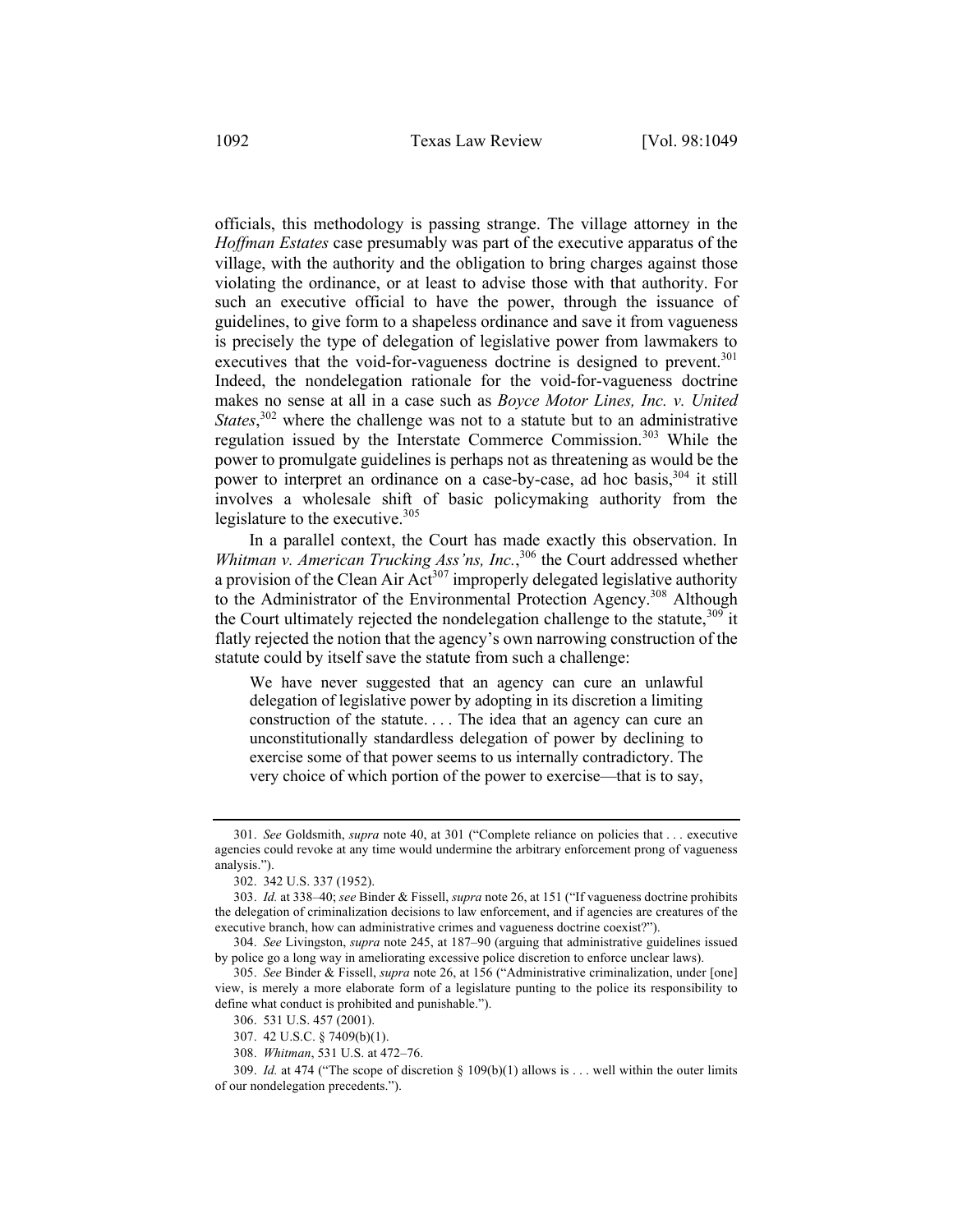the prescription of the standard that Congress had omitted—would *itself* be an exercise of the forbidden legislative authority.<sup>310</sup>

While the Court was addressing only delegations of federal, not state, legislative authority, the principle remains the same no matter the context. Allowing an administrative or enforcement agency, state or federal, to carve out the limits of its own authority from an otherwise shapeless legislative dictate is itself a problem of excessive delegation.

## *E. Problematic Reliance on a Scienter Requirement to Save an Otherwise Vague Statute*

One final problem with the void-for-vagueness doctrine is the way in which the Court has relied on the presence of a scienter requirement in an otherwise vague statute to save it from being voided. Courts and commentators have debated whether such a requirement can supply the requisite notice to make a statute nonvague. Irrespective of the outcome of that debate, it is unclear how a scienter requirement can do anything to ameliorate the excessive delegation inherent in an otherwise vague statute.

The Court has developed "the principle that a mens rea element in a criminal statute could mitigate a lack of clarity in its language."<sup>311</sup> For example, in *Screws v. United States*,<sup>312</sup> the Court addressed a vagueness challenge to a federal civil rights statute making it a crime to "willfully" deprive anyone, "under color of . . . law . . . of any rights, privileges, or immunities secured or protected by the Constitution."<sup>313</sup> A plurality of the Court observed that the vagueness challenge was a substantial one, given that the Court itself had been neither clear nor consistent as to what rights were protected by the Due Process Clause of the Fourteenth Amendment.<sup>314</sup> But the Court ultimately rejected the challenge, relying on the requirement that any violation be "willful" in order to be deemed criminal, meaning that the statute required that the prosecution prove the defendant's "specific intent . . . to deprive a person of a right which has been made specific" by the constitutional text or the courts' decisions.<sup>315</sup>

314. *Id.* at 95–96.

<sup>310.</sup> *Id.* at 472–73.

<sup>311.</sup> Sohoni, *supra* note 1, at 1193; *see also* LAFAVE & SCOTT, *supra* note 245, at § 11, at 86 ("Not infrequently the Supreme Court, in passing upon a statute claimed to be unconstitutional for vagueness, has concluded that the statute gives fair warning because scienter is an element of the offense."); Binder & Fissell, *supra* note 26, at 148 (noting that vagueness can be avoided "[b]y tethering liability to a culpable mental state with respect to the causation of harm"); Decker, *supra*  note 5, at 286 ("Sometimes a statute, which may otherwise be void-for-vagueness, may survive a vagueness challenge because of the statute's inclusion of a *mens rea* element."); McCarl, *supra* note 63, at 80 ("[T]he Court has said that a *scienter* (criminal intent) requirement may mitigate a law's vagueness . . . .").

<sup>312.</sup> 325 U.S. 91 (1945).

<sup>313.</sup> *Id.* at 93 (plurality opinion) (quoting 18 U.S.C. § 20).

<sup>315.</sup> *Id.* at 104.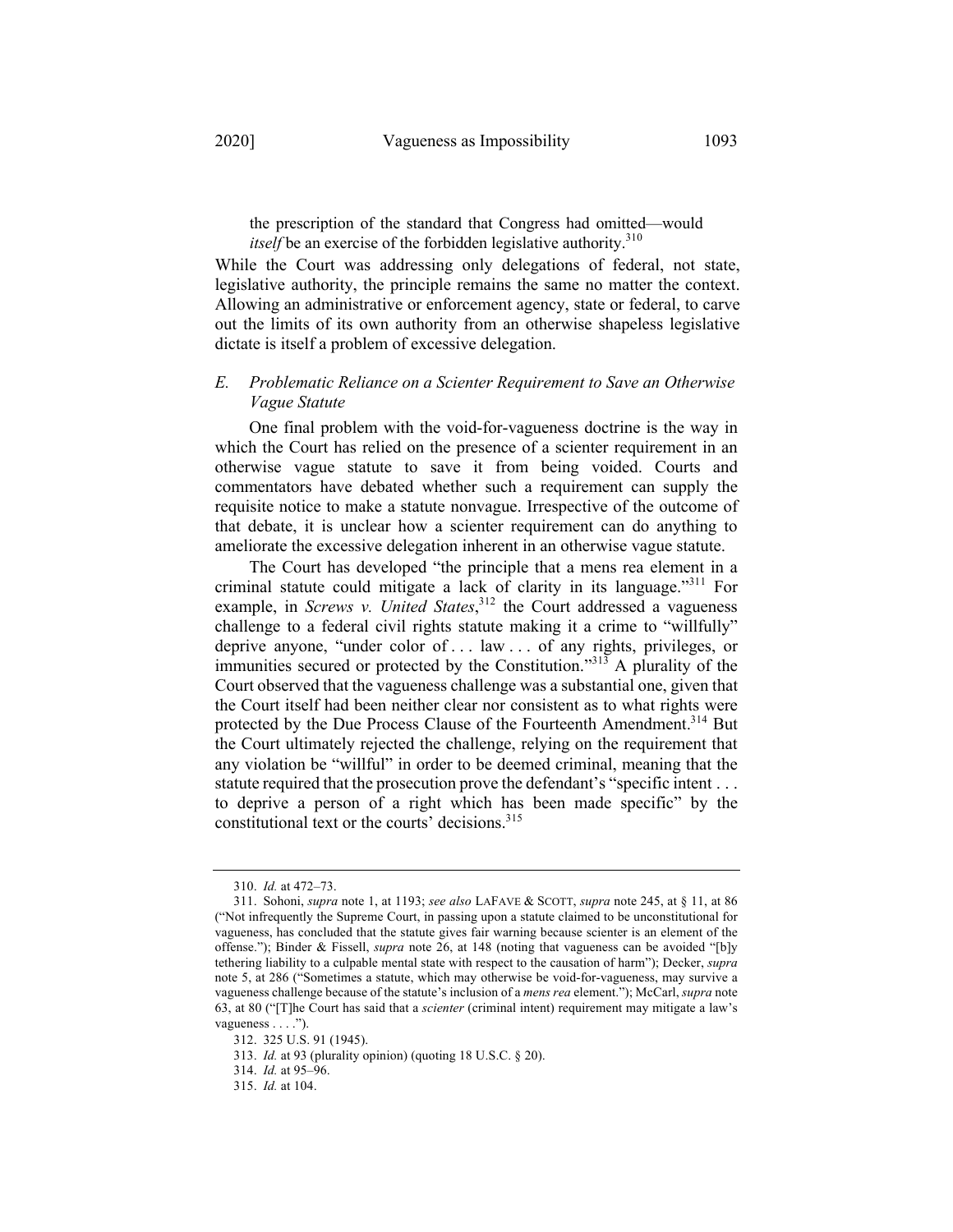This reasoning makes some sense where a statute requires a willful violation, given that "willfully," at least in some contexts, means that the actor must know his conduct is unlawful.<sup>316</sup> Yet the Court has extended this principle to statutes requiring culpable intent short of willfulness. In *Boyce Motor Lines, Inc. v. United States*, the Court addressed a vagueness challenge to a regulation requiring drivers of hazardous substances to "avoid, so far as practicable, and, where feasible . . . driving into or through congested thoroughfares, places where crowds are assembled," and similar places.<sup>317</sup> In rejecting the challenge, the Court relied heavily on the fact that the statute making violation of the regulation a crime "punishes only those who knowingly violate the Regulation."<sup>318</sup> It concluded that "[t]his requirement of the presence of culpable intent as a necessary element of the offense" went a long way in rebutting any notion that the regulation failed to provide fair notice.319 Likewise, the Court in *Village of Hoffman Estates v. Flipside, Hoffman Estates, Inc.* upheld an ordinance regarding paraphernalia "designed or marketed for use with illegal cannabis or drugs."<sup>320</sup> This was in part because the "marketed for" language implied that scienter was necessary for conviction of a retailer, reaching only those who "deliberately display[] [their] wares in a manner that appeals to or encourages illegal drug use." $321$ 

Many have criticized this line of reasoning, beginning with the dissents in *Screws* and *Boyce Motor Lines*. Justice Roberts in *Screws* complained: "If a statute does not satisfy the due-process requirement of giving decent advance notice of what it is which, if happening, will be visited with punishment . . . then 'willfully' bringing to pass such an undefined and too uncertain event cannot make it sufficiently definite and ascertainable."<sup>322</sup> Justice Jackson in *Boyce Motor Lines* pointed out that knowledge of the relevant facts, which is typically sufficient to satisfy a statutory *mens rea* requirement, is very different from knowledge of the law, and ascertainment of the meaning of a statute or regulation is a question of knowledge of the law.<sup>323</sup> Typical of the criticism of this principle off the Court is that by Professors Wayne LaFave and Austin Scott, who argued that "scienter—at

<sup>316.</sup> *See, e.g.*, Ratzlaf v. United States, 510 U.S. 135, 136–37 (1994) ("To establish that a defendant 'willfully violat[ed]' the antistructuring law, the Government must prove that the defendant acted with knowledge that his conduct was unlawful." (alteration in original)); Cheek v. United States, 498 U.S. 192, 201 (1991) ("[T]he standard for the statutory willfulness requirement is the 'voluntary, intentional violation of a known legal duty.'" (quoting United States v. Bishop, 129 U.S. 346, 360 (1973))).

<sup>317.</sup> Boyce Motor Lines, Inc. v. United States, 342 U.S. 337, 338–39 (1952) (quoting 49 C.F.R.  $§$  197.1(b)).

<sup>318.</sup> *Id.* at 342.

<sup>319.</sup> *Id.*

<sup>320.</sup> 455 U.S. 489, 491 (1982) (quoting Village of Hoffman Estates Ordinance No. 969-1978).

<sup>321.</sup> *Id.* at 502.

<sup>322.</sup> Screws v. United States, 325 U.S. 91, 154 (1945) (Roberts, J., dissenting).

<sup>323.</sup> Boyce Motor Lines, Inc. v. United States, 342 U.S. 337, 345 (1952) (Jackson, J., dissenting).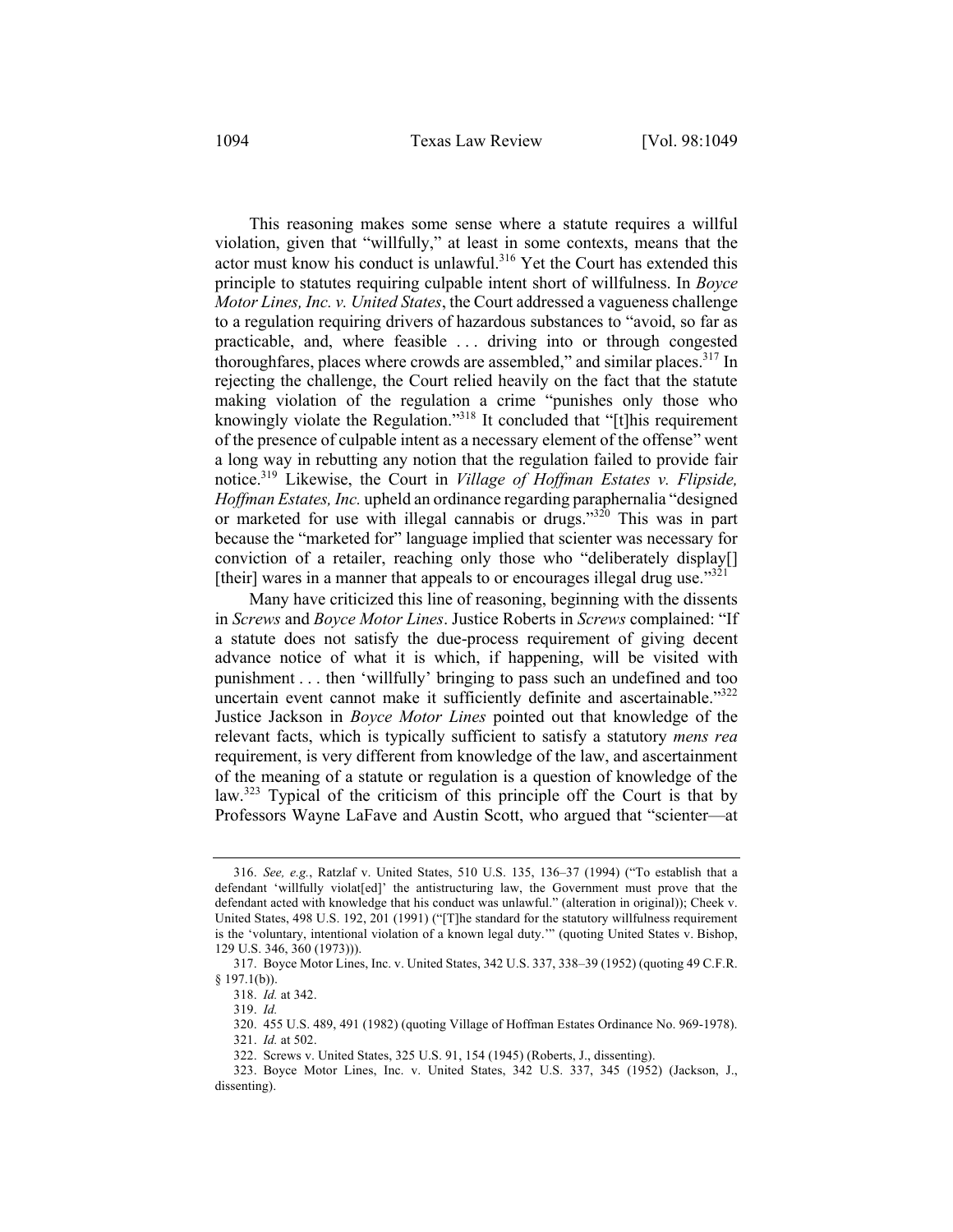least as it has been traditionally defined—cannot cure vagueness."324 This is because, they asserted, scienter requires only "knowledge of the consequences of one's actions," as opposed to "knowledge of the existence or meaning of the criminal law."325

On the other hand, Professor Meir Dan-Cohen contended that this criticism "rests on the view that mens rea calls for knowledge only of facts" rather than "the legal categories under which they fall."<sup>326</sup> This view, according to Dan-Cohen, relies too heavily on the "distinction between knowledge of facts and knowledge of law."327 He concluded that a *mens rea* requirement in an otherwise vague statute "can in fact serve the interest in fair warning by securing a correspondence between the defendant's own cognitions and the description of the proscribed conduct."<sup>328</sup>

But whatever side one takes in this debate, it is difficult to conclude that a scienter requirement does anything to ameliorate "the more important"<sup>329</sup> flaw of vague statutes: that they unduly delegate legislative authority. Those who defend the use of a scienter requirement to avoid a finding of vagueness, such as Dan-Cohen, uniformly do so on the ground that such a requirement cures the lack-of-notice problem. No one contends that such a requirement also addresses the delegation concern.<sup>330</sup> Nor could such an argument be made with any significant force. Neither a police officer deciding whom to arrest nor a prosecutor deciding whom to charge is constrained in any real way by a scienter requirement. After all, both of these decisions can be made based only on the objectively observable conduct of the defendant, which will be the same with or without a statutory scienter element.<sup>331</sup> The same

331. *See* Livingston, *supra* note 245, at 169 (stating that "an officer would rely on the very same observable conduct to make judgments about the [actor's] internal mental state" where the statute

<sup>324.</sup> LAFAVE & SCOTT, *supra* note 245, at § 11, at 86.

<sup>325.</sup> *Id.*; *see also* Lockwood, *supra* note 273, at 410 ("The inclusion of a scienter requirement in the law . . . does not equate with the law being written to provide clear notice of the law's parameters."); Sohoni, *supra* note 1, at 1194 ("The presence of a mens rea requirement in a criminal statute cannot make otherwise unclear statutory language clear as to what it prohibits."); Note, *supra* note 2, at 87 n.98 ("Such scienter would clarify nothing; a clarificatory 'scienter' must envisage not only a knowing what is done but a knowing that what is done is unlawful or, at least, so 'wrong' that it is probably unlawful.").

<sup>326.</sup> Meir Dan-Cohen, *Decision Rules and Conduct Rules: On Acoustic Separation in Criminal Law*, 97 HARV. L. REV. 625, 662 (1984).

<sup>327.</sup> *Id.*

<sup>328.</sup> *Id.* at 663.

<sup>329.</sup> Kolender v. Lawson, 461 U.S. 352, 358 (1983).

<sup>330.</sup> *See* LAFAVE & SCOTT, *supra* note 245, at § 11, at 87 n.37 ("The Supreme Court decisions on this point might also be criticized in terms of the risk of arbitrary and discriminatory enforcement, as even if it is required that the defendant know what he is doing, it is nonetheless possible that the police, prosecutor, court, and jury will be arbitrary in determining whether his conduct is within the statute."); Livingston, *supra* note 245, at 168 ("The specific intent element has traditionally been said to address the vagueness doctrine's mandate that penal laws provide adequate notice to the public about the nature of prohibited conduct—not its concern that police might misuse an overly ambiguous law.").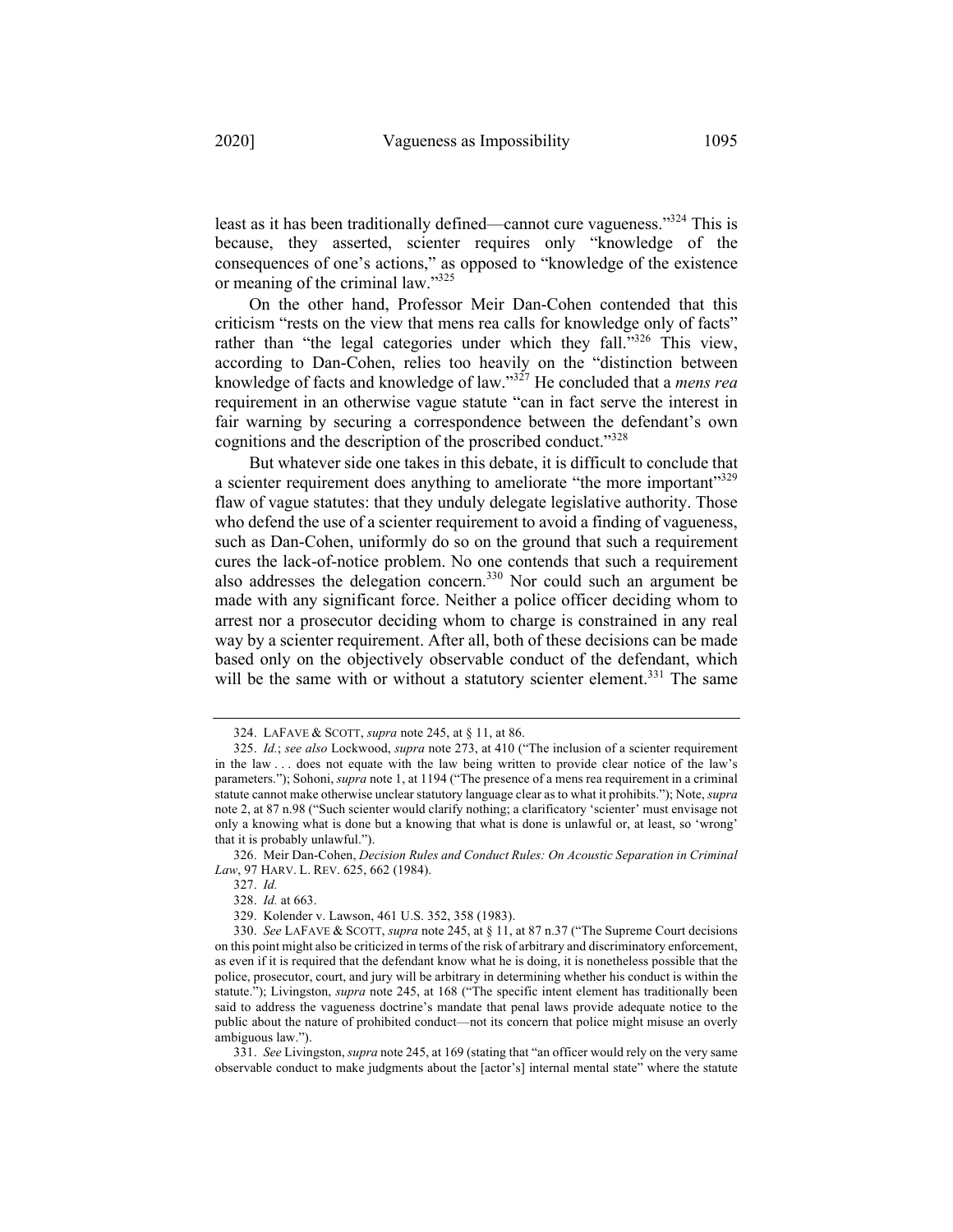conduct used to determine that the actor has performed the *actus reus* of the crime will also be used by police and prosecutors to determine that she also has the requisite *mens rea*. Whatever work a scienter requirement can do in providing notice, if any, is not matched in any appreciable way when it comes to heading off excessive delegation.

### *F. Summary*

One can draw some general conclusions that connect the individual flaws observed about the void-for-vagueness doctrine. First, from the last three flaws in the vagueness doctrine—its underinclusiveness (at least with regard to improper delegations), its contradictory approach to delegations as potential cures for vagueness, and its failure to appreciate that a scienter requirement does little, if anything, to head off excessive delegations—one could argue that reliance on the nondelegation rationale is misplaced.<sup>332</sup> Although the Court has propounded this as the dominant rationale for the doctrine, this makes little sense in light of these flaws in the doctrine. If a multitude of defects can result in improper delegations of legislative authority, then perhaps the delegation rationale is not really adding anything to the void-for-vagueness doctrine. And that the Court speaks out of both sides of its mouth, simultaneously condemning delegations of legislative authority while providing that such delegations can actually save an otherwise vague statute, is a clue that nondelegation is not really what the doctrine is about.

That leaves the notice rationale. But, again, there is little support from the older cases that notice of what a statute means, as opposed to notice of which statute has been violated, has historically been considered an essential element of due process. The notice rationale comes close but it does not fully capture why uncertain statutes violate due process principles. It is not just that potential criminal actors cannot discern what the law is. Again, this is true of insolubly ambiguous statutes as well as vague ones, but no one maintains that ambiguous statutes violate due process or that the rule of lenity is constitutionally compelled. This comparison with ambiguous statutes shows that vagueness is not just about ability to discern the law but also the ability to follow it. It is only when a statute leaves potential criminal actors with no way to act in obedience of the law—when compliance with the law is impossible—that due process has been denied.

contains a scienter requirement "that he would have used to determine whether" the actor was guilty of violating a statute without such a requirement); *see also* Reynolds v. Tennessee, 414 U.S. 1163, 1167 (1974) (Douglas, J., dissenting from denial of certiorari) ("The addition of 'willful' to the statutory prohibition on disturbing [a] meeting adds no greater precision, since this element of intent is not proved separately but was inferred from the conduct constituting the violation.").

<sup>332.</sup> *Cf.* Lockwood, *supra* note 244, at 317–27 (making this argument, though for very different reasons).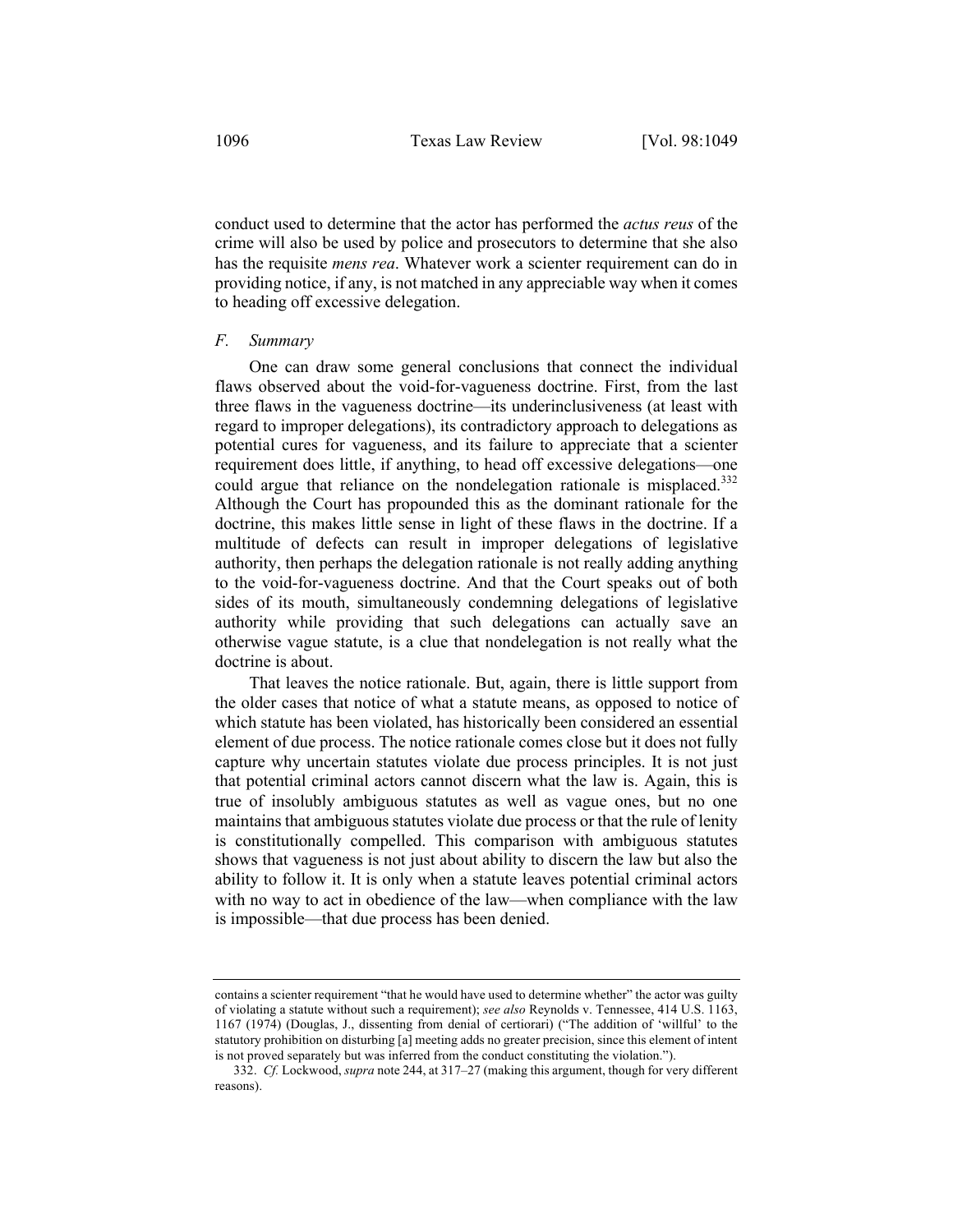There is something intuitively unjust about even a democratically enacted statute whose language is so impenetrable that reasonable people must act at their peril and face years in prison if they guess incorrectly. It turns out that there is a justification for a due process constraint on such statutes, but it focuses on the impossibility of performing, not the impossibility of discerning, what the statute requires. Framing the doctrine this way, as a problem of impossibility rather than one of vagueness, helps us justify a constitutional constraint on some indefinite statutes but not ambiguous ones, and also helps to interpret what the Court has said in this area and to apply the constraint in future cases.

## *A. The Legitimacy of a Constitutional Constraint on Requiring the Impossible*

Unlike the questionable legitimacy of a due process constraint on statutes that provide insufficient notice, the prohibition on requiring the impossible has a pedigree going back over four centuries. In *Dr. Bonham's Case*, Lord Edward Coke famously wrote that

in many cases, the common law will controul Acts of Parliament, and sometimes adjudge them to be utterly void: for when an Act of Parliament is against common right and reason, or repugnant, *or impossible to be performed*, the common law will controul it, and adjudge such Act to be void. $333$ 

Of course, the constraint on requiring the impossible is dictum, for that case concerned a different common-law constraint: that on a person being the judge in his own case. However, it can scarcely be disputed that a court would have to void as a nullity a statute that required the impossible. As Chief Justice Vaughan put it in a case later that century: "[A] law which a man cannot obey, nor act according to it, is void[] and no law  $\dots$ ."<sup>334</sup>

Even Blackstone agreed. Generally, Blackstone rejected the Cokean idea that courts had broad power to reject "unreasonable" legislation. Yet he embraced Coke's narrower point that statutes that require the impossible are void. He did this in his section on rules of statutory construction, three pages after the portion cited by Justice Gorsuch in his separate opinion in *Dimaya*  on strict construction of penal statutes. Blackstone's last rule on statutory construction begins this way:

*[A]cts of parliament that are impossible to be performed are of no validity*: and if there arise out of them collaterally any absurd consequences, manifestly contradictory to common reason, they are, with regard to those collateral consequences, void. I lay down the rule

<sup>333.</sup> (1610) 77 Eng. Rep. 646, 652; 8 Co. Rep. 113b, 118a (emphasis added).

<sup>334.</sup> Thomas v. Sorrell (1673) 124 Eng. Rep. 1098, 1102; Vaughan 330, 337.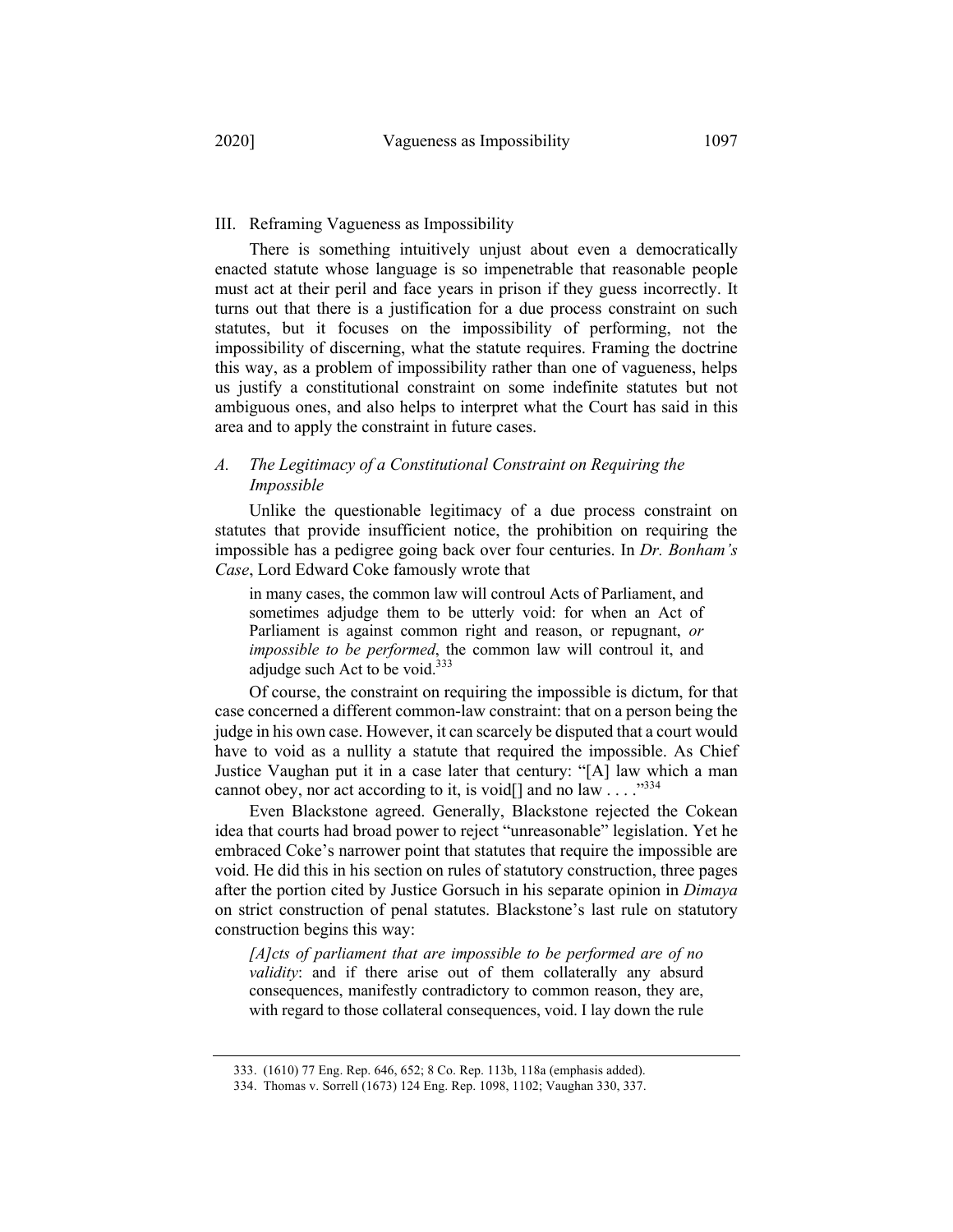with these restrictions; though I know it is generally laid down more largely, that acts of parliament contrary to reason are void. But if the parliament will positively enact a thing to be done which is unreasonable, I know of no power in the ordinary forms of the constitution, that is vested with authority to control it: and the examples usually alleged in support of this sense of the rule do none of them prove, that, where the main object of a statute is unreasonable, the judges are at liberty to reject it; for that were to set the judicial power above that of the legislature, which would be subversive of all government. But where some collateral matter arises out of the general words, and happens to be unreasonable; there the judges are in decency to conclude that this consequence was not foreseen by the parliament, and therefore they are at liberty to expound the statute by equity, and only *quoad hoc* disregard it.<sup>335</sup>

This passage has proven puzzling to generations of legal scholars.<sup>336</sup> This is because Blackstone seems to contradict himself,<sup>337</sup> first declaring that certain "collateral consequences" of some statutes can "void" the statute, while later contending that such "unreasonable" "collateral matters" provide a basis for judges to interpret the statute narrowly but not to void it wholesale.

But irrespective of how one tries to resolve that seeming contradiction, the first sentence of Blackstone's rule is clear and uncontroversial:  $338$  "[A]cts of parliament that are impossible to be performed are of no validity." The passage generally demonstrates Blackstone's far more limited view than Coke's on the power of courts to void statutes that are against common reason. Coke had laid down the broader rule referred to by Blackstone, "that acts of parliament contrary to reason are void." Blackstone's rule was far more restrictive. But one thing upon which Coke and Blackstone agreed was that statutes requiring the impossible "are of no validity."

This notion forged by our British forebears found its way into American case law. Courts have voided statutes not only on vagueness grounds but also on "impossibility of performance of the act prescribed."339 For example, in Brown v. State,<sup>340</sup> the defendant had been convicted under a statute that required physicians to register with their local health registrar on or before October 1, 1907, and also simultaneously created the office of local registrar,

340. 119 N.W. 338 (Wis. 1909).

<sup>335.</sup> BLACKSTONE, *supra* note 129, at \*91 (emphasis added).

<sup>336.</sup> *See* James Q. Whitman, *Why Did the Revolutionary Lawyers Confuse Custom and Reason?*, 58 U. CHI. L. REV. 1321, 1364 n.165 (1991) (asserting that this passage has "puzzled many historians of parliamentary supremacy").

<sup>337.</sup> *See id.* (observing that the passage is "facially self-contradictory").

<sup>338.</sup> *See* John V. Orth, *Did Sir Edward Coke Mean What He Said?*, 16 CONST. COMMENT. 33, 35 (1999) (observing that this precept is "hardly controversial"); *see also* LON L. FULLER, THE MORALITY OF LAW 36–37 (1964) (positing possibility of compliance as one of the requirements for law).

<sup>339.</sup> Krueger, *supra* note 294, at 266.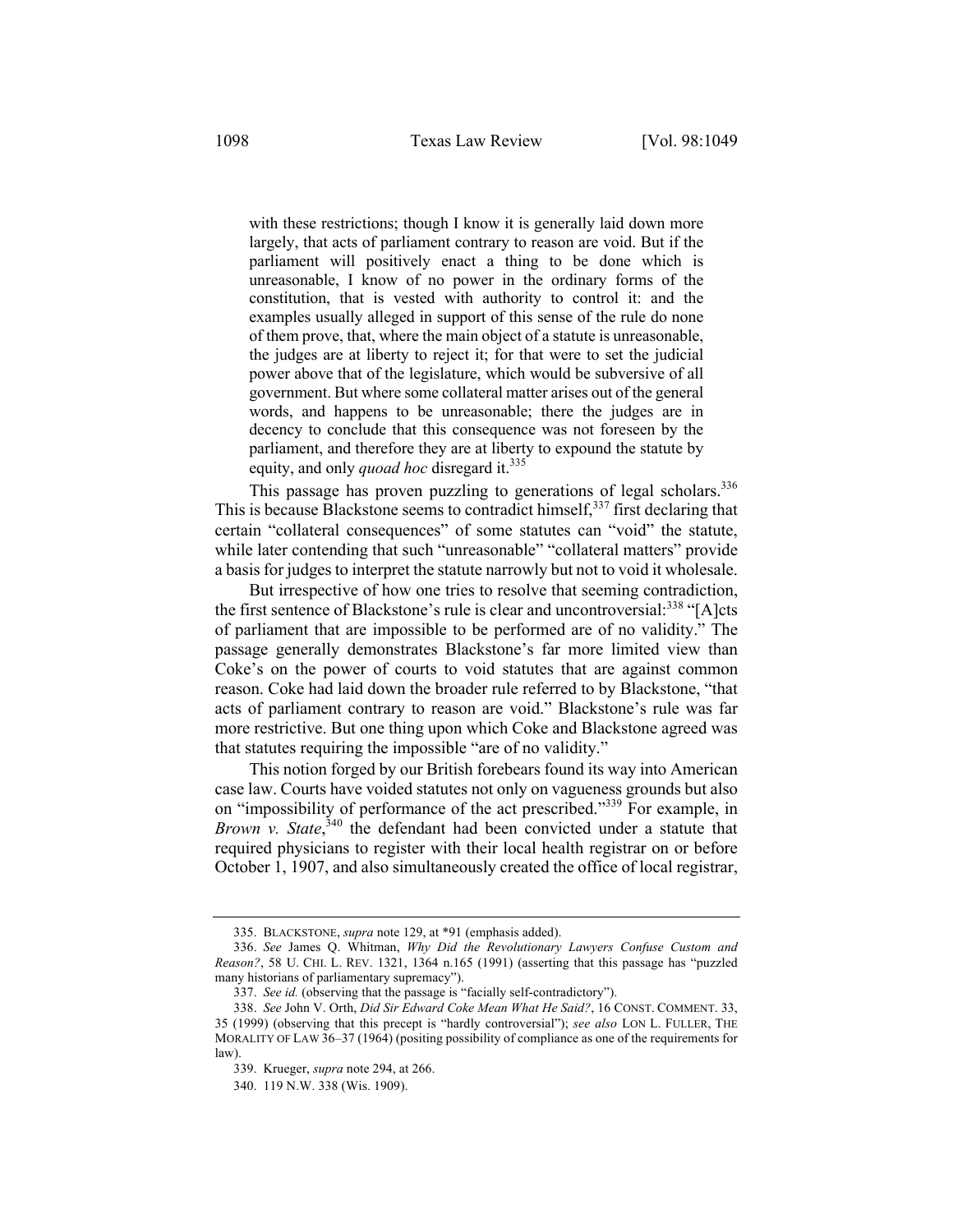with an effective date "from and after October 1, 1907."<sup>341</sup> The court read this as creating local registrars as of October 2—one day after the deadline for physicians to register with them.<sup>342</sup> Accordingly, the court held the statute void on grounds of impossibility: "[C]ompliance with the only command of the statute with reference to registration was impossible."<sup>343</sup> Interestingly, the court used language similar to that used in vagueness cases: "It is a most fundamental canon of criminal legislation that a law which takes away a man's property or liberty as a penalty for an offense must so clearly define the acts upon which the penalty is denounced that no ordinary person can fail to understand his duty  $\dots$  ."<sup>344</sup> But this was not the problem with the statute; "thou shalt register with the local registrar by October 1" is a perfectly clear command. The defendant could not have "fail[ed] to understand his duty"; he simply could not possibly have performed it.

While the statute in *Brown* was clear, other cases and commentators expressly tied together vagueness and impossibility. One early twentiethcentury treatise declared in a section heading: "Vague Statute Incapable of Being Executed Will Be Declared Inoperative and Void."<sup>345</sup> One passage repeated dozens of times by state courts in the late-nineteenth and earlytwentieth centuries also weds the problems of vagueness and impossibility of compliance: "If an act of the Legislature is so vague and uncertain in its terms as to convey no meaning, *or if it is so conflicting and inconsistent in its provisions that it cannot be executed*, it is incumbent upon the courts to declare it inoperative and void."<sup>346</sup> There is even support for the notion that indefiniteness would not void a statute unless it were so profound as to render the statute impossible to be performed. The Supreme Court of Ohio wrote in 1848: "The imperfection of a law will not render it void, unless it is so imperfect as to render it utterly impossible to execute it. $"347"$ 

Granted, this language often referred to the inability of courts<sup>348</sup> or government officials $349$  to execute statutes, as opposed to the inability of private persons to perform under them at the risk of a criminal conviction. Nevertheless, the invalidation of penal statutes imposing impossible obligations on private citizens would follow *a fortiori* from such treatment of

<sup>341.</sup> *Id.* at 338–39 (quoting Act of July 1, 1907, ch. 409, § 1022—19, 1907 WIS. LAWS 262).

<sup>342.</sup> *Id.* at 339 ("There was . . . not until October 2d any 'local registrar' in existence . . . ."). 343. *Id.*

<sup>344.</sup> *Id.*

<sup>345.</sup> PAGE & POWELL, 4 SUPPLEMENT TO RULING CASE LAW § 62 (William M. McKinney & Burdett A. Rich eds., 1919).

<sup>346.</sup> *See, e.g.*, People *ex rel.* Hoyne v. Sweitzer, 107 N.E. 902, 906 (Ill. 1915) (emphasis added).

<sup>347.</sup> Lessee of Cochran's Heirs v. Loring, 17 Ohio 409, 427 (1848); *accord Ex parte* Anderson, 242 P. 587, 589 (Nev. 1926) (noting that an imperfection in the details of a law does not necessarily render it void, provided that it is not impossible to execute the law).

<sup>348.</sup> *See Loring*, 17 Ohio at 427–28 (concluding that statute directing procedure for attachment of property was not void).

<sup>349.</sup> *See Sweitzer*, 107 N.E. at 906 (noting that the inconsistencies and repugnancies of the provisions rendered it impossible for the county clerk to comply).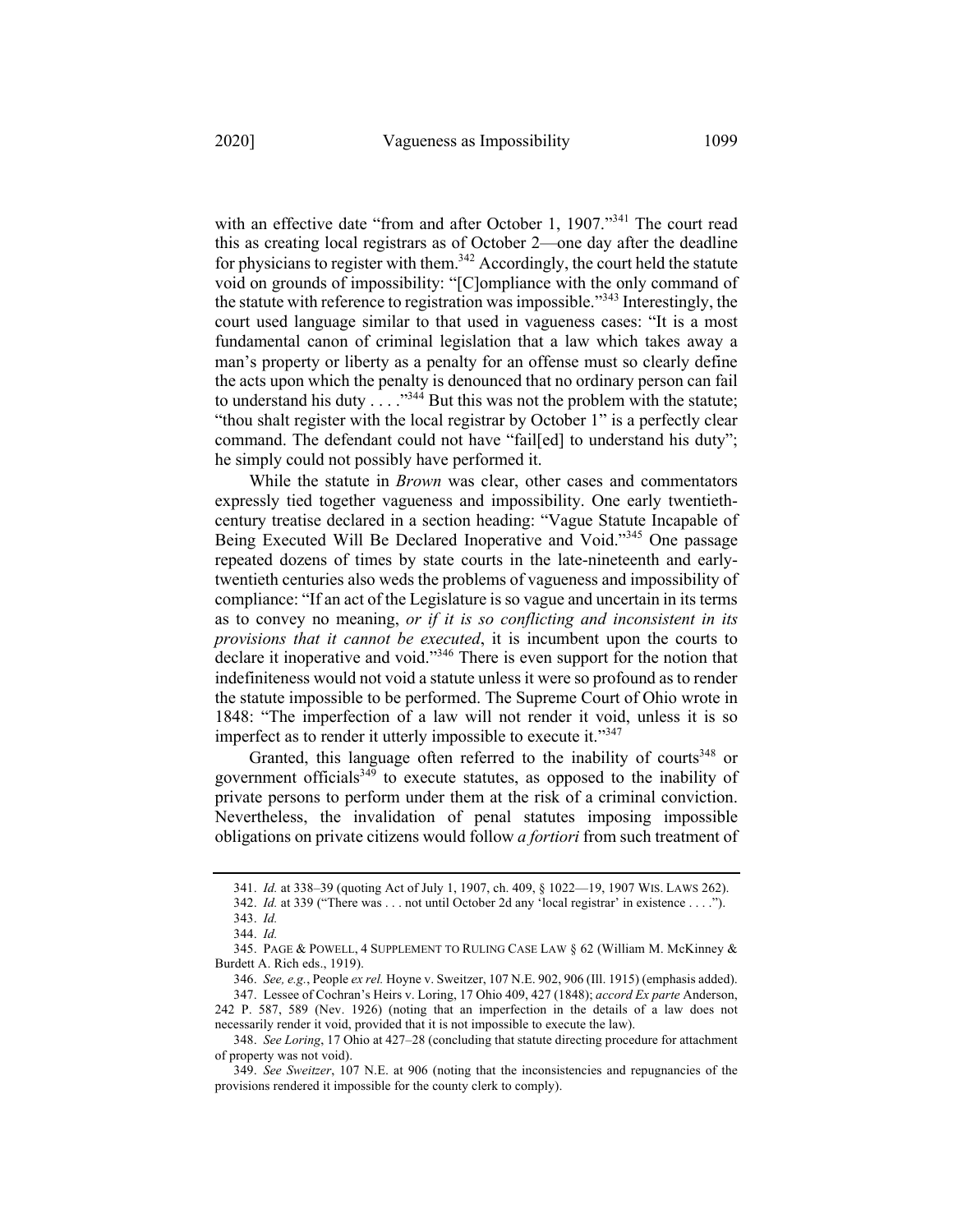statutes imposing impossible obligations on government actors: if courts were bound by common-law principles to void the latter, they would certainly be required to void the former.

Seen in this light, a statute such as the one in *Miller v. Strahl*, 350 requiring hotel owners "to do all in their power" to keep their guests safe from certain hazards, is clearly valid, as the Court so held.<sup>351</sup> While the language is certainly indefinite, the statute, by its very terms, does not require the actor to do the impossible. It requires her to do all that is possible but nothing more. But where statutory language makes it difficult to know what the law requires, it often, but not always, also makes it impossible to comply. The difference is subtle but important, and it helps explain why ambiguous statutes raise no constitutional difficulties.

#### *B. Vagueness vs. Ambiguity*

Viewing vagueness as a problem of impossibility also helps solve one of the mysteries of the law: why are vague statutes unconstitutional but ambiguous ones are not? After all, the rule of lenity is not constitutionally compelled.<sup>352</sup> Yet that canon is persistently defended on grounds that overlap almost completely with the rationales undergirding the void-for-vagueness doctrine.<sup>353</sup> The answer is that ambiguous statutes are capable of being followed, even if the actor must give a wide berth to the statute by avoiding possibly legal activity. It is only when a statute leaves an actor essentially unable to potentially avoid being branded a criminal that a statute violates due process principles.

Truly ambiguous statutes are never impossible to perform. Take, for example, the statute discussed earlier that makes it a crime to knowingly "carry" a firearm, which might narrowly forbid one from having a firearm on his person, or might broadly forbid someone from having a firearm anywhere in his immediate possession while traveling.<sup>354</sup> The potential criminal actor faced with this statute can give it a wide berth by not having a firearm anywhere in her possession while traveling. Note that ambiguous statutes are sometimes inefficient because they sometimes deter behavior that is perfectly innocent and perhaps even socially beneficial, and that may not have been intended to be encompassed by the statute. But that is not of constitutional concern. Policymakers can decide whether the costs of an unclear rule that over-deters are outweighed by some benefit.

<sup>350.</sup> 239 U.S. 426 (1915).

<sup>351.</sup> *Id.* at 430–31, 434 (quoting NEB. REV. STAT. § 3104 (1913)); *see supra* text accompanying note 77.

<sup>352.</sup> *See supra* text accompanying notes 238–43.

<sup>353.</sup> *See supra* text accompanying notes 224–28.

<sup>354.</sup> *See* Muscarello v. United States, 524 U.S. 125, 126 (1998) (interpreting 18 U.S.C.  $§ 924(c)(1)).$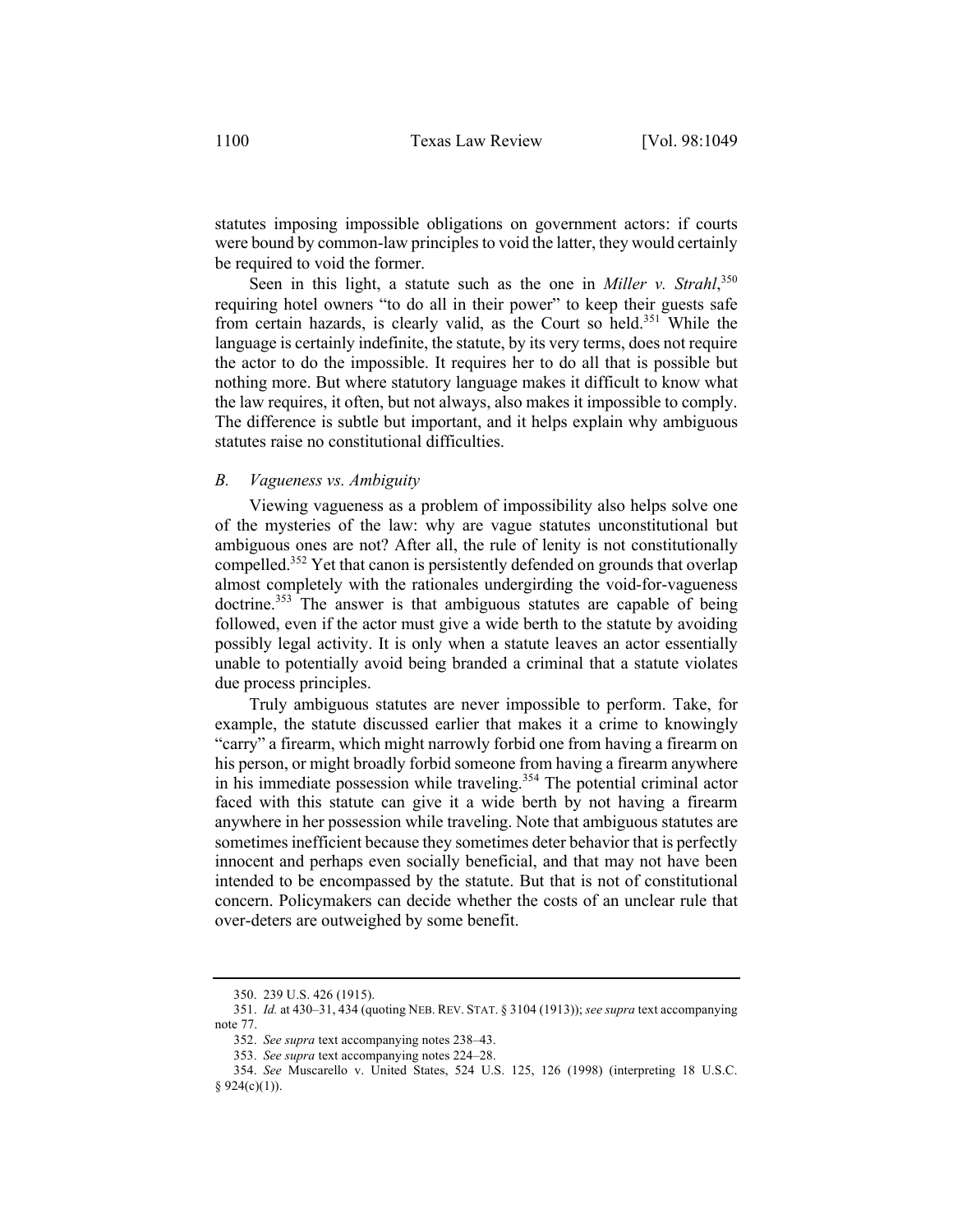Even some statutes that suffer from some quantum of indefiniteness and are arguably vague can be performed as well. Again, imagine a statute that made it a crime to knowingly be "near" a firearm. It is possible to comply with the statute by simply divesting oneself of all firearms. In this instance, the actor must give the statute an even wider berth than in the previous example.<sup>355</sup> The danger of over-deterrence, vis-à-vis the actor forgoing behavior that is both intended to be legal and perhaps socially useful, is even more striking. Yet, again, this is a policy concern, not one of constitutional magnitude.<sup>356</sup>

This helps explain decisions such as *United States v. Alford*, <sup>357</sup> where the Court confronted a vagueness challenge to a statute that forbade building a fire "near any forest, timber, or other inflammable material upon the public domain."358 Speaking for the Court, Justice Holmes dismissed the challenge with characteristic terseness: "The word 'near' is not too indefinite. Taken in connection with the danger to be prevented it lays down a plain enough rule of conduct for anyone who seeks to obey the law."359 Yet this result is, on its face, questionable. Proximity is a nebulous concept. Granted, as the Court wrote, the point of the statute was to prevent forest fires,  $360$  and in that context the actor could take into account such knowable facts as current wind conditions and previous amounts of rainfall. Still, at the end of the day, the actor must make an educated guess about how "near" is too "near." Yet he is not prevented from complying merely because of unclear language. As with the ambiguous statute, the actor can give the vague statute a wide berth by vastly overestimating how far he must be from "forest, timber, or other inflammable materials" before building his fire. And to be perfectly safe, he can refrain from building any fire at all.<sup>361</sup>

Now consider a statute that made it a crime to knowingly be "near," not a firearm, but any "dangerous instrument." Without any statutory definition

359. *Id.* at 267.

<sup>355.</sup> *See* Hessick, *supra* note 120, at 165 ("[I]n order to avoid conviction under vague statutes, citizens may choose to avoid large swaths of conduct that might be prohibited by the vague statute.").

<sup>356.</sup> This assumes that the behavior forgone is merely useful and not constitutionally protected. In this example, the actor could be chilled from exercising a Second Amendment right by a statute that, in effect, requires that she get rid of her firearms. *See* Dist. of Columbia v. Heller, 554 U.S. 570, 595 (2008) (recognizing that "the Second Amendment confer[s] an individual right to keep and bear arms"); *see also* McDonald v. City of Chicago, 561 U.S. 742, 750 (2010) (holding that this right is incorporated into the Fourteenth Amendment). But assuming the actor is, say, a former felon, there is probably no constitutional right to be chilled. *See Heller*, 554 U.S. at 626 ("[N]othing in our opinion should be taken to cast doubt on longstanding prohibitions on the possession of firearms by felons  $\dots$ .").

<sup>357.</sup> 274 U.S. 264 (1927).

<sup>358.</sup> *Id.* at 266 (quoting Act of June 25, 1910, ch. 431, § 6, 36 Stat. 855, 857).

<sup>360.</sup> *Id.*

<sup>361.</sup> *Cf.* Decker, *supra* note 5, at 336 (observing that one indicia of unconstitutional vagueness is "whether there existed a more circumspect alternative available to the defendant beyond engaging in questionable conduct" (emphasis omitted)).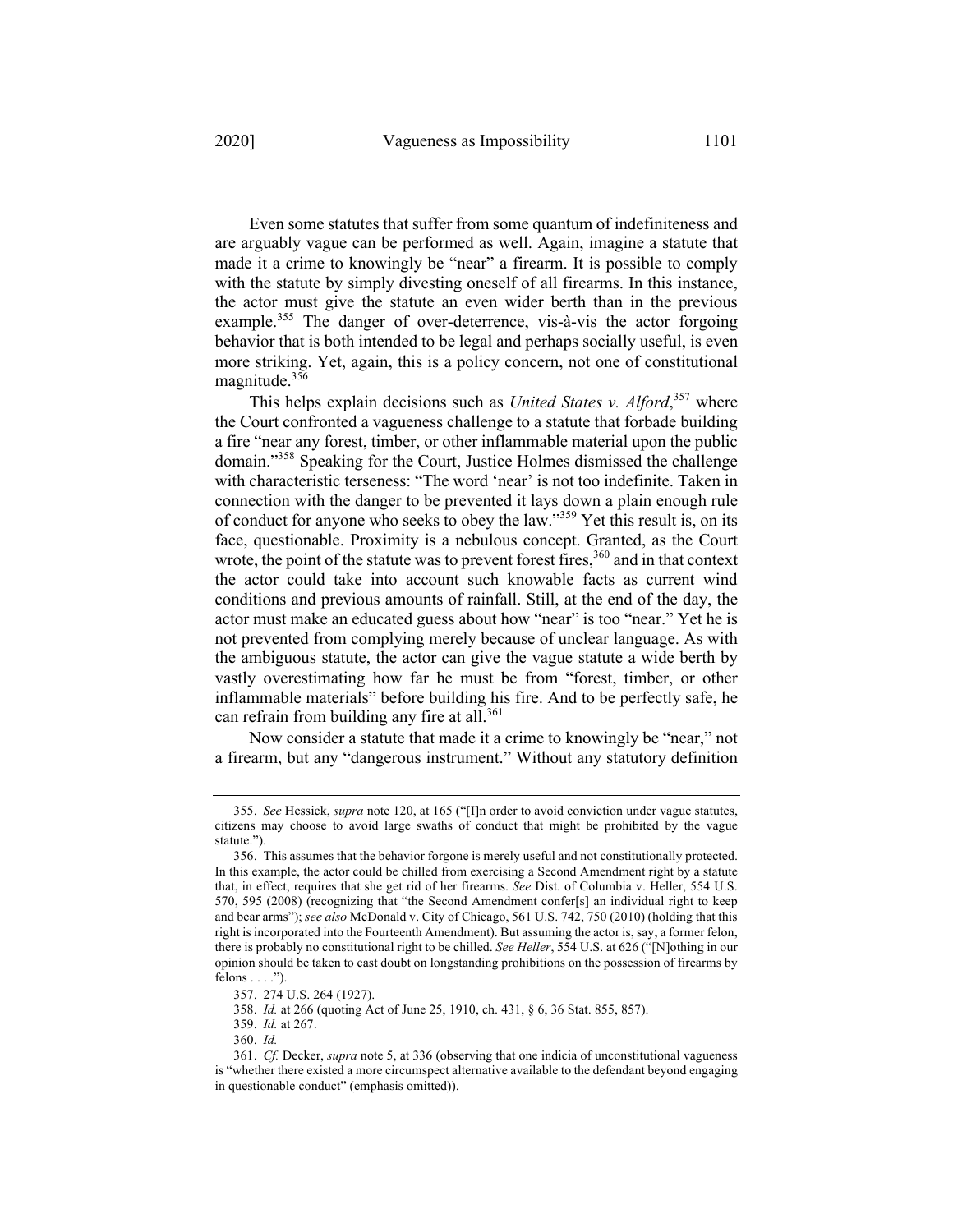or common-law understanding of what a "dangerous instrument" is, the actor is left wholly in the dark by that term, as she is with respect to the word "near." The difference is that, while one can assure oneself of not being knowingly "near" a firearm by not owning a firearm, one can never assure oneself that one is not in knowing proximity to a "dangerous instrument." Many items necessary for everyday life—knives, cleansers, electrical outlets, automobiles—are "dangerous" if used improperly or maliciously. Even if one were to be rid of such extravagances as ordinary kitchen knives, any heavy, blunt instrument could be "dangerous" as well. To comply with such a law would truly be impossible.

### *C. Scienter as a Way of Making the Impossible Possible*

Viewing the problem as one of impossibility as opposed to indefiniteness helps explain and justify the principle that a scienter requirement can save an otherwise vague statute from being voided. As discussed above,<sup>362</sup> it is a controversial proposition that a *mens rea* requirement can do anything to cure vagueness, given that *mens rea* refers to knowledge of facts whereas vagueness refers to an inability to ascertain the meaning of the law. Moreover, the saving grace of a scienter requirement is difficult to defend when one focuses on the excessive-delegation problem of indefinite statutes.

But when one views the issue as one of impossibility, a scienter fix makes sense. Imagine a statute, not unlike the one in *Coates v. City of Cincinnati*, that has as the touchstone of criminal conduct acting in public "in a manner annoying to persons passing by."<sup>363</sup> Because I do not know what others will consider annoying, my only safe bet is to avoid being out in public at all, quite an impossible task. But now imagine that the statute criminalizes annoying behavior only when undertaken with the intent to annoy. Now, I can go out in public all I want, and engage in any conduct while there, so long as I do not have the intent to annoy others. Having the intent to annoy is entirely within my control. As long as I avoid having that intent, I can avoid being branded a criminal. This is one explanation for the different results in *Coates and Colten, which, as noted above,*<sup>364</sup> upheld a Kentucky statute that made it a crime to "congregate[] . . . in a public place and refuse[] to comply with a lawful order of the police to disperse" when done "with intent to cause public inconvenience, annoyance or alarm."<sup>365</sup>

<sup>362.</sup> *See supra* subpart II(E).

<sup>363.</sup> 402 U.S. 611, 611 (1971).

<sup>364.</sup> *See supra* text accompanying notes 93–96.

<sup>365.</sup> Colten v. Kentucky, 407 U.S. 104, 108 (1972) (quoting KY. REV. STAT. § 437.016(1)(f) (Supp. 1968)); *see* Decker, *supra* note 5, at 276 ("[W]hile not explicitly discussed in the opinion, an additional problem with th[e] ordinance [in Coates] was that a conviction could be predicated on the conduct of the group without regard to any *mens rea*." (emphasis omitted)).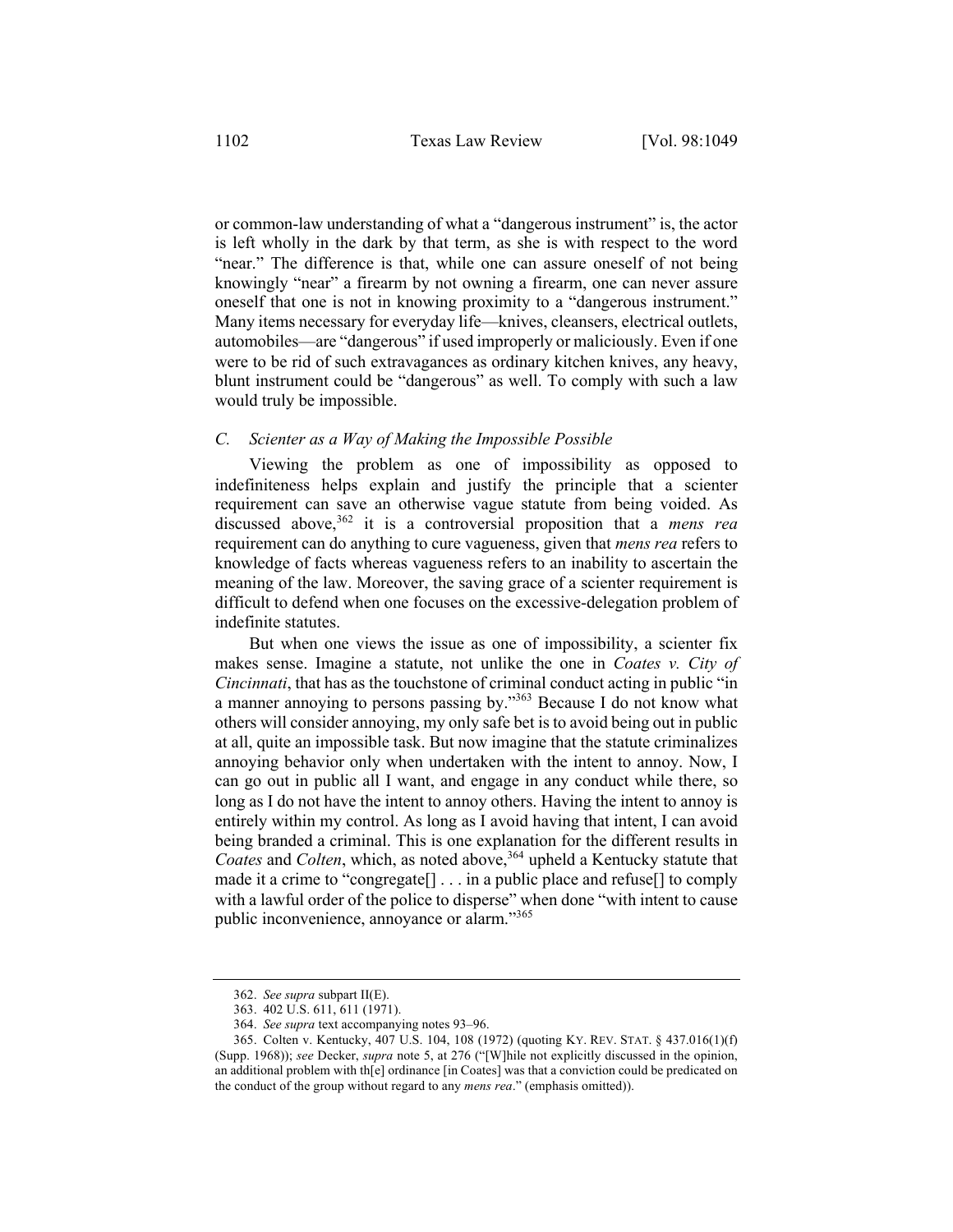Indeed, this also explains why statutes imposing attempt liability are not irretrievably vague.<sup>366</sup> Statutes and common-law standards setting forth the *actus reus* of attempt are notoriously imprecise, from the common law's requirement of "dangerous proximity" to the prohibited result, to the Model Penal Code's less onerous requirement of a "substantial step" toward that result.<sup>367</sup> Standing alone, these nebulous standards would be highly vulnerable to a vagueness challenge.<sup>368</sup> But, of course, they do not stand alone. It is black letter law that one cannot be guilty of an attempt crime unless one specifically intends to bring about the prohibited result.<sup>369</sup> Thus, one can always avoid liability for an attempt simply by not intending to commit the target crime. Because avoiding attempt liability is within one's control, a due process challenge to the "dangerous proximity" or "substantial step" test must fail.

## *D. Viewing the Supreme Court's Vagueness Cases Through the Lens of Impossibility*

Focusing on the impossibility of compliance, rather than the lack of notice, that can result from indefinite statutory language helps explain a good number—though concededly not all—of the Court's cases in this area. They generally fall into two categories. Statutes that require actors to conform their conduct to objective facts will be deemed sufficiently definite if those facts are knowable, but unconstitutionally vague if they are unknowable. And statutes requiring actors to conform their conduct to normative standards will be deemed sufficiently definite if those standards are derivable from industry or community norms, but unconstitutionally vague if they hinge on the subjective perceptions of others.

*1. Statutes Requiring Actors to Conform Their Conduct to Objective Facts.—*A number of the Court's cases, especially its earlier ones, have involved statutes that require conformance of one's conduct to certain objective facts. Whether a statute has been deemed vague has largely depended upon whether those facts were knowable, in which case the statute

<sup>366.</sup> Low & Johnson, *supra* note 258, at 2094 n.189.

<sup>367.</sup> *See* JOSHUA DRESSLER, UNDERSTANDING CRIMINAL LAW 391–98 (7th ed. 2015) (listing and analyzing various different, yet widely used standards for defining the *actus reus* of attempt).

<sup>368.</sup> Low & Johnson, *supra* note 258, at 2094 n.189 ("Viewed on its own terms in the absence of the required intent to commit an object offense, the open-ended nature of the conduct component of an attempt could easily subject the offense to a vagueness attack."); *see also* Adam J. Kolber, *Smoothing Vague Laws*, *in* VAGUENESS AND LAW: PHILOSOPHICAL AND LEGAL PERSPECTIVES 275, 277 (Geert Keil & Ralf Poscher eds., 2016) ("Statutory language purporting to distinguish preparation and attempt is notoriously vague.").

<sup>369.</sup> DRESSLER, *supra* note 367, at 386–87.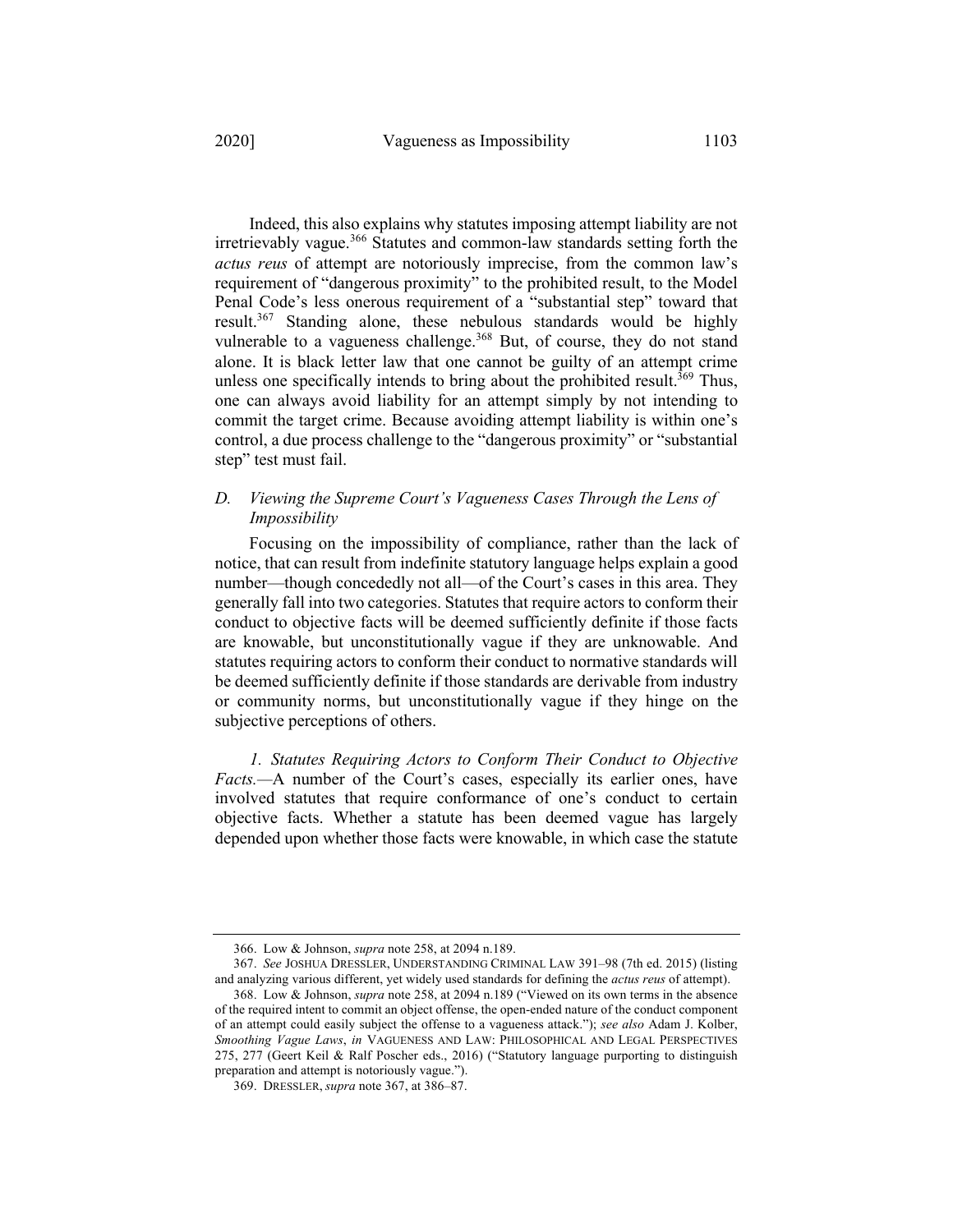was considered not vague, or unknowable, in which case the statute was considered vague.<sup>370</sup>

For example, *International Harvester Co. v. Kentucky*, <sup>371</sup> the first case in which the Court declared a statute void for vagueness, involved a set of Kentucky statutes that made it a crime for separate commercial buyers or sellers of goods to form "any combination for the purpose of controlling prices . . . for the purpose or with the effect of fixing a price that was greater or less than the real value of the article."<sup>372</sup> The "real value," according to the Kentucky courts construing the statutes, was "the market value under fair competition, and under normal market conditions."373

Justice Holmes, speaking for the Court in declaring the statutory scheme unconstitutional, cited the impossibility of knowing the "real value" of an article as so defined, because it depends on the purely hypothetical fact of "normal market conditions" if the (concededly legal) combination had never existed "and nothing else violently affecting values had occurred."<sup>374</sup> "Value," he wrote, "is a fact and generally is more or less easy to ascertain."<sup>375</sup> Had the state hinged criminal liability on too far a deviation from the value of an article, the scheme might have been sustained. But the statutes went a step further and hinged liability on the value that an article would have had "in an imaginary world."<sup>376</sup> Firms had "to guess at [their] peril" what the value of an article would be in a market without the combination (and therefore with greater competition), and without the "actual effect of other abnormal influences," while also taking into account any "economically beneficial" effects of the combination.<sup>377</sup> Such an equation was beyond "human ingenuity [to] solve."<sup>378</sup> This flaw, the Court wrote in a related case, rendered the statutory scheme in violation of "the fundamental principles of justice embraced in the conception of due process."<sup>379</sup> Or, as the Court put it in another related case, the scheme violated the Fourteenth Amendment because it "offered no standard of conduct that it is possible to know."<sup>380</sup> And if it was impossible to know the facts that determined how the

<sup>370.</sup> *See* Note, *supra* note 80, at 966 ("[A] statute will be held sufficiently definite if it imposes a standard of reasonableness with reference to existing facts, while it is invalid if it requires a man to disregard things as they are in the world and create for himself a suppositious set of circumstances . . . ."); *cf.* Krueger, *supra* note 294, at 275 ("A statute that requires those affected to make a finding of fact based on hypothetical factors must be very definite.").

<sup>371.</sup> 234 U.S. 216 (1914).

<sup>372.</sup> *Id.* at 221.

<sup>373.</sup> *Id.* (quoting Int'l Harvester Co. of Am. v. Commonwealth, 144 S.W. 1064, 1065 (Ky. 1912)).

<sup>374.</sup> *Id.* at 222.

<sup>375.</sup> *Id.*

<sup>376.</sup> *Id.*

<sup>377.</sup> *Id.* at 222–23.

<sup>378.</sup> *Id.* at 223.

<sup>379.</sup> Collins v. Kentucky, 234 U.S. 634, 638 (1914).

<sup>380.</sup> Am. Seeding Mach. Co. v. Kentucky, 236 U.S. 660, 661–62 (1915).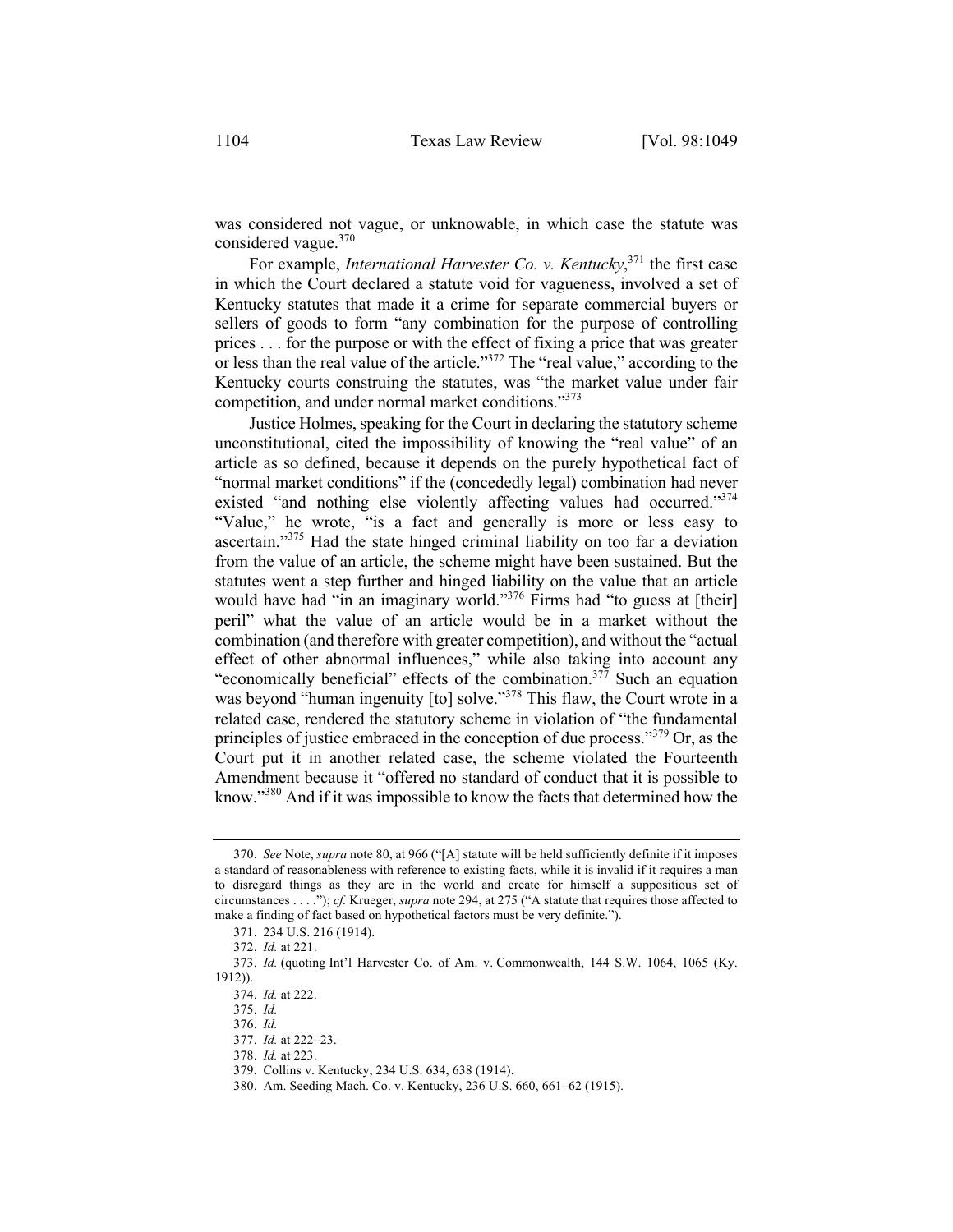potential criminal actor should act, it was likewise impossible for him to comply with the statute.

*Lanzetta v. New Jersey* falls into this category as well. Again, the Court there voided a statute that declared it a crime to be a member of a "gang consisting of two or more persons," while having at least three prior criminal convictions if "not engaged in any lawful occupation."<sup>381</sup> The Court observed that the word "gang" was not self-defining, and that it could be used to refer to any group of two or more people, even those not suspected of doing anything unlawful. $382$  Thus, it is easy to see why such a statute violates a due process constraint on compelling the impossible: without knowing what other facts made one a "gang" member, in order to ensure compliance with the statute, any unemployed person with three or more prior convictions would have to avoid associating with anyone. Even worse, known membership in a gang might refer to a person's associations with others before the statute was even enacted, rendering compliance totally impossible.

On the other hand, if indefinitely worded language referred to facts that were ascertainable by the actor, the statute was not vague because the actor could ascertain those facts and act consistently with them. Typically, those facts were deemed knowable if they were set by an industry or other community.383 For example, in *Omaechevarria v. Idaho*, <sup>384</sup> the Court upheld a statute that forbade anyone causing their sheep to be "herded, grazed or pastured  $\ldots$  upon any range usually occupied by any cattle grower."<sup>385</sup> The Court held that "range" and "usual" were not unconstitutionally uncertain because "[m]en familiar with range conditions . . . will have little difficulty in determining what is prohibited.<sup>3386</sup> Likewise, those in the trucking industry could be required to ascertain the "shortest practicable route" between two points because of the "common usage and understanding" of those words in the industry.<sup>387</sup> And those in the meat processing trade could determine whether a product was "kosher," for that term had "a meaning well enough

<sup>381.</sup> Lanzetta v. New Jersey, 306 U.S. 451, 452, 458 (1939) (quoting 1934 N.J. LAWS 394, 394).

<sup>382.</sup> *Id.* at 453, 457.

<sup>383.</sup> LAFAVE & SCOTT, *supra* note 245, at § 11, at 85 ("[I]f a penal statute is addressed to those in a particular trade or business, it is sufficient if the terms used have a meaning well enough defined to enable one engaged in that trade or business to apply it correctly."); Decker, *supra* note 5, at 298 ("Sometimes, a court in attempting to determine the precise meaning of a statute will look to the way that a term or phrase is commonly understood in a discrete group, trade, profession, or geographical area."); Goldsmith, *supra* note 40, at 298 ("The Court has looked to the meaning of language in technical and professional fields to determine its specific meaning in criminal statutes."); Joseph Bounds Morris, Note, *Invalidity of Criminal Statute for Vagueness*, 26 TEXAS L. REV. 216, 218 (1947) ("The Supreme Court has recognized some special situations where men in a particular field or industry would be able to ascertain what conduct is prohibited . . . .").

<sup>384.</sup> 246 U.S. 343 (1918).

<sup>385.</sup> *Id.* at 345 n.3 (quoting Revised Codes of Idaho, 1908, § 6872).

<sup>386.</sup> *Id.* at 348; *see* Decker, *supra* note 5, at 299 (discussing *Omaechevarria*).

<sup>387.</sup> Sproles v. Binford, 286 U.S. 374, 393 (1932).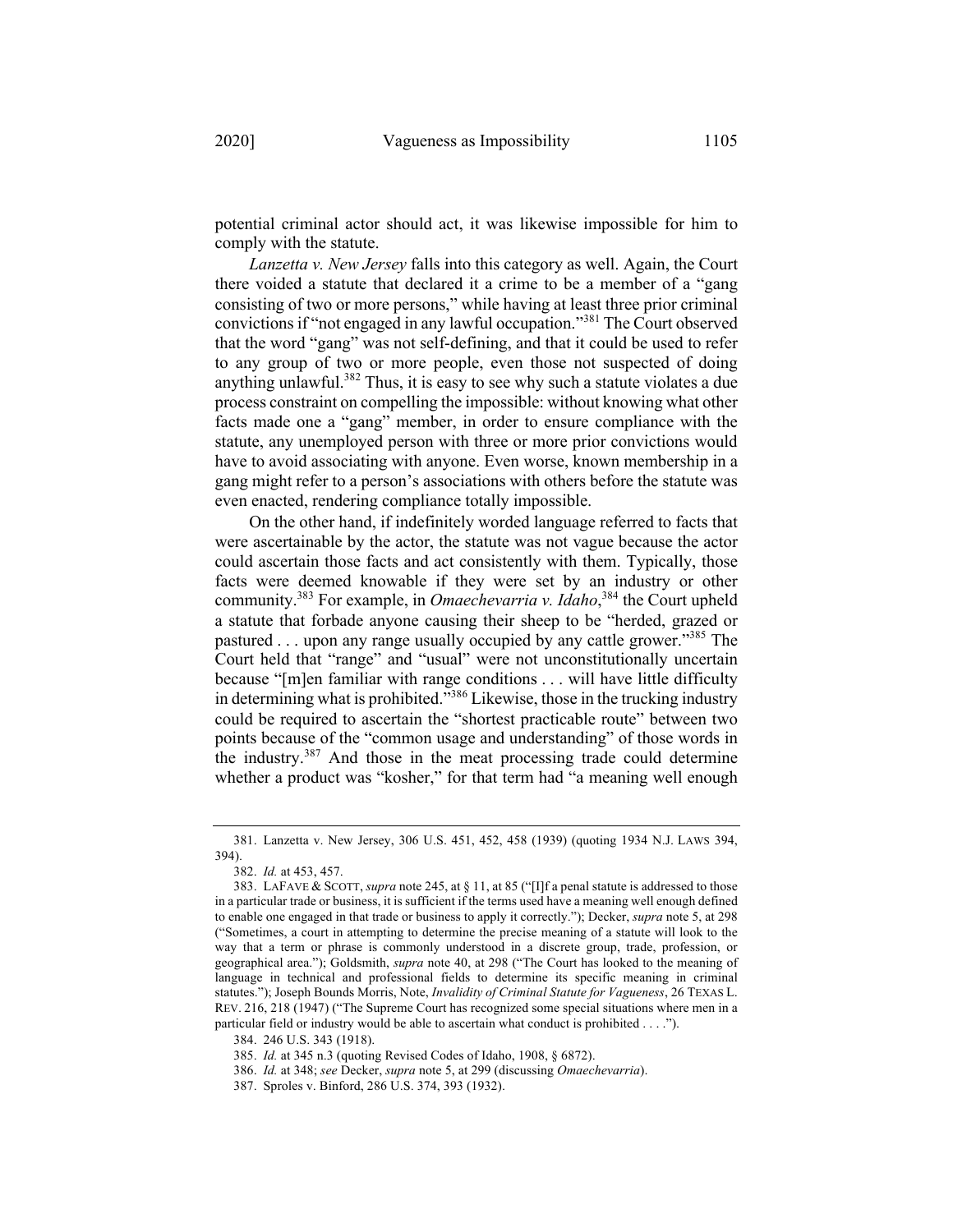defined to enable one engaged in the trade to correctly apply it."388 Common knowledge within a community was also key to upholding the statute in United States v. Mazurie,<sup>389</sup> where the Court determined that a statutory reference to "non-Indian communities" was "sufficiently precise" for those intimately familiar with the communities in question. $390$ 

All of these cases involve statutory uncertainty. But where actors could "use ... common experience as a glossary,"<sup>391</sup> they were capable of understanding a statute sufficiently to comply with it. Where statutory standards of conduct were based on unknowable facts, on the other hand, compliance was impossible.

*2. Statutes Requiring Actors to Conform Their Conduct to Normative Standards.—*Many of the statutes that have been challenged as vague in the Supreme Court require conformity to normative standards rather than objective facts. In these cases, where the standards are those of the community, the actor is capable of ascertaining and complying with those standards, and typically the statute will be deemed not vague. It is only where a statute requires conformity with subjective standards set by and known only to other individuals that the actor is incapable of complying, and a statute will be deemed vague.

A number of cases involve statutes that compel compliance with the idiosyncratic normative standards of others. *Coates v. City of Cincinnati*, which has already been mentioned,<sup>392</sup> is a good example. In *Coates*, the Court struck down a city ordinance that made it a criminal offense for "three or more persons to assemble" on a city sidewalk "and there conduct themselves in a manner annoying to persons passing by."<sup>393</sup> Because the most sensitive among us could be "annoy[ed]" by the most trivial conduct—wearing argyle socks with sandals, for example—it would be impossible for anyone to comply with this statute other than by staying home or by meeting no more than one other individual on the sidewalk. While these are both technically possible, they are no more practicable than ridding oneself of all kitchen knives, toxic cleansers, and blunt objects. Thus, the Court correctly voided the statute.<sup>394</sup>

<sup>388.</sup> Hygrade Provision Co. v. Sherman, 266 U.S. 497, 502 (1925); *see also* United States v. Petrillo, 332 U.S. 1, 5–8 (1947) (stating that the "number of employees needed by" broadcasting company could be ascertained "when measured by common understanding and practices" in the industry (quoting 47 U.S.C. § 506(a)(1))).

<sup>389.</sup> 419 U.S. 544 (1975).

<sup>390.</sup> *Id.* at 553 & n.19.

<sup>391.</sup> Sproles v. Binford, 236 U.S. 374, 393 (1932).

<sup>392.</sup> *See supra* text accompanying notes 90–92.

<sup>393.</sup> Coates v. City of Cincinnati, 402 U.S. 611, 611 (1971) (quoting CINCINNATI, OHIO, CODE OF ORDINANCES § 901-L6 (1956)).

<sup>394.</sup> *Id.*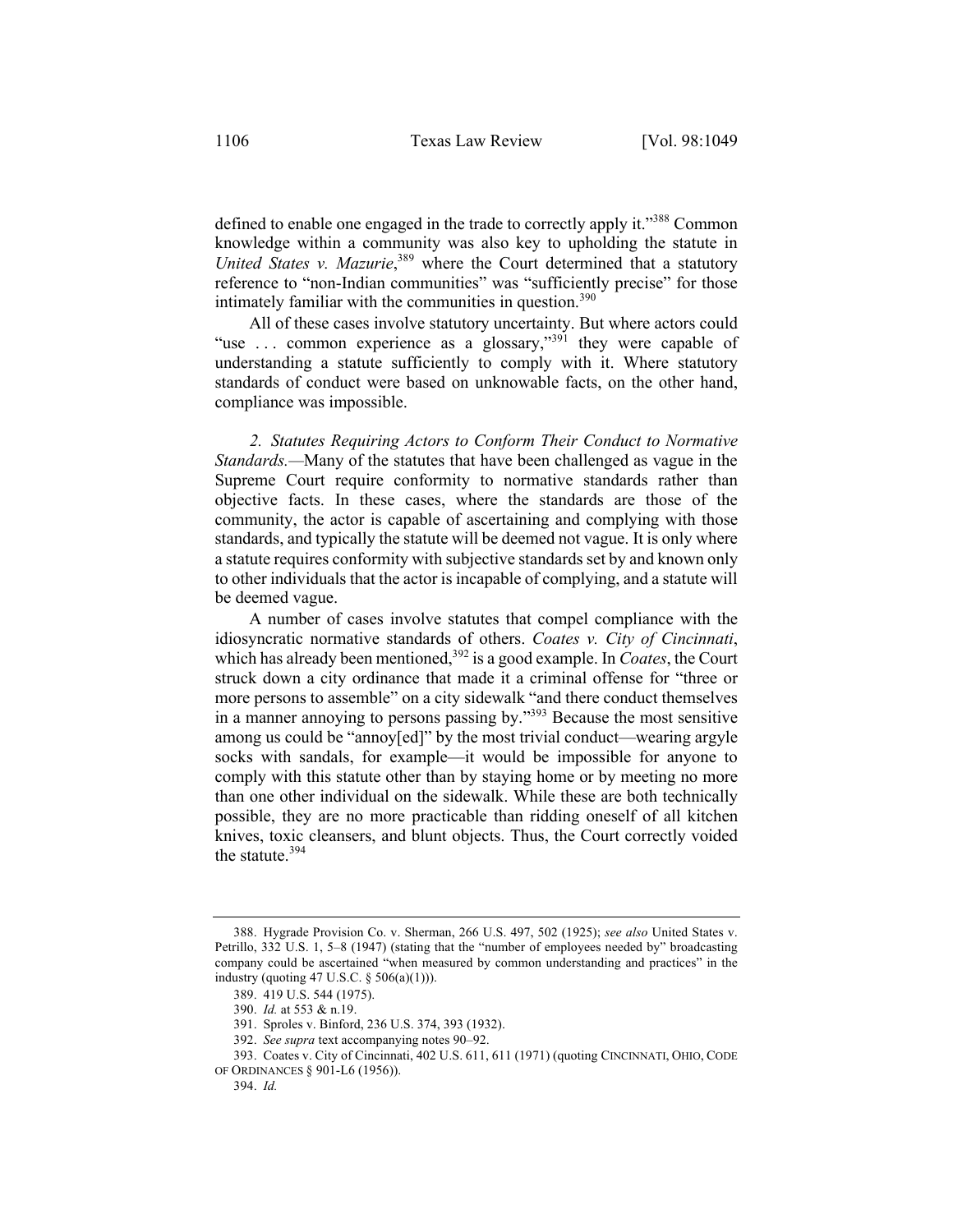Likewise, the statute in *Kolender v. Lawson*, <sup>395</sup> made it a crime to fail to provide "'credible and reliable' identification when requested by a police officer who has reasonable suspicion of criminal activity."<sup>396</sup> The Court held the statute void for vagueness because whether an identification was "reliable" was completely subject to the judgment of the police officer. $397$ Although the Court emphasized the unbridled discretion in the hands of the police officer,<sup>398</sup> an equally plausible explanation is that the statute violated due process because an individual cannot possibly comply with a command to provide "reliable" information when another person is the sole judge of what is deemed "reliable." And given the problems with the undue discretion/ delegation rationale of the void-for-vagueness doctrine,  $399$  this equally plausible approach is actually preferable.

This rationale also explains the one nineteenth-century case that Justice Gorsuch identified in his separate opinion in *Sessions v. Dimaya* that involved a true instance of a court voiding a statute on vagueness grounds: *Ex parte Jackson*. <sup>400</sup> Recall that the court there voided a statute making it a crime "to 'commit any act injurious to the . . . public morals,'" on the ground that it hinged "[c]riminality . . . upon the moral idiosyncrasies of the individuals who compose the court and jury." <sup>401</sup> Such a statute is much like the ordinance voided in *Coates* in that both leave the potential criminal actor in a state of near paralysis, virtually unable to do anything lest she commit some trivial "act injurious to the public morals."<sup>402</sup> Thus, although explained in terms of vagueness, *Jackson* is equally explicable as a case about impossibility.

On the other hand, as with objective facts ascertainable within particular communities or industries, normative standards may often be so ascertained. The most obvious examples of statutes requiring actors to ascertain normative standards of the community are those involved in cases such as *Nash v. United States*, upholding a prohibition on restraints of trade that "unduly restrict[ed] competition or unduly obstruct[ed] the course of trade,"403 and *Edgar A. Levy Leasing Co. v. Siegel*, <sup>404</sup> validating a rent control law forbidding "unjust or unreasonable" rent and "oppressive" rental

<sup>395.</sup> 461 U.S. 352 (1983).

<sup>396.</sup> *Id.* at 356 (quoting People v. Solomon, 33 Cal. App. 3d 429 (1973)). This was not the wording of the statute but of a state court construction thereof that the Court deemed authoritative. *Id.* at 355–56 & n.4.

<sup>397.</sup> *Id.* at 358–60.

<sup>398.</sup> *Id.* at 358.

<sup>399.</sup> *See supra* subpart II(C) and section II(D)(2)

<sup>400.</sup> *See supra* text accompanying notes 218–22.

<sup>401.</sup> *Ex parte* Jackson, 45 Ark. 158, 164 (1885) (quoting Ark. Rev. Stat. chap. 44, § 7).

<sup>402.</sup> *Id.* (emphasis removed).

<sup>403.</sup> 229 U.S. 373, 376 (1913) (citing United States v. Am. Tobacco Co., 221 U.S. 106, 179 (1911)).

<sup>404.</sup> 258 U.S. 242 (1922).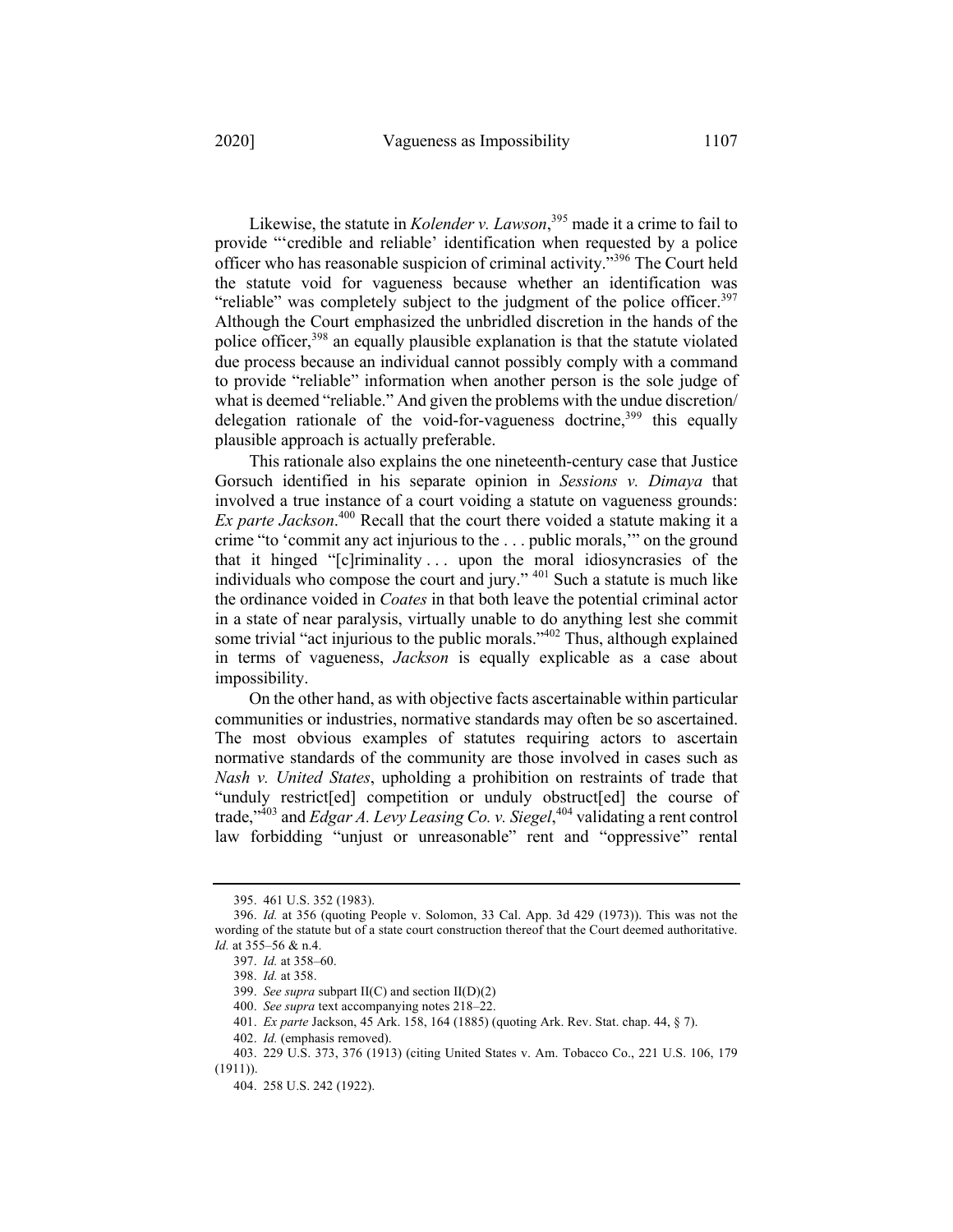agreements.405 Indeed, given the number of instances in which the law requires people to act "reasonably," such language could not be declared unduly vague without causing havoc. As Justice Holmes put it in *Nash*, "the law is full of instances where a man's fate depends on his estimating rightly, that is, as a jury subsequently estimates it, some matter of degree.<sup> $1406$ </sup> And yet vague standards of reasonableness that govern our everyday activity do not paralyze us from acting at all. Because we are immersed in societal norms that we internalize, we are capable, generally speaking, of acting in conformity with those norms. It is only when those norms are created entirely by others in an ad hoc, idiosyncratic fashion that compliance with them is impossible.

#### *E.* Papachristou *and Statutes Criminalizing Status*

An implicit due process constraint against requiring the impossible also helps explain one "vagueness" case that is difficult to explain on vagueness grounds alone: *Papachristou v. City of Jacksonville*. There, the Court struck down a vagrancy ordinance that provided:

Rogues and vagabonds, or dissolute persons who go about begging, common gamblers, persons who use juggling or unlawful games or plays, common drunkards, common night walkers, thieves, pilferers or pickpockets, traders in stolen property, lewd, wanton and lascivious persons, keepers of gambling places, common railers and brawlers, persons wandering or strolling around from place to place without any lawful purpose or object, habitual loafers, disorderly persons, persons neglecting all lawful business and habitually spending their time by frequenting houses of ill fame, gaming houses, or places where alcoholic beverages are sold or served, persons able to work but habitually living upon the earnings of their wives or minor children shall be deemed [guilty of a misdemeanor]. $407$ 

The nine defendants in the case had been charged with violating the ordinance in different ways: four with "prowling by auto,"<sup>408</sup> two with being "vagabonds,"<sup>409</sup> two each with being "a common thief,"<sup>410</sup> and one with "disorderly loitering" and resisting arrest.<sup>411</sup>

<sup>405.</sup> *Id.* at 249–50 (quoting 1920 N.Y. LAWS 2480). These cases are discussed *supra* text accompanying notes 72–79.

<sup>406.</sup> *Nash*, 229 U.S. at 377; *see also* Parker v. Levy, 417 U.S. 733, 738, 746–47 (1974) (military penal standards of "conduct unbecoming an officer and a gentleman" and "disorders and neglects to the prejudice of good order and discipline" held not vague where it incorporated standard of conduct established by custom of the military (quoting 10 U.S.C. §§ 933, 934)).

<sup>407.</sup> Papachristou v. City of Jacksonville, 405 U.S. 156, 156 n.1 (1972) (quoting JACKSONVILLE ORDINANCE CODE § 26-57).

<sup>408.</sup> *Id.* at 158.

<sup>409.</sup> *Id.*

<sup>410.</sup> *Id.*

<sup>411.</sup> *Id.*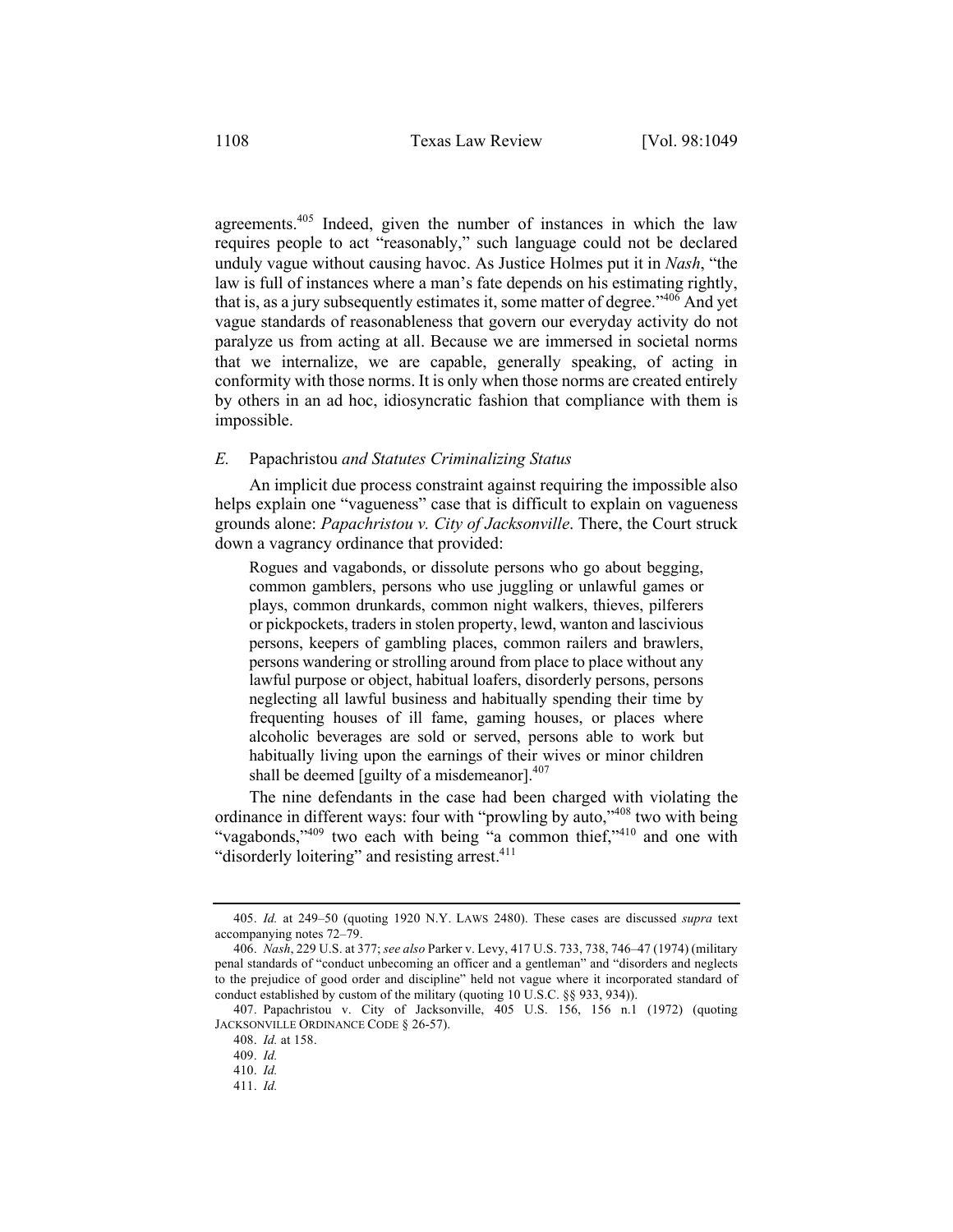Although the Court declared the ordinance void for vagueness,  $412$  the Court never homed in on precisely what language was indefinite. Moreover, for some of the defendants in the case, vagueness was the least of the problems with the prosecution against them. "Prowling by auto," for example, was not even an activity forbidden by the statute.<sup>413</sup> Moreover, some of the terms of the statute—"thieves . . . pickpockets, traders in stolen

property," for example—were perfectly clear.<sup>414</sup>

But *Papachristou* can best be understood as the culmination of a series of cases over two decades in which Justices Black and (particularly) Douglas sought to strike down vagrancy laws on the ground that they criminalize status. In *Edelman v. California*, <sup>415</sup> Justice Black, joined by Justice Douglas, dissented from the nonmerits dismissal of a case challenging California's vagrancy statute, which made it a crime to be an "idle, or lewd, or dissolute person, or associate of known thieves."416 They concluded that the statute was "too vague to meet the safeguarding standards of due process of law."<sup>417</sup> But their real qualm with the law was its criminalization of poverty. They complained that the trial court had instructed the jury that the "dissoluteness" provision referred to the defendant's "being a person of 'a certain status' [and] 'in a certain condition," and that "[h]is character . . . is the ultimate question for [them] to decide."<sup>418</sup>

Similarly, in *Hicks v. District of Columbia*, <sup>419</sup> Justice Douglas, writing only for himself, dissented from the nonmerits dismissal of a case challenging the District's vagrancy ordinance.<sup>420</sup> The ordinance there made it a crime to "lead[] an immoral or profligate life [and have] no lawful employment and . . . no lawful means of support."<sup>421</sup> As Justice Black did in *Edelman*, Justice Douglas in *Hicks* concluded that the ordinance "lack[ed] the specificity that due process of law requires."<sup>422</sup> Presumably, this reasoning applied only to the words "immoral" and "profligate." However, Justice Douglas then went further and denounced the ordinance as "an attempt by the Government to regulate the *status* of being a vagrant."423 He issued a

<sup>412.</sup> *Id.* at 162 ("This ordinance is void for vagueness, both in the sense that it fails to give a person of ordinary intelligence fair notice that his contemplated conduct is forbidden by the statute and because it encourages arbitrary and erratic arrests and convictions." (internal quotation marks omitted) (citations omitted)).

<sup>413.</sup> *Id.* at 168 n.11; Low & Johnson, *supra* note 258, at 2083.

<sup>414.</sup> Alfred Hill, *Vagueness and Police Discretion: The Supreme Court in a Bog*, 51 RUTGERS L. REV. 1289, 1308 (1999).

<sup>415.</sup> 344 U.S. 357 (1953).

<sup>416.</sup> *Id.* at 364 (Black, J., dissenting) (quoting Cal. Penal Code § 647(5)).

<sup>417.</sup> *Id.* at 366.

<sup>418.</sup> *Id.* at 364–65.

<sup>419.</sup> 383 U.S. 252 (1966).

<sup>420.</sup> *Id.* at 253–54 (Douglas, J., dissenting).

<sup>421.</sup> *Id.* (quoting D.C. CODE § 22-3302(3) (1965)).

<sup>422.</sup> *Id.* at 254.

<sup>423.</sup> *Id.* at 254–55.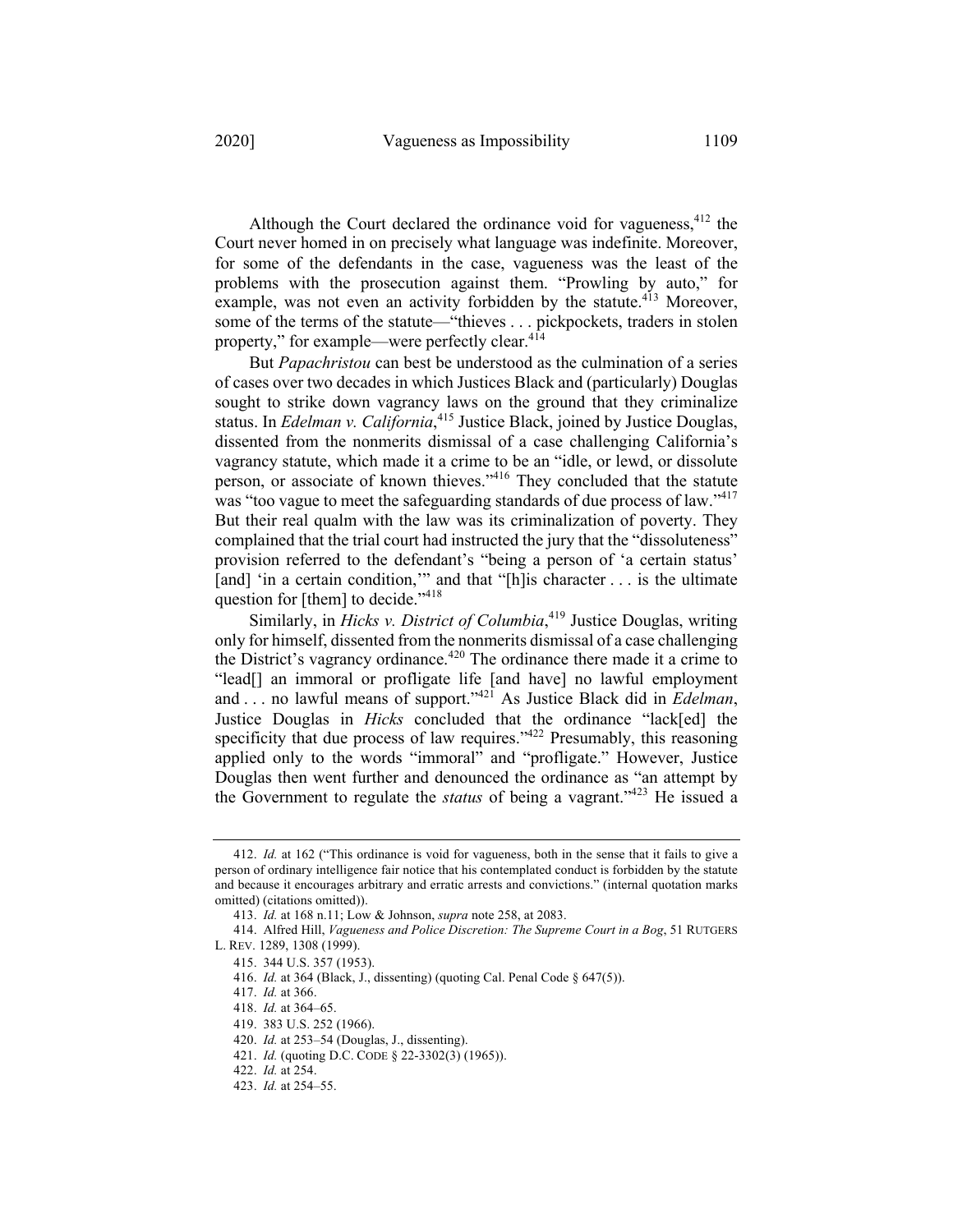broadside against vagrancy statutes, declaring: "I do not see how economic or social status can be made a crime any more than being a drug addict can be."424 And between *Edelman* and *Hicks*, Justice Douglas had previously outlined these arguments in a law review article.<sup>425</sup> In this fourteen-page polemic against vagrancy statutes, the word "vague" appears but once.<sup>426</sup>

The *Edelman* and *Hicks* dissents, and Justice Douglas's *Yale Law Journal* piece, set the stage for him in *Papachristou*, this time speaking for the Court, to declare vagrancy statutes unconstitutional. But the root of the problem with these statutes was not that they were vague.<sup>427</sup> Seen in the light shed by the dissenting opinions in *Edelman* and *Hicks*, the real problem with the vagrancy ordinance in *Papachristou* was that it criminalized status.<sup>428</sup>

Yet it should not surprise us that the *Papachristou* Court relied upon the ill-fitting void-for-vagueness doctrine to forbid the criminalization of status. After all, the criminalization of status violates due process for the same reason that supposedly vague statutes do: in ordering that the povertystricken no longer be poor or that the drug-addicted not be sick, they attempt to compel the impossible. Indeed, criminalizing status such as poverty, homelessness, unemployment, or drug addiction is the quintessence of compelling the impossible, so it is little wonder that the Supreme Court and lower courts have voided such statutes.<sup>429</sup> While the courts have identified the Eighth Amendment as the home for this right, that is a highly dubious proposition, given that that provision addresses the constitutionality of

<sup>424.</sup> *Id.* at 257 (citing Robinson v. California, 370 U.S. 660, 668 (1962) (Douglas, J., concurring)).

<sup>425.</sup> William O. Douglas, *Vagrancy and Arrest on Suspicion*, 70 YALE L.J. 1 (1960).

<sup>426.</sup> *Id.* at 7 ("One who thumbs through these vagrancy statutes may often wonder whether, apart from everything else, some of the provisions are too vague to satisfy constitutional tests.").

<sup>427.</sup> *See* Binder & Fissell, *supra* note 26, at 116 ("It seems that for Douglas, at least, vagueness was not his most fundamental objection to vagrancy laws."); Post, *supra* note 85, at 496 (asserting that the "characterization of the ordinance [as vague] was plainly inaccurate").

<sup>428.</sup> *See* Binder & Fissell, *supra* note 26, at 115 (observing that the convictions in *Papachristou*  "might have been overturned on Eighth Amendment grounds as status offenses"); Decker, *supra*  note 5, at 340–41 (characterizing *Papachristou* as a case about criminalizing status); Hill, *supra*  note 414, at 1308 (observing that the fundamental constitutional infirmity with vagrancy laws is that they "criminalized status as such"); Debra Livingston, *Police Discretion and the Quality of Life in Public Places: Courts, Communities, and the New Policing*, 97 COLUM. L. REV. 551, 601 (1997) ("[T]he majority of the provisions in Jacksonville's vagrancy ordinance could have been invalidated simply upon the authority of *Robinson v. California* . . . ."); Low & Johnson, *supra* note 258, at 2083 (observing that at least three of the eight *Papachristou* defendants were convicted of status offenses).

<sup>429.</sup> *See, e.g.*, Robinson v. California, 370 U.S. 660, 667 (1962) (holding unconstitutional a law criminalizing drug addiction); Martin v. City of Boise, 920 F.3d 584, 615 (9th Cir.) (holding unconstitutional a law prohibiting sleeping outside as applied to "homeless individuals with no access to alternative shelter"), *cert. denied*, 140 S. Ct. 674 (2019). It is also telling that in *Hicks*, Justice Douglas cited his concurring opinion in *Robinson*.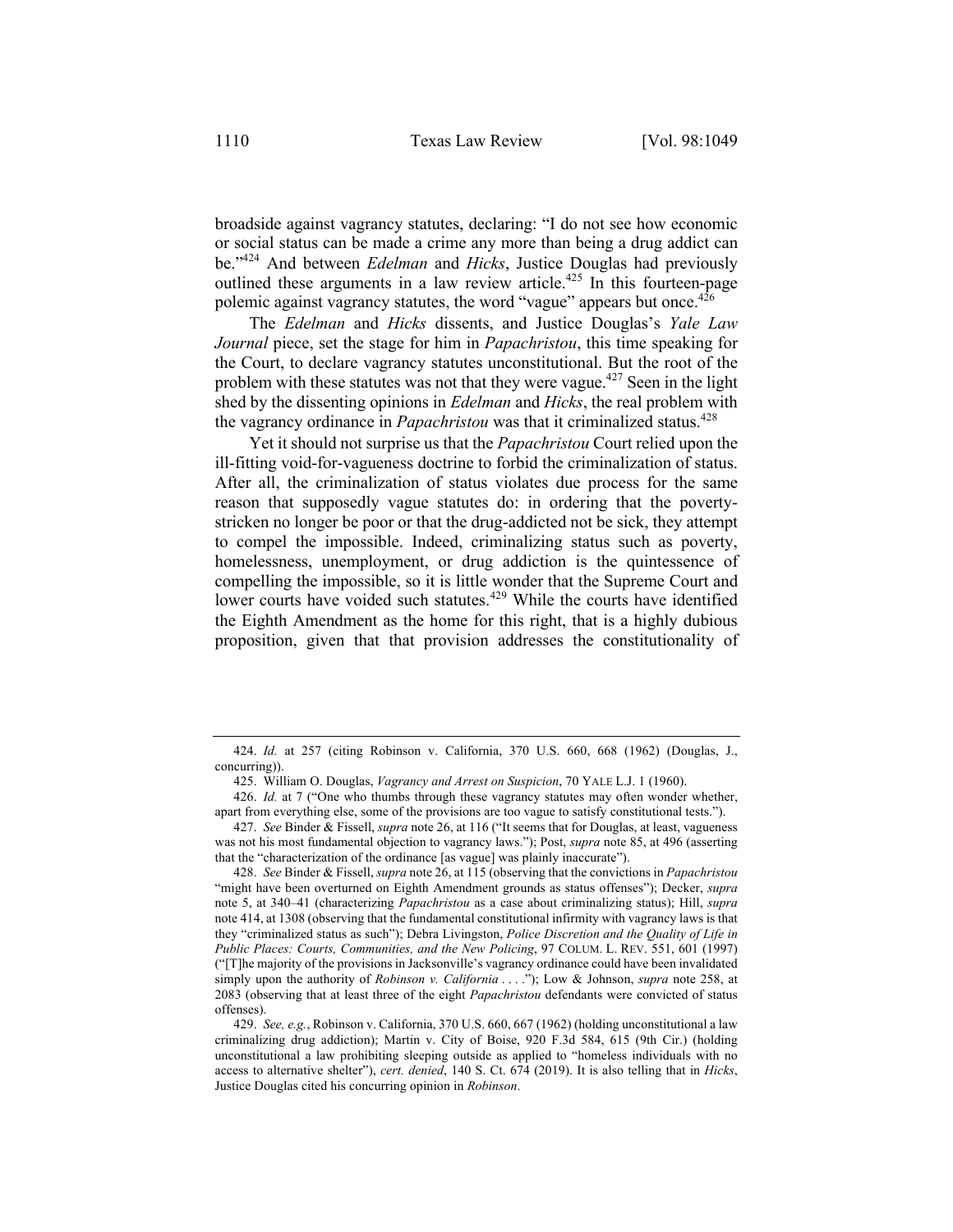punishments for crimes, not whether certain things can be made criminal at all.430 The better answer lies in Coke's ancient dictum.

### *F. The Supreme Court's Wrong Turns*

Viewing the Supreme Court's void-for-vagueness jurisprudence through the lens of a due process constraint on compelling the impossible explains some but, unfortunately, not all of the Court's cases. Without pretense of exhausting all of the cases in which the Court has made wrong turns, two areas warrant particular attention.

First, as noted above,  $431$  the Court in the 1920s struck down a number of statutes in the realm of economic regulation that made it a crime to charge an "unjust or unreasonable rate" for certain commodities, <sup>432</sup> or, similarly, to obtain other than "reasonable profit[s]" on some goods or services via a restraint on trade.<sup>433</sup> These statutes, while indefinite, rely on standards set by particular industries. For a firm to comply with them, it need not shut down production completely. It need only give the statutes a wide berth by charging only those rates or taking only those profits that are in line with industry standards (or, in the latter case, by not engaging in any restraint on trade). Viewed as cases on impossibility, they were wrongly decided, as were many from the *Lochner* era that struck down economic regulation on various grounds.<sup>434</sup> Happily, these early cases are generally viewed today as "effectively defunct."435

But some of the Court's more recent cases are also questionable on an impossibility-based view. *City of Chicago v. Morales* appears to have been incorrectly decided on this view, given that one could be guilty of violating the ordinance there only if one disobeyed a police order to disperse.<sup>436</sup> True, a simple proscription against "remain[ing] in one place with no apparent

<sup>430.</sup> *See* Michael J. Zydney Mannheimer, *When the Federal Death Penalty Is "Cruel and Unusual*,*"* 74 U. CIN. L. REV. 819, 836 n.89 (2006) (asserting that the right recognized in *Robinson*  "sounds purely in due process"); *see also* Herbert L. Packer, Comment, *Making the Punishment Fit the Crime*, 77 HARV. L. REV. 1071, 1071 (1964) (questioning whether *Robinson* was rightly decided as an Eighth Amendment matter).

<sup>431.</sup> *See supra* text accompanying notes 66–71.

<sup>432.</sup> A.B. Small Co. v. Am. Sugar Ref. Co., 267 U.S. 233, 239 (1925); United States v. L. Cohen Grocery Co., 255 U.S. 81, 89 (1921); Weeds, Inc. v. United States, 255 U.S. 109, 111 (1921); Oglesby Grocery Co. v. United States, 255 U.S. 108, 108–09 (1921); Kinnane v. Detroit Creamery Co., 255 U.S. 102, 104 (1921); Tedrow v. A.T. Lewis & Son Dry Goods Co., 255 U.S. 98, 99 (1921).

<sup>433.</sup> Cline v. Frink Dairy Co., 274 U.S. 445, 456–58 (1927).

<sup>434.</sup> *See* Post, *supra* note 85, at 502 ("It should not be surprising . . . that the Court would be reluctant to require individuals to internalize and apply either norms of 'common social duty' or imperatives of bureaucratic social policy at precisely the moment when its constitutional theory dictated that individuals should be most freely expressing their essential autonomous personality.").

<sup>435.</sup> Sohoni, *supra* note 1, at 1207.

<sup>436.</sup> 527 U.S. 41, 47 (1999).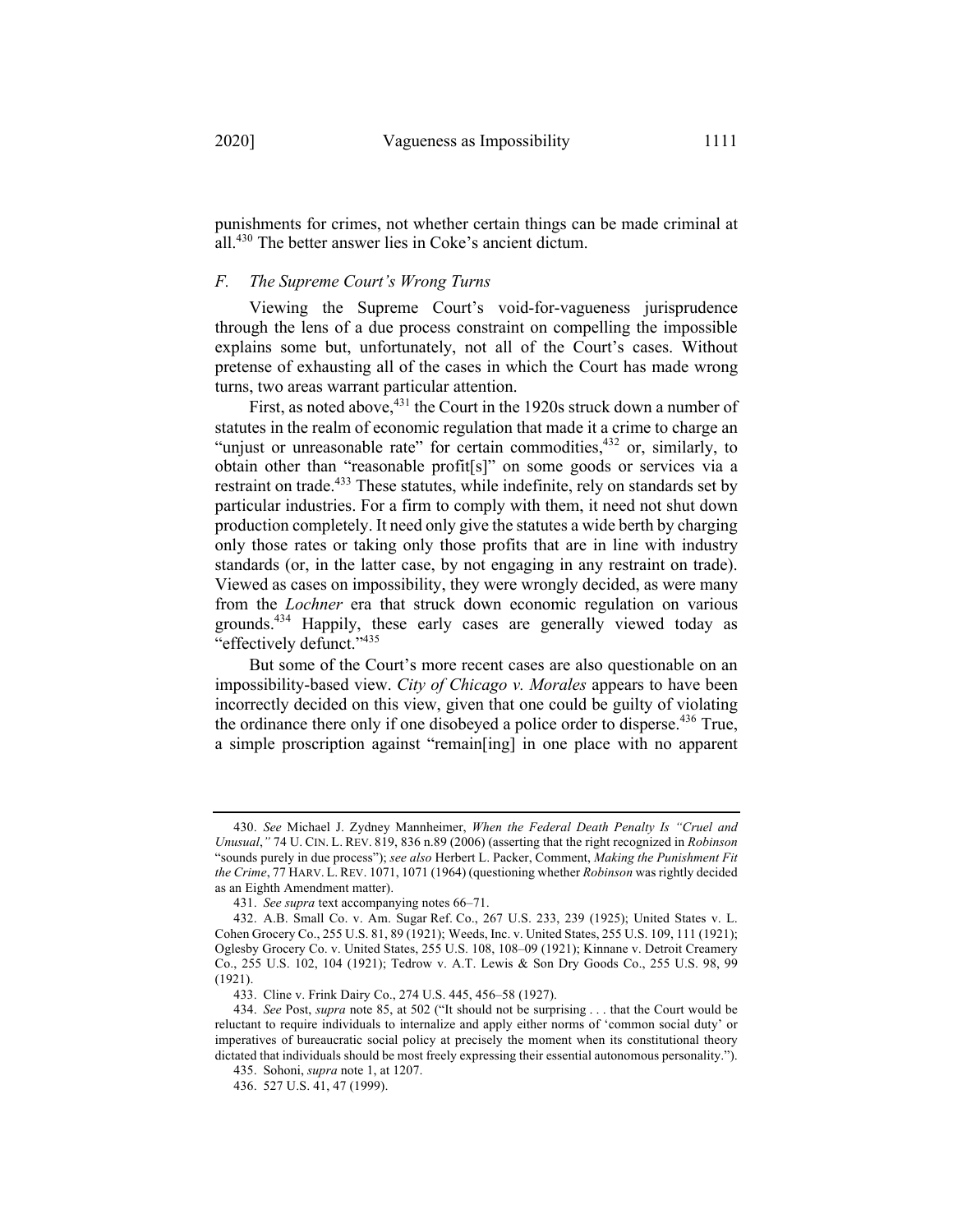purpose"437 would be inconsistent with due process because one's "apparent purpose" is, like the "credible and reliable" identification element in *Kolender v. Lawson*, <sup>438</sup> entirely dependent upon the subjective impressions of others. Thus, to require that someone have an "apparent purpose" is to compel the impossible. However, when coupled with the requirement of disobedience of a dispersal order, compliance with the statute becomes possible. Thus, the dissenters in *Morales* were correct, but for a subtly different reason.<sup>439</sup>

Also troubling are the Court's recent decisions in *Johnson v. United States* and *Sessions v. Dimaya*. <sup>440</sup> Again, in *Johnson*, the Court struck down a provision enhancing a federal sentence if the defendant had engaged in three or more "violent felon[ies]."441 *Dimaya* voided a statute that hinged certain deportation consequences on an alien having committed a felony that was a "crime of violence."<sup>442</sup> Both of these terms were defined in similar, indefinite ways that led the Court to void them on vagueness grounds. Looked at through the lens of impossibility, these cases were wrongly decided. For an alien to avoid virtually automatic deportation, and for a federal felon to avoid being sentenced as a recidivist, he need not do the impossible. Even pursuant to these admittedly imprecisely worded statutes, he need only refrain from committing a felony or, at the least, refrain from committing a felony that could possibly be considered to engender a serious or substantial risk of force against, or injury to, another. Or, in Johnson's case, having already committed several felonies that could be characterized in those ways, he need only have refrained from committing another federal felony. Indeed, as Justice Alito pointed out in his *Johnson* dissent, a sentencing provision is an odd subject of a void-for-vagueness challenge, as "[d]ue process does not require . . . that a 'prospective criminal' be able to calculate the precise penalty that a conviction would bring."<sup>443</sup>

<sup>437.</sup> *Id.* at 47 n.2 (quoting GANG CONGREGATION ORDINANCE, CHICAGO MUNICIPAL CODE § 8-4-015 (1992)).

<sup>438.</sup> 461 U.S. 352, 355–56 (1983) (quoting People v. Solomon, 33 Cal. App. 3d 429 (1973)).

<sup>439.</sup> *See Morales*, 527 U.S. at 90 (Scalia, J., dissenting) (observing that, because of the requirement of "refusal to obey a dispersal order, . . . there is no doubt of adequate notice of the prohibited conduct"); *id.* at 112 (Thomas, J., dissenting) ("There is nothing 'vague' about an order to disperse."); *cf. id.* at 69 (Kennedy, J., concurring in part and concurring in the judgment) (declining to join portion of plurality opinion on lack of notice but opining that "[t]he predicate of an order to disperse is not . . . sufficient to eliminate doubts regarding the adequacy of notice under this ordinance"). Professor (now Judge) Livingston pointed to this aspect of the Chicago ordinance as a way to blunt the excessive delegation problem. Livingston, *supra* note 245, at 184–85.

<sup>440.</sup> For a discussion of these cases, see *supra* text accompanying notes 51–62.

<sup>441.</sup> Johnson v. United States, 135 S. Ct. 2551, 2555–57 (2015).

<sup>442.</sup> Sessions v. Dimaya, 138 S. Ct. 1204, 1210–11 (2018) (quoting 18 U.S.C. § 16(b)).

<sup>443.</sup> *Johnson*, 135 S. Ct. at 2577 (Alito, J., dissenting); *cf.* Beckles v. United States, 137 S. Ct. 886, 892 (2017) (holding that sentencing guidelines that "merely guide the exercise of a court's discretion in choosing an appropriate sentence within the statutory range . . . are not subject to a vagueness challenge under the Due Process Clause"); Low & Johnson, *supra* note 258, at 2112–13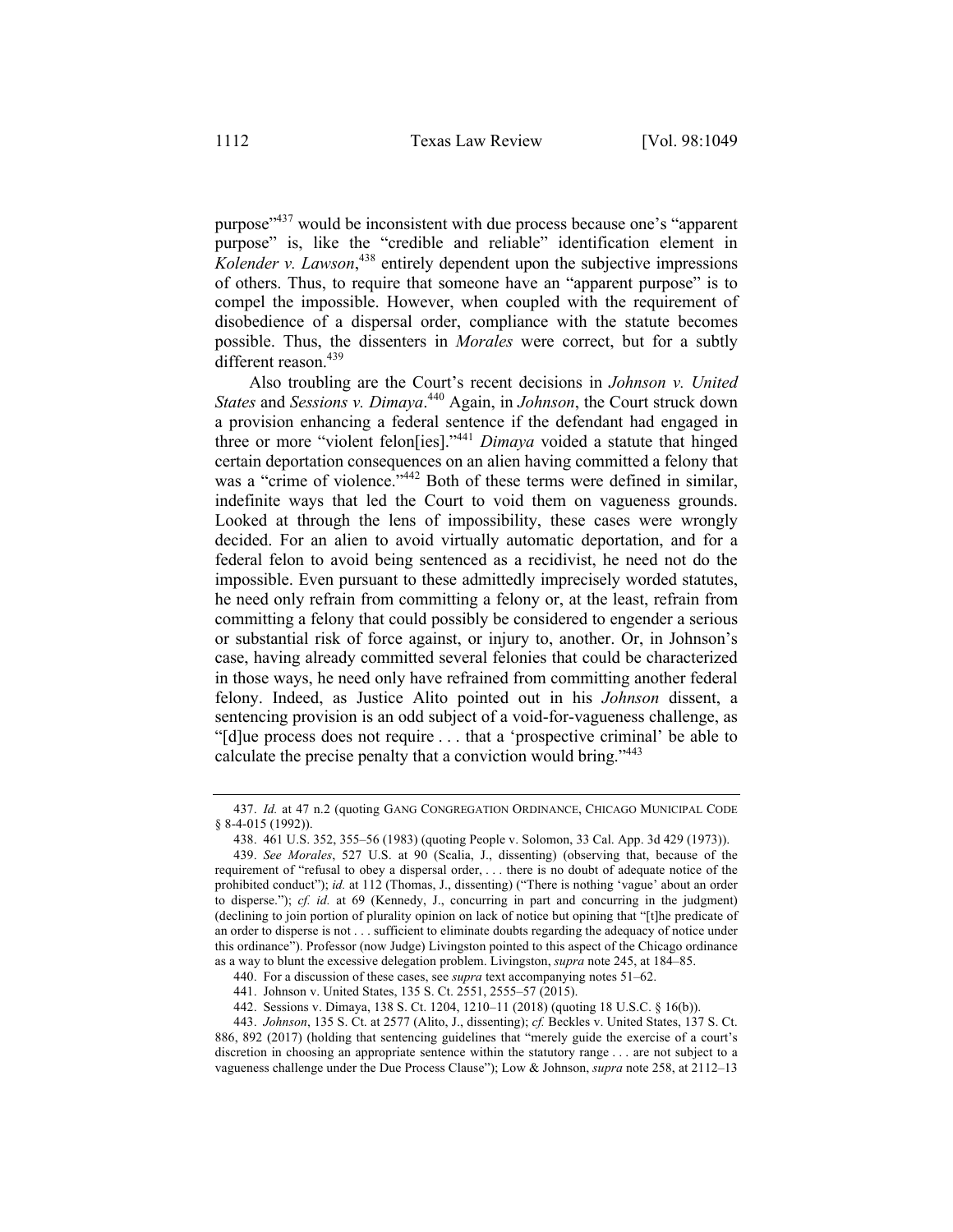Granted, the nondelegation concerns expressed by the Court in both cases are considerable. The shift of basic policymaking power from the legislative branch to the executive that has occurred, and the adverse effects of this shift, particularly in criminal matters, are well documented. But one way to address those problems is through a robust use of the subconstitutional rule of lenity—reading these uncertain statutes narrowly to protect the rights of potential defendants to notice, curb abusive executive action, and encourage legislatures to write statutes more precisely. Another way is to address improper delegation head-on, perhaps through a reinvigorated nondelegation norm generally applicable at the federal level,<sup>444</sup> and the development of a similar norm under the auspices of the Fourteenth Amendment's Due Process Clause at the state level. Pursuant to such norms, perhaps *Johnson* and *Dimaya* were correctly decided. But then the void-forvagueness doctrine is being misused as a device to pick up the slack for a desiccated nondelegation doctrine.<sup>445</sup> The indefiniteness of the language used in the statutes addressed in those cases is only a symptom of a larger systemic

#### Conclusion

doctrine.

The Supreme Court's instincts in *International Harvester Co. v. Kentucky* were correct. A statute that requires people to surmise what the price of a commodity would be under ideal market conditions, with no imperfections in the market, demands the impossible. For the state to compel the impossible violates an essential element of due process of law, as Coke and Blackstone both recognized. Unfortunately, the Supreme Court soon conflated that which is impossible to perform with that which is merely difficult to understand and began striking down statutes that required actors

problem that cannot be cured through palliatives like the void-for-vagueness

<sup>(</sup>distinguishing between statutes that fix sentences and those that merely guide individual sentencing decisions).

<sup>444.</sup> The nondelegation doctrine has been essentially moribund since 1935. *See* Gundy v. United States, 139 S. Ct. 2116, 2129 (2019) (plurality opinion) ("Only twice in this country's history (and that in a single year) have we found a delegation excessive—in each case because Congress had failed to articulate *any* policy or standard to confine discretion." (internal quotation marks omitted) (citing A. L. A. Schechter Poultry Corp. v. United States, 295 U.S. 495 (1935) and Panama Ref. Co. v. Ryan, 293 U.S. 388 (1935))). However, four Justices have recently indicated a willingness to revivify the doctrine. *See id.* at 2131 (Alito, J., concurring in the judgment) ("If a majority of this Court were willing to reconsider the approach we have taken for the past 84 years, I would support that effort."); *id.* at 2133–42 (Gorsuch, J., joined by Roberts, C.J., and Thomas, J., dissenting) (urging a return to a more robust form of the doctrine). Justice Kavanaugh did not participate in the decision of the case, *see id.* at 2130, but he has recently suggested his agreement with Justice Gorsuch's dissenting opinion in *Gundy*. *See* Paul v. United States, 140 S. Ct. 342, 342 (2019) (Kavanaugh, J., respecting denial of certiorari) ("Justice Gorsuch's thoughtful *Gundy* opinion raised important points that may warrant further consideration in future cases.").

<sup>445.</sup> *Cf. Gundy*, 139 S. Ct. at 2142 (Gorsuch, J., dissenting) ("[I]t seems little coincidence that our void-for-vagueness cases became much more common soon after the Court began relaxing its approach to legislative delegations.").